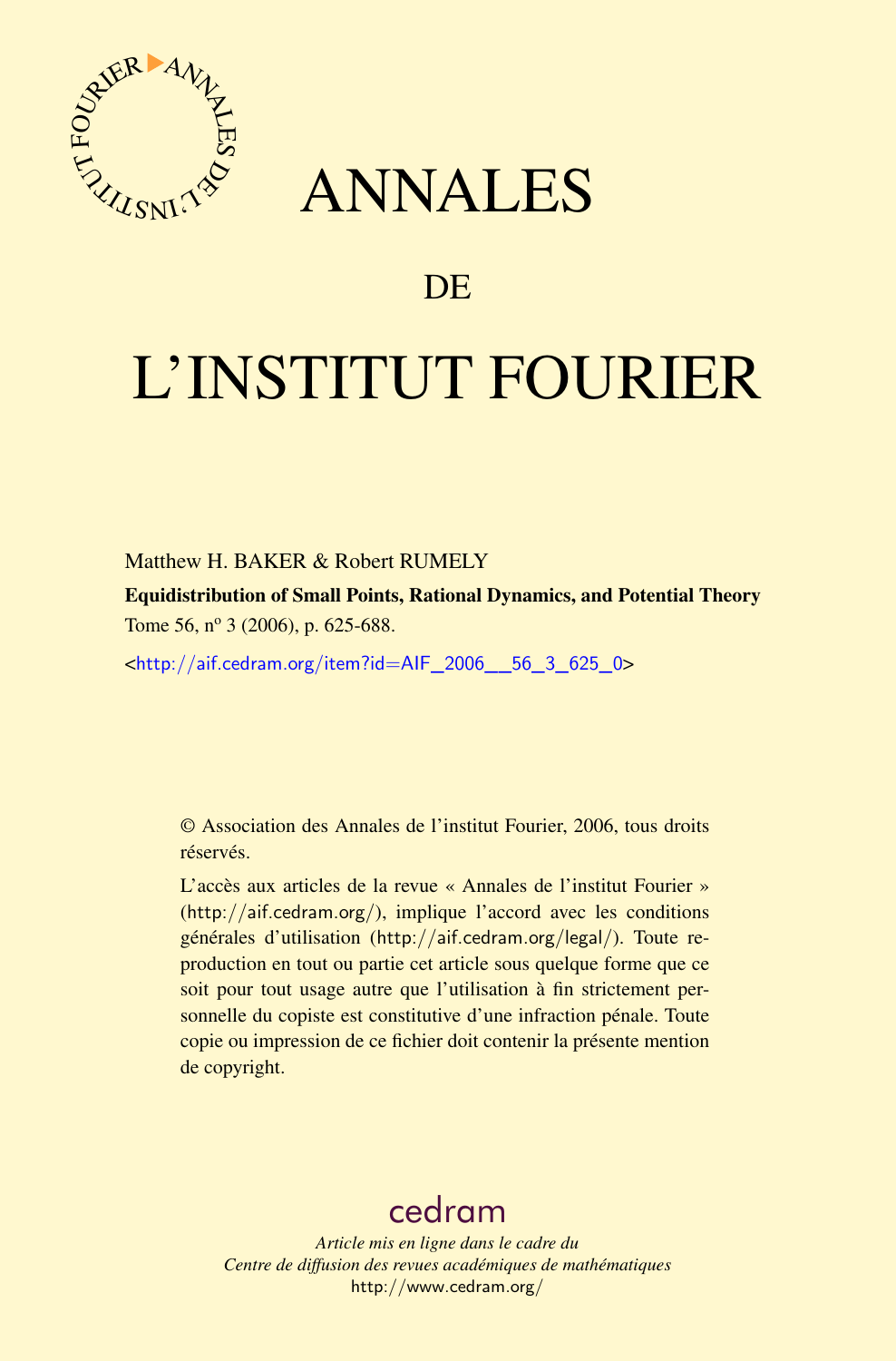# EQUIDISTRIBUTION OF SMALL POINTS, RATIONAL DYNAMICS, AND POTENTIAL THEORY

#### **by Matthew H. BAKER & Robert RUMELY (\*)**

ABSTRACT. — Given a rational function  $\varphi(T)$  on  $\mathbb{P}^1$  of degree at least 2 with coefficients in a number field  $k$ , we show that for each place  $v$  of  $k$ , there is a unique probability measure  $\mu_{\varphi, v}$  on the Berkovich space  $\mathbb{P}^1_{\operatorname{Berk},v}/\mathbb{C}_v$  such that if  $\{z_n\}$  is a sequence of points in  $\mathbb{P}^1(\overline{k})$  whose  $\varphi$ -canonical heights tend to zero, then the  $z_n$ 's and their Gal( $\overline{k}/k$ )-conjugates are equidistributed with respect to  $\mu_{\varphi,v}$ .

The proof uses a polynomial lift  $F(x, y) = (F_1(x, y), F_2(x, y))$  of  $\varphi$  to construct a two-variable Arakelov-Green's function  $g_{\varphi,v}(x, y)$  for each v. The measure  $\mu_{\varphi,v}$  is obtained by taking the Berkovich space Laplacian of  $g_{\varphi,v}(x, y)$ . The main ingredients in the proof are an energy minimization principle for  $g_{\varphi,v}(x, y)$  and a formula for the homogeneous transfinite diameter of the v-adic filled Julia set  $K_{F,v} \subset \mathbb{C}^2_v$ for each place  $v$ .

RÉSUMÉ. — Étant donné une fonction rationnelle  $\varphi(T)$  de degré au moins 2 défini sur un corps de nombres  $k$ , nous montrons que pour chaque place  $v$  de  $k$ , il existe une seule mesure  $\mu_{\varphi,v}$ sur l'espace de Berkovich $\mathbb{P}^1_{\operatorname{Berk},v}/\mathbb{C}_v$ tel que si $\{z_n\}$ est un suite de points de  $\mathbb{P}^1(\overline{k})$  dont les hauteurs  $\varphi$ -canoniques tendent vers zéro, alors les points  $z_n$  et leurs Gal( $\overline{k}/k$ )-conjugués sont équidistribués selon  $\mu_{\varphi, v}$ .

La preuve utilise un relèvement  $F(x, y) = (F_1(x, y), F_2(x, y))$  de  $\varphi$  pour construire une fonction d'Arakelov-Green  $g_{\varphi,v}(x, y)$  de deux variables pour chaque v. La mesure  $\mu_{\varphi, v}$  s'obtient comme le laplacien (au sens d'espace de Berkovich) de  $g_{\varphi,v}(x, y)$ . Les ingrédients principaux de la preuve sont un principe de minimisation de l'énergie pour  $g_{\varphi,v}(x, y)$  et une formule pour le diamètre transfini homogène de l'ensemble rempli de Julia v-adique  $K_{F,v} \subset \mathbb{C}^2_v$  pour chaque place v.

Let k be a number field, and let  $\varphi(T) \in k(T)$  be a rational function of degree  $d \geqslant 2$ . In this paper we investigate the equidistribution properties of small points relative to the canonical dynamic height  $\hat{h}_{\varphi}(z)$ . We show that

*Keywords:* Canonical heights, rational dynamics, equidistribution, arithmetic dynamics, potential theory, capacity theory.

*Math. classification:* 11G50, 37F10, 31C15.

<sup>(\*)</sup> The authors' research was supported by NSF Research Grant DMS-0300784. The first author was also supported in part by an NSF Postdoctoral Research Fellowship. The authors would like to thank Laura DeMarco, Xander Faber, and the anonymous referee for helpful comments on an earlier version of this manuscript.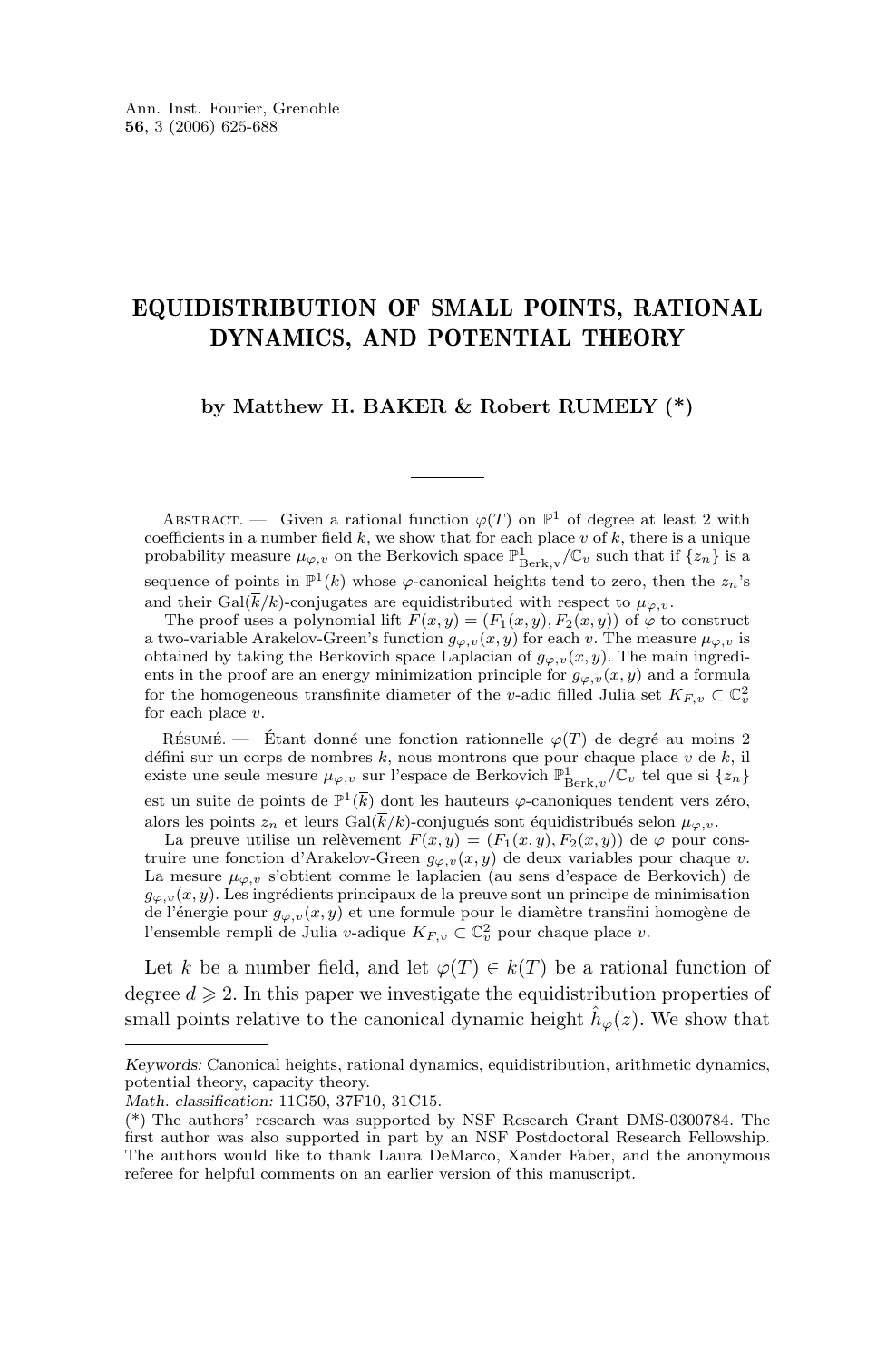for each place v of k, there is a probability measure  $\mu_{\varphi,v}$  such that if  $\{z_n\}$  is a sequence of distinct points in  $\mathbb{P}^1(\overline{k})$  satisfying  $\hat{h}_{\varphi}(z_n) \to 0$ , then the Galois conjugates of the  $z_n$  (regarded as embedded in  $\mathbb{P}^1(\mathbb{C}_v)$ ) are equidistributed relative to  $\mu_{\varphi,v}$ . More precisely, if  $\delta_n$  is the discrete probability measure supported equally on the conjugates of  $z_n$ , then the sequence  $\delta_n$  converges weakly to  $\mu_{\varphi,v}$  for each v. When v is archimedean,  $\mu_{\varphi,v}$  is the well-known canonical measure on  $\mathbb{P}^1(\mathbb{C})$  supported on the Julia set of  $\varphi$  which was constructed by Lyubich [\[21\]](#page-63-0) and Freire-Lopes-Mañé [\[17\]](#page-63-0). (See [\[23,](#page-63-0) §4] for the definition of the Julia set of a rational map.)

When v is nonarchimedean,  $\mu_{\varphi, v}$  is a measure on the Berkovich space  $\mathbb{P}^1_{\operatorname{Berk},v}$  over  $\mathbb{C}_v$  constructed by the authors in [\[33\]](#page-64-0). It has the same invariance properties relative to  $\varphi$  as the canonical measure in the archimedean case.

Conceptually, the proof is very simple. Its main ingredients are an energyminimization principle, established at each place  $v$  for the Arakelov Green's function  $g_{\varphi,v}(x, y)$  associated to  $\mu_{\varphi,v}$ , and two global inequalities, an upper bound coming from the assumption that  $\hat{h}_{\varphi}(z_n) \to 0$ , and a lower bound coming from the product formula. Combining these ingredients yields equidistribution simultaneously at all places v.

At nonarchimedean places, the Arakelov Green's function  $g_{\varphi,v}(x, y)$  is new. We construct it by lifting  $\varphi$  to a polynomial map  $F: \mathbb{C}_v^2 \to \mathbb{C}_v^2$ , and using the homogeneous local height associated to the filled Julia set  $K_{F,v}$  of this lift. This approach was inspired by DeMarco [\[12\]](#page-63-0), who introduced the *homogeneous capacity*  $c^0(K)$  for sets  $K \subset \mathbb{C}^2$ , and proved for archimedean v that

$$
c^0(K_{F,v}) = |\text{Res}(F)|^{-1/d(d-1)}.
$$

Although the homogeneous capacity does not easily generalize to nonarchimedean places, for arbitrary v we introduce the closely related *homogeneous transfinite diameter*  $d_{\infty}^{0}(K_v)$  for sets  $K_v \subset \mathbb{C}_v^2$ . We generalize De-Marco's formula by showing that

(0.1) 
$$
d_{\infty}^{0}(K_{F,v}) = |\text{Res}(F)|_{v}^{-1/d(d-1)}
$$

for each  $v$ . This is proved by relating the homogeneous transfinite diameter to the *sectional capacity* studied in [\[10\]](#page-63-0) and [\[35\]](#page-64-0). The fact that  $\prod_v d_{\infty}^0(K_{F,v}) = 1$ , which follows from the product formula applied to (0.1), is the key to the global lower bound mentioned above.

A philosophical idea which we hope to promote is the use of Berkovich spaces as a natural setting for nonarchimedean Arakelov theory and equidistribution theorems. This point of view has been most strongly espoused by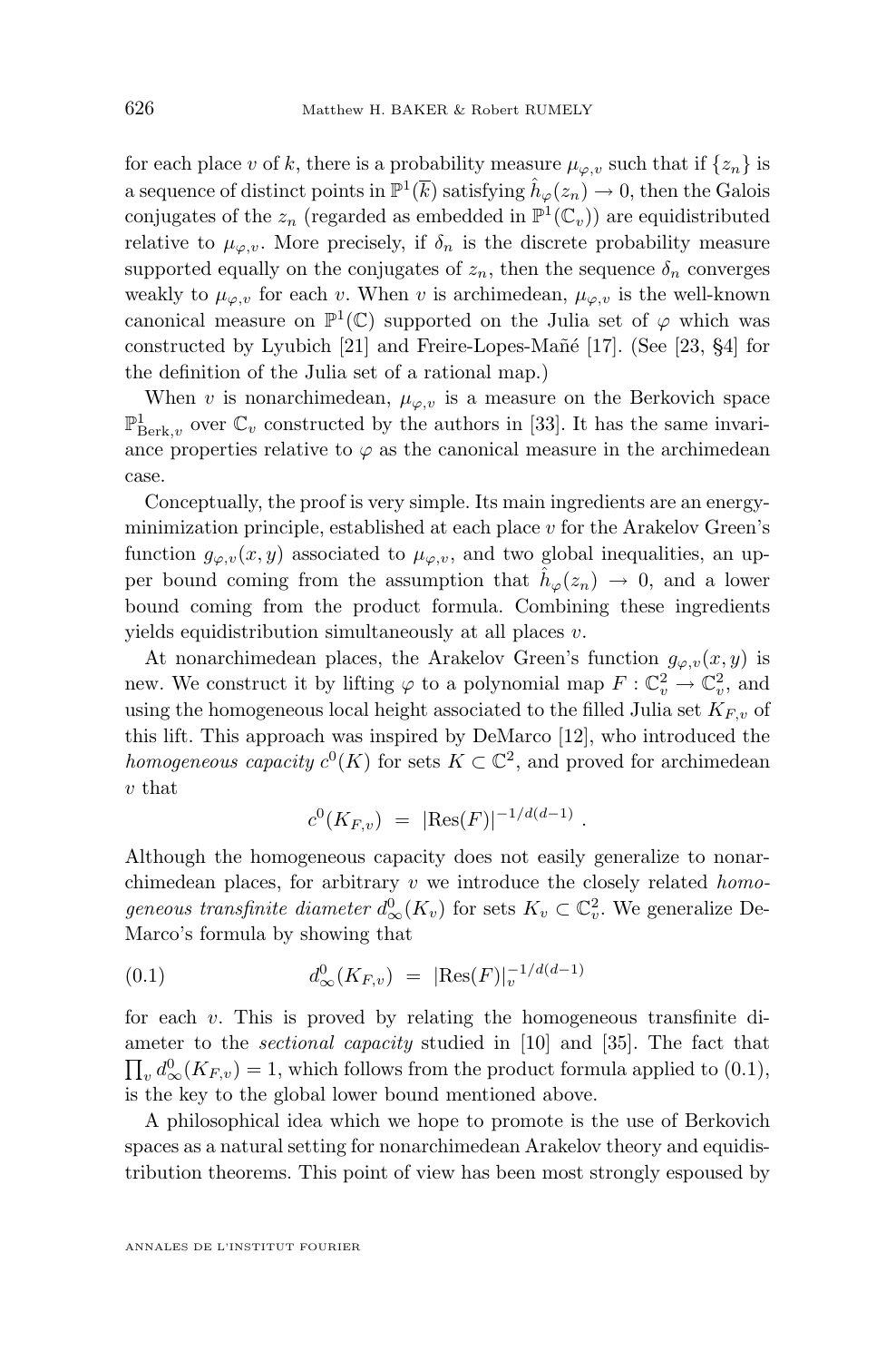A. Chambert-Loir [\[9\]](#page-63-0). The foundational results concerning potential theory on the Berkovich projective line which are used in this paper can be found in [\[33\]](#page-64-0). Many of these results are proved for Berkovich curves of arbitrary genus in the doctoral thesis of A. Thuillier [\[38\]](#page-64-0), a recent student of Chambert-Loir.

P. Autissier [\[1\]](#page-62-0) has proved the archimedean part of the dynamical equidistribution theorem using Arakelov-theoretic methods. A proof of the nonarchimedean (Berkovich space) part of the theorem, also based on ideas from Arakelov theory, has been announced by Chambert-Loir [\[9\]](#page-63-0).

C. Favre and J. Rivera-Letelier have also announced a proof of the dynamical equidistribution theorem. Their preprints [\[16\]](#page-63-0), [\[15\]](#page-63-0) give a proof of Theorem [2.3](#page-7-0) together with another construction of the canonical measure on  $\mathbb{P}^1_{\operatorname{Berk},v}$  attached to a rational map  $\varphi$ . They also prove a Berkovich space analogue of Theorem [2.1](#page-5-0) below. The technical foundation for their work can be found in the monograph by Favre and Jonsson [\[14\]](#page-63-0), in Rivera-Letelier's thesis [\[27\]](#page-63-0), and in a manuscript of Rivera-Letelier [\[26\]](#page-63-0). As with our approach, Favre and Rivera-Letelier's proof of of Theorem [2.3](#page-7-0) is ultimately based on the product formula and an adelic energy-minimization theorem. However, there are also a number of differences between the two proofs.

Finally we note that in the nonarchimedean case, the construction of J. Piniero, L. Szpiro and T. Tucker [\[24\]](#page-63-0), which works scheme-theoretically with blowups of models of  $\mathbb{P}^1/\text{Spec}(\mathcal{O}_v)$  attached to iterates of  $\varphi(T)$ , yields a sequence of discrete measures which can be shown to converge to the canonical measure on  $\mathbb{P}^1_{\operatorname{Berk},v}$ .

#### **1. Notation**

We set the following notation and normalizations, which will be used throughout the paper unless otherwise noted.

- $k$  a number field.
- $\mathcal{O}_k$  the ring of integers of k.
- $M_k$  the set of places of k.
- $k_v$  the completion of k at v.
- $\mathcal{O}_v$  the ring of integers in  $k_v$ .
- $q_v$  the order of the residue field of  $k_v$ . If v is archimedean, we put  $q_v = e$  if  $k_v \cong \mathbb{R}$ , and  $q_v = e^2$  if  $k_v \cong \mathbb{C}$ .
- $\mathbb{C}_v$  the completion of a fixed algebraic closure  $\overline{k}_v$  of  $k_v$ . Throughout the paper, we fix a choice of an embedding of  $\overline{k}$  into  $\mathbb{C}_v$  for each  $v \in M_k$  (though all of our conclusions will be independent of the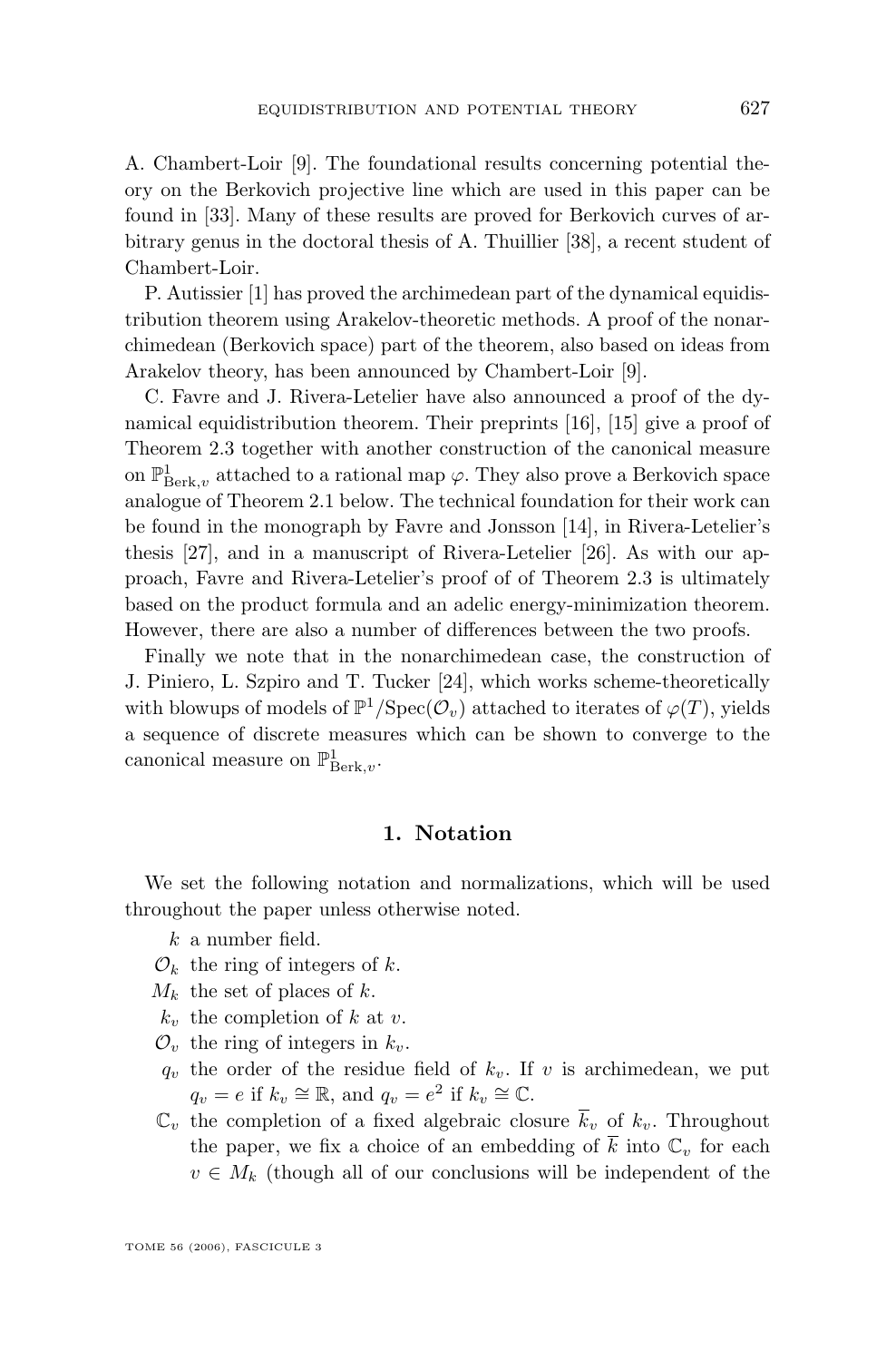<span id="page-4-0"></span>choices made). If v is nonarchimedean, we write  $\widehat{\mathcal{O}}_v$  for the ring of integers of  $\mathbb{C}_v$ .

- $|x|_v$  the canonical absolute value on  $k_v$  given by the modulus of additive Haar measure. If  $|x|'_v$  is the unique absolute value on k in the equivalence class of  $v \in M_k$  that extends the standard absolute value on the completion  $\mathbb{Q}_v$ , then  $|x|_v = (|x|_v')^{[k_v:\mathbb{Q}_v]}$ . With this normalization, the product formula holds in the form  $\prod_{v} |\alpha|_{v} = 1$  for each  $\alpha \neq 0$  in k. Each  $|x|_v$  extends uniquely to an absolute value on  $\mathbb{C}_v$ , the completion of the algebraic closure of  $k_v$ .
	- h the absolute logarithmic Weil height  $h : \mathbb{P}^n(\overline{\mathbb{Q}}) \to \mathbb{R}$ , defined for  $[x_0 : \cdots : x_n] \in \mathbb{P}^n(k)$  by

$$
h([x_0:\dots:x_n])=\frac{1}{[k:\mathbb{Q}]}\sum_{v\in M_k}\log\max\{|x_0|_v,\dots,|x_n|_v\}.
$$

 $\varphi$  A non-constant rational function on  $\mathbb{P}^1$  defined over k.

#### **2. Overview**

### **2.1. An equidistribution result for rational functions on** P 1

Let  $\varphi : \mathbb{P}^1 \to \mathbb{P}^1$  be a finite morphism (*i.e.*, a non-constant rational function) of degree  $d \geq 2$  defined over the number field k. Iterating  $\varphi$  gives rise to a dynamical system on  $\mathbb{P}^1(\mathbb{C}_v)$  for all places v of k. When v is archimedean, this type of dynamical system has been extensively studied since the pioneering work of Fatou and Julia in the early 20th century. Just as one defines the Néron-Tate canonical height on an elliptic curve by iteration, one can define the *dynamical height*

 $\hat{h}_{\varphi}:\mathbb{P}^1(\overline{k})\to\mathbb{R}$ 

attached to the rational function  $\varphi$  by the rule

$$
\hat{h}_{\varphi}(z) = \lim_{n \to \infty} \frac{1}{d^n} h(\varphi^{(n)}(z)).
$$

Here  $\varphi^{(n)}$  denotes the *n*-fold iterate  $\varphi \circ \cdots \circ \varphi$ . By a general result of Call and Silverman [\[8\]](#page-63-0), the hypothesis  $d \geq 2$  guarantees that the above limit exists.

The dynamical height  $\hat{h}_{\varphi}$  is uniquely characterized by the following two properties:

- (1) The difference  $|\hat{h}_{\varphi} h|$  is bounded.
- (2)  $\hat{h}_{\varphi} \circ \varphi = d \cdot \hat{h}_{\varphi}$ .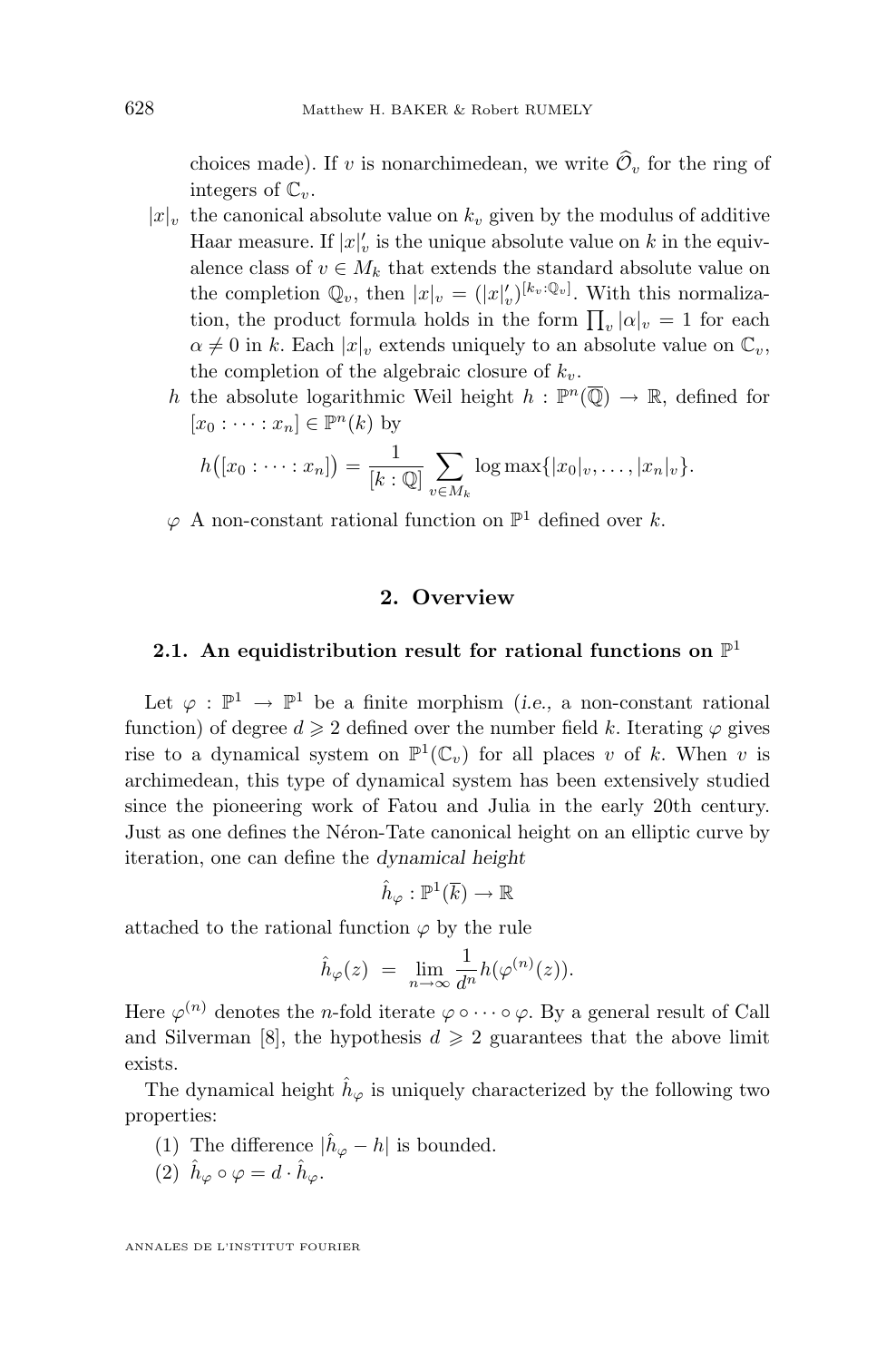<span id="page-5-0"></span>It follows from [\[8\]](#page-63-0) that  $\hat{h}_{\varphi}(z) \geq 0$  for all  $z \in \mathbb{P}^1(\overline{k})$ , and  $\hat{h}_{\varphi}(z) = 0$  if and only if z is preperiodic for  $\varphi$ , meaning that the orbit  $\{\varphi^{(n)}(z) : n \in \mathbb{N}\}\$  of z under iteration of  $\varphi$  is a finite set. Additionally, we have  $\hat{h}_{\varphi}(\sigma z) = \hat{h}_{\varphi}(z)$ for all  $z \in \mathbb{P}^1(\overline{k})$  and all  $\sigma \in \text{Gal}(\overline{k}/k)$ .

If  $\varphi(z) = z^2$ , then  $\hat{h}_{\varphi}$  is the usual logarithmic Weil height h on  $\mathbb{P}^1(\overline{\mathbb{Q}})$ . Another well-known height which can be defined by dynamical methods is the Néron-Tate canonical height on an elliptic curve. If  $k$  is a number field and  $E/k$  is an elliptic curve with Weierstrass equation  $y^2 = f(x)$ , let  $\varphi$  be the degree 4 rational function on  $\mathbb{P}^1$  given by  $x \circ [2]$ . Then for  $P \in E(\overline{k})$  we have  $\hat{h}(P) = \hat{h}_{\varphi}(x(P)).$ 

For any rational function  $\varphi$  on  $\mathbb{P}^1$  of degree  $d \geq 2$  defined over  $\mathbb{C}$ , Lyubich [\[21\]](#page-63-0), and independently Freire, Lopes, and Mañé [\[17\]](#page-63-0), constructed a natural probability measure  $\mu_{\varphi}$  attached to the dynamical system  $\{\varphi^{(n)} : n \in \mathbb{N}\}.$ We will refer to the measure  $\mu_{\varphi}$  as the *canonical measure* attached to  $\varphi$ . In order to characterize  $\mu_{\varphi}$ , we recall the following definition. A point  $z_0 \in \mathbb{P}^1(\mathbb{C})$  is said to be exceptional if the set  $\{\varphi^{(-n)}(z_0) : n \in \mathbb{N}\}\$  of backward iterates of  $z_0$  is finite. It is known (see [\[23\]](#page-63-0)) that there are at most 2 exceptional points for  $\varphi$  in  $\mathbb{P}^1(\mathbb{C})$ . Proofs of the following theorem can be found in [\[21\]](#page-63-0), [\[17\]](#page-63-0), and [\[18\]](#page-63-0).

THEOREM 2.1. — *There exists a probability measure*  $\mu_{\varphi}$  (*independent*  $of z<sub>0</sub>$ *such that:* 

A) For any non-exceptional point  $z_0 \in \mathbb{P}^1(\mathbb{C})$ , let  $\delta_n$  be the probability *measure*

$$
\frac{1}{d^n}\sum_{\varphi^{(n)}(z)=z_0}\delta_z,
$$

*where the points in the sum are counted with multiplicities and*  $\delta_z$  *denotes* the Dirac measure on  $\mathbb{P}^1(\mathbb{C})$  giving mass 1 to the point z. Then the sequence *of measures*  $\delta_n$  *converges weakly to*  $\mu_\varphi$ *.* 

B)  $\mu_{\varphi}$  is the unique measure on  $\mathbb{P}^1(\mathbb{C})$  with no point masses such that  $\varphi^*(\mu_{\varphi}) = d \cdot \mu_{\varphi}$  as (1, 1)-currents.

When  $\varphi$  is a polynomial, Theorem 2.1 was originally proved by Brolin, and the measure  $\mu_{\varphi}$  is known in that case as *Brolin's measure*. Brolin's measure coincides with the equilibrium measure (in the sense of potential theory) on the Julia set of  $\varphi$ . (Recall that the Julia set of a non-constant rational map  $\varphi$  over  $\mathbb C$  is the set of all points  $z \in \mathbb P^1(\mathbb C)$  such that the iterates of  $\varphi$  do not form a normal family in any open neighborhood U of z; intuitively, this is the locus where iteration of  $\varphi$  behaves chaotically.)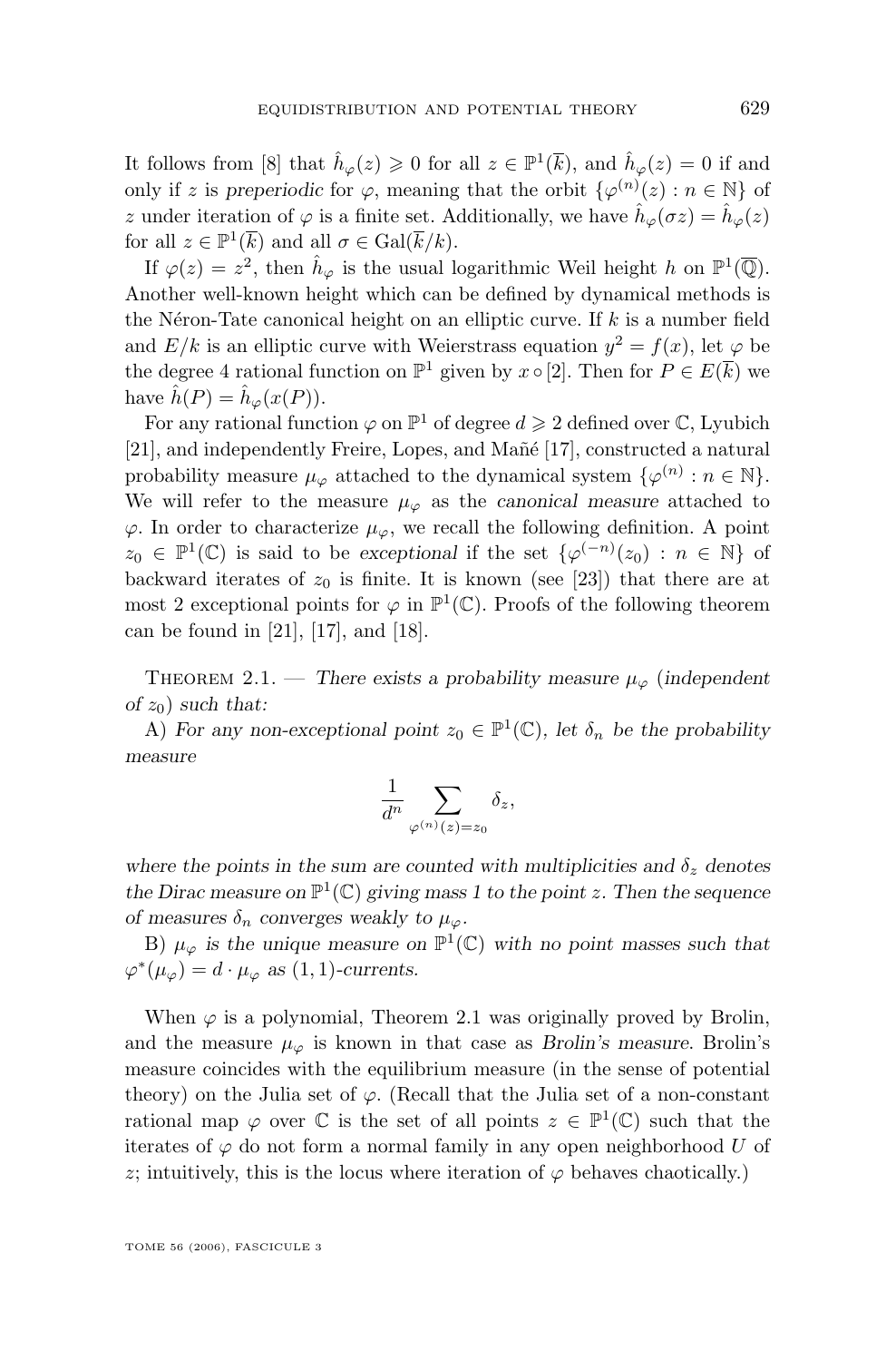We will now briefly recall the construction of the Berkovich space  $\mathbb{P}^1_{\operatorname{Berk},v}$ associated to the projective line over  $\mathbb{C}_v$ , where v is a nonarchimedean place of k.

The Berkovich unit disc  $\mathcal{B}(0,1)$  is the set of all continuous multiplicative seminorms on the Tate algebra  $\mathbb{C}_v\langle T\rangle$  (see [\[4,](#page-63-0) §1.4], [\[33,](#page-64-0) §1]). Examples of elements of  $\mathcal{B}(0,1)$  include the evaluation seminorms  $[f]_a = [f(a)]_v$  for  $a \in \mathbb{C}_v$  with  $|a|_v \leq 1$ ; sup norms  $[f]_{B(a,r)} = \sup_{z \in B(a,r)} |f(z)|_v$  for discs  $B(a,r) = \{z \in \mathbb{C}_v : |z - a|_v \leqslant r\};$  and limit norms associated to nested sequences of discs  $B(a_1, r_1) \supset B(a_2, r_2) \supset \cdots$ , defined by

$$
[f]_x = \lim_{i \to \infty} [f]_{B(a_i, r_i)}.
$$

A theorem of Berkovich says that all continuous multiplicative seminorms on  $\mathbb{C}_v \langle T \rangle$  arise in this way. Following Chambert-Loir [\[9\]](#page-63-0), we call the point  $\zeta_0 \in \mathcal{B}(0,1)$  corresponding to the Gauss norm  $||f|| = [f]_{B(0,1)}$  the *Gauss point.* Given a point  $x \in \mathcal{B}(0,1)$  corresponding either to a disc  $B(a,r)$  or to a point  $a = B(a, 0)$  (which can be thought of as a degenerate disc), there is a path  $\{[\ ]_{B(a,t)} : r \leq t \leq 1\}$  connecting x to the Gauss point. Given a collection of discs, the union of the corresponding paths forms a subtree of  $\mathcal{B}(0,1)$  rooted at  $\zeta_0$ . From this, one sees that  $\mathcal{B}(0,1)$  is an infinitely branched real tree, with countably many branches emanating from each point corresponding to a disc with radius  $r \in |\mathbb{C}_v^{\times}|_v$ .

As a set, the Berkovich projective line  $\mathbb{P}^1_{\operatorname{Berk},v}$  over  $\mathbb{C}_v$  is obtained by gluing together two copies of  $\mathcal{B}(0, 1)$ . It is made into a topological space by equipping it with the *Gelfand topology*, the weakest topology such that each set of the form

$$
U_{a,b}(f) = \{ x \in \mathbb{P}^1_{\operatorname{Berk},v} : a < [f]_x < b \}
$$

for  $a, b \in \mathbb{R}$  and  $f \in \mathbb{C}_v(T)$  is open. The space  $\mathbb{P}^1_{\operatorname{Berk},v}$  is also equipped with a sheaf of rings  $\mathcal{O}_X$ , constructed using localizations of Tate algebras; see [\[4\]](#page-63-0) for details. There is a natural inclusion  $\mathbb{P}^1(\mathbb{C}_v) \subset \mathbb{P}^1_{\text{Berk},v}$  (which associates to a point of  $\mathbb{P}^1(\mathbb{C}_v)$  the corresponding "evaluation seminorm") that induces the usual (ultrametric) topology on  $\mathbb{P}^1(\mathbb{C}_v)$ , and  $\mathbb{P}^1(\mathbb{C}_v)$  is dense in  $\mathbb{P}^1_{\operatorname{Berk},v}$  under this inclusion.

If  $\varphi(T) \in \mathbb{C}_v(T)$  is a non-constant rational function, then  $\varphi$  acts on  $\mathbb{P}^1_{\operatorname{Berk}}$ by

$$
[f]_{\varphi(x)} = [f \circ \varphi]_x
$$

for all  $f \in \mathbb{C}_v(T)$ . This coincides with the usual action of  $\varphi$  on  $\mathbb{P}^1(\mathbb{C}_v) \subset$  $\mathbb{P}^1_{\operatorname{Berk},v}.$ 

As a topological space,  $\mathbb{P}^1_{\operatorname{Berk},v}$  is compact, Hausdorff and path-connected, in contrast with  $\mathbb{P}^1(\mathbb{C}_v)$ , which is completely disconnected and not even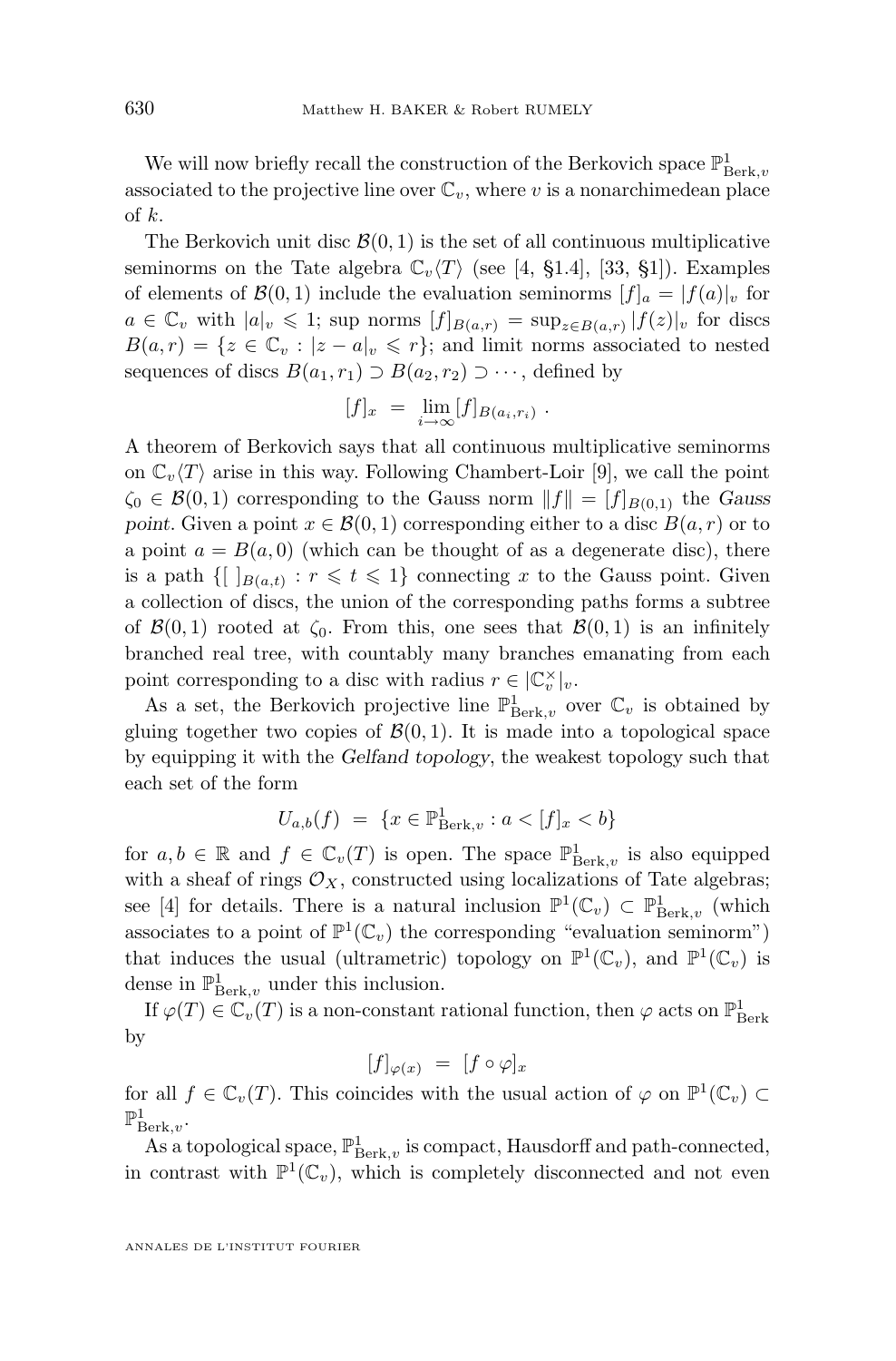<span id="page-7-0"></span>locally compact. Thus  $\mathbb{P}^1_{\operatorname{Berk},v}$  is a much more suitable space for doing measure theory and potential theory than  $\mathbb{P}^1(\mathbb{C}_v)$ . The space  $\mathbb{P}^1_{\operatorname{Berk},v}$  is also metrizable, although there is not a canonical metric on it.

*Remark 2.2.* — If v is archimedean, one can define  $\mathbb{P}^1_{\text{Berk},v}$  over  $\mathbb C$  in a similar way using continuous multiplicative seminorms on  $\mathbb{C}\langle T \rangle$ . By the Gelfand-Mazur theorem, every such seminorm arises from evaluation at a point. Thus  $\mathbb{P}^1_{\operatorname{Berk},v}/\mathbb{C}$  is isomorphic to  $\mathbb{P}^1(\mathbb{C})$ .

In Theorem [2.1,](#page-5-0) note that if  $z_n \in \varphi^{(-n)}(z_0)$ , then

$$
\hat{h}_{\varphi}(z_n) = \frac{1}{d^n} \hat{h}_{\varphi}(z_0) \to 0
$$

as  $n \to \infty$ . Also, note that if  $\varphi$  is defined over the number field k and  $z_0 \in k$ , then the set  $\varphi^{(-n)}(z_0)$  is stable under  $Gal(\overline{k}/k)$ . We will prove the following adelic equidistribution theorem, motivated by Theorem [2.1](#page-5-0) and by the archimedean equidistribution theorems of Bilu [\[5\]](#page-63-0) and Szpiro-Ullmo-Zhang [\[37\]](#page-64-0).

THEOREM 2.3 (Main Theorem). — *For each place*  $v \in M_k$ *, there exists a* canonical probability measure  $\mu_{\varphi, v}$  on the Berkovich space  $\mathbb{P}^1_{\operatorname{Berk},v}/\mathbb{C}_v$ such that the following holds: Suppose  $z_n$  is a sequence of distinct points *of*  $\mathbb{P}^1(\overline{k})$  *with*  $\hat{h}_{\varphi}(z_n) \to 0$ *. For*  $v \in M_k$ *, let*  $\delta_n$  *be the discrete probability measure on the Berkovich space*  $\mathbb{P}^1_{\operatorname{Berk},v}/\mathbb{C}_v$  *supported equally on the Galois conjugates of*  $z_n$ *. Then the sequence of measures*  $\delta_n$  *converges weakly to*  $\mu_{\varphi,v}$  for all  $v \in M_k$ .

When  $\varphi$  is a polynomial, the archimedean part of Theorem 2.3 was proved by Baker-Hsia in [\[2\]](#page-62-0). The present paper provides a conceptual simplification of their method, and applies to arbitrary rational functions. We note that the case of a rational function is more difficult than the polynomial case, due to the absence of a fixed pole at infinity. A weaker version of the nonarchimedean part of Theorem 2.3, formulated in terms of "pseudoequidistribution", was also proved for the polynomial case in Baker-Hsia in [\[2\]](#page-62-0). Here we clarify the meaning of pseudo-equidistribution by using Arakelov Green's functions and Berkovich spaces.

When  $\varphi(z) = z^2$ , the archimedean part of Theorem 2.3 specializes to (and was motivated by) the following well-known result of Bilu:

THEOREM 2.4 (Bilu [\[5\]](#page-63-0)). — Let  $z_n$  be a sequence of distinct points in  $\mathbb{P}^1(\overline{\mathbb{Q}})$ , and suppose that  $h(z_n) \to 0$ . Let  $\delta_n$  be the discrete probability *measure on*  $\mathbb{P}^1(\mathbb{C}) = \mathbb{C} \cup \{\infty\}$  *which is supported with equal mass at each Galois conjugate of*  $z_n$ . Then the sequence of measures  $\delta_n$  converges weakly *to the uniform probability measure*  $\mu_{S^1}$  *on the unit circle*  $\{|z|=1\}$ *.*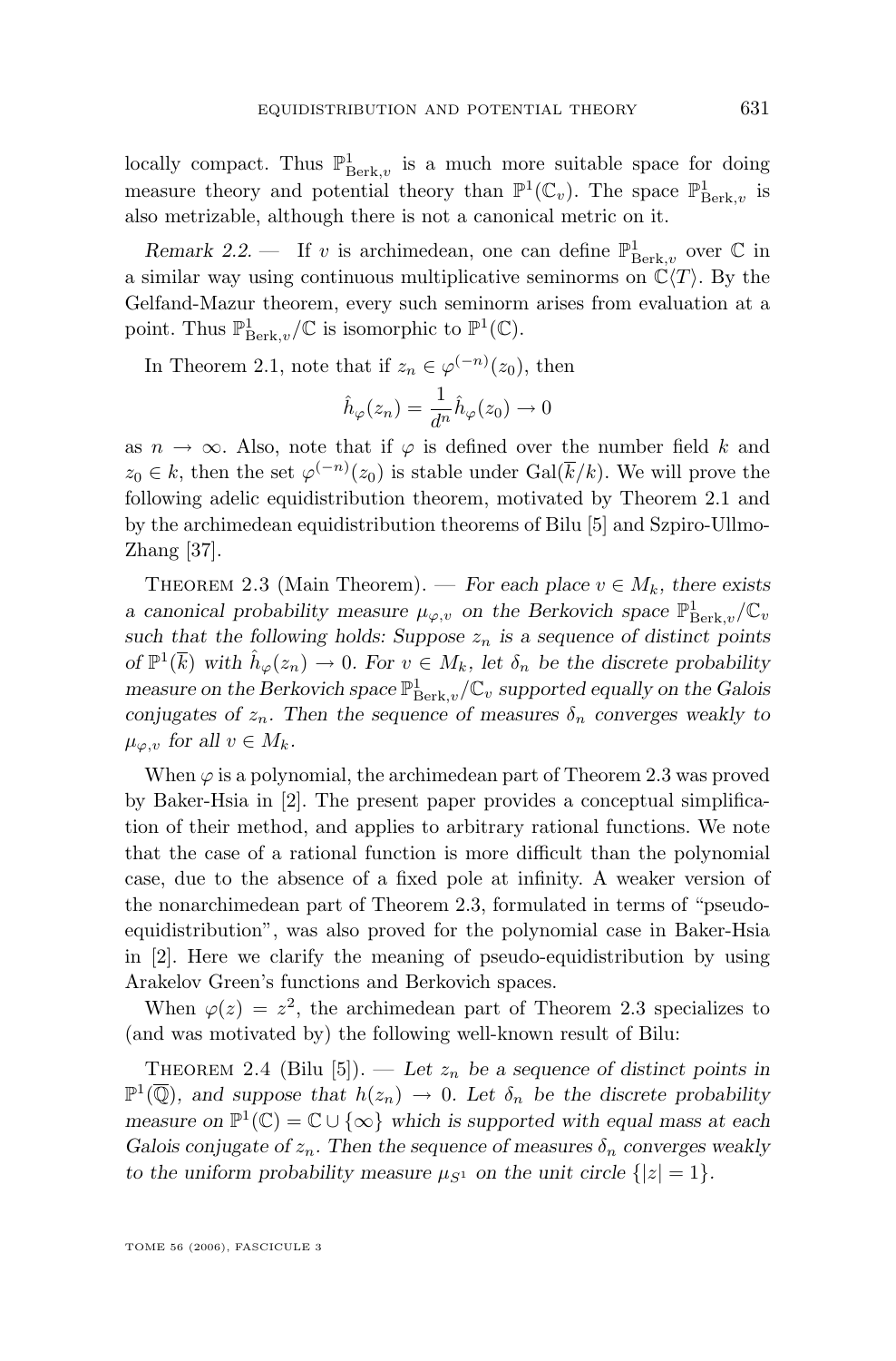<span id="page-8-0"></span>For previous explorations of the relationship between Bilu's theorem and potential theory, see [\[6\]](#page-63-0) and [\[32\]](#page-64-0).

## **3. Adelic dynamics on** P 1

#### **3.1. Dynamical heights associated to rational functions**

Recall that  $\varphi : \mathbb{P}^1 \to \mathbb{P}^1$  is a rational function of degree  $d \geq 2$  defined over a number field k.

The map  $\varphi$  can be represented in homogeneous coordinates as

$$
\varphi([z_0:z_1]) = [F_1(z_0,z_1):F_2(z_0,z_1)]
$$

for some homogeneous polynomials  $F_1, F_2 \in k[x, y]$  of degree d with no common linear factor over  $\bar{k}$ . (Note that since  $F_1$  and  $F_2$  factor into linear terms over  $\overline{k}$ ,  $F_1$  and  $F_2$  have a common factor over  $\overline{k}$  if and only if they have a common linear factor over  $\bar{k}$ .) The polynomials  $F_1, F_2$  are uniquely determined by  $\varphi$  up to multiplication by a common scalar  $c \in k^*$ .

Dehomogenizing by setting  $z = z_1/z_0$ , we obtain

$$
\varphi(z) = \frac{f_2(z)}{f_1(z)}
$$

with  $f_i \in k[z]$  and  $\max{\deg(f_1), \deg(f_2)} = d$ .

We will often want to work with the degree  $d$  homogeneous polynomials  $F_1$  and  $F_2$ , so we now fix a choice of  $F_1, F_2 \in k[X, Y]$ . This allows us to consider the mapping

$$
F = (F_1, F_2) : \mathbb{A}^2(\overline{k}) \to \mathbb{A}^2(\overline{k})
$$

as a global lifting of  $\varphi$ .

Let  $\text{Res}(F) := \text{Res}(F_1, F_2)$  denote the homogeneous resultant of the polynomials  $F_1$  and  $F_2$  (see e.g. [\[12,](#page-63-0) §6]). Since  $F_1$  and  $F_2$  have no common linear factor over  $\overline{k}$ , we have  $\text{Res}(F) \neq 0$ , and  $F(z_0, z_1) = (0, 0)$  if and only if  $(z_0, z_1) = (0, 0)$ .

In the archimedean case, define  $||(z_0, z_1)||_v = \sqrt{|z_0|^2 + |z_1|^2}^{[k_v : \mathbb{R}]}$ ; in the nonarchimedean case, put  $\|(z_0, z_1)\|_v := \max\{|z_0|_v, |z_1|_v\}$ . We begin with the following simple lemma.

LEMMA 3.1. — For each place v of k, there are constants  $0 < C_v \le D_v$ such that for all  $z \in \mathbb{C}_v^2$ ,

(3.1) 
$$
C_v(||z||_v)^d \leq ||F(z)||_v \leq D_v(||z||_v)^d.
$$

*For all but finitely many v, we may take*  $C_v = D_v = 1$ *.*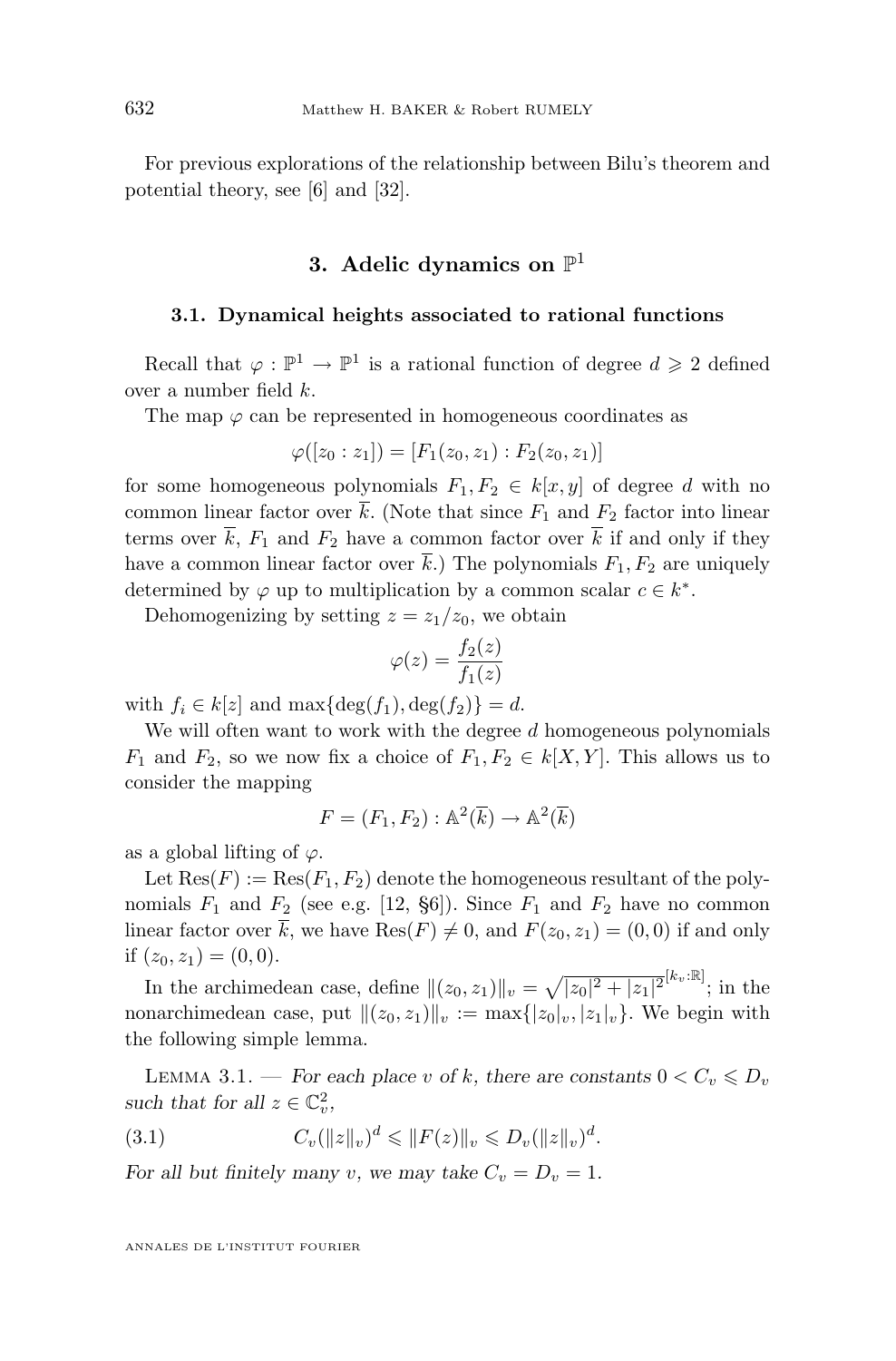<span id="page-9-0"></span>*Proof.* — First suppose v is archimedean. Identify  $\mathbb{C}_v$  with  $\mathbb{C}$ . Since  $\partial B_v(1) = \{(x, y) \in \mathbb{C}^2 : \max(|x|, |y|) = 1\}$  is compact, and since the only common zero of  $F_1(z)$  and  $F_2(z)$  is the origin, the constants

$$
C_v = \min_{z \in \partial B_v(1)} \|F(z)\|_v, \quad D_v = \max_{z \in \partial B_v(1)} \|F(z)\|_v
$$

satisfy  $0 < C_v \le D_v$ . By homogeneity, [\(3.1\)](#page-8-0) holds for all  $z \in \mathbb{C}^2$ .

Now let v be nonarchimedean. Write

$$
\partial B_v(1) = \{(x, y) \in \mathbb{C}_v^2 : \max(|x|_v, |y|_v) = 1\}.
$$

Let  $C'_v := |\text{Res}(F)|_v$ , and let  $D_v$  be an upper bound for the absolute values of the coefficients of  $F_1$  and  $F_2$ .

By a well-known property of the resultant of two homogeneous polyno-mials of degree d [\[40,](#page-64-0) §5.8], there exist polynomials  $g_1(x, y)$ ,  $g_2(x, y)$ , and  $h_1(x, y)$ ,  $h_2(x, y)$ , which are homogeneous of degree  $d-1$  in x and y and whose coefficients lie in  $k$ , such that

$$
g_1(x, y)F_1(x, y) + g_2(x, y)F_2(x, y) = \text{Res}(F)x^{2d-1},
$$
  

$$
h_1(x, y)F_1(x, y) + h_2(x, y)F_2(x, y) = \text{Res}(F)y^{2d-1}.
$$

For each  $(x, y) \in \partial B_v(1)$ , all of  $|g_1(x, y)|_v$ ,  $|g_2(x, y)|_v$ ,  $|h_1(x, y)|_v$  and  $|h_2(x, y)|_v$  are  $\leqslant C''_v$  for some constant  $C''_v > 0$  independent of  $(x, y)$ . Furthermore, we may take  $C_v'' = 1$  for almost all v. By the ultrametric inequality,

$$
C'_{v}|x|_{v}^{2d-1} \leq C''_{v} \max(|F_{1}(x,y)|_{v}, |F_{2}(x,y)|_{v}),
$$
  
\n
$$
C'_{v}|y|_{v}^{2d-1} \leq C''_{v} \max(|F_{1}(x,y)|_{v}, |F_{2}(x,y)|_{v}).
$$

Put  $C_v := C_v'/C_v''$ . Then for each  $z = (x, y) \in \partial B_v(1)$ ,

$$
C_v \cdot \max(|x|_v, |y|_v)^{2d-1} \leq ||F(z)||_v.
$$

However, if  $z \in \partial B_v(1)$  then  $\max(|x|_v, |y|_v) = ||z||_v = 1$ , so  $C_v \le ||F(z)||_v$ for all  $z \in \partial B_v(1)$ . The first inequality in [\(3.1\)](#page-8-0) follows by homogeneity. The second follows trivially by the ultrametric inequality.

Finally, since the resultant and the coefficients of the  $F_i$  are elements of  $k$ , independent of v, we can take  $C_v = D_v = 1$  for all but finitely many v.  $\Box$ 

*Remark 3.2.* — If v is nonarchimedean and  $F_1, F_2$  have v-integral coefficients, then we may choose  $g_1(x, y)$ ,  $g_2(x, y)$ , and  $h_1(x, y)$ ,  $h_2(x, y)$  to have v-integral coefficients as well. In this case we can take  $C_v = |\text{Res}(F)|_v$ and  $D_v = 1$ .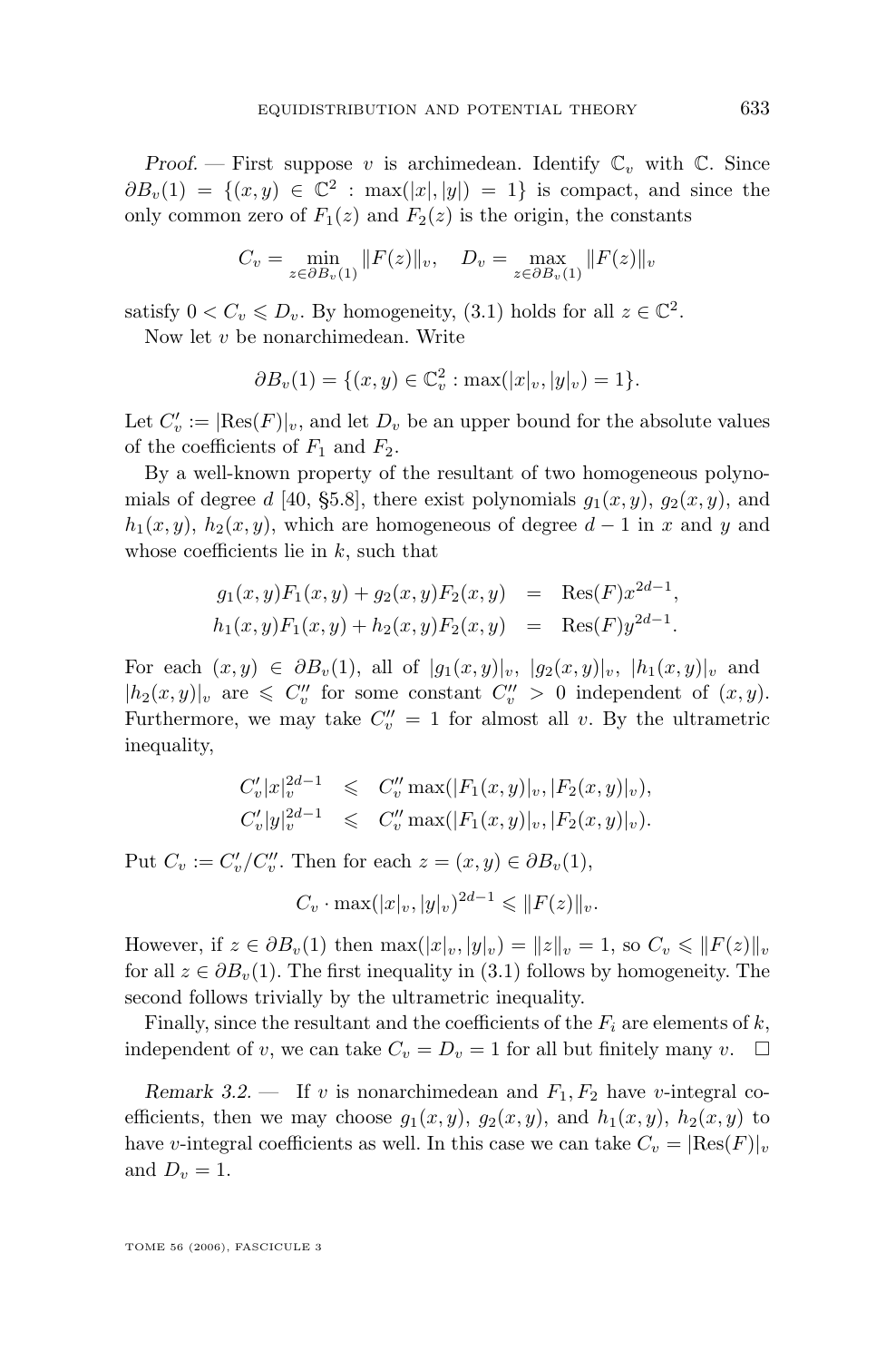COROLLARY 3.3. — *For each* v, there are radii  $0 < r_v \le R_v$  *such that for each*  $z \in \mathbb{C}_v^2$  *with*  $||z||_v \leq r_v$ , we have  $||F(z)||_v \leq ||z||_v \cdot (||z||_v/r_v)^{d-1}$ , *and for each* z *with*  $||z||_v \ge R_v$ , we have  $||F(z)||_v \ge ||z||_v \cdot (||z||_v/R_v)^{d-1}$ . *In particular,*

$$
F(B_v(r_v)) \subseteq B_v(r_v),
$$
  

$$
F(\mathbb{C}_v^2 \setminus B_v(R_v)) \subseteq \mathbb{C}_v^2 \setminus B_v(R_v).
$$

*For all but finitely many v*, we can take  $r_v = R_v = 1$ .

*Proof.* — Let  $C_v$  and  $D_v$  be as in Lemma [3.1,](#page-8-0) and put  $r_v = D_v^{-1/(d-1)}$ ,  $R_v = C_v^{-1/(d-1)}$ . If  $||z||_v \le r_v$ , then

$$
||F(z)||_v \leq D_v ||z||_v^d = r_v^{-(d-1)} ||z||_v^d
$$
  
=  $||z||_v \cdot (||z||_v/r_v)^{d-1}$ .

Similarly if  $||z||_v \ge R_v$ , then

$$
||F(z)||_{v} \geq C_{v}||z||_{v}^{d} = R_{v}^{-(d-1)}||z||_{v}^{d}
$$
  
=  $||z||_{v} \cdot (||z||_{v}/R_{v})^{d-1}$ .

For each v with  $C_v = D_v = 1$ , we have  $r_v = R_v = 1$ .

Recall that the global dynamical height  $\hat{h}_{\varphi}: \mathbb{P}^1(\overline{k}) \to \mathbb{R}$  is defined by

$$
\hat{h}_{\varphi}(z) = \lim_{n \to \infty} \frac{1}{d^n} h(\varphi^{(n)}(z)).
$$

The choice of a global lifting F of  $\varphi$  allows us to decompose the global dynamical height into a sum of local heights as follows.

For  $v \in M_k$  and  $z = (z_0, z_1) \in \mathbb{C}_v^2 \setminus \{0\}$ , define the *homogeneous local* dynamical height  $\hat{H}_{F,v} : \mathbb{C}_v^2 \setminus \{0\} \to \mathbb{R}$  by

$$
\hat{H}_{F,v}(z) := \lim_{n \to \infty} \frac{1}{d^n} \log \| F^{(n)}(z) \|_v.
$$

By convention, we define  $\hat{H}_{F,v}(0,0) := -\infty$ .

LEMMA 3.4. — The limit  $\lim_{n\to\infty}\frac{1}{d^n}$  $\frac{1}{d^n} \log ||F^{(n)}(z)||_v$  exists for all  $z \in \mathbb{C}^2_v \backslash \{0\},$ and  $\frac{1}{d^n} \log ||F^{(n)}(z)||_v$  converges uniformly on  $\mathbb{C}_v^2 \setminus \{0\}$  to  $\hat{H}_{F,v}(z)$ *.* 

*Proof.* — The proof is by a standard telescoping series argument (see e.g. [\[18\]](#page-63-0)). Define

$$
T_j(z) := \frac{1}{d^{j+1}} \log ||F^{(j+1)}(z)||_v - \frac{1}{d^j} \log ||F^{(j)}(z)||_v
$$
  
= 
$$
\frac{1}{d^j} \left( \frac{1}{d} \log ||F^{(j+1)}(z)||_v - \log ||F^{(j)}(z)||_v \right).
$$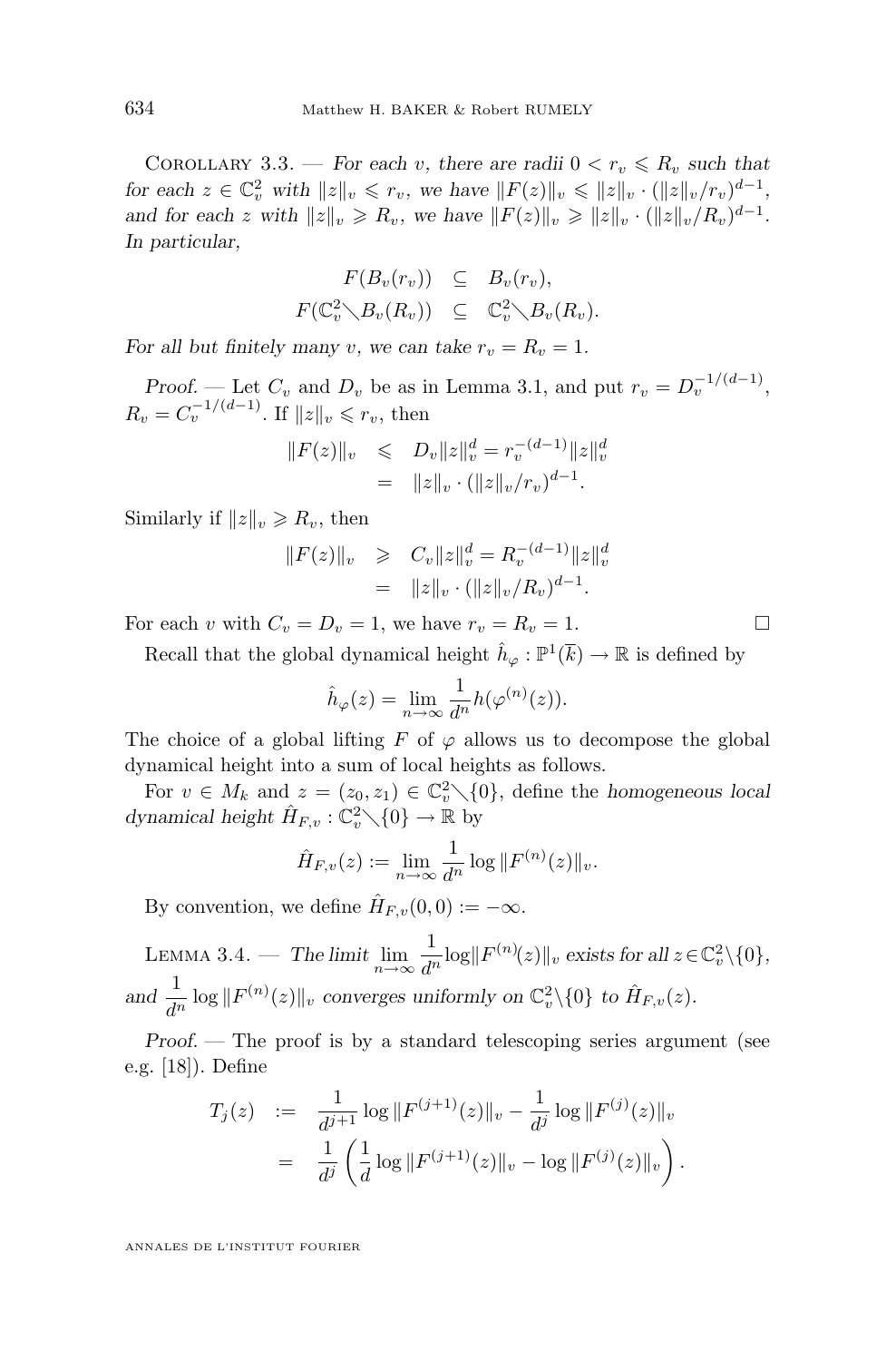<span id="page-11-0"></span>By  $(3.1)$  we see that

 $C_v(\|F^{(j)}(z)\|_v)^d \ \leqslant \ \|F^{(j+1)}(z)\|_v \ \leqslant \ D_v(\|F^{(j)}(z)\|_v)^d$ 

for all  $z \in \mathbb{C}_v^2$ . Applying these inequalities to the sequence  $T_j$  yields the estimate

$$
|T_j(z)| \leqslant \frac{C}{d^{j+1}},
$$

where  $C := \max\{\log D_v, -\log C_v\}.$ 

It follows easily that  $H_n := \sum_{j=0}^n T_j$  is a Cauchy sequence, and that the series defining  $\hat{H}_{F,v}(z)$  converges uniformly on  $\mathbb{C}_v^2 \setminus \{0\}.$ 

*Remark 3.5. —* The proof yields the explicit bound

$$
|\hat{H}_{F,v}(z) - \log ||z||_v| \leq C \frac{C}{d-1},
$$

valid for all  $z \in \mathbb{C}_v^2 \backslash \{0\}.$ 

Note that by the definitions of the local and global canonical heights, if  $x \in \mathbb{P}^1(k)$ , then for any representation  $x = [x_0 : x_1]$  with  $x_0, x_1 \in k$ , we have

$$
\hat{h}_{\varphi}(x) = \frac{1}{[k:\mathbb{Q}]} \sum_{v \in M_k} \hat{H}_{F,v}(x_0, x_1).
$$

By the product formula, the right side is independent of the choice of lifting.

Also, note that the definition of  $\hat{H}_{F,v}$  is independent of the norm used to define it. This follows easily from the equivalence of norms on  $\mathbb{C}_v^2$ .

The homogeneous local dynamical height  $\hat{H}_{F,v}$  has the following properties, and in fact is uniquely characterized by them:

(LH1) The difference  $|\hat{H}_{F,v}(z) - \log ||z||_v|$  is bounded.

(LH2)  $\hat{H}_{F,v}(F(z)) = d \cdot \hat{H}_{F,v}(z)$ .

(LH3)  $\hat{H}_{F,v}$  scales logarithmically, i.e., for all  $c \in \mathbb{C}_v^*$ ,

$$
\hat{H}_{F,v}(cz) = \hat{H}_{F,v}(z) + \log|c|_v.
$$

#### **3.2. The filled Julia set**

By definition, the *filled Julia set*  $K_{F,v}$  of F in  $\mathbb{C}_v^2$  is the set of all  $z \in \mathbb{C}_v^2$ for which the iterates  $F^{(n)}(z)$  remain bounded. Clearly  $F^{-1}(K_{F,v}) = K_{F,v}$ , and the same is true for each  $F^{(-n)}$ . Since all norms on  $\mathbb{C}_v^2$  are equivalent, the set  $K_{F,v}$  is independent of which norm is used to define it.

By Corollary [3.3,](#page-9-0) we have  $B_v(r_v) \subseteq K_{F,v}$ , so  $K_{F,v}$  cannot be too small. Moreover: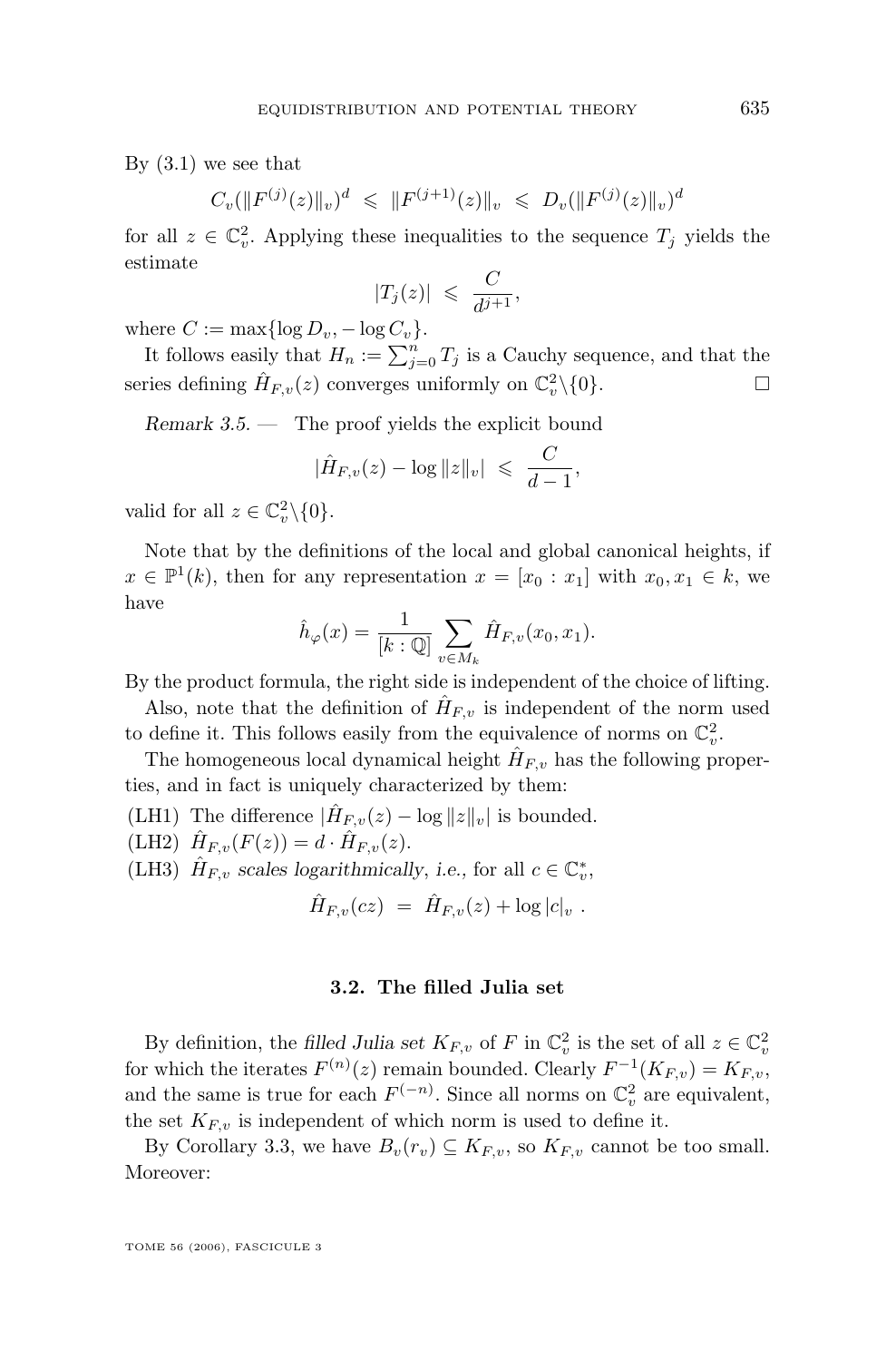LEMMA 3.6. — *With*  $R_v$  *as in Corollary [3.3,](#page-9-0) we have* 

$$
F^{(-1)}(B_v(R_v)) \supseteq F^{(-2)}(B_v(R_v)) \supseteq \cdots
$$

*and*

$$
K_{F,v} = \bigcap_{n=1}^{\infty} F^{(-n)}(B_v(R_v)).
$$

*Proof.* — The assertion that  $F^{(-n)}(B_v(R_v)) \supseteq F^{(-n-1)}(B_v(R_v))$  for all  $n \geq 1$  is equivalent to the statement that if  $F^{(n)}(z) \notin B_v(R_v)$  then  $F^{(n+1)}(z) \notin B_v(R_v)$ . This follows from Corollary [3.3,](#page-9-0) which shows that  $F(\mathbb{C}_v^2 \setminus B_v(R_v)) \subseteq \mathbb{C}_v^2 \setminus B_v(R_v).$ 

It also follows from Corollary [3.3](#page-9-0) that if  $||z||_v > R_v$ , then

$$
\lim_{n\to\infty}||F^{(n)}(z)||_v = \infty.
$$

Thus,  $K_{F,v} \subset B_v(R_v)$ . By iteration,  $K_{F,v} \subset F^{(-n)}(B_v(R_v))$  for each n.

The fact that  $K_{F,v} = \bigcap_{n=1}^{\infty} F^{(-n)}(B_v(R_v))$  now follows, since if  $z \notin K_{F,v}$ , there is some *n* for which  $||F^{(n)}(z)||_v > R_v$ , and so  $z \notin F^{(-n)}(B_v(R_v))$ .  $\Box$ 

The filled Julia set  $K_{F,v}$  can be thought of as the 'unit ball' with respect to the dynamical local height  $\hat{H}_{F,v}$ :

LEMMA 3.7. — *For each place* v of  $k$ ,

$$
K_{F,v} = \{ z \in \mathbb{C}_v^2 : \hat{H}_{F,v}(z) \leq 0 \}.
$$

*Proof.* — If  $z \in K_{F,v}$  then there exists  $M > 0$  such that  $||F^{(n)}(z)||_v \le M$ for all *n*, and therefore  $\hat{H}_{F,v}(z) \leq \lim_{n \to \infty} \frac{1}{d^n}$  $\frac{1}{d^n} \log M = 0.$ 

Conversely, suppose  $z \notin K_{F,v}$ . Then for  $n_0$  sufficiently large,  $\beta :=$  $||F^{(n_0)}(z)||_v > R_v$ . Let  $\alpha := \beta/R_v > 1$ . Then by Corollary [3.3](#page-9-0) and induction on  $n$ , it follows that

$$
||F^{(n+n_0)}(z)||_v > \beta \cdot \alpha^{d^n - 1}
$$

for all  $n \geqslant 0$ .

Therefore

$$
\hat{H}_{F,v}(z) \geq \lim_{n \to \infty} \frac{1}{d^{n+n_0}} \left( (d^n - 1) \log \alpha + \log \beta \right) = \frac{1}{d^{n_0}} \log \alpha > 0.
$$

In general, it is difficult to describe  $K_{F,v}$  explicitly. However, the following lemma shows that it is 'trivial' for all but finitely many v.

LEMMA 3.8. — Suppose  $F_1, F_2 \in \mathcal{O}_k[x, y]$ . If v is a nonarchimedean *place of* k *such that*  $|Res(F)|_v = 1$ , then  $K_{F,v} = B(0,1)^2$  is the unit polydisc in  $\mathbb{C}_v^2$  and  $\hat{H}_{F,v}(z) = \log ||z||_v$  for all  $z \in \mathbb{C}_v^2$ .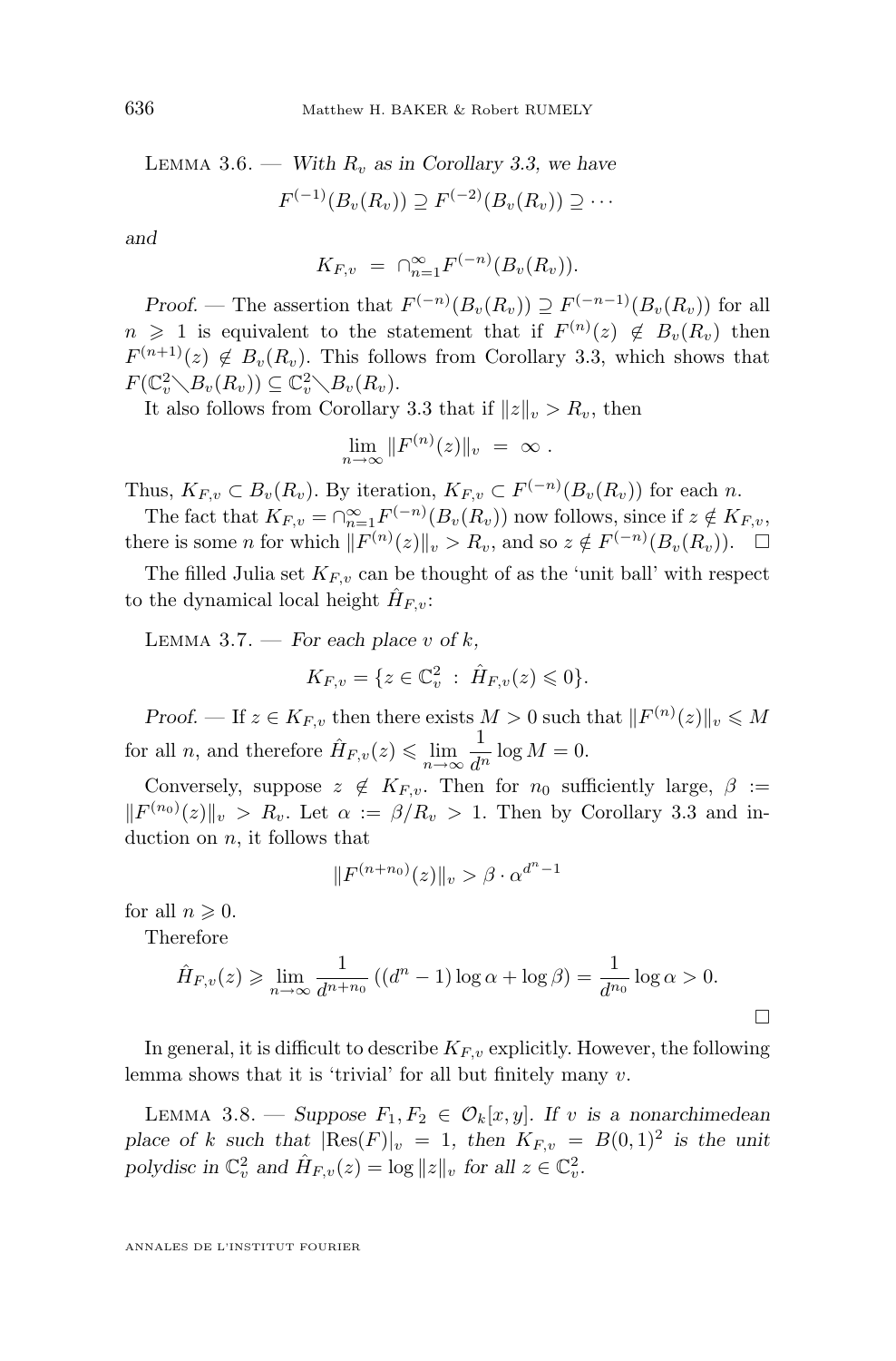<span id="page-13-0"></span>*Proof.* — By Remark [3.2,](#page-9-0) it follows that  $||F(z)||_v = ||z||_v^d$ , and therefore  $||F^{(n)}(z)||_v = ||z||_v^{d^n}$  for all  $n \ge 1$ . The result follows immediately.  $\square$ 

#### **3.3. The homogeneous transfinite diameter**

Let v be a place of k, and let  $K \subset \mathbb{C}^2_v$  be a nonempty bounded set. For  $z = (z_0, z_1), w = (w_0, w_1) \in \mathbb{C}_v^2$ , put

$$
z\wedge w\ :=\ z_0w_1-z_1w_0.
$$

By analogy with the classical transfinite diameter, for  $n \geq 2$  we let

$$
d_n^0(K) := \sup_{z_1,\dots,z_n \in K} \left( \prod_{i \neq j} |z_i \wedge z_j|_v \right)^{\frac{1}{n(n-1)}}
$$

.

LEMMA 3.9. — The sequence of nonnegative real numbers  $d_n^0(K)$  is non*increasing.* In particular, the quantity  $d_{\infty}^{0}(K) := \lim_{n \to \infty} d_{n}^{0}(K)$  is well*defined.*

*Proof.* — We claim that  $d_n^0(K) \geq d_{n+1}^0(K)$  for all n. The proof is the same as for the classical transfinite diameter: write

$$
P_n(z_1,\ldots,z_n)=\prod_{i\neq j}(z_i\wedge z_j),
$$

take  $\varepsilon > 0$ , and choose  $w_1, \ldots, w_{n+1} \in K$  with  $|P_{n+1}(w_1, \ldots, w_{n+1})|_{v} \geq$  $(d_{n+1}^0(K) - \varepsilon)^{n(n+1)}$ . For each  $\ell = 1, \ldots, n+1$  write

$$
\hat{w}_{\ell} = (w_1, \ldots, w_{\ell-1}, w_{\ell+1}, \ldots, w_{n+1}).
$$

By definition,  $d_n^0(K)^{n(n-1)} \geqslant |P_n(\hat{w}_\ell)|_v$  for each  $\ell$ . It follows that

$$
d_n^0(K)^{(n+1)n(n-1)} \geq \prod_{\ell=1}^{n+1} |P_n(\hat{w}_\ell)|_v = \left(\prod_{i \neq j}^{n+1} |w_i \wedge w_j|_v\right)^{n-1}
$$
  
 
$$
\geq (d_{n+1}^0(K) - \varepsilon)^{(n+1)n(n-1)}.
$$

This holds for each  $\varepsilon > 0$ , so  $d_n^0(K) \geq d_{n+1}^0(K)$ .

We call  $d_{\infty}^{0}(K)$  the *homogeneous transfinite diameter* of K.

We will now show that when v is archimedean and  $K \subset \mathbb{C}^2$  is compact,  $d_{\infty}^{0}(K)$  coincides with the *homogeneous capacity* introduced by DeMarco [\[12\]](#page-63-0). We recall the definition.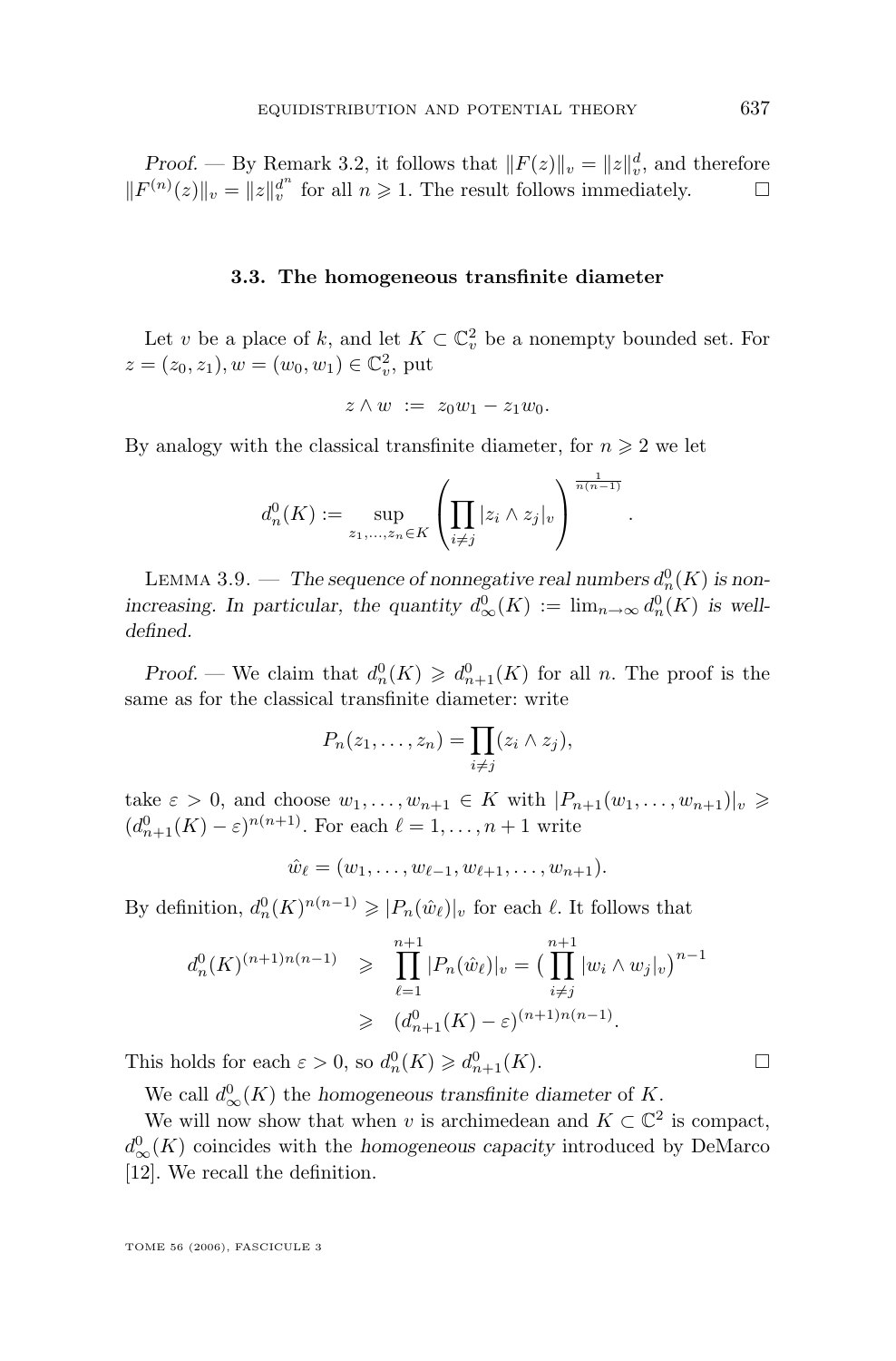<span id="page-14-0"></span>DEFINITION 3.10. — If  $K \subseteq \mathbb{C}^2$  is compact and nonempty, define  $c^0(K)$ *by*

$$
-\log c^0(K) := \inf_{\nu \in \mathbb{P}(K)} I(\nu),
$$

where  $\mathbb{P}(K)$  *is the space of probability measures supported on* K, and

$$
I(\nu) := -\iint_{K \times K} \log |z \wedge w| \, d\nu(z) d\nu(w).
$$

The quantity  $c^0(K)$  is called the homogeneous capacity of K.

LEMMA 3.11. — If v is archimedean and  $K \subset \mathbb{C}^2$  is compact, then  $d_{\infty}^{0}(K) = c^{0}(K)^{[k_{v}:\mathbb{R}]}$ .

*Proof.* — Note that  $[k_v : \mathbb{R}] = 1$  or 2, according as  $k_v \cong \mathbb{R}$  or  $k_v \cong \mathbb{C}$ . The power  $[k_v : \mathbb{R}]$  arises because of our normalization of absolute values:  $|x|_v = |x|^{[k_v:\mathbb{R}]}$  for all  $x \in \mathbb{C}$ . If we replace  $|x|_v$  with  $|x|$  in the definition of  $d_{\infty}^{0}(K)$ , it suffices to show that  $d_{\infty}^{0}(K) = c^{0}(K)$ .

By a general fact about measures proved in Lemma [3.26](#page-26-0) below, if  $\nu_n$  is a probability measure supported equally on  $z_1, \ldots, z_{N_n} \in K$ , with  $z_i \wedge z_j \neq 0$ for all  $i \neq j$ , and if  $\nu_n \to \nu$  weakly on K, then

(3.2) 
$$
\liminf_{n \to \infty} \iint_{\mathbb{C}^2 \times \mathbb{C}^2 \setminus (\text{Diag})} -\log |z \wedge w| d\nu_n(z) d\nu_n(w)
$$

$$
\geqslant \iint_{\mathbb{C}^2 \times \mathbb{C}^2} -\log |z \wedge w| d\nu(z) d\nu(w).
$$

Let  $n \geq 2$ , and define  $D_n = -\log d_n^0(K)$ . Given any  $z_1, \ldots, z_n \in K$ , we have

$$
\frac{1}{n(n-1)}\sum_{i\neq j} -\log|z_i \wedge z_j| \geq D_n
$$

by definition. Integrating this inequality against an arbitrary measure  $\mu \in$  $\mathbb{P}(K)$ , we obtain

$$
\frac{1}{n(n-1)}\sum_{i\neq j}\iint -\log|z_i\wedge z_j|\,d\mu(z_i)d\mu(z_j)\geq D_n
$$

for all *n*, and therefore  $c^0(K) \leq d_{\infty}^0(K)$ .

For the other direction, choose  $w_1, \ldots, w_n \in K$  such that

$$
n(n-1)D_n = \sum_{i \neq j} -\log|w_i \wedge w_j|.
$$

Without loss of generality, we may assume that  $w_i \wedge w_j \neq 0$  for all  $i \neq j$ . Define the measure  $\nu_n$  to be the discrete measure on K supported equally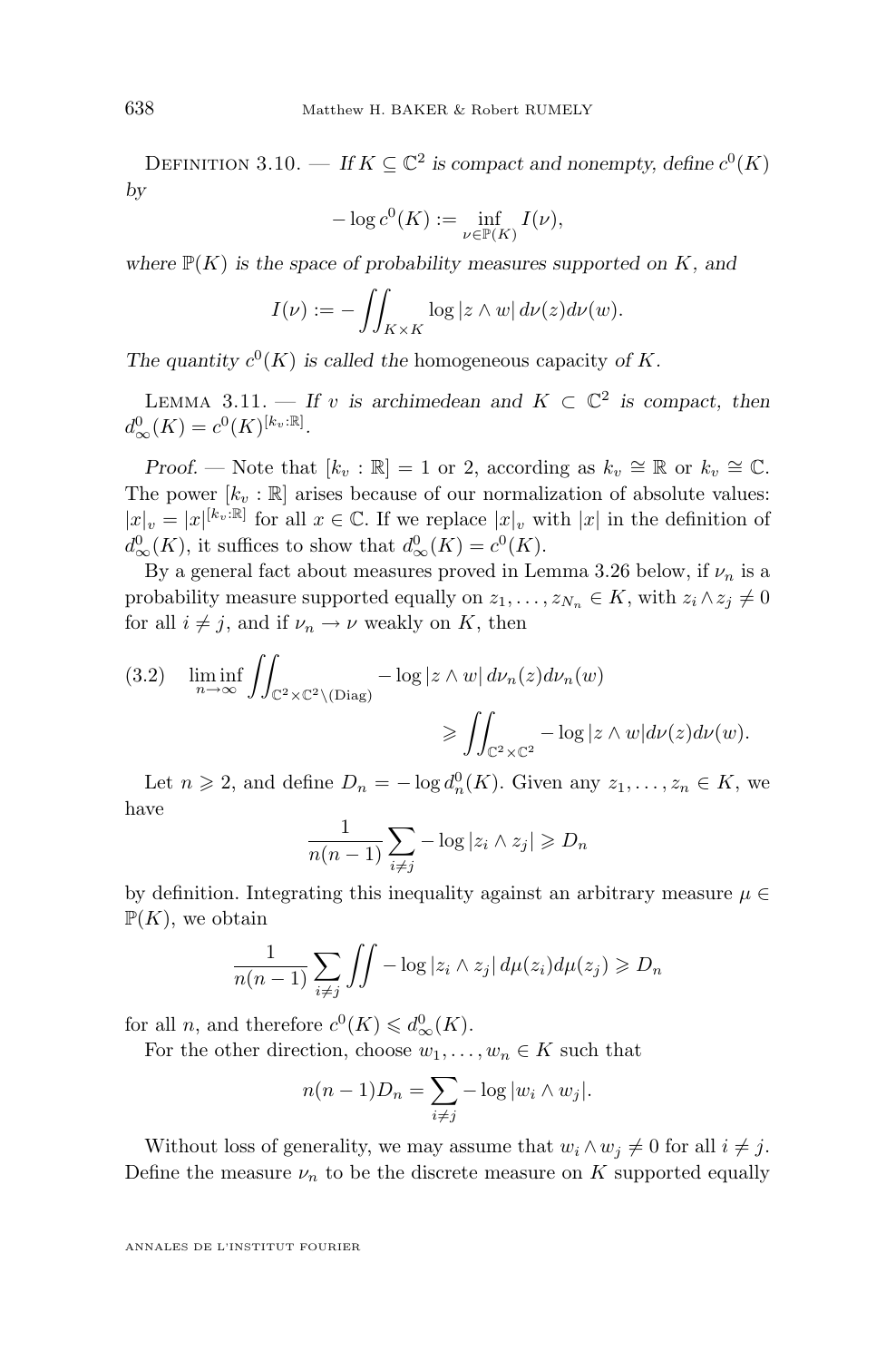<span id="page-15-0"></span>on each of the points w<sup>i</sup> , *i.e.,*

$$
\nu_n:=\frac{1}{n}\sum_i\delta_{w_i}.
$$

By passing to a subsequence if necessary, we may assume that  $\nu_n$  converges weakly to some probability measure  $\nu$  on K. Noting that

$$
\frac{n-1}{n}D_n = \frac{1}{n^2}\sum_{i\neq j} -\log|w_i \wedge w_j| = \iint_{\mathbb{C}^2 \times \mathbb{C}^2 \setminus (\text{Diag})} -\log|z \wedge w| d\nu_n(z) d\nu_n(w),
$$

it follows from [\(3.2\)](#page-14-0) and the definition of  $c^{0}(K)$  that

$$
\lim_{n \to \infty} D_n \geqslant I(\nu) \geqslant -\log c^0(K),
$$

so that  $d_{\infty}^0(K) \leq c^0(K)$  as desired.

We have introduced the homogeneous transfinite diameter by analogy with the relation between the classical transfinite diameter and logarithmic capacity over  $\mathbb{C}$ . The integral defining the homogeneous capacity is difficult to extend to nonarchimedean places. However, the transfinite diameter generalizes directly.

We will now give a formula for  $d_{\infty}^{0}(K_{F,v})$  in terms of resultants, motivated by the following result ([\[12,](#page-63-0) Theorem 1.5]):

THEOREM 3.12 (DeMarco). — *Suppose*  $F = (F_1, F_2) : \mathbb{C}^2 \to \mathbb{C}^2$  for *some homogeneous polynomials*  $F_1, F_2 \in \mathbb{C}[x, y]$  *of degree d with no common linear factor, and let*  $K_F$  *be the filled Julia set of*  $F$  *in*  $\mathbb{C}^2$ *. Then* 

(3.3) 
$$
c^0(K_F) = |\text{Res}(F)|^{-1/d(d-1)}.
$$

The proof given in [\[12\]](#page-63-0), which involves both algebraic and analytic ingredients, does not carry over easily to the nonarchimedean setting. One of our main results is the following adelic generalization of DeMarco's theorem:

THEOREM 3.13. — Suppose  $F = (F_1, F_2) : \mathbb{A}^2(\overline{k}) \to \mathbb{A}^2(\overline{k})$  for some *homogeneous polynomials*  $F_1, F_2 \in k[x, y]$  *of degree d with no common linear factor over*  $\overline{k}$ *. For*  $v \in M_k$ *, let*  $K_{F,v}$  *be the filled Julia set of*  $F$  *in*  $\mathbb{C}_v^2$ *. Then*

(3.4) 
$$
d_{\infty}^{0}(K_{F,v}) = |\text{Res}(F)|_{v}^{-1/d(d-1)}.
$$

The proof, which is given in Section [6,](#page-48-0) requires the development of a considerable amount of capacity-theoretic machinery. It is completely independent of DeMarco's proof. The product formula yields the following corollary, a key ingredient in our proof of Theorem [2.3:](#page-7-0)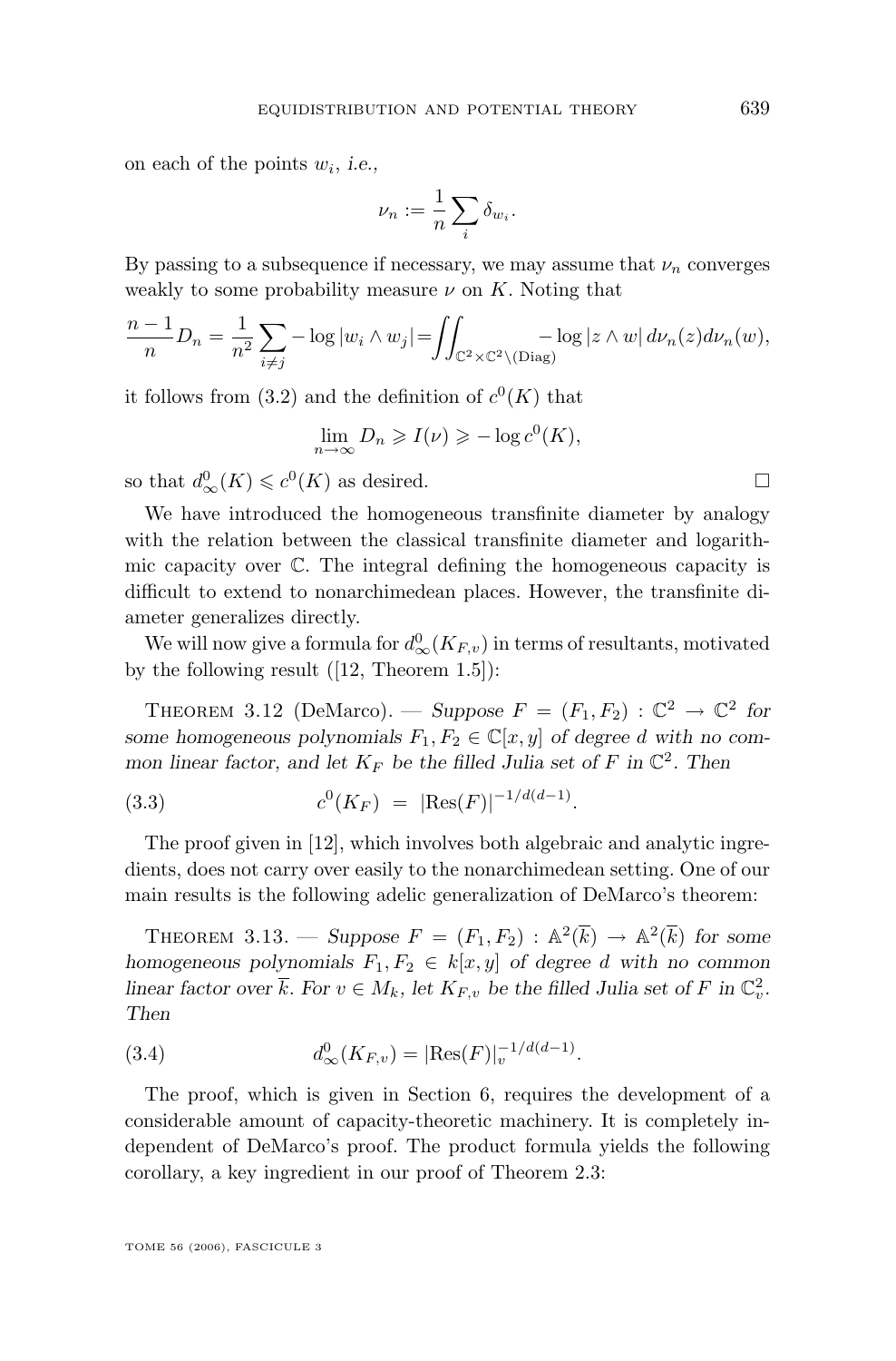Corollary 3.14.

$$
\sum_{v \in M_k} \log d_{\infty}^0(K_{F,v}) = 0.
$$

*Remark 3.15.* — When  $\varphi(z)$  is a polynomial of degree d with leading coefficient  $a_d$ , and  $K_{\varphi,v} \subseteq \mathbb{C}_v$  is the v-adic filled Julia set of  $\varphi$  (as defined in [\[2\]](#page-62-0)), formula [\(3.4\)](#page-15-0) specializes to the formula

$$
c(K_{\varphi,v}) = |a_d|_v^{-1/(d-1)},
$$

which was first proved in [\[2\]](#page-62-0).

#### **3.4. The Arakelov Green's function and local heights**

In this subsection we will construct a two-variable Green's function  $g_{\varphi,v}(z, w)$  for the dynamical system associated to  $\varphi$ . It arises as a function on  $\mathbb{C}^2_v$  which is invariant under scaling, and therefore descends to a function on  $\mathbb{P}^1(\mathbb{C}_v)$ . We will see that the descended function gives a continuously varying one-parameter family (indexed by  $w \in \mathbb{P}^1(\mathbb{C}_v)$ ) of Call-Silverman local height functions.

For notational convenience, write  $c_v(F) := |\text{Res}(F)|_v^{-1/d(d-1)}$ .

If  $v \in M_k$  and  $z, w \in \mathbb{C}_v^2$  are linearly independent over  $\mathbb{C}_v$ , define

$$
(3.5) \tG_{F,v}(z,w) := -\log|z \wedge w|_v + \hat{H}_{F,v}(z) + \hat{H}_{F,v}(w) + \log c_v(F).
$$

Recall that in the archimedean case,  $SU(2) = \{ \theta \in SL(2, \mathbb{C}) : {}^t \overline{\theta} \theta = 1 \}$  is the group preserving the both the norm  $||z||_v$  on  $\mathbb{C}^2$  and the alternating product  $z \wedge w$ , while in the nonarchimedean case if  $\hat{\mathcal{O}}_v$  denotes the ring of integers of  $\mathbb{C}_v$ , then  $SL(2,\widehat{\mathcal{O}}_v)$  is the group preserving  $||z||_v$  and  $z \wedge w$  on  $\mathbb{C}_v^2$ . Write  $\theta(F) = \theta \circ F \circ \theta^{-1}$ .

We note the following properties of  $G_{F,v}$ .

Lemma 3.16.

A)  $G_{F,v}$  *is* doubly scale-invariant, *in the sense that if*  $\alpha, \beta \in \mathbb{C}_v^*$ , *then* 

$$
G_{F,v}(\alpha z,\beta w)=G_{F,v}(z,w).
$$

B) *For*  $\gamma \in \mathbb{C}_v^*$ *, we have* 

$$
G_{\gamma F,v}(z,w) = G_{F,v}(z,w).
$$

C) If v is archimedean, then for each  $\theta \in SU(2)$ ,

$$
G_{\theta(F),v}(\theta(z),\theta(w)) = G_{F,v}(z,w).
$$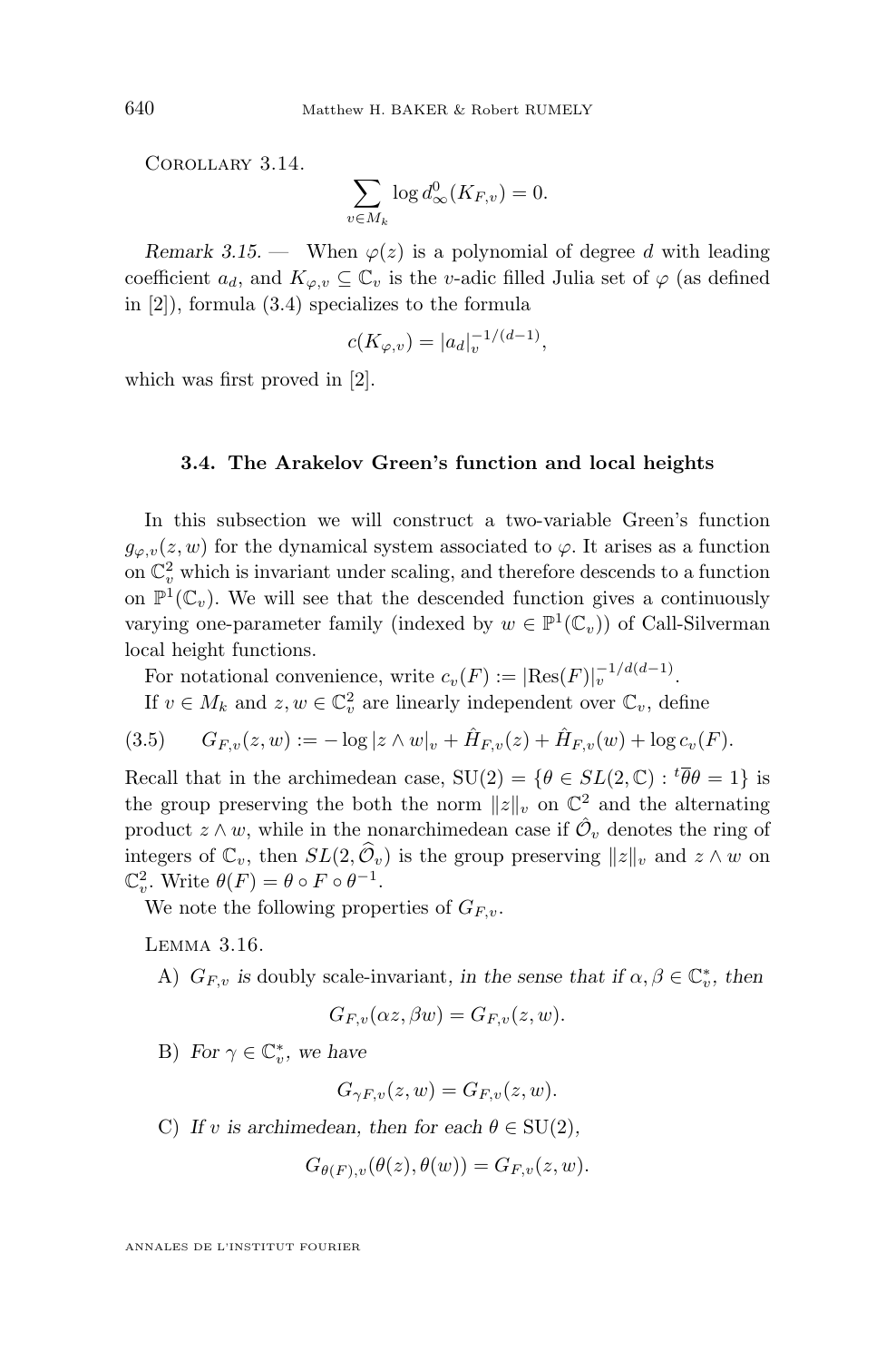<span id="page-17-0"></span>*If* v *is nonarchimedean, then for each*  $\theta \in SL(2, \widehat{O}_v)$ 

$$
G_{\theta(F),v}(\theta(z),\theta(w)) = G_{F,v}(z,w).
$$

*Proof. —* Part A) follows immediately from the fact that

$$
\log |\alpha z \wedge \beta w|_v = \log |z \wedge w|_v + \log |\alpha|_v + \log |\beta|_v
$$

and from the fact that  $\hat{H}_{F,v}$  scales logarithmically.

Part B) follows from the following two easily verified facts:

(a) 
$$
\hat{H}_{\gamma F, v}(z) = \hat{H}_{F, v}(z) + \frac{1}{d-1} \log |\alpha|_v
$$
.

(b) 
$$
|\text{Res}(\gamma F)|_v = |\text{Res}(F)|_v |\gamma|_v^{2d}
$$
.

Part C) follows from the fact that the group SU(2) (resp.  $SL(2,\widehat{\mathcal{O}}_n)$ ) preserves  $z \wedge w$ ,  $||z||_v$ , and  $|\text{Res}(F)|_v$ . To see that  $\text{Res}(\theta(F)) = \text{Res}(F)$ , note first that manipulating the determinant defining  $\text{Res}(\theta \circ F)$  shows that  $\text{Res}(\theta \circ F) = \text{Res}(F)$ . On the other hand, if  $F_1(z) = \prod_{i=1}^d (z \wedge a_i)$  and  $F_2(z) = \prod_{j=1}^d (z \wedge b_j)$ , then  $\text{Res}(F) = \pm \prod_{i,j} (a_i \wedge b_j)$ . A simple computation shows that  $\theta^{-1}(z) \wedge a_i = z \wedge \theta(a_i)$  and  $\theta^{-1}(z) \wedge b_j = z \wedge \theta(b_j)$ . Since  $\theta(a_i) \wedge \theta(b_j) = a_i \wedge b_j$ , it follows that  $\text{Res}(F \circ \theta^{-1}) = \text{Res}(F)$ .

In particular,  $G_{F,v}$  descends to a well-defined function  $g_{\varphi,v}(z,w)$  on  $\mathbb{P}^1(\mathbb{C}_v)$ : for any  $z, w \in \mathbb{P}^1(\mathbb{C}_v)$  and any lifts  $\tilde{z}, \tilde{w} \in \mathbb{C}_v^2$ 

(3.6) 
$$
g_{\varphi,v}(z,w) = -\log|\tilde{z}\wedge \tilde{w}|_v + \hat{H}_{F,v}(\tilde{z}) + \hat{H}_{F,v}(\tilde{w}) + \log c_v(F).
$$

If  $z \neq w$  then the right-hand side of (3.6) is finite; if  $z = w$  then we define  $g_{\varphi,v}(z, z) := +\infty.$ 

We will now establish another fact needed for the proof of Theorem [2.3.](#page-7-0) Define

(3.7) 
$$
\Gamma_{\varphi,v} = \liminf_{n \to \infty} \inf_{z_1, ..., z_n \in \mathbb{P}^1(\mathbb{C}_v)} \frac{1}{n(n-1)} \sum_{i \neq j} g_{\varphi,v}(z_i, z_j).
$$

LEMMA 3.17 (Positivity). — *For each*  $v \in M_k$ , we have  $\Gamma_{\varphi, v} \geq 0$ .

*Proof.* — Let  $\epsilon > 0$ . Choose the lifts of the points  $z_i$  in the statement of the Lemma so that

$$
-\epsilon < \hat{H}_{F,v}(\tilde{z}_i) \leqslant 0
$$

for all *i*. This is possible because  $\hat{H}_{F,v}$  scales logarithmically and the set  $\{\log |\alpha|_v \; : \; \alpha \in \mathbb{C}_v^*\}$  is dense in  $\mathbb{R}$ .

In particular,  $\tilde{z}_i \in K_{F,v}$  for all i. By the definition of the homogeneous transfinite diameter,

$$
\liminf_{n\to\infty}\inf_{z_1,\ldots,z_n\in\mathbb{P}^1(\mathbb{C}_v)}\frac{1}{n(n-1)}\sum_{i\neq j}-\log|\tilde{z}_i\wedge\tilde{z}_j|_v\geq -\log d_\infty^0(K_{F,v}).
$$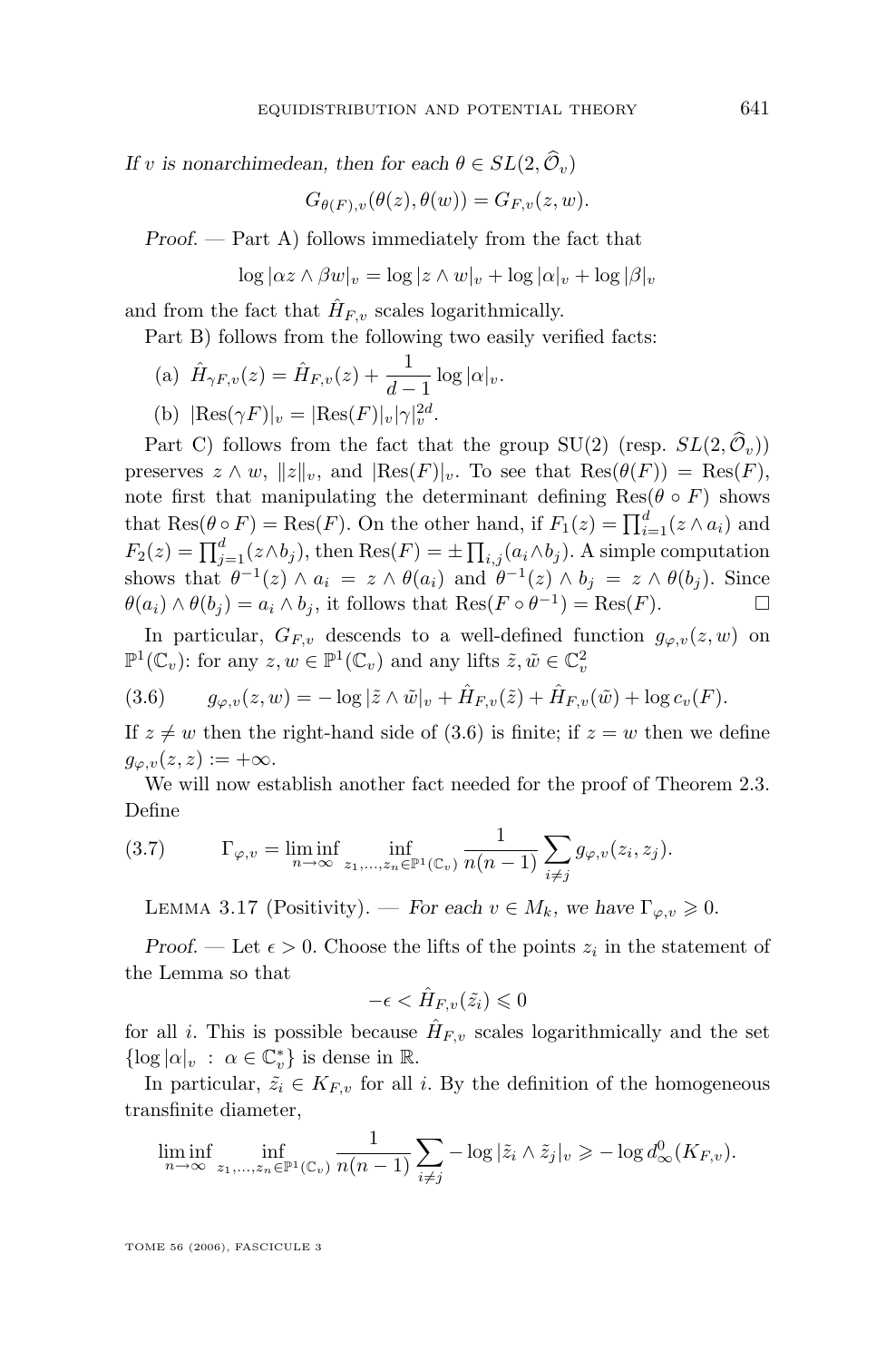<span id="page-18-0"></span>But  $d_{\infty}^{0}(K_{F,v}) = c_{v}(F)$  by Theorem [3.13.](#page-15-0) Therefore we obtain the inequality

$$
\liminf_{n\to\infty}\inf_{z_1,\ldots,z_n\in\mathbb{P}^1(\mathbb{C}_v)}\frac{1}{n(n-1)}\sum_{i\neq j}g_{\varphi,v}(z_i,z_j)>-2\epsilon.
$$

Since  $\epsilon > 0$  was arbitrary, this gives the desired result.

*Remark 3.18.* — Later, in Corollary [4.7,](#page-33-0) we will see via a global argument that  $\Gamma_{\varphi,v} = 0$  for each v.

Next we will show that  $g_{\varphi,v}(z,w)$  forms a one-parameter family of Call-Silverman local heights (see [\[8\]](#page-63-0),[\[7\]](#page-63-0)). Recall that a function  $\hat{h}_{\varphi,v,D} : \mathbb{P}^1(\mathbb{C}_v) \setminus$  $supp(D) \to \mathbb{R}$  is called a Call-Silverman *canonical local height function* for  $\varphi$ , relative to the divisor D, if it is a Weil local height associated to D, and if there exists a rational function f on  $\mathbb{P}^1$  over  $\mathbb{C}_v$  with  $\text{div}(f) = \varphi^* D - d \cdot D$ such that

$$
\hat{h}_{\varphi,v,D}(\varphi(z)) = d \cdot \hat{h}_{\varphi,v,D}(z) - \log|f|_v
$$

for all  $z \in \mathbb{P}^1(\mathbb{C}_v) \setminus (\text{supp}(D) \cup \text{supp}(\varphi^*(D)))$ . It is proved in [\[8\]](#page-63-0) that a canonical local height function exists for every divisor  $D$ , and is unique up to an additive constant.

Choose coordinates on  $\mathbb{P}^1(\mathbb{C}_v)$  in such a way that  $\infty$  corresponds to the point [0 : 1] and 0 corresponds to [1 : 0]. Let  $V_{\infty} = \mathbb{P}^1(\mathbb{C}_v) \setminus {\infty}$ , so that every  $z = (z_0 : z_1) \in V_\infty$  can be expressed uniquely as  $[1 : T(z)]$  with  $T(z) = z_1/z_0 \in \mathbb{C}_v.$ 

Define  $\hat{h}_{F,v,(\infty)} : V_{\infty} \to \mathbb{R}$  by

$$
\hat{h}_{F,v,(\infty)}(z) = \hat{H}_{F,v}(1,T(z)),
$$

and note that for  $z \in V_{\infty}$ , we have  $(1, T(z)) \wedge (0, 1) = 1$ , so

(3.8) 
$$
g_{\varphi,v}(z,w) = \begin{cases} -\log |T(z) - T(w)| + \hat{h}_{F,v,(\infty)}(z) + w \neq \infty \\ \hat{h}_{F,v,(\infty)}(w) + \log c_v(F) & w = \infty. \end{cases}
$$

For  $z \in \mathbb{P}^1(\mathbb{C}_v) \setminus (\{\infty\} \cup \varphi^{-1}(\infty))$ , we have the identity

$$
(3.9) \quad F^{(n-1)}(1,T(\varphi(z))) = F^{(n-1)}(1,\frac{F_2(1,T(z))}{F_1(1,T(z))}) = \frac{F^{(n)}(1,T(z))}{F_1(1,T(z))^{d^{n-1}}}.
$$

Taking logarithms in (3.9) and letting  $n \to \infty$  gives the functional equation

(3.10) 
$$
\hat{h}_{F,v,(\infty)}(\varphi(z)) = d \cdot \hat{h}_{F,v,(\infty)}(z) - \log |F_1(1,T(z))|_v,
$$

which is valid for all  $z \in \mathbb{P}^1(\mathbb{C}_v) \setminus (\{\infty\} \cup \varphi^{-1}(\infty)).$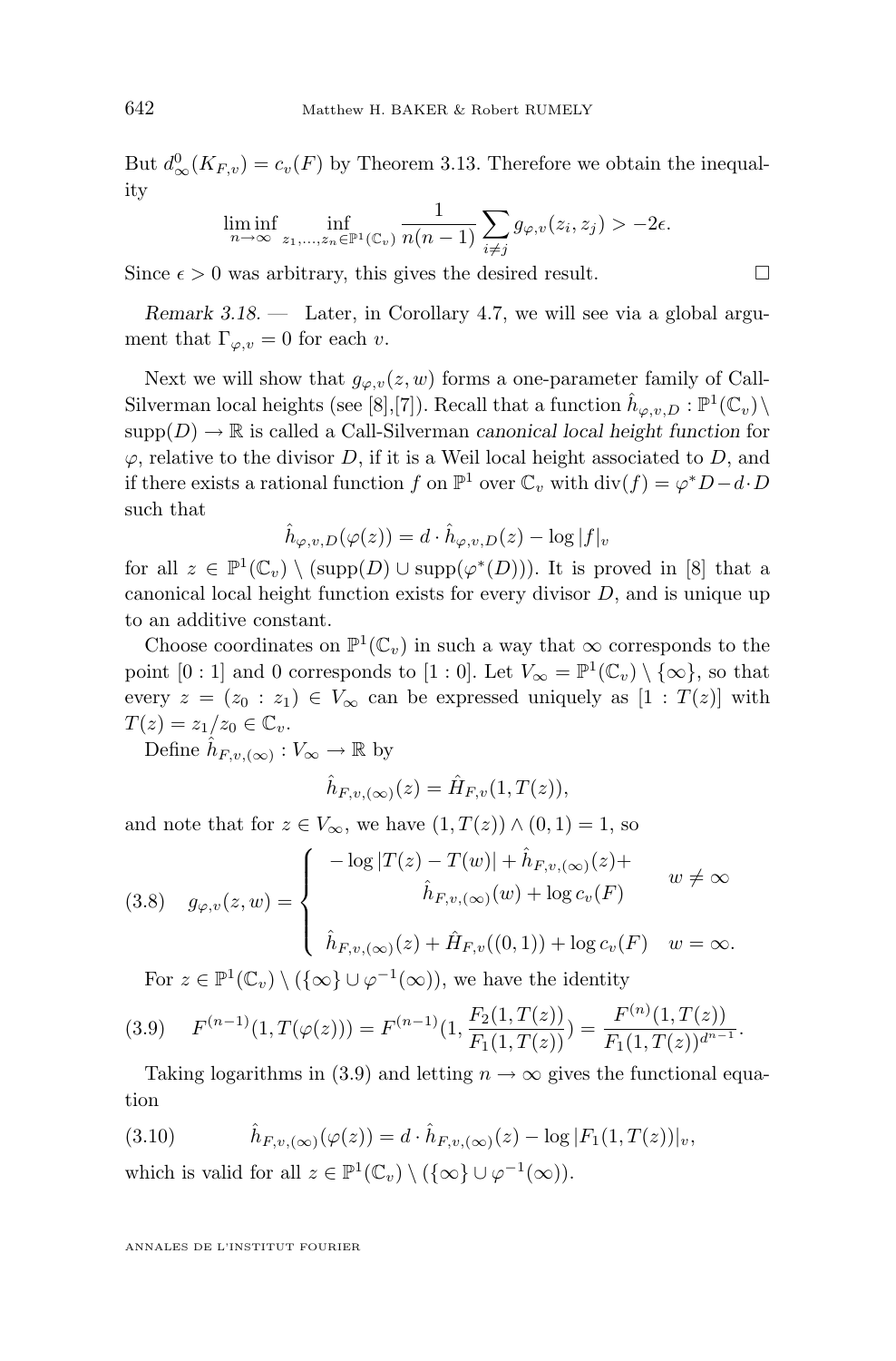<span id="page-19-0"></span>By Remark [3.5,](#page-11-0) there exists a constant  $C > 0$  such that

(3.11) 
$$
|\hat{h}_{F,v,(\infty)}(z) - \log \max(1, |T(z)|_v)| \leq C
$$

for all  $z \in V_{\infty}$ .

Equations [\(3.10\)](#page-18-0) and (3.11) show that  $\hat{h}_{F,v,(\infty)}$  is a Call-Silverman canonical local height function on  $\mathbb{P}^1(\mathbb{C}_v)$  for  $\varphi$  relative to the divisor  $D = (\infty)$ . By [\(3.8\)](#page-18-0), the function  $g_{\varphi,v}(z,\infty)$  is also a Call-Silverman canonical local height for  $\varphi$  relative to  $(\infty)$ , since  $g(z,\infty)$  and  $\hat{h}_{F,v,(\infty)}(z)$  differ by a constant. More generally, using the fact that  $SU(2)$  (resp.  $SL(2,\hat{\mathcal{O}}_n)$ ) acts transitively on  $\mathbb{P}^1(\mathbb{C}_v)$ , it follows that for each  $w \in \mathbb{P}^1(\mathbb{C}_v)$ , the function  $g_{\varphi,v}(z,w)$  is a Call-Silverman local height for  $\varphi$  relative to the divisor  $D = (w)$ . Thus  $g_{\varphi, v}(z, w)$  is a continuously varying one-parameter family of local heights.

As a concrete example, take  $w = 0$ . In the affine patch  $V_0 = \mathbb{P}^1(\mathbb{C}_v) \setminus \{0\}$ , every point  $z \in V_2$  can be represented uniquely as  $[U(z):1]$  with  $U(z)$  $z_0/z_1 \in \mathbb{C}_v$ .

Define  $\hat{h}_{F,v,(0)}(z): V_0 \to \mathbb{R}$  by

$$
\hat{h}_{F,v,(0)}(z) = \hat{H}_{F,v}(U(z), 1),
$$

so that for  $z \in V_0$ , we have

$$
(3.12) \quad g_{\varphi,v}(z,w) = \begin{cases} -\log|U(z) - U(w)| + \hat{h}_{F,v,(0)}(z) + \\ \hat{h}_{F,v,(0)}(w) + \log c_v(F) \end{cases} \quad w \neq 0
$$

$$
\hat{h}_{F,v,(0)}(z) + \hat{H}_{F,v}((0,1)) + \log c_v(F) \quad w = 0.
$$

Then for  $z \in \mathbb{P}^1(\mathbb{C}_v) \setminus (\{0\} \cup \varphi^{-1}(0)),$  the identity

$$
F^{(n-1)}(U(\varphi(z)), 1) = F^{(n-1)}(\frac{F_1(U(z), 1)}{F_2(U(z), 1)}, 1) = \frac{F^{(n)}(U(z), 1)}{F_2(U(z), 1)^{d^{n-1}}},
$$

gives the functional equation

$$
(3.13) \qquad \hat{h}_{F,v,(0)}(\varphi(z)) = d \cdot \hat{h}_{F,v,(0)}(z) - \log |F_2(U(z), 1)|_v,
$$

valid for all  $z \in \mathbb{P}^1(\mathbb{C}_v) \setminus (\{0\} \cup \varphi^{-1}(0))$ . We also have

$$
|\hat{h}_{F,v,(0)}(z) - \log \max(|U(z)|_v, 1)| \leq C
$$

for all  $z \in V_0$ .

Finally, note that letting  $n$  tend to infinity in the identity

$$
F^{(n)}(U(z), 1) = F^{(n)}(1, T(z))/T(z)^{d^n}
$$

and taking logarithms gives

(3.14) 
$$
\hat{h}_{F,v,(0)}(z) = \hat{h}_{F,v,(\infty)}(z) - \log |T(z)|_v
$$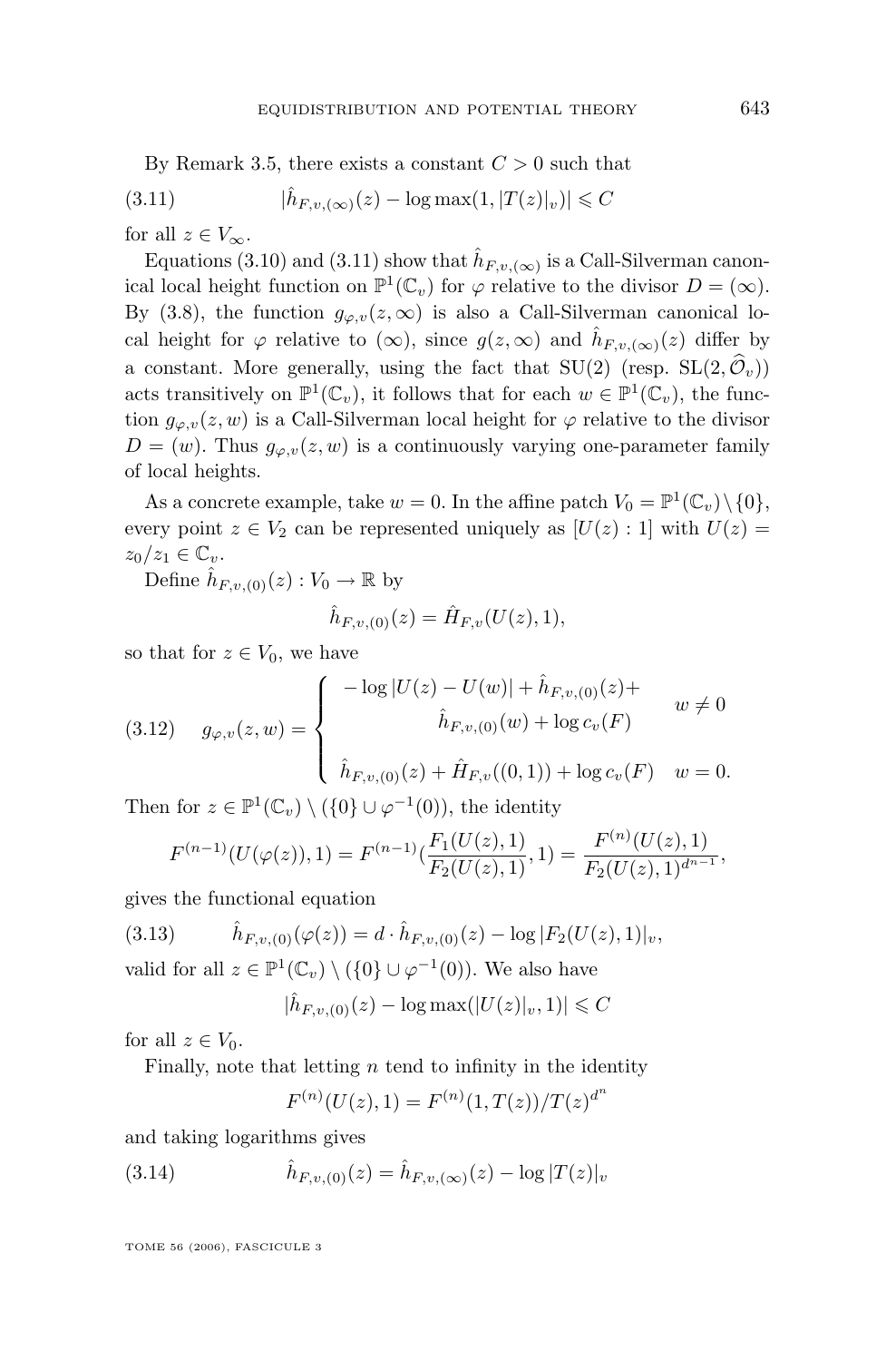<span id="page-20-0"></span>for all  $z \in V_0 \cap V_\infty = \mathbb{P}^1(\mathbb{C}_v) \setminus \{0, \infty\}.$ 

#### **3.5. Arakelov Green's functions and the canonical measure**

In this subsection, we will show that  $\frac{1}{\log(q_v)}g_{\varphi,v}(z,w)$  is in fact an Arakelov Green's function. This means showing that for each  $w$ , the Laplacian of  $g_{\varphi,v}(z,w)$  satisfies

$$
\frac{1}{\log(q_v)}\Delta(g_{\varphi,v}(z,w)) = \delta_w(z) - \mu_{\varphi,v}(z),
$$

where  $\mu_{\varphi,v}$  is a probability measure, independent of w. As will be explained below, in the nonarchimedean case the Laplacian is taken on the Berkovich space  $\mathbb{P}^1_{\operatorname{Berk},v}$ . In the archimedean case,  $\mu_{\varphi,v}$  turns out to be the canonical measure supported on the Julia set of  $\varphi$  (see [§2.1\)](#page-4-0). Thus "the canonical measure is the minus Laplacian of the local height".

The measures  $\mu_{\varphi, v}$  play a central role in our theory: they are the target measures in our main equidistribution theorem, Theorem [2.3.](#page-7-0)

In the archimedean case, for any Riemann surface  $X/\mathbb{C}$ , we define an Arakelov Green's function to be a function  $g(z, w) : X(\mathbb{C}) \times X(\mathbb{C}) \rightarrow$  $\mathbb{R} \cup \{\infty\}$  which satisfies the following two conditions:

- (RS1) (Continuity) The function  $g(z, w)$  is a continuous as a function from  $X(\mathbb{C}) \times X(\mathbb{C})$  to the extended reals, and is finite off the diagonal.
- (RS2) (Differential equation) There is a probability measure  $\mu$  on  $X(\mathbb{C})$ such that for each fixed w,  $q(z, w)$  satisfies the distributional identity

$$
\Delta_z g(z, w) = \delta_w(z) - \mu(z).
$$

Conditions (RS1) and (RS2) imply that  $g(z, w)$  is symmetric and bounded below, with a logarithmic singularity along the diagonal. These two conditions determine the function  $g(z, w)$  up to an additive constant. There is a canonical way to normalize it: if

(RS3) (Normalization) 
$$
\iint g(z, w) d\mu(z) d\mu(w) = 0,
$$

we will say  $q(z, w)$  is a *normalized* Arakelov Green's function. In any case, a non-normalized Arakelov Green's function still satisfies

(3.15) 
$$
\int \int g(z,w) d\mu(z) d\mu(w) < \infty.
$$

As noted in [\[11\]](#page-63-0) (see also Lemma [5.7](#page-41-0) below), if  $g(z, w)$  satisfies (RS1) and (RS2), then differentiating  $\lambda(z) := \int g(z, w) d\mu(w)$  under the integral sign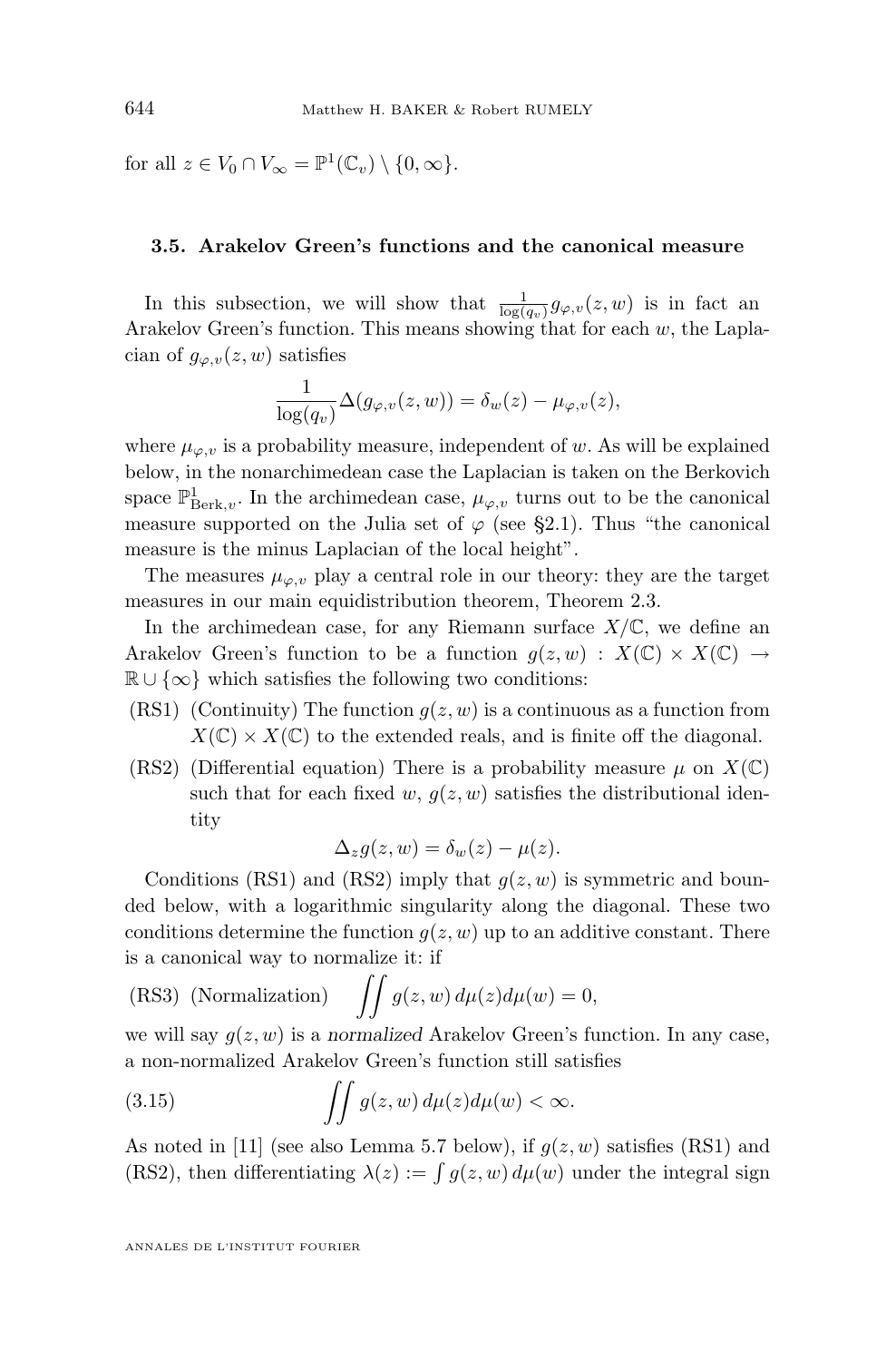<span id="page-21-0"></span>shows that  $\lambda(z)$  is harmonic everywhere and therefore constant. Thus (RS3) is equivalent to the following apparently stronger condition:

(RS3)' (Strong Normalization) 
$$
\int g(z, w) d\mu(w) \equiv 0
$$
.

*Remark 3.19. —* This definition of an Arakelov Green's function, taken from [\[30\]](#page-64-0) (see also [\[31\]](#page-64-0) and [\[22\]](#page-63-0)), is slightly looser than the one commonly used in the literature, where the measure  $\mu$  is required to be a smooth positive (1, 1)-form  $\omega$  with total mass 1.

The operator  $\Delta = -dd^c$  on  $X(\mathbb{C})$  is to be considered in the distributional sense. In local coordinates, if  $f$  is  $\mathcal{C}^2$  then in terms of the standard real Laplacian we have

$$
\Delta f = -\frac{1}{2\pi} \left( \frac{\partial^2 f}{\partial x^2} + \frac{\partial^2 f}{\partial y^2} \right) dx \wedge dy.
$$

The fact that the distributional Laplacian of  $q(z, w)$  is a negative measure on  $X(\mathbb{C})\backslash\{w\}$  means that the restriction of  $g(z, w)$  to  $X(\mathbb{C})\backslash\{w\}$  is subharmonic. It should also be noted that the continuity of  $q(z, w)$  imposes conditions on the measure  $\mu$ ; in particular,  $\mu$  cannot have any point masses. This follows from the Riesz Decomposition theorem ([\[39\]](#page-64-0), Theorem II.24, p. 45): on any local coordinate patch  $V \subset X(\mathbb{C})\backslash \{w\}$ , there is a harmonic function  $h_V(z)$  such that for all  $z \in V$ 

$$
g(z, w) = h_V(z) + \int_V \log|z - x| d\mu(x).
$$

If  $\mu$  had a point mass at some  $p \in V$ , then we would have  $g(p, w) = -\infty$ , a contradiction.

The continuity of  $g(z, w)$  also shows that  $u_V(z) = \int_V \log|z - x| d\mu(x)$  is a continuous function of z on V. Therefore  $\mu$  must be log-continuous, in the following sense:

DEFINITION 3.20. — *A* bounded Borel measure  $\mu$  is log-continuous *if for each*  $p \in X(\mathbb{C})$  *there is a neighborhood* V *of* p *such that* 

$$
u_V(z) := \int_V \log(|z - x|) d\mu(x)
$$

*is continuous on* V *.*

In [\[30\]](#page-64-0) this concept was called *log-finiteness*. However, the terminology log-continuous used here seems more appropriate.

In the nonarchimedean case, there is also a notion of an Arakelov Green's function. In theory, one could define Arakelov Green's functions on an arbitrary Berkovich curve over  $\mathbb{C}_v$ , but we restrict ourselves here to the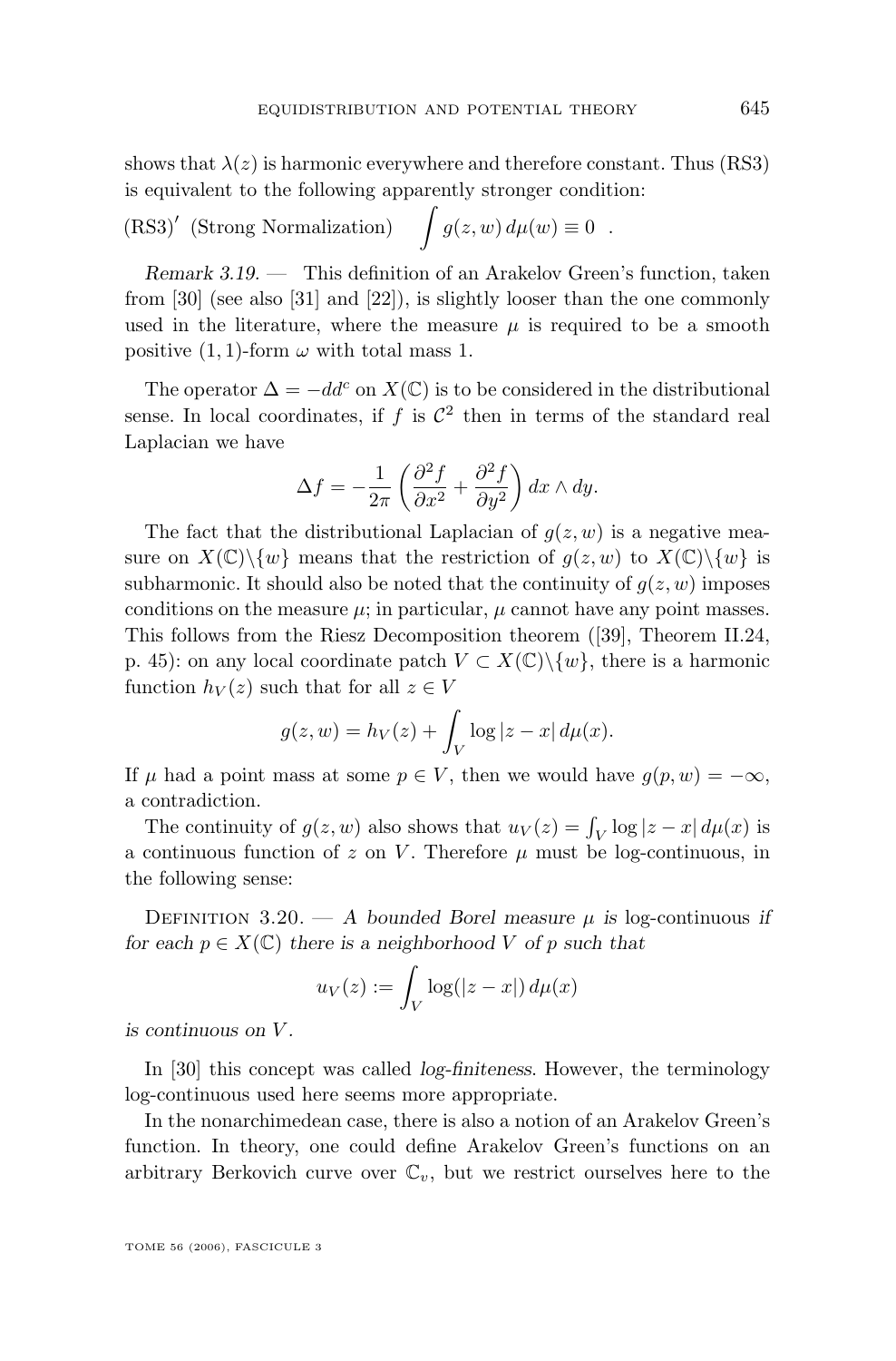case  $X = \mathbb{P}^1_{\operatorname{Berk},v}$ . We only sketch the basic framework; for further details, see [\[33,](#page-64-0) §4 –§7].

There is a class of functions on  $\mathbb{P}^1_{\operatorname{Berk},v}$ , called *functions of bounded differential variation*, for which it is possible to define a measure-valued Laplacian; this class is denoted BDV $(\mathbb{P}^1_{\operatorname{Berk},v})$  (see [\[33\]](#page-64-0), §5.3). The Laplacian is defined first for functions on finitely branched subgraphs of  $\mathbb{P}^1_{\operatorname{Berk},v}\backslash\mathbb{P}^1(\mathbb{C}_v)$ via the construction in  $(3, 84)$  which generalizes the approaches of  $[11]$ and [\[41\]](#page-64-0). It is then extended by a limiting process to functions on open subdomains of  $\mathbb{P}^1_{\operatorname{Berk},v}$ , using the Riesz Representation theorem. There are analogues of harmonic functions and subharmonic functions on  $\mathbb{P}^1_{\operatorname{Berk},v}$ . Harmonic functions satisfy a maximum principle ([\[33\]](#page-64-0), Proposition 5.14), a Poisson formula ([\[33\]](#page-64-0), Proposition 5.18), and Harnack's principle ([\[33\]](#page-64-0), Proposition 5.24). Subharmonic functions are functions which locally belong to BDV $(\mathbb{P}^1_{\operatorname{Berk},v})$  and have non-negative Laplacian ([\[33\]](#page-64-0), Proposition 6.1). They have stability properties similar to classical subharmonic functions ([\[33\]](#page-64-0), Proposition 6.11) and satisfy a maximum principle ([\[33\]](#page-64-0), Proposition 6.15), a comparison theorem  $(33]$ , Proposition 6.16), and a Riesz Decomposition Theorem ([\[33\]](#page-64-0), Proposition 6.19). The pullback of a subharmonic function by a rational map is subharmonic ([\[33\]](#page-64-0), Proposition 7.13). In brief, [\[33\]](#page-64-0) provides all the tools necessary carry through arguments of classical potential theory on  $\mathbb{P}^1_{\operatorname{Berk},v}$ .

For a rational function  $\varphi$  acting on  $\mathbb{P}^1_{\operatorname{Berk},v}$ , there is a theory of multiplicities at points of  $\mathbb{P}^1_{\operatorname{Berk},v}$ , extending the usual algebraic multiplicities on  $\mathbb{P}^1(\mathbb{C}_v)$  (see [\[33\]](#page-64-0), Proposition 7.2). Given a Borel measure  $\mu$  on  $\mathbb{P}^1_{\operatorname{Berk},v}$ , this makes it possible to define pushforward and pullback measures  $\varphi_*\mu$  and  $\varphi^*\mu$  with the usual formal properties ([\[33\]](#page-64-0), §7.3).

A (Berkovich) Arakelov Green's function is a function  $g(z, w) : \mathbb{P}^1_{\operatorname{Berk},v}$  ×  $\mathbb{P}^1_{\text{Berk},v} \to \mathbb{R} \cup \{\infty\}$  such that

(B1) (Semicontinuity) The function  $q(z, w)$  is finite and continuous off the diagonal, and is strongly lower-semicontinuous on the diagonal, in the sense that for each  $z \in \mathbb{P}^1_{\operatorname{Berk},v}$ 

$$
g(z, z) = \liminf_{\substack{(x, y) \to (z, z) \\ x \neq y}} g(x, y).
$$

(B2) (Differential equation) For each  $w \in \mathbb{P}^1_{\text{Berk}}$ ,  $g(z, w)$  belongs to BDV( $\mathbb{P}^1_{\text{Berk},v}$ ). Furthermore, there is a probability measure  $\mu$  on  $\mathbb{P}^1_{\operatorname{Berk},v}$  such that for each  $w, g(z, w)$  satisfies the identity

$$
\Delta_z g(z, w) = \delta_w(z) - \mu(z).
$$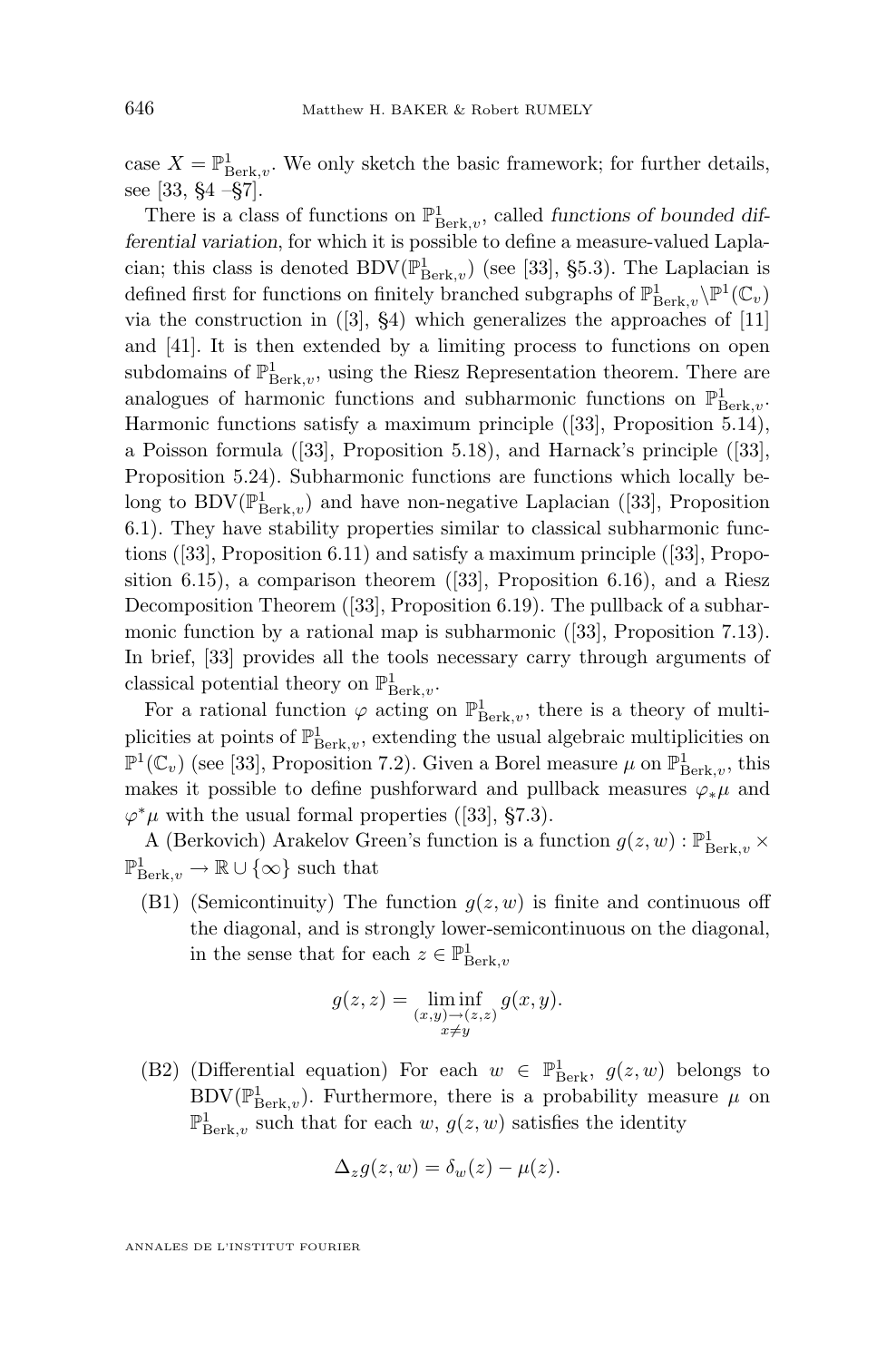<span id="page-23-0"></span>As in the archimedean case, conditions (B1) and (B2) imply that  $q(z, w)$ is symmetric and bounded below. The semicontinuity along the diagonal is a technical condition which arises naturally from properties of the space  $\mathbb{P}^1_{\operatorname{Berk},v}$  (see [\[33\]](#page-64-0), Proposition 3.1). Together, (B1) and (B2) determine  $g(z, w)$  up to an additive constant by the maximum principle ([\[33\]](#page-64-0), Proposition 5.14). If in addition

(B3) (Normalization) 
$$
\iint g(z, w) d\mu(z) d\mu(w) = 0,
$$

we will say  $q(z, w)$  is a *normalized* Berkovich Arakelov Green's function.

Again, our assumption that  $q(z, w)$  is continuous off the diagonal means that  $\mu$  is log-continuous (the precise definition, and proof, are given in [\[33\]](#page-64-0), Proposition 7.15). And as in the archimedean case, log-continuity implies that  $\mu$  has no point masses on  $\mathbb{P}^1(\mathbb{C}_v)$ . However, it can have point masses on  $\mathbb{P}^1_{\operatorname{Berk},v}\backslash\mathbb{P}^1(\mathbb{C}_v)$  (see Example [3.24](#page-25-0) below).

The function  $g_{\varphi,v}(z,w)$  has a natural extension 'by continuity' to  $\mathbb{P}^1_{\operatorname{Berk},v}$ ; for details, see ([\[33\]](#page-64-0), §7.5). We will write  $g_{\varphi,\nu}(z,w)$  for both the function on  $\mathbb{P}^1(\mathbb{C}_v)$  constructed above, and its extension to  $\mathbb{P}^1_{\operatorname{Berk},v}$ .

Recall that  $q_v$  is the order of the residue field of  $k_v$ . We will now show that for each v, the function  $\frac{1}{\log(q_v)} g_{\varphi,v}(z,w)$  is an Arakelov Green's function. The probability measure  $\mu_{\varphi, v}$  associated to  $g_{\varphi, v}(z, w)$  (*i.e.*, the measure occurring in (RS2) or (B2)) plays a key role in our theory. In the nonarchimedean case,  $\mu_{\varphi, v}$  is a measure on  $\mathbb{P}^1_{\operatorname{Berk}, v}$ ; in the archimedean case, it is a measure on  $\mathbb{P}^1(\mathbb{C})$ . As noted earlier,  $\mathbb{P}^1_{\text{Berk}}/\mathbb{C} \cong \mathbb{P}^1(\mathbb{C})$ , so in fact we can view  $\mu_{\varphi, v}$  as a measure on  $\mathbb{P}^1_{\operatorname{Berk},v}$  for all v.

PROPOSITION 3.21. — A) *For each*  $v \in M_k$ , the function  $\frac{1}{\log(q_v)} g_{\varphi, v}(z, w)$ *is an Arakelov Green's function associated to a log-continuous probability measure*  $\mu_{\varphi,v}$  *on*  $\mathbb{P}^1_{\text{Berk},v}$ *. For each*  $w \in \mathbb{P}^1(\mathbb{C}_v)$ *, the measure*  $\mu_{\varphi,v}$  *is given locally on*  $V_w := \mathbb{P}^1_{\text{Berk},v}\setminus\{w\}$  *by* 

(3.16) 
$$
\mu_{\varphi,v}|_{V_w} = -\frac{1}{\log(q_v)} \Delta g_{\varphi,v}(z,w).
$$

*Furthermore,*  $\varphi^* \mu_{\varphi, v} = d \cdot \mu_{\varphi, v}$  *and*  $\varphi_* \mu_{\varphi, v} = \mu_{\varphi, v}$ *.* 

B) If  $v \in M_k$  is archimedean, then  $\mu_{\varphi,v}$  coincides with the canonical *measure on*  $\mathbb{P}^1(\mathbb{C})$  *associated to*  $\varphi$  *by Lyubich and Freire-Lopes-Mañé.* 

*Proof.* — For v nonarchimedean, this is [\[33,](#page-64-0) Theorem 7.14]. Henceforth assume v is archimedean. For part A), note first that both  $\hat{h}_{F,v,(0)}(z)$  and  $\hat{h}_{F,v,(\infty)}(z)$  are uniform limits of subharmonic functions, and are therefore subharmonic. Thus both  $-\Delta \hat{h}_{F,v,(0)}(z)$  and  $-\Delta \hat{h}_{F,v,(\infty)}(z)$  are nonnegative measures. Using the relation [\(3.14\)](#page-19-0), we see that  $\hat{h}_{F,v,(0)}(z)$  and  $\hat{h}_{F,v,(\infty)}(z)$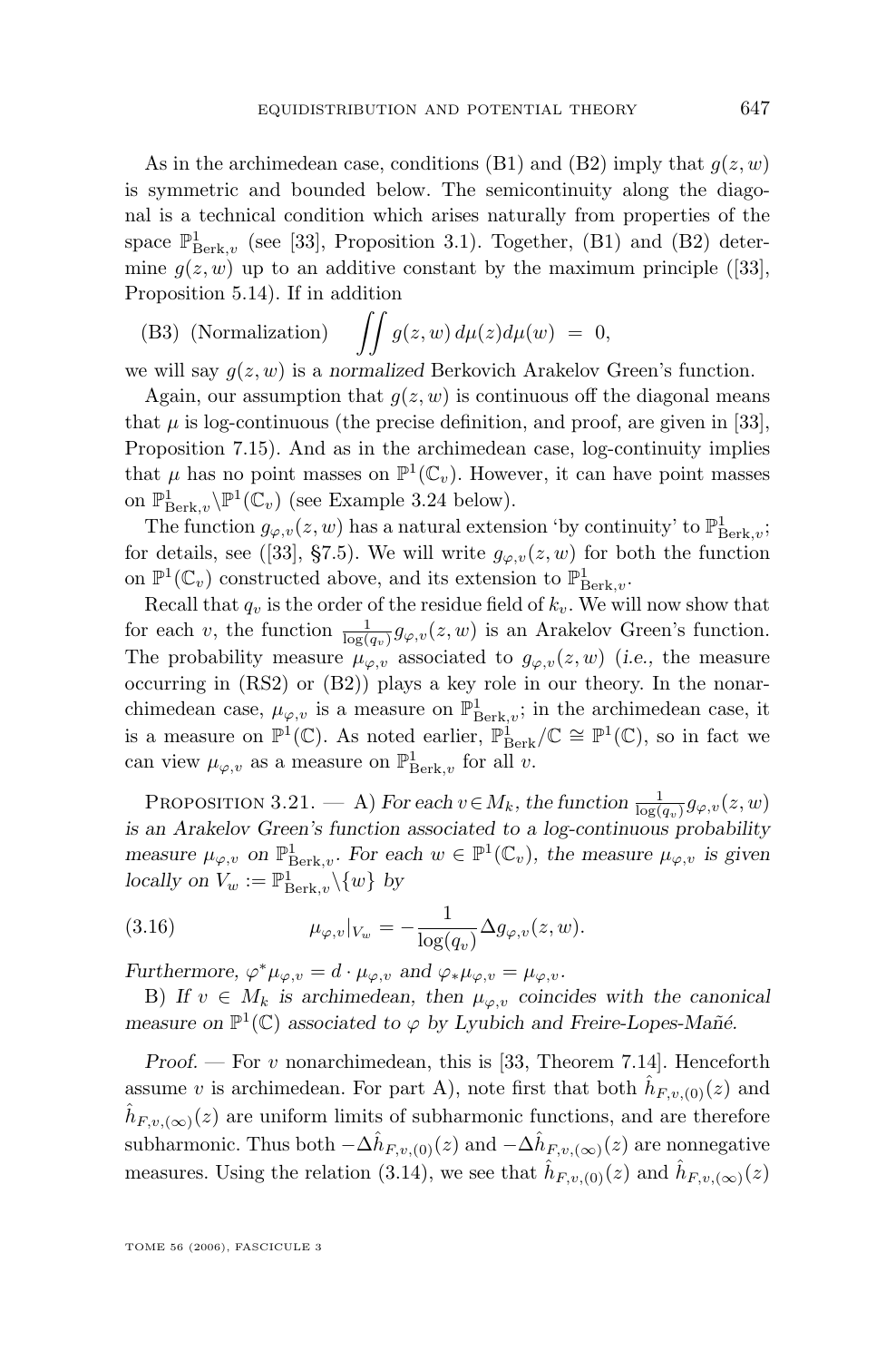<span id="page-24-0"></span>differ by a harmonic function on  $V_0 \cap V_\infty$ , and therefore  $\Delta \hat{h}_{F,v,(\infty)}(z) =$  $\Delta \hat{h}_{F,v,(0)}(z)$  on  $V_0 \cap V_\infty$ . It follows that there is a non-negative measure  $\mu_{\varphi, v}$  given locally by [\(3.16\)](#page-23-0). By [\(3.8\)](#page-18-0) and [\(3.12\)](#page-19-0), for any w we have  $\frac{1}{\log(q_v)}\Delta_z g_{\varphi,v}(z,w) = \delta_w(z) - \mu_{\varphi,v}$  on both  $V_0$  and  $V_{\infty}$ , and hence on  $V_0 \cup V_\infty = \mathbb{P}^1(\mathbb{C}),$  as desired.

The fact that  $\mu_{\varphi, v}$  is a *probability* measure (*i.e.*, that  $\mu_{\varphi, v}(\mathbb{P}^1(\mathbb{C})) = 1$ ) follows immediately from the identity  $\frac{1}{\log(q_v)}\Delta_z g_{\varphi,v}(z,w) = \delta_w(z) - \mu_{\varphi,v}$ , since the distributional Laplacian of a function on  $\mathbb{P}^1(\mathbb{C})$  always has total mass zero.

To see that  $\varphi^*(\mu_{\varphi,v}) = d \cdot \mu_{\varphi,v}$ , combine [\(3.10\)](#page-18-0) and [\(3.13\)](#page-19-0), using the fact that  $F_1$  and  $F_2$  have no common zeros in  $\mathbb{C}^2$  by assumption. Finally, the relation  $\varphi_*(\mu_{\varphi,v}) = \mu_{\varphi,v}$  follows formally from  $\varphi^*(\mu_{\varphi,v}) = d \cdot \mu_{\varphi,v}$  using the fact that  $\varphi_*(\varphi^*(\mu)) = d \cdot \mu$  for all measures  $\mu$  on  $\mathbb{P}^1(\mathbb{C})$ .

For part B), recall from Theorem [2.1](#page-5-0) that the canonical measure is the unique probability measure  $\mu$  on  $\mathbb{P}^1(\mathbb{C})$  with no point masses such that  $\varphi^*(\mu) = d \cdot \mu$ . As noted above, the continuity of  $g_{\varphi,v}(z,w)$  off the diagonal implies that  $\mu_{\varphi, v}$  has no point masses, and the functional equation  $\varphi^*(\mu_{\varphi,v}) = d \cdot \mu_{\varphi,v}$  has been established in A). Hence  $\mu_{\varphi,v}$  coincides with the canonical measure.

*Remark 3.22. —* We will see in Corollary [4.7,](#page-33-0) as a consequence of global considerations, that  $\frac{1}{\log(q_v)} g_{\varphi,v}(z,w)$  is in fact a *normalized* Arakelov Green's function for each v.

Assuming Remark 3.22, we can establish the following invariance property of  $g_{\varphi,v}(z,w)$ :

COROLLARY 3.23. — *Given*  $w \in \mathbb{P}^1_{\operatorname{Berk},v}$ , write  $\varphi^*((w)) = \sum_{i=1}^r m_i(w_i)$ . *Then for all*  $z \in \mathbb{P}^1_{\text{Berk},v}$ ,

$$
g_{\varphi,v}(\varphi(z),w) = \sum_{i=1}^r m_i g_{\varphi,v}(z,w_i) .
$$

*Proof. —* We will only give the proof in the archimedean case; in the nonarchimedean case the proof is formally identical, using properties of the Berkovich Laplacian.

Since  $SU(2)$  acts transitively on  $\mathbb{P}^1(\mathbb{C})$ , we can assume without loss that  $w = \infty$ . By formula [\(3.8\)](#page-18-0), there is a constant  $C_1$  such that

(3.17) 
$$
g_{\varphi,v}(\varphi(z),\infty) = \hat{h}_{F,v,(\infty)}(\varphi(z)) + C_1.
$$

By the functional equation [\(3.10\)](#page-18-0) of the Call-Silverman local height  $\hat{h}_{F,v,(\infty)}$ ,

(3.18) 
$$
\hat{h}_{F,v,(\infty)}(\varphi(z)) = d \cdot \hat{h}_{F,v,(\infty)}(z) - \log |F_1(1,T(z))|_v.
$$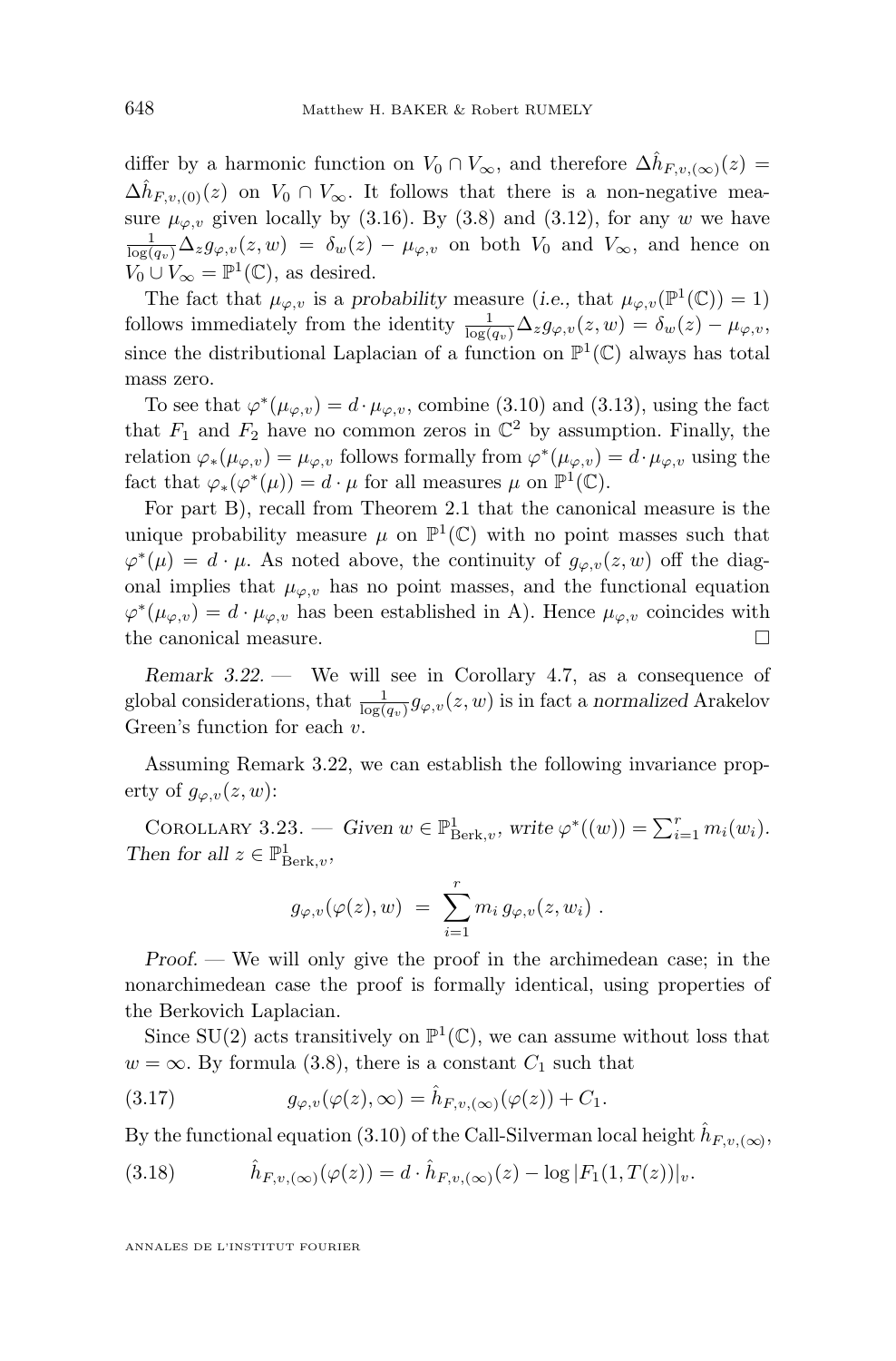<span id="page-25-0"></span>Here  $f(z) := F(1, T(z))$  is a polynomial with divisor div $(f) = \sum m_i(w_i)$  $d \cdot (\infty)$ , where  $\sum m_i(w_i) = \varphi^*(\infty)$ . We claim there is a constant  $C_2$  such that

(3.19) 
$$
-\log(|f(z)|_v) = \sum m_i g_{\varphi,v}(z,w_i) - d \cdot g_{\varphi,v}(z,\infty) + C_2.
$$

To see this, note that both sides have Laplacian equal to  $log(q_v)$  times  $\sum m_i \delta_{w_i}(z) - d \cdot \delta_{\infty}(z)$ ; hence their difference is a function which is harmonic everywhere, thus constant. (In the nonarchimedean case this argument is justified by [\[33\]](#page-64-0), Proposition 5.14 and Lemma 5.12). Combining [\(3.17\)](#page-24-0), [\(3.18\)](#page-24-0) and (3.19) shows that

$$
g_{\varphi,v}(\varphi(z),\infty) = \sum_{i=1}^r m_i g_{\varphi,v}(z,w_i) + C
$$

for some constant C. Integrating the left-hand side against  $\mu_{\varphi, v}$  and using the invariance property of  $\mu_{\varphi,v}$ , the fact that  $\frac{1}{\log(q_v)} g_{\varphi,v}(z,w)$  is normalized, and  $(RS3)'$ , we have

$$
\int g_{\varphi,v}(\varphi(z),\infty) d\mu_{\varphi,v}(z) = \int g_{\varphi,v}(z,\infty) d(\varphi_*\mu_{\varphi,v})(z)
$$
  
= 
$$
\int g_{\varphi,v}(z,\infty) d\mu_{\varphi,v}(z)
$$
  
= 0.

Computing the integral of the right-hand side, we get C. Therefore  $C = 0$ as desired.  $\Box$ 

*Example 3.24.* — Recall from [\[8\]](#page-63-0) that  $\varphi$  is said to have good reduction at a place v if it can be written as  $\varphi(T) = G_2(T)/G_1(T)$  where  $G_1, G_2 \in$  $\mathcal{O}_v(T)$  are such that the reduced polynomials  $g_1 = G_1 \mod (m_v)$ ,  $g_2 = G_2$ mod  $(m_v)$  are nonzero and coprime, with  $\max(\deg(q_1), \deg(q_2)) = d$ .

If  $\varphi$  has good reduction at v, then by Example 7.2 of [\[33\]](#page-64-0),  $\mu_{\varphi, v}$  is the discrete measure supported at the *Gauss point*  $\zeta_0$  of  $\mathbb{P}^1_{\operatorname{Berk},v}$ , and

$$
(3.20) \quad g_{\varphi,v}(z,w) = \begin{cases} \n-\log|z-w|_v + \log^+|z|_v + \log^+|w|_v & z, w \neq \infty \\
\log^+|z|_v & w = \infty \\
\log^+|w|_v & z = \infty.\n\end{cases}
$$

#### **3.6. The Energy Minimization Principle**

If  $g(z, w)$  is an Arakelov Green's function on  $\mathbb{P}^1_{\text{Berk},v}$  associated to the measure  $\mu$ , we will often write  $g_{\mu}(z, w)$  instead of  $g(z, w)$ . With this notation,  $\frac{1}{\log(q_v)} g_{\varphi,v}(z,w) = g_{\mu_{\varphi,v}}(z,w)$ .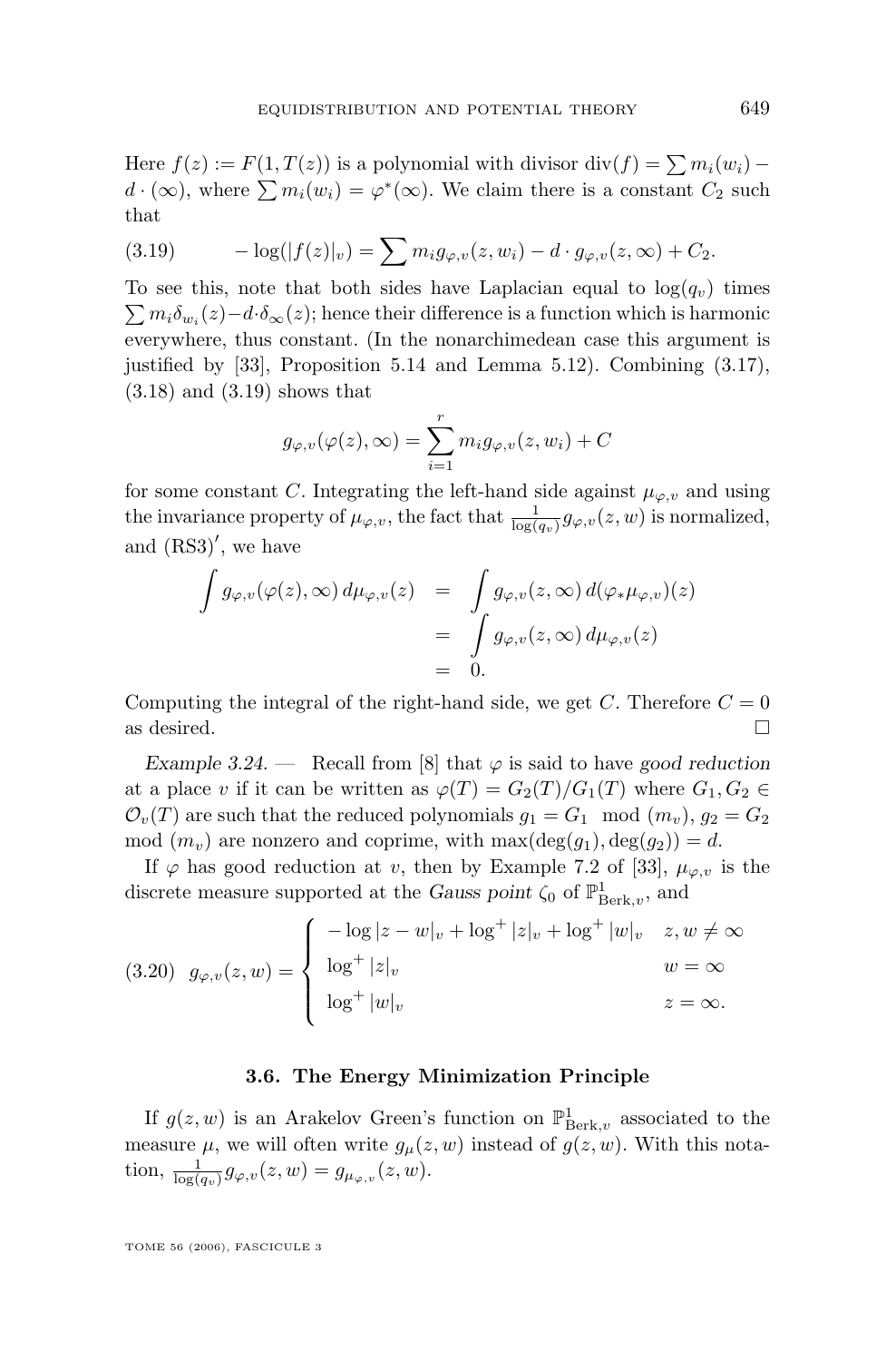<span id="page-26-0"></span>Arakelov Green's functions on  $\mathbb{P}^1_{\operatorname{Berk},v}$  satisfy the following important energy minimization principle:

THEOREM 3.25. — Let v be a place of k, and let  $g_\mu(z, w)$  be an Arakelov Green's function on  $\mathbb{P}^1_{\operatorname{Berk},v}$  whose associated measure  $\mu$  is log-continuous. *Define the "energy functional"*  $I_{\mu}(\nu)$  *on the space*  $\mathbb{P}$  *of probability measures on* P 1 Berk,v *by the formula*

$$
I_{\mu}(\nu):=\iint_{\mathbb{P}^1_{\operatorname{Berk},v}\times\mathbb{P}^1_{\operatorname{Berk},v}}g_{\mu}(z,w)\,d\nu(z)d\nu(w).
$$

*Then*  $I_u(\nu) \ge I_u(\mu)$  *for all*  $\nu \in \mathbb{P}$ *, with equality if and only if*  $\nu = \mu$ *.* 

In the archimedean case, Theorem 3.25 will be proved in [§5](#page-35-0) as a consequence of the more general Theorem [5.3;](#page-37-0) in the nonarchimedean case, it is proved in [\[33,](#page-64-0) Theorem 7.20].

#### **3.7. Discrete approximations to the energy integral**

In this section,  $v$  denotes an arbitrary place of  $k$ , and we work on the Berkovich space  $\mathbb{P}^1_{\operatorname{Berk},v}$ . Recall that if v is archimedean, the space  $\mathbb{P}^1_{\operatorname{Berk},v}$ is just  $\mathbb{P}^1(\mathbb{C})$ .

The following lemma enables us to apply the energy minimization principle in a useful way to discrete measures. We state it abstractly because it was also used in Lemma [3.11.](#page-14-0)

LEMMA 3.26. — Let  $(X, \nu)$  be a measure space, with  $\nu$  a probability *measure.* Let  ${S_n}_{n \geq 1}$  be a sequence of finite subsets of X, and for each n *let*  $\delta_n$  *be the discrete probability measure supported equally at all elements of*  $S_n$ *. Suppose the measures*  $\delta_n$  *converge weakly to*  $\nu$ *. Let*  $g: X \times X \rightarrow$ R∪ {∞} *be a function which is finite, continuous, and bounded from below on*  $X \times X \setminus (Diag)$ *. Then* 

$$
\liminf_{n \to \infty} \iint_{X \times X \setminus (\text{Diag})} g(z, w) d\delta_n(z) d\delta_n(w) \ge \iint_{X \times X} g(z, w) d\nu(z) d\nu(w).
$$

*Proof.* — Define  $N_n := \#S_n$ . For any fixed real number  $M > 0$ , we have

(3.21) 
$$
\iint_{(\text{Diag})} \min\{M, g(x, y)\} d\delta_n(x) d\delta_n(y) = \frac{1}{N_n} \cdot M
$$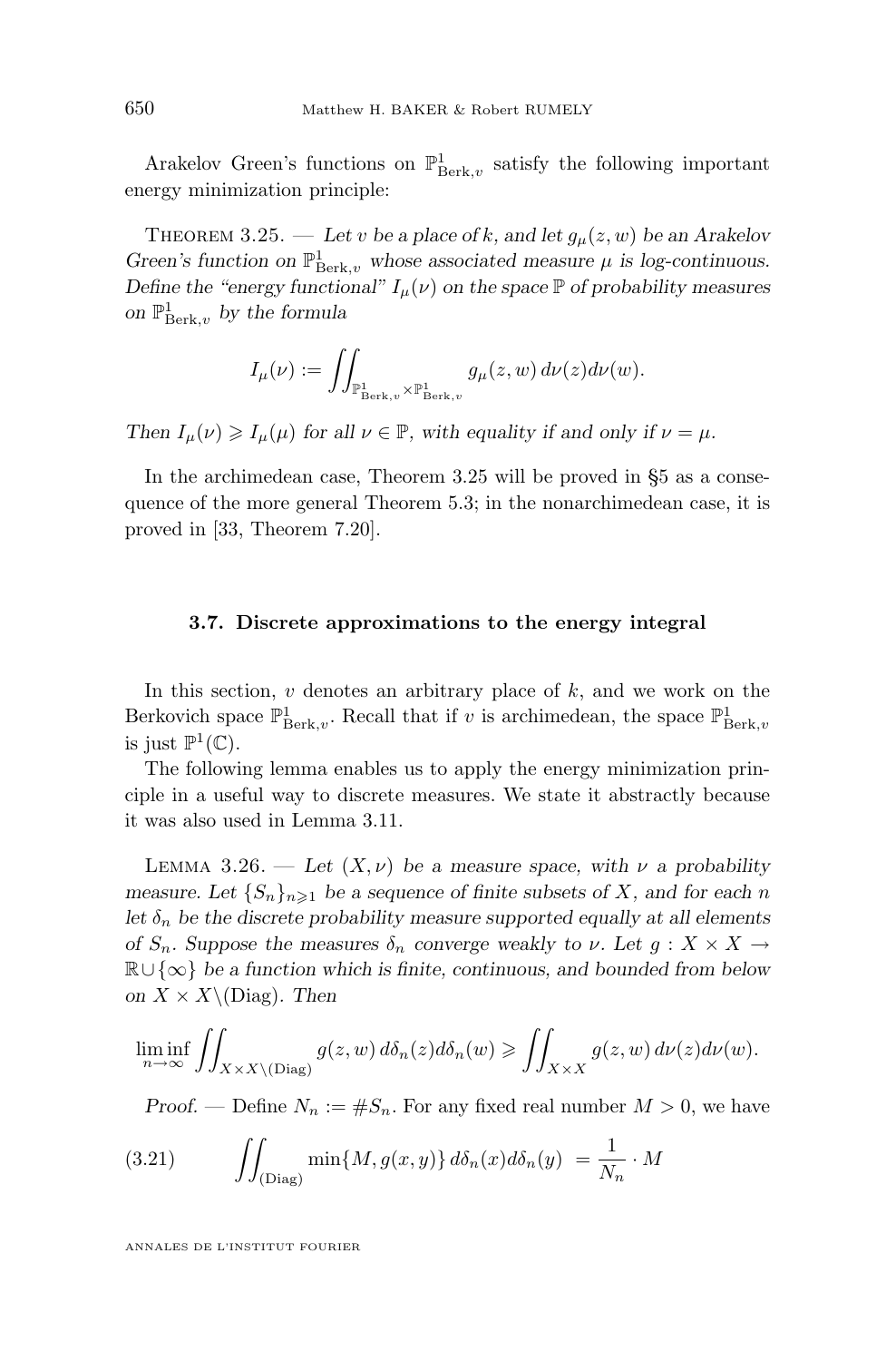<span id="page-27-0"></span>by the definition of  $\delta_n$ , and therefore

$$
\liminf_{n \to \infty} \iint_{X \times X \setminus (\text{Diag})} g(x, y) d\delta_n(x) d\delta_n(y)
$$
\n
$$
\geq \lim_{M \to \infty} \liminf_{n \to \infty} \iint_{X \times X \setminus (\text{Diag})} \min\{M, g(x, y)\} d\delta_n(x) d\delta_n(y)
$$
\n(since (\*)  $\geq \min\{M, (*)\}$ )\n  
\n
$$
= \lim_{M \to \infty} \liminf_{n \to \infty} \iint_{X \times X} \min\{M, g(x, y)\} d\delta_n(x) d\delta_n(y)
$$
 (by (3.21))\n  
\n
$$
= \lim_{M \to \infty} \iint_{X \times X} \min\{M, g(x, y)\} d\nu(x) d\nu(y)
$$
 ( $\delta_n \to \nu$  weakly)\n  
\n
$$
= \iint_{X \times X} g(x, y) d\nu(x) d\nu(y)
$$
 (monotone convergence theorem).

Let  $g_{\mu}(z, w)$  be an Arakelov Green's function on  $\mathbb{P}^1_{\operatorname{Berk},v}$  with associated log-continuous measure  $\mu$ . We now introduce a quantity  $D_{\infty}(\mu)$  analogous to the (negative logarithm of the) classical transfinite diameter. For  $n \geq 2$ , define

$$
D_n(\mu) := \inf_{z_1, ..., z_n \in \mathbb{P}^1(\mathbb{C}_v)} \frac{1}{n(n-1)} \sum_{i \neq j} g_{\mu}(z_i, z_j).
$$

Since  $g_{\mu}(z, w)$  is bounded below and is finite off the diagonal, each  $D_n(\mu)$ is a well-defined real number.

The proof of the following lemma is similar to that of Lemma [3.9.](#page-13-0)

LEMMA 3.27. — The sequence  $D_n(\mu)$  is non-decreasing.

*Proof.* — Take  $n \ge 2$ , fix  $\varepsilon > 0$ , and choose  $w_1, \ldots, w_{n+1}$  such that

$$
\sum_{i \neq j} g_{\mu}(w_i, w_j) \leq n(n+1)(D_{n+1}(\mu) + \varepsilon).
$$

By the definition of  $D_n(\mu)$ , we have (for each  $1 \leq m \leq n+1$ )

$$
n(n-1)D_n(\mu) \leqslant \sum_{\substack{i,j\neq m\\i\neq j}} g_\mu(w_i, w_j).
$$

Adding together these  $n + 1$  inequalities gives

$$
(n+1)n(n-1)D_n(\mu) \leqslant (n-1)\sum_{i\neq j} g(w_i, w_j) \leqslant (n-1)n(n+1)(D_{n+1}(\mu)+\varepsilon).
$$

Since  $\varepsilon > 0$  is arbitrary,  $D_n(\mu) \leq D_{n+1}(\mu)$  as desired.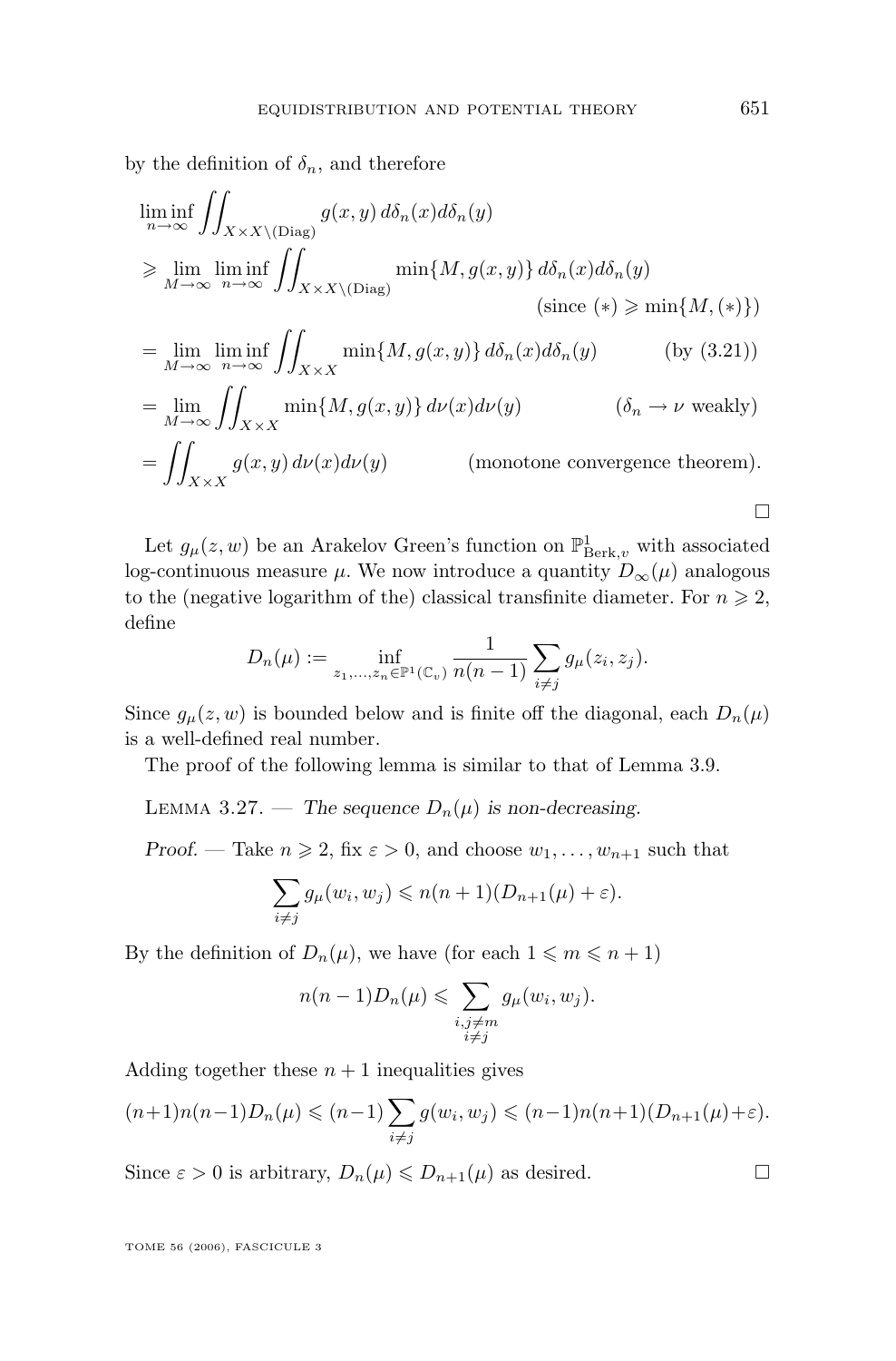Define

$$
D_{\infty}(\mu) = \lim_{n \to \infty} D_n(\mu).
$$

The following result is analogous to the equality of the transfinite diameter and the capacity of a compact set in classical complex potential theory.

THEOREM 3.28. —  $D_{\infty}(\mu) = I_{\mu}(\mu)$ .

*Proof.* — Let  $n \ge 2$ . We first claim that for all  $z_1, \ldots, z_n \in \mathbb{P}^1_{\text{Berk},v}$ ,

(3.22) 
$$
\frac{1}{n(n-1)} \sum_{i \neq j} g_{\mu}(z_i, z_j) \geq D_n(\mu) .
$$

In the archimedean case this is immediate, since  $\mathbb{P}^1_{\operatorname{Berk},v} = \mathbb{P}^1(\mathbb{C})$ . To see it in the nonarchimedean case, first suppose the  $z_i$  are distinct, and note that by the continuity of  $g_{\mu}(z, w)$  off the diagonal and the fact that  $\mathbb{P}^1(\mathbb{C}_v)$  is dense in  $\mathbb{P}^1_{\text{Berk},v}$ , for any  $\varepsilon > 0$  there are points  $x_1, \ldots, x_n \in \mathbb{P}^1(\mathbb{C}_v)$  with

$$
|g_{\mu}(z_i, z_j) - g_{\mu}(x_i, x_j)| < \varepsilon.
$$

By definition we have  $\frac{1}{n(n-1)}\sum_{i\neq j}g_{\mu}(x_i,x_j) \geqslant D_n(\mu)$ , so letting  $\varepsilon \to 0$ gives (3.22). The general case follows by the strong lower semicontinuity of  $g_{\mu}(z, w)$  (see axiom (B1) for Berkovich Arakelov Green's functions).

Integrating (3.22) against  $d\mu(z_1)\cdots d\mu(z_n)$ , we see that

$$
\frac{1}{n(n-1)}\sum_{i\neq j}\iint g_{\mu}(z_i,z_j)d\mu(z_i)d\mu(z_j)\geq D_n(\mu),
$$

for all *n*, and therefore  $I_{\mu}(\mu) \geqslant D_{\infty}(\mu)$ .

For the other direction, for each n choose  $w_1, \ldots, w_n \in \mathbb{P}^1(\mathbb{C}_v)$  such that

$$
\frac{1}{n(n-1)}\sum_{i\neq j}g_{\mu}(w_i,w_j)\leq D_n(\mu)+\frac{1}{n}
$$

and let  $\nu_n$  be the discrete measure supported equally on each of the points wi , *i.e.,*

$$
\nu_n := \frac{1}{n} \sum_i \delta_{w_i}.
$$

By passing to a subsequence if necessary, we may assume that the  $\nu_n$ converge weakly to some measure  $\nu$  on  $\mathbb{P}^1_{\operatorname{Berk},v}$ . Noting that

$$
\frac{n-1}{n} \left( D_n(\mu) + \frac{1}{n} \right) \geq \frac{1}{n^2} \sum_{i \neq j} g_{\mu}(w_i, w_j)
$$
  
= 
$$
\iint_{\mathbb{P}^1_{\operatorname{Berk},v} \times \mathbb{P}^1_{\operatorname{Berk},v} \backslash (\operatorname{Diag})} g_{\mu}(w, z) d\nu_n d\nu_n,
$$

<span id="page-28-0"></span>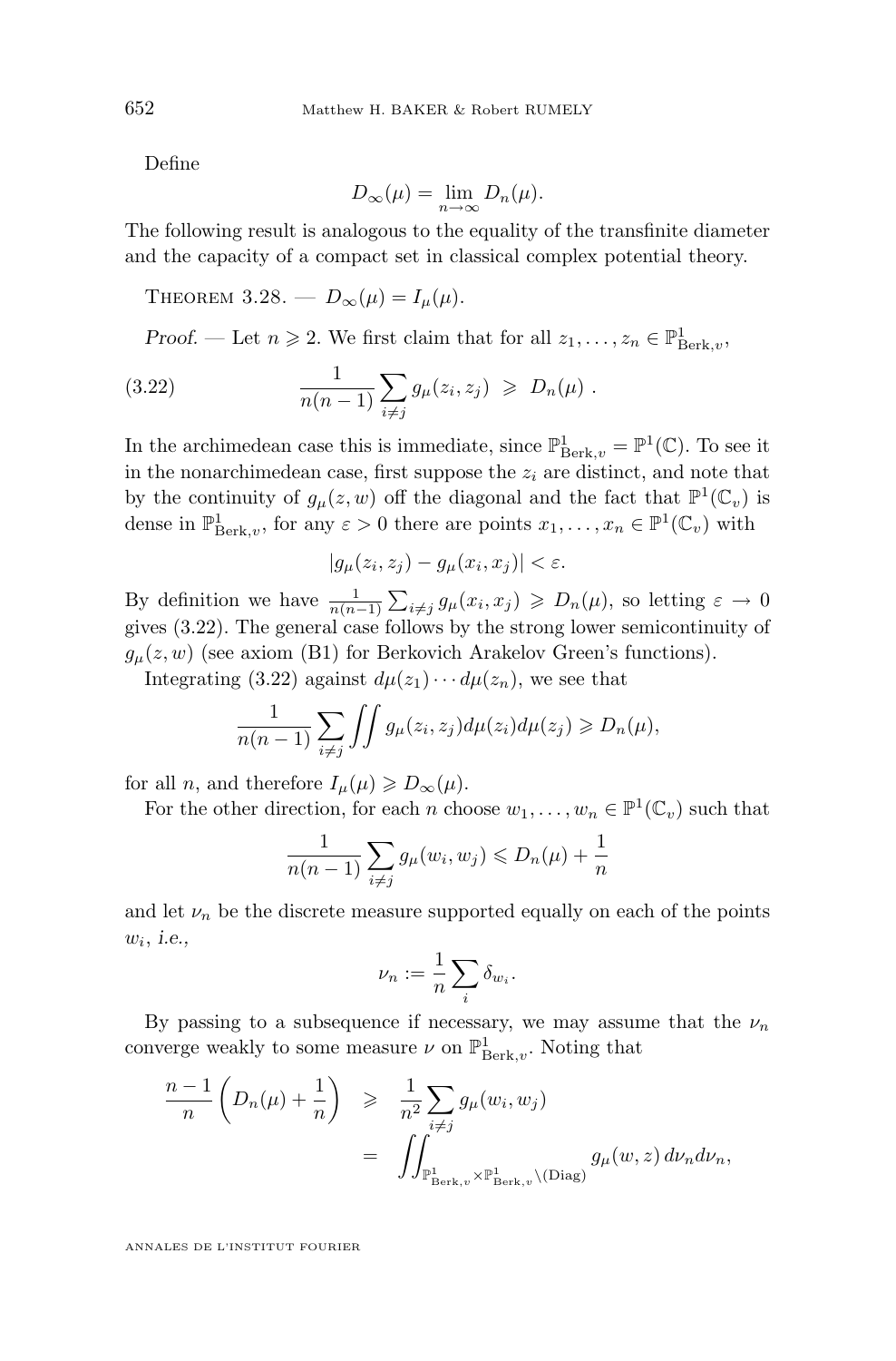it follows from Theorem [3.25](#page-26-0) and Lemma [3.26](#page-26-0) that

$$
D_{\infty}(\mu) = \liminf_{n \to \infty} D_n(\mu) \geqslant I_{\mu}(\nu) \geqslant I_{\mu}(\mu)
$$

as desired.  $\Box$ 

*Remark 3.29. —* By the exact same arguments, one sees that Lemma [3.27](#page-27-0) and Theorem [3.28](#page-28-0) remain true in the archimedean case for an arbitrary Riemann surface, using Theorem [5.3](#page-37-0) instead of Theorem [3.25.](#page-26-0)

#### **4. Proof of the main equidistribution theorem**

We now turn to the proof of Theorem [2.3.](#page-7-0) As will be seen, the theorem follows rather formally from the machinery developed above. Before giving the argument, we deal with some technical preliminaries.

#### **4.1. Base change lemmas**

In this subsection, we formulate a lemma which relates local Arakelov Green's functions over different base fields.

Let  $\varphi$  be a rational function of degree  $d \geq 2$  defined over the number field k. For  $v \in M_k$ , define  $g_{\varphi,v}(z,w) := G_{F,v}(z,w)$  for some lift F of  $\varphi$  to  $k[x, y] \times k[x, y]$ , *i.e.*, given  $z, w \in \mathbb{P}^1(\overline{k})$ , take lifts  $\tilde{z}, \tilde{w}$  of z and w to  $\overline{k}^2$ ; then

$$
g_{\varphi,v}(z,w) = -\log|\tilde{z}\wedge \tilde{w}|_v + \hat{H}_{F,v}(\tilde{z}) + \hat{H}_{F,v}(\tilde{w}) + \log c_v(F),
$$

where  $c_v(F) = |\text{Res}(F)|^{-\frac{1}{d(d-1)}}$  as before. If  $k'/k$  is a finite extension, we can in a similar way define  $g_{\varphi,v'}(z, w)$  for  $v' \in M_{k'}$ . We have:

Lemma 4.1. — A) *The expression*

$$
g_{\varphi}(z,w) := \frac{1}{[k':\mathbb{Q}]} \sum_{v' \in M_{k'}} g_{\varphi,v'}(z,w)
$$

is independent of the choice of a number field  $k'$  containing  $z$  and  $w$ , and *therefore gives a well-defined function on*  $\bar{k} \times \bar{k} \setminus (Diag)$ *.* 

B) For all  $z, w \in \overline{k}$ ,  $z \neq w$ ,

$$
g_{\varphi}(z, w) = \hat{h}_{\varphi}(z) + \hat{h}_{\varphi}(w).
$$

C) Let  $k'$  be a finite extension of k. Take  $v \in M_k$ , and let v' be a place *of*  $k'$  with  $v' \mid v$ . If S is a finite Gal( $k'/k$ )-invariant subset of  $k'$ , then for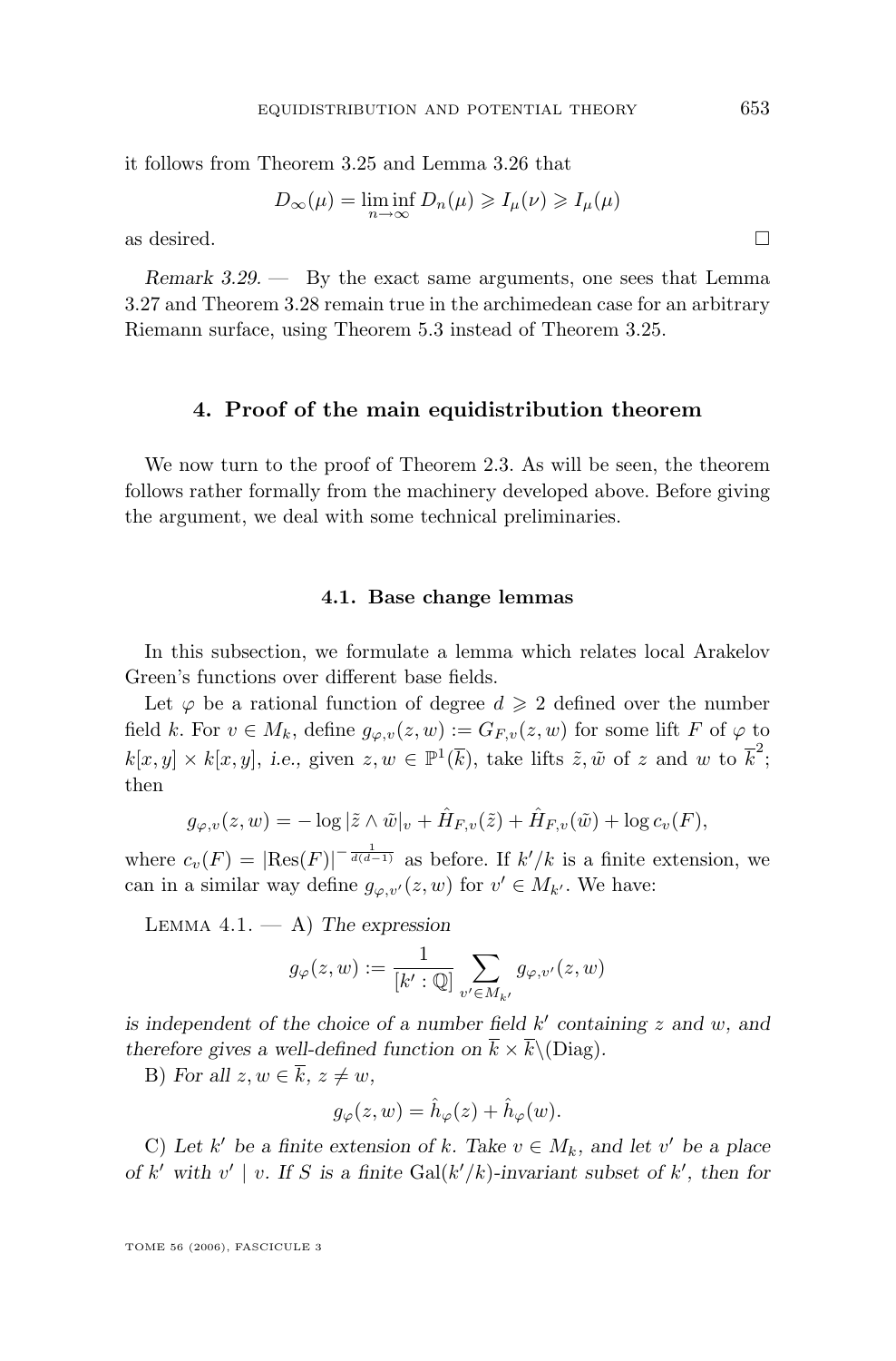*all*  $z, w \in S$ ,  $z \neq w$ , the expression  $\sum_{z \neq w \in S} g_{v'}(z, w)$  is independent of the *place* v 0 *, and*

$$
\frac{1}{[k:\mathbb{Q}]} \left( \sum_{z \neq w \in S} g_{\varphi,v}(z,w) \right) = \frac{1}{[k':\mathbb{Q}]} \sum_{v'|v} \left( \sum_{z \neq w \in S} g_{\varphi,v'}(z,w) \right).
$$

*D)* Let  $z_1, \ldots, z_N$  be the Galois conjugates of an element  $z \in \mathbb{P}^1(\overline{\mathbb{Q}}) \backslash \mathbb{P}^1(\mathbb{Q})$ . *Then*

(4.1) 
$$
\frac{1}{[k:\mathbb{Q}]} \sum_{v \in M_k} \left( \frac{1}{N(N-1)} \sum_{i \neq j} g_{\varphi,v}(z_i, z_j) \right) = 2\hat{h}_{\varphi}(z).
$$

*Proof.* — The proofs of A) and C) are straightforward consequences of our choice of normalizations for absolute values. B) follows from A) by the product formula (applied twice): if  $k'/k$  is a finite extension such that the lifts  $\tilde{z}$  and  $\tilde{w}$  are rational over  $k'$ , then

$$
g_{\varphi}(z, w) = \frac{1}{[k':\mathbb{Q}]} \sum_{v' \in M_{k'}} g_{\varphi, v'}(z, w)
$$
  
= 
$$
\frac{1}{[k':\mathbb{Q}]} \sum_{v' \in M_{k'}} \left( -\log|\tilde{z} \wedge \tilde{w}|_{v'} + \hat{H}_{F, v'}(\tilde{z}) + \hat{H}_{F, v'}(\tilde{w}) + \log c_{v'}(F) \right)
$$
  
= 
$$
\hat{h}_{\varphi}(z) + \hat{h}_{\varphi}(w)
$$

since  $\tilde{z} \wedge \tilde{w} = \tilde{z}_0 \tilde{w}_1 - \tilde{z}_1 \tilde{w}_0 \in (k')^*$  and  $c_{v'}(F) = |\text{Res}(F)|_{v'}^{-1/d(d-1)}$  $v'$  Finally, D) follows from C) by summing both sides over all places v of  $k$ .

#### **4.2. Lemmas on double sums**

Before turning to Theorem [2.3](#page-7-0) and its proof, we need two lemmas on doubly-indexed sums. The first is a discrete analogue of Fatou's lemma from real analysis:

LEMMA  $4.2.$  — *Suppose*  $a_n^{(j)}$  is a doubly-indexed sequence of real num*bers which satisfy the following two properties:*

- (F1) For each  $n, \sum_j a_n^{(j)}$  converges.
- (F2) *There is a collection* {Mj} *of real numbers, almost all zero, such that*  $a_n^{(j)} \ge -M_j$  *for all j*, *n*.

*Then*

(4.2) 
$$
\sum_{j} \liminf_{n \to \infty} a_n^{(j)} \leq \liminf_{n \to \infty} \sum_{j} a_n^{(j)}
$$

*as extended real numbers.*

<span id="page-30-0"></span>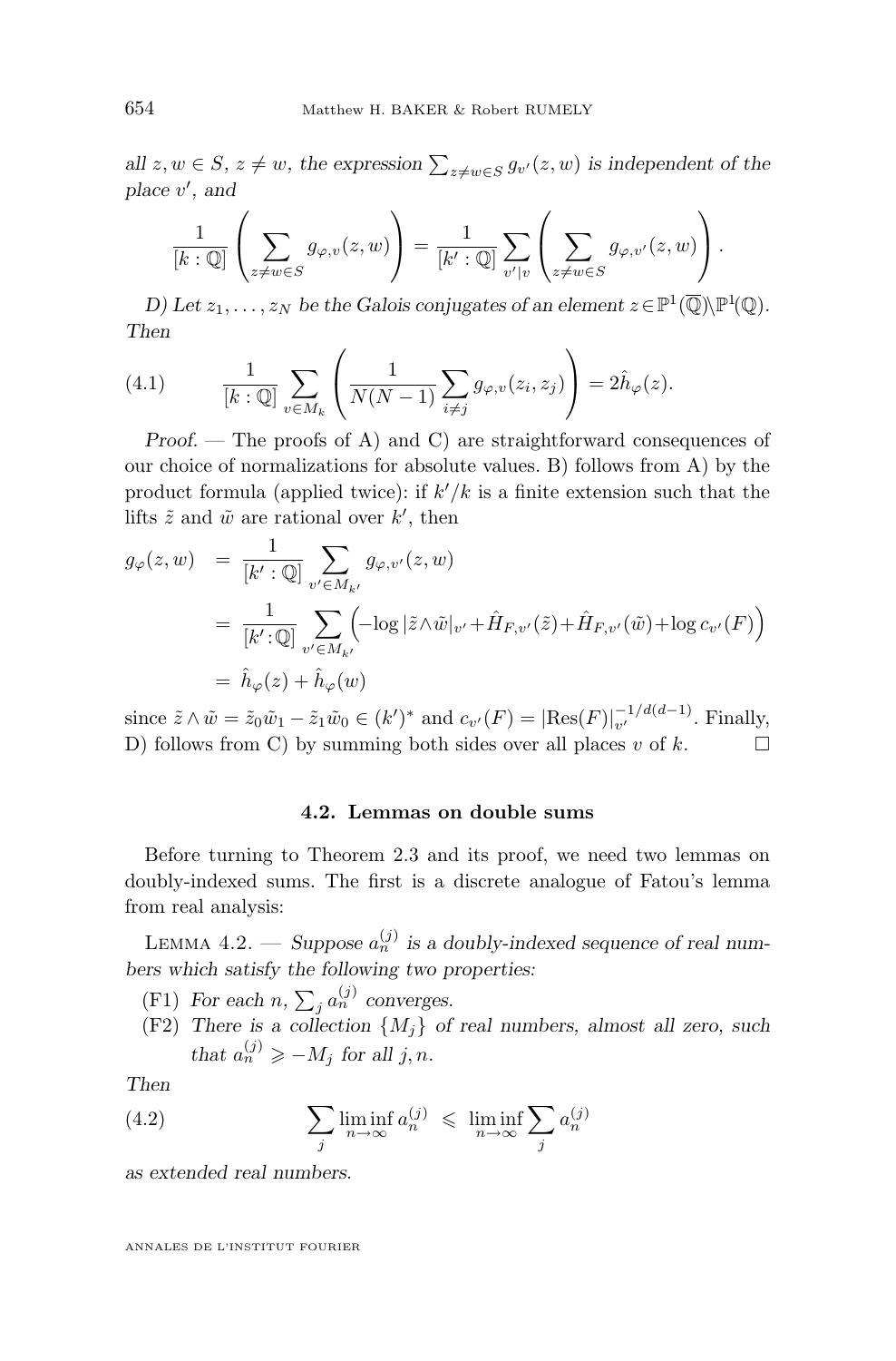<span id="page-31-0"></span>*Proof.* — Replacing  $a_n^{(j)}$  by  $a_n^{(j)} + M_j$  if necessary, we may assume without loss of generality that  $a_n^{(j)} \geq 0$  for all  $n, j$ . The result now follows immediately from the usual version of Fatou's lemma (see [\[28\]](#page-63-0), Theorem 4.3.9) applied to the sequence  $f_n$  of locally constant functions defined by  $f_n(x) = a_n^{(j)}$  if  $x \in [j, j + 1)$ .

The next lemma is a simple application of Lemma [4.2.](#page-30-0)

LEMMA  $4.3.$  — *Suppose*  $a_n^{(j)}$  is a doubly-indexed sequence of real num*bers which satisfy properties* (F1) *and* (F2)*. Consider the following conditions, where*  $L, L_i \in \mathbb{R}$ .

 $\limsup_{n\to\infty}$  $\sum$ j  $a_n^{(j)} \leqslant L$ ,

$$
(L2) \qquad \sum_j \liminf_{n \to \infty} a_n^{(j)} \geqslant L \;,
$$

(L2)'  $\liminf_{n \to \infty} a_n^{(j)} \geq L_j$ .

*Then:*

- A) *If* (*L*1) and (*L*2) *hold for some L*, then  $\lim_{n\to\infty} a_n^{(j)}$  exists for all *j*.
- B) If (L1) holds, and there are numbers  $L_j$  with with  $\sum_j L_j \geq L$  such *that*  $(L2)'$  *holds for all j, then*  $\lim_{n \to \infty} a_n^{(j)} = L_j$  *for all j.*

*Proof.* — For any sequences  $a_n, b_n$  of real numbers which are bounded from below, it is easy to see that  $\limsup(a_n+b_n) \geqslant \limsup(a_n)+\liminf(b_n)$ .

For any index  $i$ , one therefore sees from Lemma [4.2](#page-30-0) that

$$
L \geq \limsup_{j} \sum_{j} a_n^{(j)} \geq \limsup a_n^{(i)} + \liminf_{j \neq i} \sum_{j \neq i} a_n^{(j)}
$$
  

$$
\geq \limsup a_n^{(i)} + \sum_{j \neq i} \liminf a_n^{(j)} \geq \limsup a_n^{(i)} - \liminf a_n^{(i)} + L,
$$

which implies that  $\limsup a_n^{(i)} \leq \liminf a_n^{(i)}$ . Therefore  $\lim_{n\to\infty} a_n^{(i)}$  exists for all  $i$ , which proves A).

For B), note that

$$
L \geq \limsup_{j} \sum_{i} a_n^{(j)} \geq \liminf \sum_{j} a_n^{(j)}
$$
  

$$
\geq \sum_{j} \liminf a_n^{(j)} \geq \sum L_j \geq L.
$$

Therefore equality holds everywhere, so lim inf  $a_n^{(j)} = L_j$  for all j. By A), we conclude that  $\lim a_n^{(j)} = L_j$  for all j, which establishes B).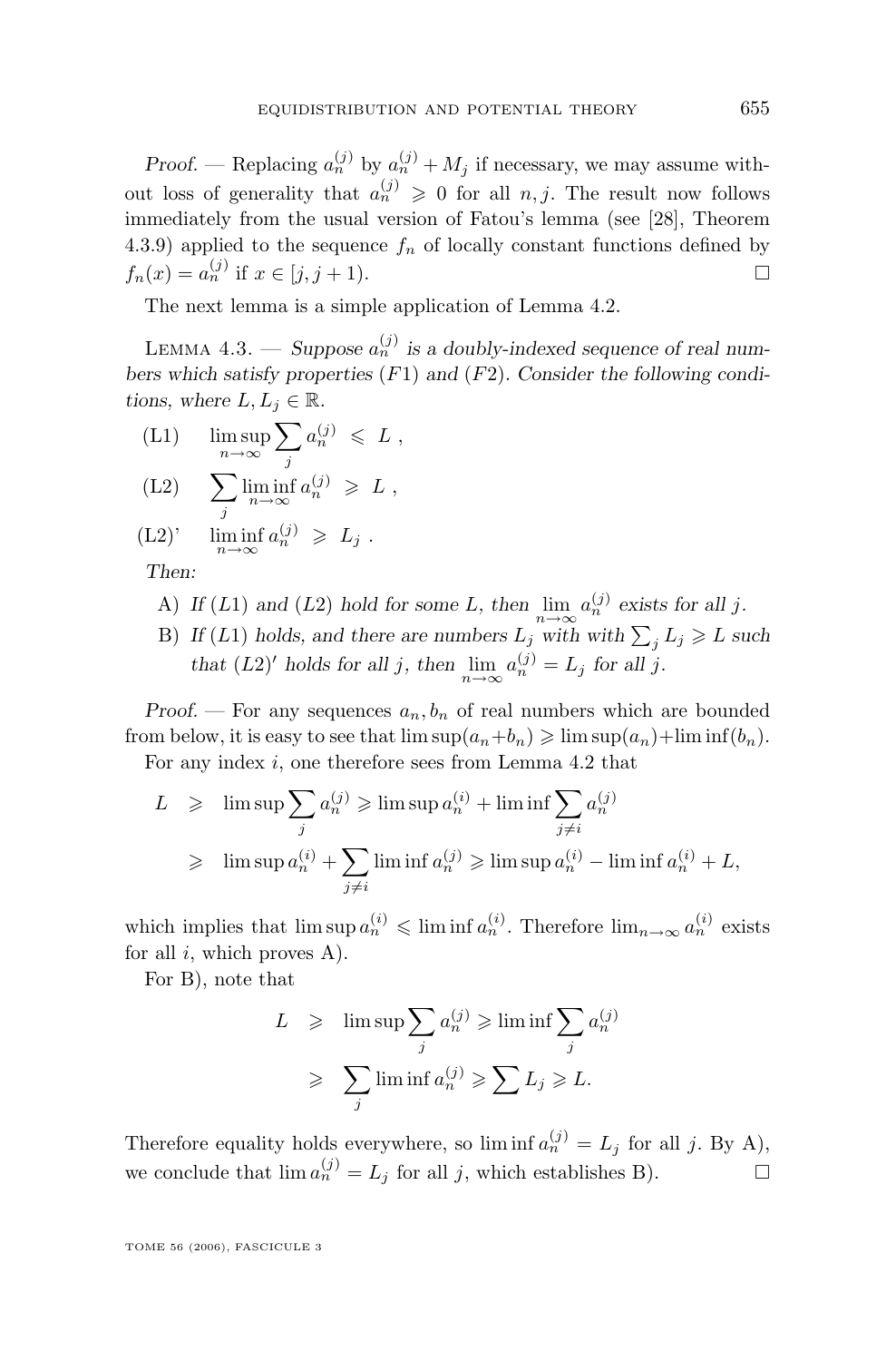<span id="page-32-0"></span>In applying Lemma [4.3,](#page-31-0) we will use the following easily verified properties of the collection of functions  $g_{\varphi,v}(z,w)$ :

- (G1) For fixed  $z, w \in \mathbb{P}^1(\overline{k})$  with  $z \neq w$ , we have  $g_{\varphi, v}(z, w) = 0$  for almost all v.
- (G2) For almost all v, we have  $g_{\varphi,v}(z,w) \geq 0$  for all  $z, w \in \mathbb{P}^1(\mathbb{C}_v)$ .

#### **4.3. Pseudo-equidistribution**

Let v be a place of k. If S is a finite subset of  $\mathbb{P}^1(\mathbb{C}_v)$  of cardinality N, we define a discrete probability measure  $\delta(S)$  on  $\mathbb{P}^1(\mathbb{C}_v)$  by

$$
\delta(S) := \frac{1}{N} \sum_{z \in S} \delta_z.
$$

Note that if S is a subset of  $\mathbb{P}^1(\overline{k})$ , we can consider S as a subset of  $\mathbb{P}^1(\mathbb{C}_v)$ for each  $v \in M_k$ , since we have fixed an embedding  $\overline{k} \hookrightarrow \mathbb{C}_v$  for each v. If S is  $Gal(\overline{k}/k)$ -stable, the resulting subset of  $\mathbb{P}^1(\mathbb{C}_v)$  is independent of the choice of embedding.

DEFINITION 4.4. — A sequence of finite subsets  $\{S_n\}_{n\geq 1}$  of  $\mathbb{P}^1(\mathbb{C}_v)$  is pseudo-equidistributed with respect to  $g_{\varphi,v}$  if  $N_n = \#(S_n) \to \infty$ 

(4.3) 
$$
\lim_{n \to \infty} \frac{1}{N_n (N_n - 1)} \sum_{\substack{z, w \in S_n \\ z \neq w}} g_{\varphi, v}(z, w) = 0.
$$

Recall that by Lemma [3.17](#page-17-0) the minimal possible value for the left-hand side of (4.3) is 0. Thus, the sequence  $\{S_n\}_{n\geq 1}$  is pseudo-equidistributed if and only if it achieves this minimum value.

*Remark 4.5. —* This definition is a bit different from the definition of pseudo-equidistribution in ([\[2\]](#page-62-0)). It anticipates the fact, shown in Corollary [4.7](#page-33-0) below, that  $\frac{1}{\log(q_v)} g_{\varphi,v}(z,w)$  is a normalized Arakelov Green's function.

We now prove the following adelic pseudo-equidistribution result:

THEOREM 4.6. — Let  $z_n$  be a sequence of distinct points of  $\mathbb{P}^1(\overline{k})$  such *that*  $\hat{h}_{\varphi}(z_n) \to 0$ *. Let*  $S_n$  *denote the set of Galois conjugates (over k) of*  $z_n$ *. Then the sequence*  $\{S_n\}$  *is pseudo-equidistributed with respect to*  $g_{\varphi, v}$  *for all*  $v \in M_k$ .

*Proof.* — Let  $N_n$  be the cardinality of  $S_n$ . By Northcott's finiteness theorem, the hypothesis  $\hat{h}_{\varphi}(z_n) \to 0$  (and the fact that the points  $z_n$  are all distinct) implies that  $N_n \to \infty$  as  $n \to \infty$ .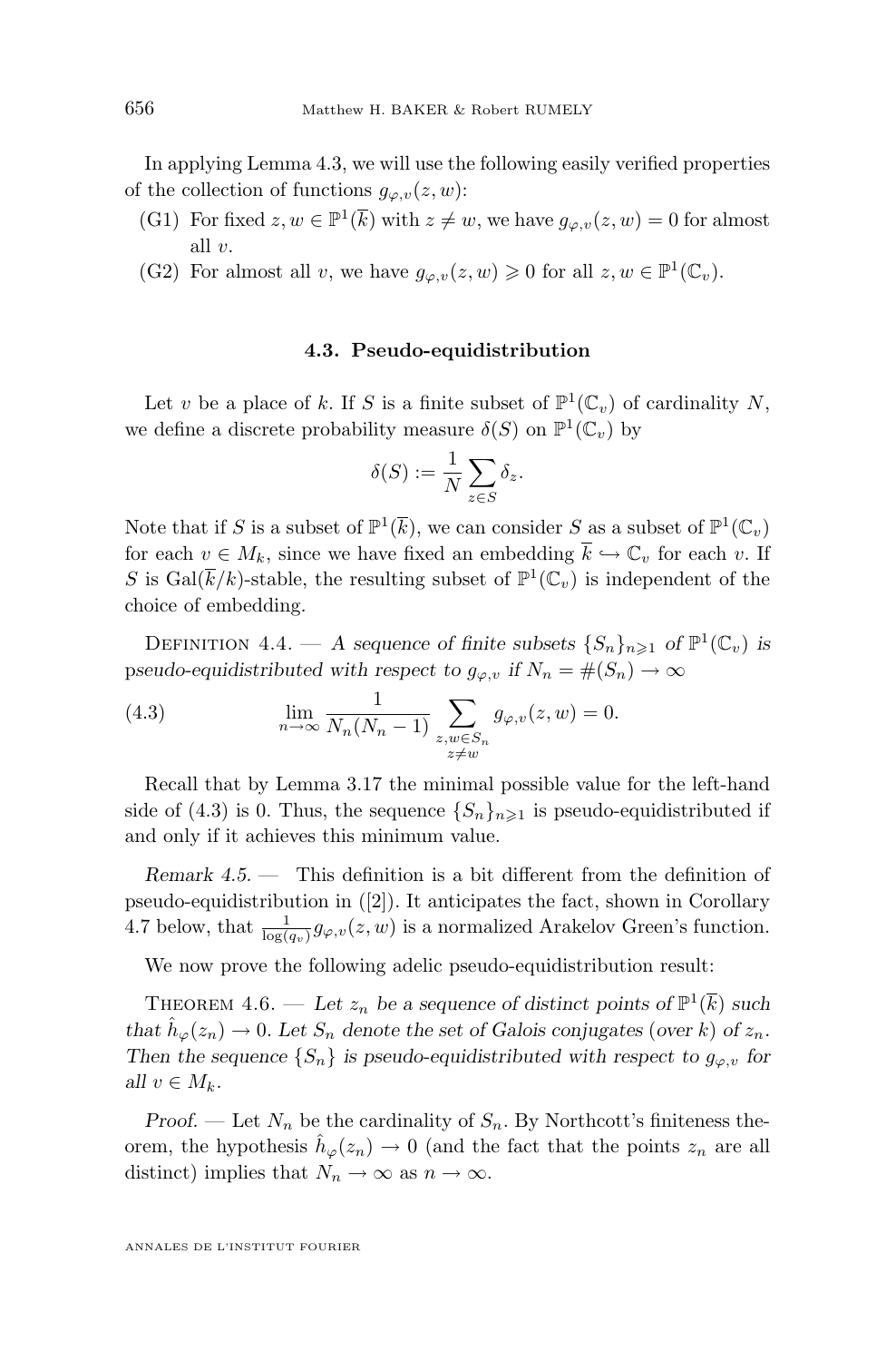<span id="page-33-0"></span>For  $v \in M_k$  and  $n \geqslant 1$ , set

$$
g_{v,n} := \frac{1}{N_n(N_n-1)} \sum_{\substack{z,w \in S_n \\ z \neq w}} g_{\varphi,v}(z,w).
$$

By  $(4.1)$ , we have

(4.4)  
\n
$$
g_n := \frac{1}{[k:\mathbb{Q}]} \sum_{v \in M_k} g_{v,n}
$$
\n
$$
= \frac{1}{N_n(N_n - 1)} \frac{1}{[k:\mathbb{Q}]} \sum_{\substack{z,w \in S_n \\ z \neq w}} \left( \sum_{v \in M_k} g_{\varphi,v}(z,w) \right)
$$
\n
$$
= 2\hat{h}_{\varphi}(z_n) \to 0.
$$

In particular,

(4.5) 
$$
\limsup_{n \to \infty} \sum_{v \in M_k} g_{v,n} \leqslant 0.
$$

Now let  $t_{v,N} := \inf_{z_1,\ldots,z_N \in \mathbb{P}^1(\mathbb{C}_v)}$ 1  $N(N-1)$  $\sum$  $i \neq j$  $g_{\varphi,v}(z_i, z_j)$ , so that  $\Gamma_{\varphi,v} =$ 

 $\liminf_{N \to \infty} t_{v,N} \geqslant 0$  by Lemma [3.17.](#page-17-0) Note that  $g_{v,n} \geqslant t_{v,N_n}$  and  $\liminf_{n \to \infty} t_{v,N_n} \geqslant$  $\liminf_{v \to N} t_{v,N}$ . Thus  $N\rightarrow\infty$ 

(4.6) 
$$
\liminf_{n \to \infty} g_{v,n} \geqslant 0
$$

for all  $v$ .

Finally, we apply Lemma [4.3](#page-31-0) to  $a_n^{(v)} := g_{v,n}$ . The hypotheses (F1) and (F2) in that lemma are satisfied because the functions  $g_{\varphi,v}$  satisfy (G1) and  $(G2)$ , and conditions  $(L1)$  and  $(L2)'$  are satisfied because of  $(4.6)$  and (4.5), respectively. We conclude that  $\lim_{n\to\infty} g_{v,n} = 0$  for each  $v \in M_k$ , as desired.

As a consequence of this result, and the fact that there are infinitely many pre-periodic points, we obtain

COROLLARY 4.7. — Let  $\varphi \in k(T)$  be a rational function of degree  $d \geq 2$ . *For each place* v *of* k*:*

- A) The constants  $\Gamma_{\varphi, v}$  and  $I_{\mu_{\varphi, v}}(\mu_{\varphi, v})$  are equal to zero.
- B) The Arakelov Green's function  $\frac{1}{\log(q_v)} g_{\varphi, v}(z, w)$  is normalized.

*Proof.* — For A), choose an infinite sequence  $\{x_n\}$  of distinct pre-periodic points; then  $\hat{h}_{\varphi}(x_n) = 0$  for each n. Let  $S_n$  be the set of Galois conjugates

 $\Box$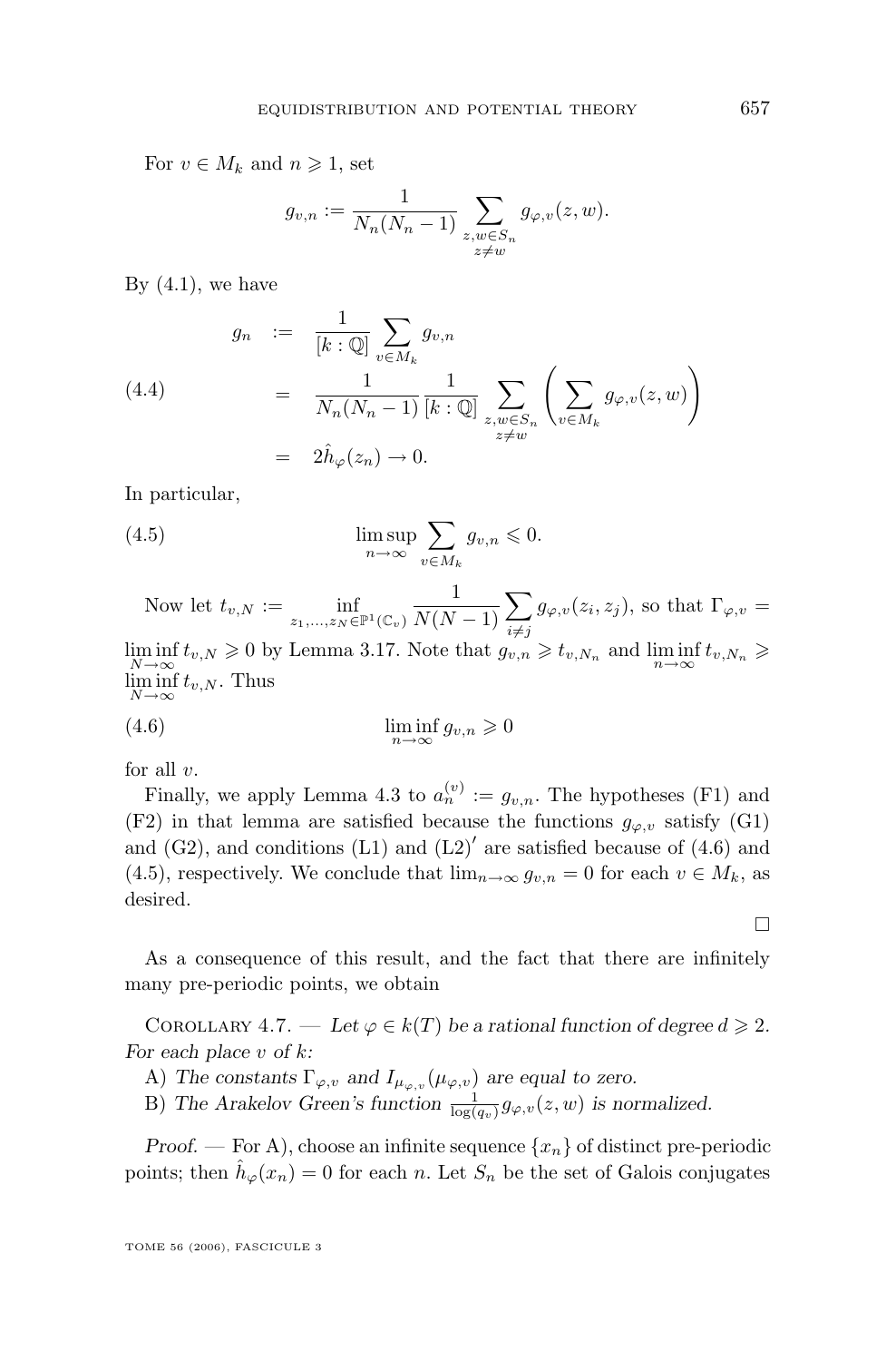<span id="page-34-0"></span>of  $x_n$ , and put  $N_n = \#(S_n)$ . Applying Theorem [4.6,](#page-32-0) we see that

$$
\liminf \frac{1}{N_n(N_n-1)} \sum_{\substack{z,w \in S_n \\ z \neq w}} g_{\varphi,v}(z,w) = 0.
$$

Hence  $\Gamma_{\varphi,v}$ , defined in [\(3.7\)](#page-17-0), is  $\leqslant$  0. Combined with the inequality  $\Gamma_{\varphi,v} \geqslant$ 0 proved in Lemma [3.17,](#page-17-0) this gives  $\Gamma_{\varphi,v} = 0$ . Write  $\mu = \mu_{\varphi,v}$ . Since  $D_{\infty}(\mu) = \Gamma_{\varphi, v}$  by the definitions, it follows from Theorem [3.28](#page-28-0) that  $I_{\mu}(\mu) =$  $\Omega$ .

For B), it is only necessary to show that axiom  $(RS3)$  (resp  $(B3)$ ) is satisfied, *i.e.,* we must show that

$$
\frac{1}{\log(q_v)}\int\int g_{\varphi,v}(z,w)\,d\mu(z)d\mu(w)=0.
$$

However, this is exactly the assertion that  $I_{\mu}(\mu) = 0$ .

### **4.4. The equidistribution theorem for dynamical**  $\mathbf{s}$ ystems on  $\mathbb{P}^1$

In this subsection we will show that pseudo-equidistribution, combined with the energy minimization principle, implies equidistribution.

DEFINITION 4.8. — If  $S_n$  is a finite subset of  $\mathbb{P}^1(\mathbb{C}_v)$  for each  $n \geq 1$ , *we say that the sequence*  ${S_n}_{n\geq 1}$  *is* equidistributed *with respect to a probability measure*  $\mu$  *on*  $\mathbb{P}^1_{\operatorname{Berk},v}$  *over*  $\mathbb{C}_v$  *if the sequence of measures*  $\delta_n =$  $\delta(S_n)$  converges weakly to  $\mu$  on  $\mathbb{P}^1_{\operatorname{Berk},v}$ .

For each  $v \in M_k$ , pseudo-equidistribution implies equidistribution, in the following precise sense:

THEOREM 4.9. — Let  $\{S_n\}_{n\geqslant 1}$  be a sequence of finite subsets of  $\mathbb{P}^1(\mathbb{C}_v)$ *which is pseudo-equidistributed with respect to*  $g_{\varphi,v}$ *. Then*  $\{S_n\}_{n\geq 1}$  *is equidistributed with respect to*  $\mu_{\varphi, v}$  *on*  $\mathbb{P}^1_{\text{Berk}, v}$ *.* 

*Proof.* — Write  $\mu = \mu_{\varphi,v}$ . Since  $\mathbb{P}^1_{\text{Berk},v}$  is compact, it follows from Prohorov's theorem that  $\delta_n$  has a weakly convergent subsequence. If  $\nu$  is any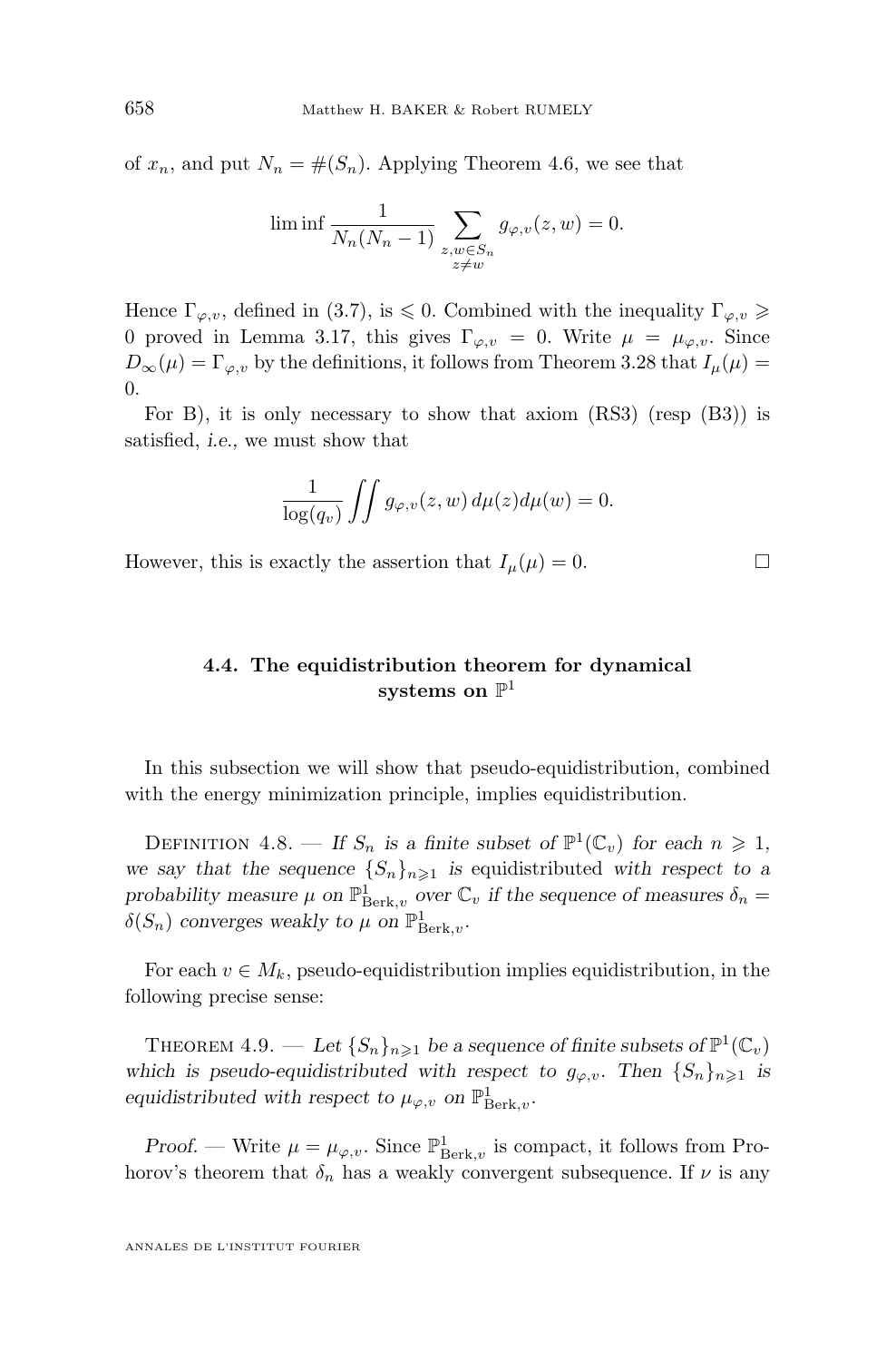<span id="page-35-0"></span>weak limit of a subsequence of  $\delta_n$ , then passing to that subsequence

$$
0 = \lim_{n \to \infty} \frac{1}{N_n(N_n - 1)} \frac{1}{\log(q_v)} \sum_{z, w \in S_n} g_{\varphi, v}(z, w)
$$
  
\n
$$
= \lim_{n \to \infty} \iint_{\mathbb{P}^1_{\operatorname{Berk}, v} \times \mathbb{P}^1_{\operatorname{Berk}, v} \backslash (\operatorname{Diag})} g_{\mu}(w, z) d\delta_n(w) d\delta_n(z)
$$
  
\n
$$
\geq \iint_{\mathbb{P}^1_{\operatorname{Berk}, v} \times \mathbb{P}^1_{\operatorname{Berk}, v}} g_{\mu}(w, z) d\nu(w) d\nu(z) \qquad \text{by Lemma 3.26}
$$
  
\n
$$
= I_{\mu}(\nu) \geq I_{\mu}(\mu) \qquad \text{by Theorem 3.25.}
$$

Since  $I_{\mu}(\mu) = 0$  by Corollary [4.7,](#page-33-0) it follows that  $I_{\mu}(\nu) = I_{\mu}(\mu)$ , so Theorem [3.25](#page-26-0) gives  $\nu = \mu$ .

*Remark 4.10. —* For archimedean places v one can give an alternative proof of Theorem [4.9](#page-34-0) using a theorem of DeMarco [\[12,](#page-63-0) Theorem 1.3] instead of Theorem [3.25,](#page-26-0) and working on  $\mathbb{C}^2$  rather than on  $\mathbb{P}^1(\mathbb{C})$ .

*Remark 4.11.* — For archimedean v, the same proof shows that Theo-rem [4.9](#page-34-0) remains valid if we replace  $\mathbb{P}^1_{\operatorname{Berk},v}$  by an arbitrary compact Riemann surface  $X/\mathbb{C}$  and  $g_{\varphi,v}$  by any normalized Arakelov Green's function on  $X(\mathbb{C})$ .

Combining Theorem [4.6](#page-32-0) and Theorem [4.9,](#page-34-0) we have finally proved:

THEOREM [2.3](#page-7-0) (Main Theorem). — Let  $z_n$  be a sequence of distinct points of  $\mathbb{P}^1(\overline{k})$  *such that*  $\hat{h}_{\varphi}(z_n) \to 0$ *. Let*  $S_n$  *denote the set of Galois conjugates* (*over* k) of  $z_n$ . Then the sequence  $\{S_n\}_{n\geq 1}$  is equidistributed with respect to  $\mu_{\varphi, v}$  on  $\mathbb{P}^1_{\operatorname{Berk}, v} / \mathbb{C}_v$  for all  $v \in M_k$ .

#### **5. Potential theory on Riemann surfaces**

The goal of this section is to prove the Energy Minimization Principle (Theorem [5.3\)](#page-37-0) for Arakelov Green's functions on a compact Riemann surface. This result was used in [§3,](#page-8-0) and is needed for the proof of our main equidistribution theorem (Theorem [2.3\)](#page-7-0).

#### **5.1. Arakelov Green's functions**

Let  $X/\mathbb{C}$  be a compact Riemann surface of genus g. Arakelov discovered that by fixing a volume form  $\omega$  on  $X(\mathbb{C})$ , one could define an extension of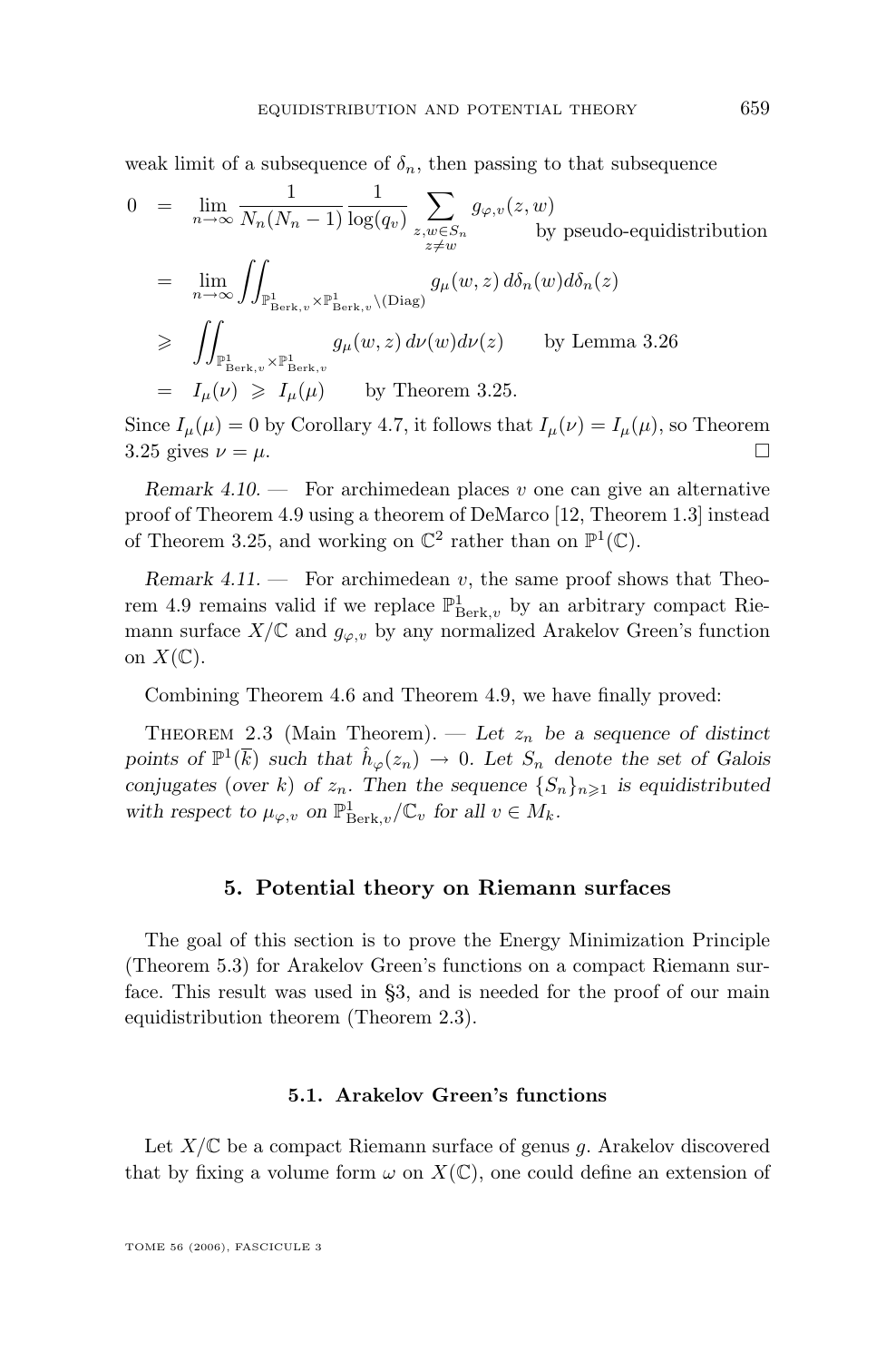<span id="page-36-0"></span>Néron's archimedean local height pairing from divisors of degree zero with disjoint support to arbitrary divisors with disjoint support. When  $q \geq 1$ , Arakelov defined a canonical volume form  $\omega_{\rm can}$  (the pullback of the flat metric on the Jacobian of  $X$  under an Albanese embedding) which plays a distinguished role in his theory.

The extension of Néron's pairing arises via *Arakelov Green's functions*. We proceed slightly more generally than Arakelov did, using positive measures rather than smooth  $(1, 1)$ -forms.

Recall (Definition [3.20\)](#page-21-0) that a measure  $\mu$  on  $X(\mathbb{C})$  is called *log-continuous* if in every coordinate patch  $U \subset X(\mathbb{C})$ , the function  $\int_U \log |z - w| d\mu(w)$ is finite and continuous for all  $z \in U$ . For example, any measure  $\mu$  which locally has the form  $\mu = f(z)dx \wedge dy$ , where  $f(z)$  is continuous and  $dx \wedge dy$ is Lebesgue measure, is log-continuous.

We have seen that given an Arakelov Green's function  $g_{\mu}(z, w)$ , the associated measure  $\mu$  is log-continuous. Conversely, given a log-continuous probability measure (*i.e.*, a positive measure of total mass 1)  $\mu$  on  $X(\mathbb{C})$ , it follows from [\[30,](#page-64-0) §2.3] or [\[31,](#page-64-0) §4.1] that there is a unique pairing  $((z, w)_{\mu}$  on  $X(\mathbb{C}) \times X(\mathbb{C})$  and a corresponding normalized Arakelov Green's function  $g_{\mu}(z,w): X(\mathbb{C}) \times X(\mathbb{C}) \backslash (\text{Diag}) \to \mathbb{R}$  defined by  $g_{\mu}(z,w) = -\log((z,w))_{\mu}$ such that axioms (RS1), (RS2) and (RS3) hold.

One way to prove the existence of an Arakelov Green's function  $g_{\mu}(z, w)$ attached to  $\mu$  is by utilizing a continuously varying family of *canonical distance functions*  $[z, w]_{\zeta}$  on  $X(\mathbb{C})$ , whose existence is proved in [\[30,](#page-64-0) Theorem 2.1.1]. It is shown in [\[30,](#page-64-0) Theorem 2.3.4] that the integral

(5.1) 
$$
\int_{X(\mathbb{C})} -\log[z, w]_{\zeta} d\mu(\zeta)
$$

satisfies properties (RS1) and (RS2) above. Therefore  $g_{\mu}(z, w)$  :=  $\int_{X(\mathbb{C})} -\log[z, w]_{\zeta} d\mu(\zeta)$  is an Arakelov Green's function for  $\mu$ . Furthermore, there is a unique choice of B such that  $\int_{X(\mathbb{C})} -\log[z, w]_{\zeta} d\mu(\zeta) + B$  satisfies condition (RS3) above and yields a normalized Arakelov Green's function.

Conversely, given an Arakelov Green's function  $-\log((z, w))_{\mu}$ , it is shown in [\[30,](#page-64-0) Theorem 2.3.3] that one can construct a continuously varying family of canonical distance functions via

(5.2) 
$$
[z, w]_{\zeta} := \frac{(\!(z, w)\!)_{\mu}}{(\!(z, \zeta)\!)_{\mu}(\!(w, \zeta)\!)_{\mu}}.
$$

One deduces formula (5.2) from the relation

(5.3) 
$$
-\log[z, w]_{\zeta} = -\log[z, w]_p + \log[z, \zeta]_p + \log[w, \zeta]_p + C(p),
$$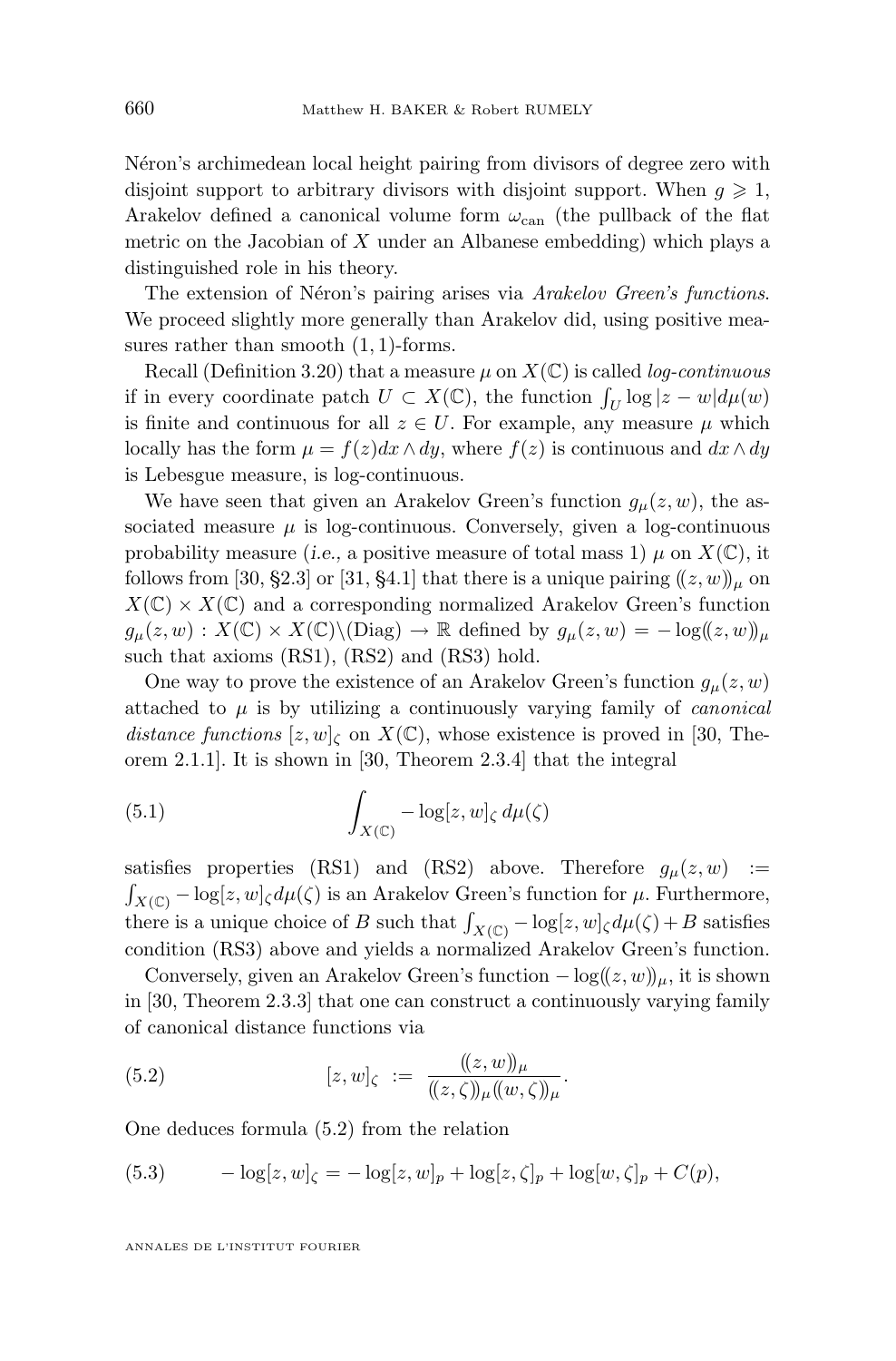<span id="page-37-0"></span>which is valid for all  $p, \zeta, z, w \in X(\mathbb{C})$  with  $z \neq w$  (see [\[30,](#page-64-0) Corollary 2.1.5]). Here  $C(p)$  is a constant depending only on p, and the right-hand side must be suitably interpreted when  $z = p$  or  $w = p$ .

#### **5.2. Examples of archimedean Arakelov Green's functions**

*Example 5.1. —* **Arakelov Green's functions on** P 1

Suppose  $X = \mathbb{P}^1$  and  $\mu = \mu_{S^1}$  is the uniform probability measure on the unit circle in  $\mathbb{C} = \mathbb{P}^1(\mathbb{C}) \setminus \{ \infty \}.$  Then an Arakelov Green's function associated to  $\mu$  is

(5.4) 
$$
g_{\mu}(z, w) = \begin{cases} -\log|z - w| + \log^{+}|z| + \log^{+}|w| & z, w \neq \infty \\ \log^{+}|z| & w = \infty \\ \log^{+}|w| & z = \infty. \end{cases}
$$

Note that the function  $g_{\mu}(z,\infty) = \log^{+} |z|$  is the Green's function for the unit circle in  $\mathbb C$  relative to the point at infinity, and is also the archimedean contribution to the logarithmic Weil height on  $\overline{\mathbb{Q}} = \mathbb{P}^1(\overline{\mathbb{Q}})\setminus\{\infty\}.$ 

If we write  $(5.4)$  in terms of a choice of homogeneous coordinates  $z =$  $(z_1 : z_2), w = (w_1 : w_2)$ , we obtain

(5.5) 
$$
g_{\mu}(z, w) = -\log|z \wedge w| + \log||z|| + \log||w||,
$$

where  $z \wedge w = z_1w_2 - z_2w_1$  and  $||z|| = \max\{|z_1|, |z_2|\}.$ 

#### *Example 5.2. —* **Arakelov Green's functions on elliptic curves**

If  $X = E$  is an elliptic curve over  $\mathbb C$  and  $\mu = \mu_{\text{Haar}}$  is the normalized Haar measure on E, then we can take  $g_{\mu}(z, w) = \lambda_{\infty}(z - w)$ , where  $\lambda_{\infty}$  is a (suitably normalized) archimedean Néron local height function on  $E(\mathbb{C})$ (see [\[13,](#page-63-0) Section 7]). One can explicitly describe the function  $\lambda_{\infty}$  in terms of the Weierstrass  $\sigma$ -function and the quasi-period homomorphism  $\eta$  (see [\[36,](#page-64-0) Chapter VI]).

#### **5.3. Statement and discussion of Theorem 5.3**

The main result of this section is the following energy minimization principle for Arakelov Green's functions: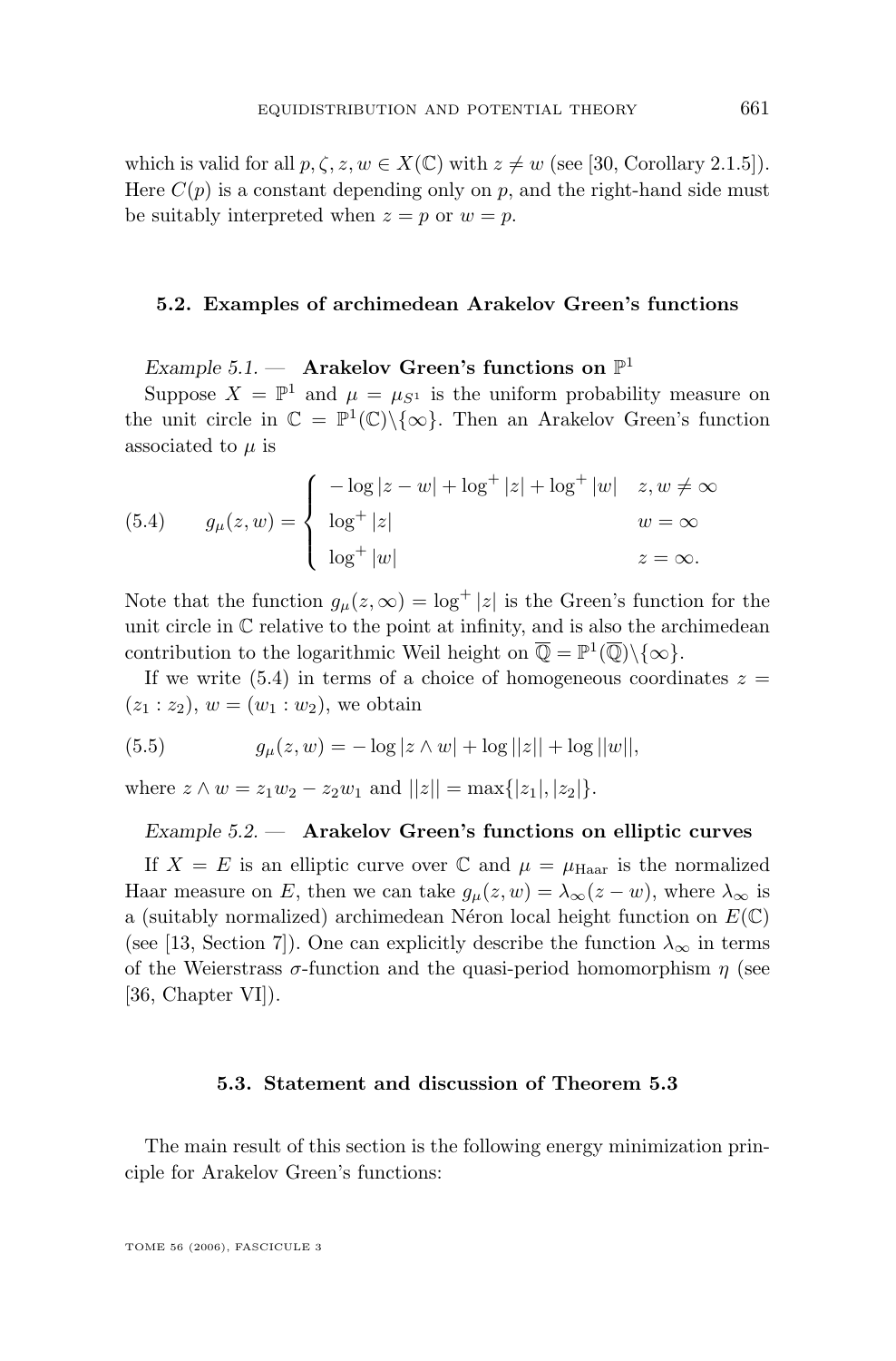<span id="page-38-0"></span>THEOREM  $5.3.$  — Let X be a compact Riemann surface, let  $\mu$  be a log*continuous probability measure on*  $X(\mathbb{C})$ *, and let*  $g_\mu(z, w)$  *be an Arakelov Green's function for*  $\mu$ *. Define the "energy functional"*  $I_{\mu}$  *on the space*  $\mathbb{P}$  *of probability measures on* X(C) *by the formula*

$$
I_{\mu}(\nu) := \iint_{X(\mathbb{C}) \times X(\mathbb{C})} g_{\mu}(z, w) d\nu(z) d\nu(w).
$$

*Then*  $I_{\mu}(\nu) \geq I_{\mu}(\mu)$  *for all probability measures*  $\nu \in \mathbb{P}$ *, with equality if and only if*  $\nu = \mu$ *.* 

In other words,  $\mu$  is the unique probability measure minimizing the energy functional  $I_{\mu}$ . Note that by definition,  $g_{\mu}(z, w)$  is normalized if and only if  $I_{\mu}(\mu) = 0$ .

The most important difference between Theorem [5.3](#page-37-0) and previous energy minimization results on Riemann surfaces (e.g. [\[30,](#page-64-0) Theorem 3.1.12]) is that we consider the space  $\mathbb P$  of probability measures supported on all of  $X(\mathbb C)$ , whereas in classical potential theory, one restricts attention to probability measures supported on a compact set  $E \subset X(\mathbb{C})\backslash\{\zeta\}$  for a fixed reference point  $\zeta$ . For the applications in the present paper, it is crucial to allow  $\nu$  to vary over all of  $\mathbb{P}$ , since it is well-known that the canonical measure attached to a rational map can have support equal to all of  $\mathbb{P}^1(\mathbb{C})$  (this happens, for example, with the degree 4 Lattès maps associated to multiplication by 2 on an elliptic curve). For polynomial maps, where the filled Julia set stays bounded away from the point at infinity, one can get by with more classical results from potential theory (see [\[2\]](#page-62-0)).

We recall that the *capacity* of a compact set  $F \subset \mathbb{C}$  is defined as  $c(F) =$  $e^{-V(F)}$ , where  $V(F)$  (the "Robin's constant" of F) is the infimum (which may be a real number or  $+\infty$ ) over all probability measures  $\nu$  supported on  $F$  of expression (5.6) below. Theorem [5.3](#page-37-0) can be viewed as a generalization of the following fundamental result from capacity theory (see [\[25\]](#page-63-0)):

THEOREM 5.4. — Let F be a compact subset of  $\mathbb C$  having positive ca*pacity. Then there exists a unique probability measure*  $\mu_F$  *supported on* F (*called the equilibrium measure for* F) *which minimizes the energy functional*

(5.6) 
$$
I(\nu) = \iint_{F \times F} -\log|z - w| d\nu(z) d\nu(w).
$$

We claim that Theorem [5.3](#page-37-0) implies Theorem 5.4 for all compact sets  $F$ such that each  $x \in F$  is regular for the Dirichlet problem. (For example, this holds if each connected component of  $F$  is a continuum; see [\[39\]](#page-64-0), Theorem I.11, p. 7). Such a set necessarily has positive capacity ([\[39\]](#page-64-0), Theorem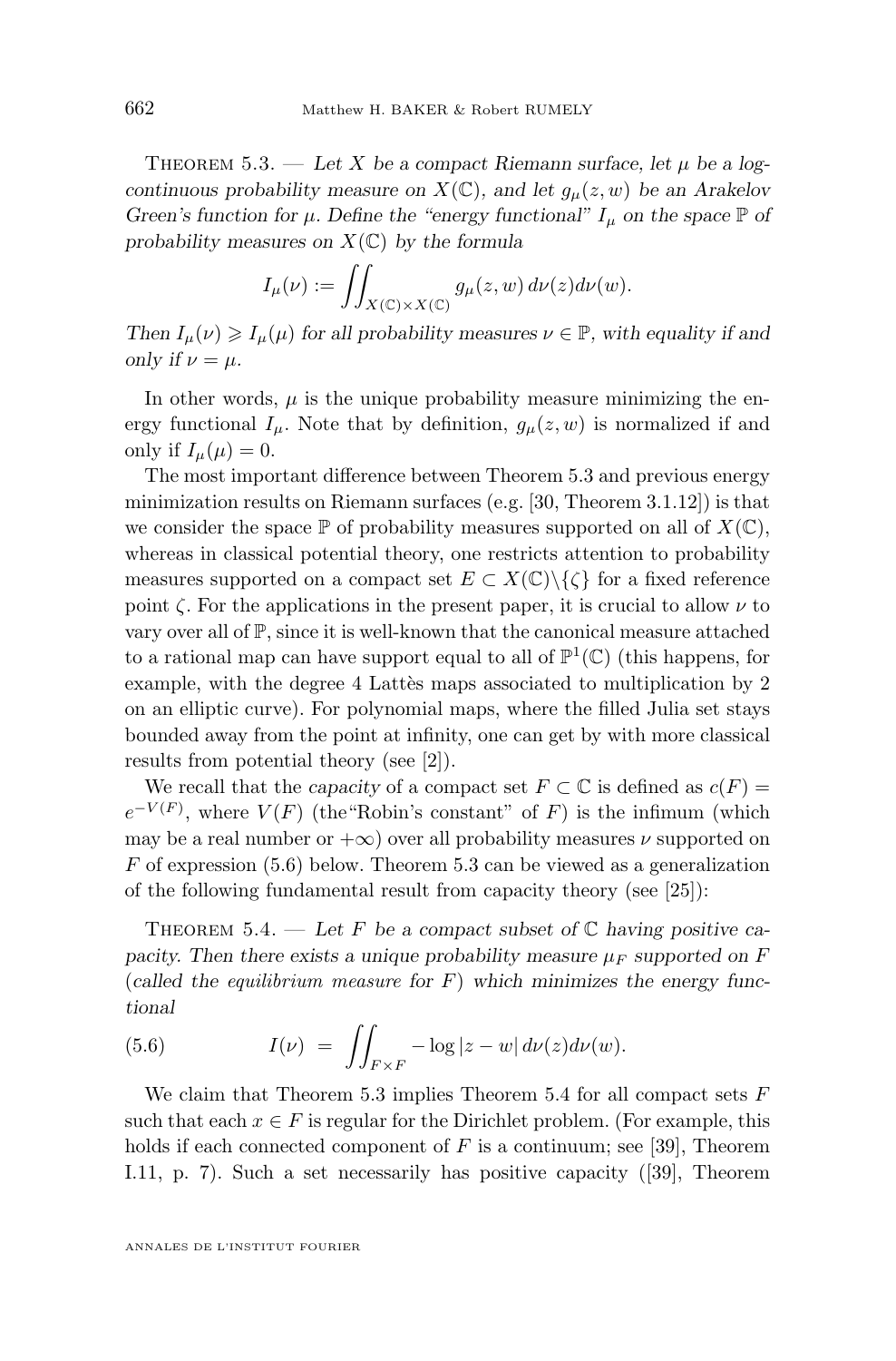<span id="page-39-0"></span>III.5, p. 56). If  $g_F(z)$  is a Green's function for  $\mathbb{C}\backslash F$  relative to  $\infty$ , then  $g_F(z)$  is continuous ([\[39\]](#page-64-0), Theorem III.36, p. 82). One verifies easily that if  $\mu_F = -\Delta g_F(z)$ , then the function

$$
-\log|z-w| + g_F(z) + g_F(w)
$$

satisfies conditions (RS1) and (RS2) above, and therefore the normalized Arakelov Green's function for  $\mu_F$  is given for  $z, w \in \mathbb{C}, z \neq w$  by

$$
g_{\mu_F}(z, w) = -\log|z - w| + g_F(z) + g_F(w) - C,
$$

where the constant  $C$  is chosen so that  $(RS3)$  is satisfied. (Compare with Example [5.1\)](#page-37-0). Since  $\mu_F$  is supported on F and  $g_F \equiv 0$  on F, we must in fact have

$$
C = \iint_{F \times F} -\log|z - w| \, d\mu_F(z) d\mu_F(w).
$$

Also, if  $\nu$  is any probability measure supported on F, then Theorem [5.3](#page-37-0) implies that

$$
I_{\mu_F}(\nu) = \iint_{F \times F} -\log|z - w| \, d\nu(z) d\nu(w) - C \geq 0.
$$

Therefore  $\mu_F$  is the unique probability measure supported on F which minimizes the energy functional I (*i.e.*,  $\mu_F$  is the equilibrium measure for  $F$ ). By the definition of capacity, we also see that the constant  $C$  is just the Robin's constant  $V(F)$  of F, so that

$$
g_{\mu_F}(z, w) = -\log|z - w| + g_F(z) + g_F(w) + \log c(F).
$$

*Remark 5.5. —* P. Autissier has obtained essentially the same result as Theorem [5.3](#page-37-0) in the case where  $\mu$  is the equilibrium measure of a compact set  $F \subset \mathbb{C}$ .

We have already discussed the relationship between Theorem [5.3](#page-37-0) and classical potential theory in C. There is also a relationship between Theorem [5.3](#page-37-0) and a result which is used in Arakelov theory in order to establish an analogue of the Riemann-Roch theorem for arithmetic surfaces (see [\[20\]](#page-63-0)). Indeed, when  $g \ge 1$  and  $\mu = \omega_{\text{can}}$ , the nonnegativity of  $I_{\mu}(\nu)$  in Theorem [5.3](#page-37-0) is the continuous analogue of the following theorem of Faltings [\[13\]](#page-63-0), originally proved using the spectral theory of the Laplacian:

THEOREM 5.6 (Faltings). — *For each integer*  $n \ge 1$ , choose an *n*-tuple  $z_1, \ldots, z_n$  of distinct points in  $X(\mathbb{C})$ . Then

$$
\liminf_{n \to \infty} \frac{1}{n(n-1)} \sum_{i \neq j} g_{\omega_{\text{can}}}(z_i, z_j) \geq 0.
$$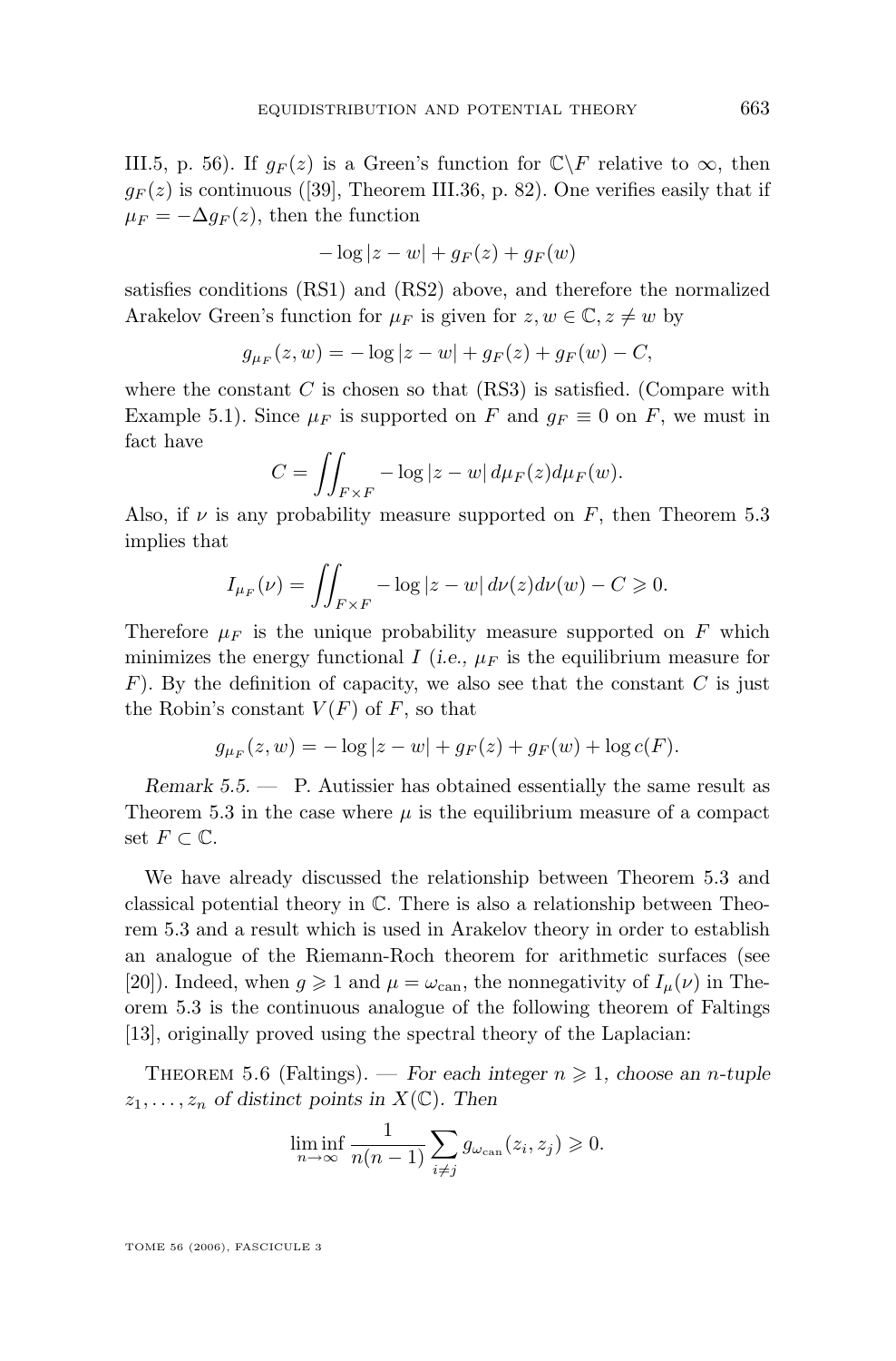It is easy to see that Theorem [5.3](#page-37-0) implies Theorem [5.6.](#page-39-0) Indeed, if  $\delta_n$  is the discrete probability measure supported equally at  $z_1, \ldots, z_n$  and if  $\nu$  is any weak limit of a subsequence of  $\delta_n$ , then

$$
\frac{1}{n(n-1)}\sum_{i\neq j}g_{\omega_{\text{can}}}(z_i,z_j)=\iint_{X(\mathbb{C})\times X(\mathbb{C})\backslash(\text{Diag})}g_{\omega_{\text{can}}}(z,w)\,d\delta_n(z)d\delta_n(w),
$$

and it follows from Lemma [3.26](#page-26-0) that

$$
\liminf_{n \to \infty} \iint_{X(\mathbb{C}) \times X(\mathbb{C}) \backslash (\text{Diag})} g_{\omega_{\text{can}}}(z, w) d\delta_n(z) d\delta_n(w)
$$
  

$$
\geqslant \iint_{X(\mathbb{C}) \times X(\mathbb{C})} g_{\omega_{\text{can}}}(z, w) d\nu(z) d\nu(w).
$$

This last quantity is nonnegative by Theorem [5.3,](#page-37-0) proving the claim.

#### **5.4. Proof of Theorem [5.3](#page-37-0)**

We now turn to the proof of Theorem [5.3.](#page-37-0) The proof uses the representation of  $g_{\mu}(z, w)$  in terms of the canonical distance function, and is similar to the classical proof of Theorem [5.4.](#page-38-0) Namely, our plan is to prove analogues of Maria's theorem and Frostman's theorem, and to deduce Theorem [5.3](#page-37-0) from those results. As discussed in [§5.3,](#page-37-0) a key difference between Theorem [5.3](#page-37-0) and Theorem [5.4](#page-38-0) is the presence in Theorem [5.4](#page-38-0) of a fixed reference point at infinity. It is the assumption that  $\mu$  is log-continuous which ultimately allows us to apply techniques from classical potential theory to the present situation.

We fix a (possibly non-normalized) Arakelov Green's function  $g_{\mu}(z, w)$ for  $\mu$ , and for each  $\zeta \in X(\mathbb{C})$  we define a canonical distance function  $[z, w]_{\zeta}$ by [\(5.2\)](#page-36-0).

Using formula [\(5.3\)](#page-36-0), we see that if  $\zeta \in X(\mathbb{C})$  then for all  $z, w \neq \zeta$ 

(5.7) 
$$
g_{\mu}(z, w) = \int -\log[z, w]_p d\mu(p)
$$

$$
= -\log[z, w]_{\zeta} - u_{\mu}(z, \zeta) - u_{\mu}(w, \zeta) + C_{\zeta},
$$

where

$$
u_{\mu}(z,\zeta) := \int_{X(\mathbb{C})} -\log[z,w]_{\zeta} d\mu(w).
$$

By Proposition 2.1.3 of [\[30\]](#page-64-0), for fixed  $\zeta \in X(\mathbb{C})$ , the two-variable function  $-\log[z, w]_C$  can be expressed locally on  $X(\mathbb{C}) \times X(\mathbb{C})$  as a linear combination of  $\log |z - w|$ ,  $\log |z - \zeta|$ ,  $\log |w - \zeta|$ , and a continuous function which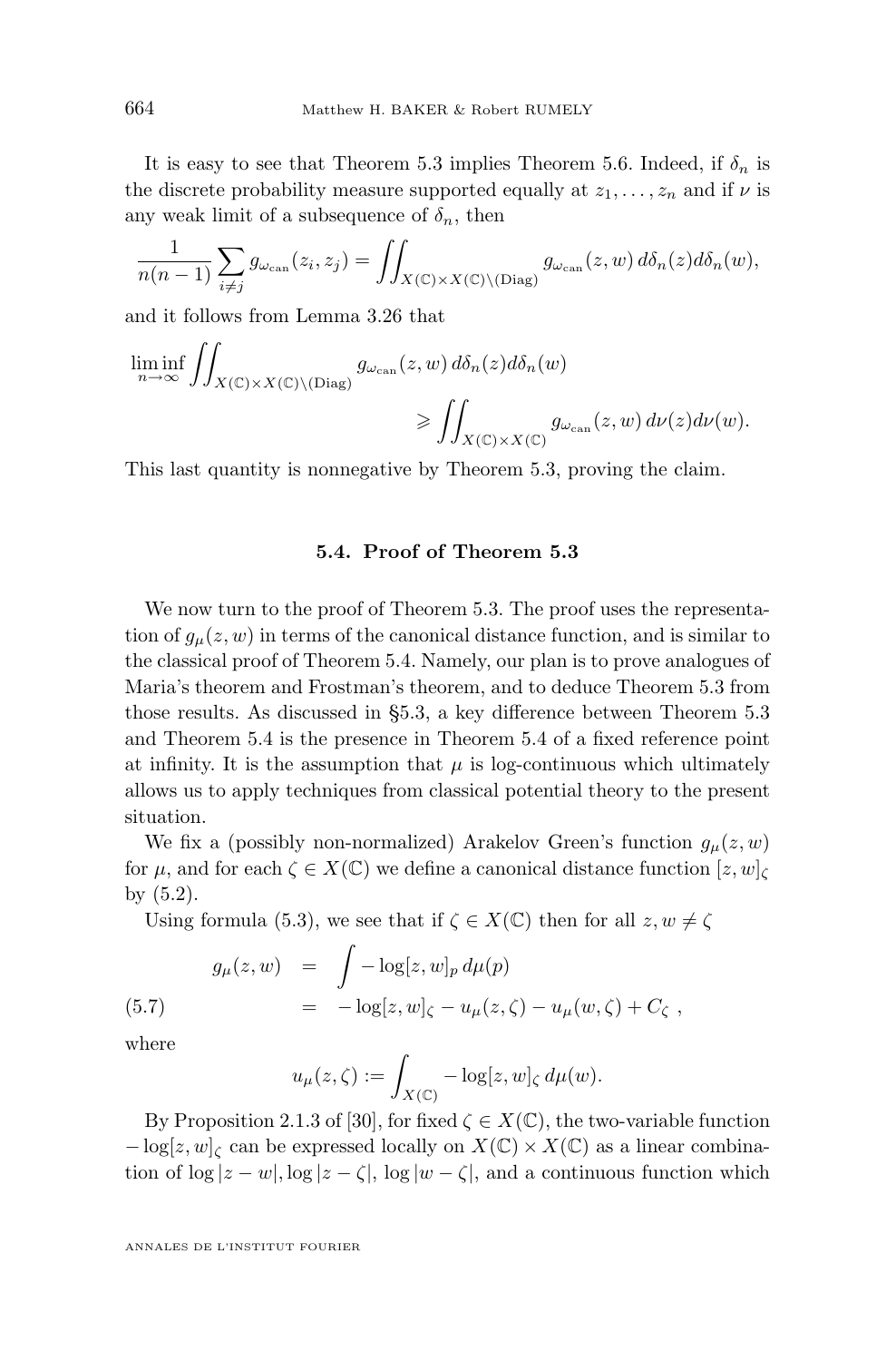<span id="page-41-0"></span>is harmonic in z and w separately. Since  $\mu$  is log-continuous, it follows that for fixed  $\zeta$ , the function  $u_{\mu}(z,\zeta)$  is continuous on  $X(\mathbb{C})\backslash\{\zeta\}.$ 

If  $\nu$  is any probability measure on  $X(\mathbb{C})$ , we define the generalized potential function  $u_{\mu}(z, \nu) : X(\mathbb{C}) \to \mathbb{R} \cup \{\infty\}$  to be

$$
u_{\mu}(z,\nu) := \int_{X(\mathbb{C})} g_{\mu}(z,w) d\nu(w).
$$

LEMMA 5.7. — *For any probability measure*  $\nu$  *on*  $X(\mathbb{C})$ *, we have*  $\Delta u_{\nu}(z,\mu) = \nu - \mu$  as distributions.

*Proof.* — For any test function  $\psi$ , we have

$$
\int \psi(z)\Delta u_{\nu}(z,\mu) = \int u_{\nu}(z,\mu)\Delta\psi(z)
$$
\n
$$
= \int \left(\int g_{\mu}(z,w), d\nu(w)\right) \Delta\psi(z)
$$
\n
$$
= \int \left(\int g_{\mu}(z,w)\Delta\psi(z)\right) d\nu(w) \text{ (Fubini's theorem)}
$$
\n
$$
= \int \left(\int \psi(z)\Delta g_{\mu}(z,w)\right) d\nu(w)
$$
\n
$$
= \int \psi(w) - \left(\int \psi(z)\,d\mu(z)\right) d\nu(w)
$$
\n
$$
= \int \psi(w)d\nu(w) - \int \psi(z)d\mu(z).
$$

The use of Fubini's theorem at the third step is justified by the fact that the measure  $\Delta \psi(z)$  locally has the form  $f(z) dx \wedge dy$  for a continuous function  $f(z)$ . It follows that positive and negative parts  $\Delta \psi^+$  and  $\Delta \psi$ <sup>-</sup> in the Jordan decomposition of  $\Delta \psi$  are log-continuous. Now Fubini's theorem, in the form given in  $([29],$  $([29],$  $([29],$  Theorem 7.8(b), p. 150), says that  $\int \left( \int g_{\mu}(z,w) \, \Delta \psi^{\pm}(z) \right) d\nu(w) = \int \left( \int g_{\mu}(z,w) \, d\nu(w) \right) \Delta \psi^{\pm}(z).$ 

- LEMMA 5.8. *For any probability measure*  $\nu$  *on*  $X(\mathbb{C})$ *,*
- A)  $u_{\nu}(z,\mu)$  *is a lower semicontinuous function on*  $X(\mathbb{C})$ *.*
- B)  $u_{\nu}(z,\mu)$  *is continuous and subharmonic outside* supp $(\nu)$ *.*

*Proof.* — For each  $M \in \mathbb{R}$  define  $g_{\mu}^{(M)}(z, w) := \min\{M, g_{\mu}(z, w)\},\$  with  $g_{\mu}^{(M)}(z, z) := M$  for all z. Then  $g_{\mu}^{(M)}(z, w)$  is a continuous function on  $X(\mathbb{C}) \times X(\mathbb{C})$ , and

$$
u_{\nu}(z,\mu) = \lim_{M \to \infty} \int_{X(\mathbb{C})} g_{\mu}^{(M)}(z,w) d\nu(w).
$$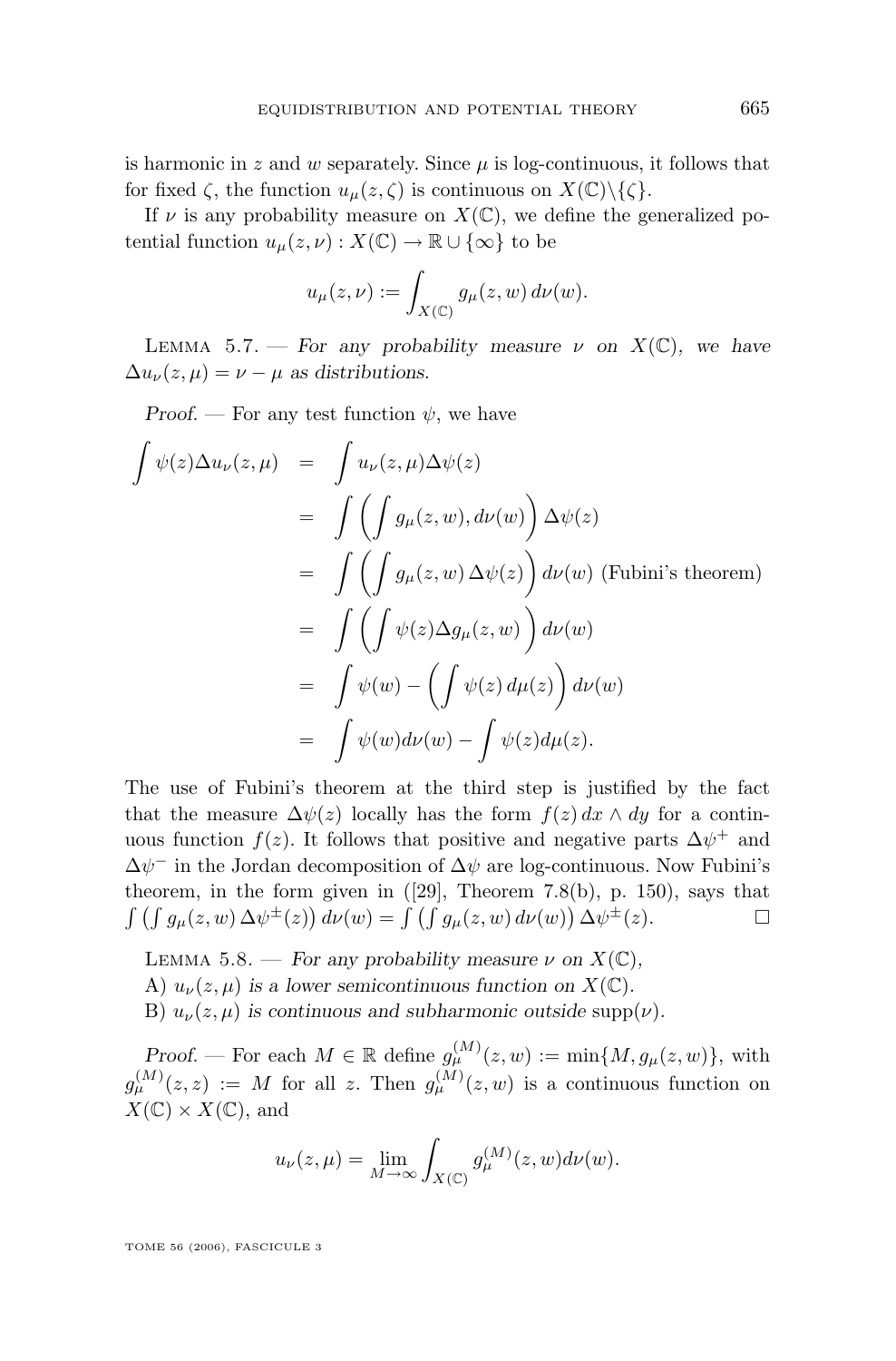<span id="page-42-0"></span>Therefore  $u_{\nu}(z,\mu)$  is lower semicontinuous, being an increasing limit of continuous functions. This proves part A) of the lemma.

To prove part B), note that if  $z_0 \notin \text{supp}(\nu)$ , then by definition there exists an open neighborhood U of  $z_0$  whose closure is disjoint from supp( $\nu$ ), such that  $\nu(U) = 0$ . For  $z \in U$ , we have

$$
u_{\nu}(z,\mu) = \int_{X(\mathbb{C})} g_{\mu}(z,w) d\nu(w) = \int_{X(\mathbb{C}) \backslash U} g_{\mu}(z,w) d\nu(w).
$$

Since  $g_{\mu}(z, w)$  is uniformly continuous on  $\overline{U} \times (X(\mathbb{C}) \setminus U)$ , it follows that  $u_{\nu}(z,\mu)$  is continuous on U, and in particular at  $z_0$ .

The fact that  $u_{\nu}(z,\mu)$  is subharmonic outside supp( $\nu$ ) follows from the fact that  $\Delta u_{\nu}(z,\mu) = \nu - \mu$ , and thus  $-\Delta u_{\nu}(z,\mu) = \mu$  is a positive distribution on the complement of supp $(\nu)$ . (See [\[19\]](#page-63-0), Theorem 2.9.11, p. 67).  $\Box$ 

The potential function  $u_{\nu}(z,\mu)$  has additional continuity properties besides those given by Lemma [5.8.](#page-41-0) For example, we have the following (compare with [\[25,](#page-63-0) Theorem 3.1.3]).

PROPOSITION 5.9. — Let  $\nu$  be a probability measure on  $X(\mathbb{C})$ . Then *for every*  $z_0 \in K := \text{supp}(\nu)$ *, we have* 

$$
\limsup_{z \to z_0} u_{\nu}(z,\mu) = \limsup_{\substack{z \to z_0 \\ z \in K}} u_{\nu}(z,\mu).
$$

*Proof.* — Let U be the complement in  $X(\mathbb{C})$  of K. Without loss of generality, we may assume that  $U \neq \emptyset$  and that  $z_0 \in \partial U$ . It is easy to see that the desired result is then equivalent to

$$
\limsup_{\substack{z \to z_0 \\ z \notin K}} u_{\nu}(z, \mu) \le \limsup_{\substack{z' \to z_0 \\ z \in K}} u_{\nu}(z', \mu).
$$

If  $u_{\nu}(z_0, \mu) = \infty$  then by lower semicontinuity we have  $\lim_{z\to z_0} u_{\nu}(z, \mu) =$  $\infty$  and the result is trivial. Therefore we may assume that  $u_{\nu}(z_0, \mu) < \infty$ , in which case  $\nu({z_0}) = 0$ . It follows that given  $\epsilon > 0$ , there exists a closed disc D centered at  $z_0$  such that  $\nu(D) < \epsilon$ .

Let  $F := D \cap K$  (so that  $z_0 \in F$ ), and fix  $z \in D \backslash F$ .

**Claim:** There exists a constant  $C > 0$  (independent of z) and a point  $z' \in F$  (depending on z) such that

(5.8) 
$$
g_{\mu}(z,w) \leq g_{\mu}(z',w) + C
$$

for all  $w \in F$ .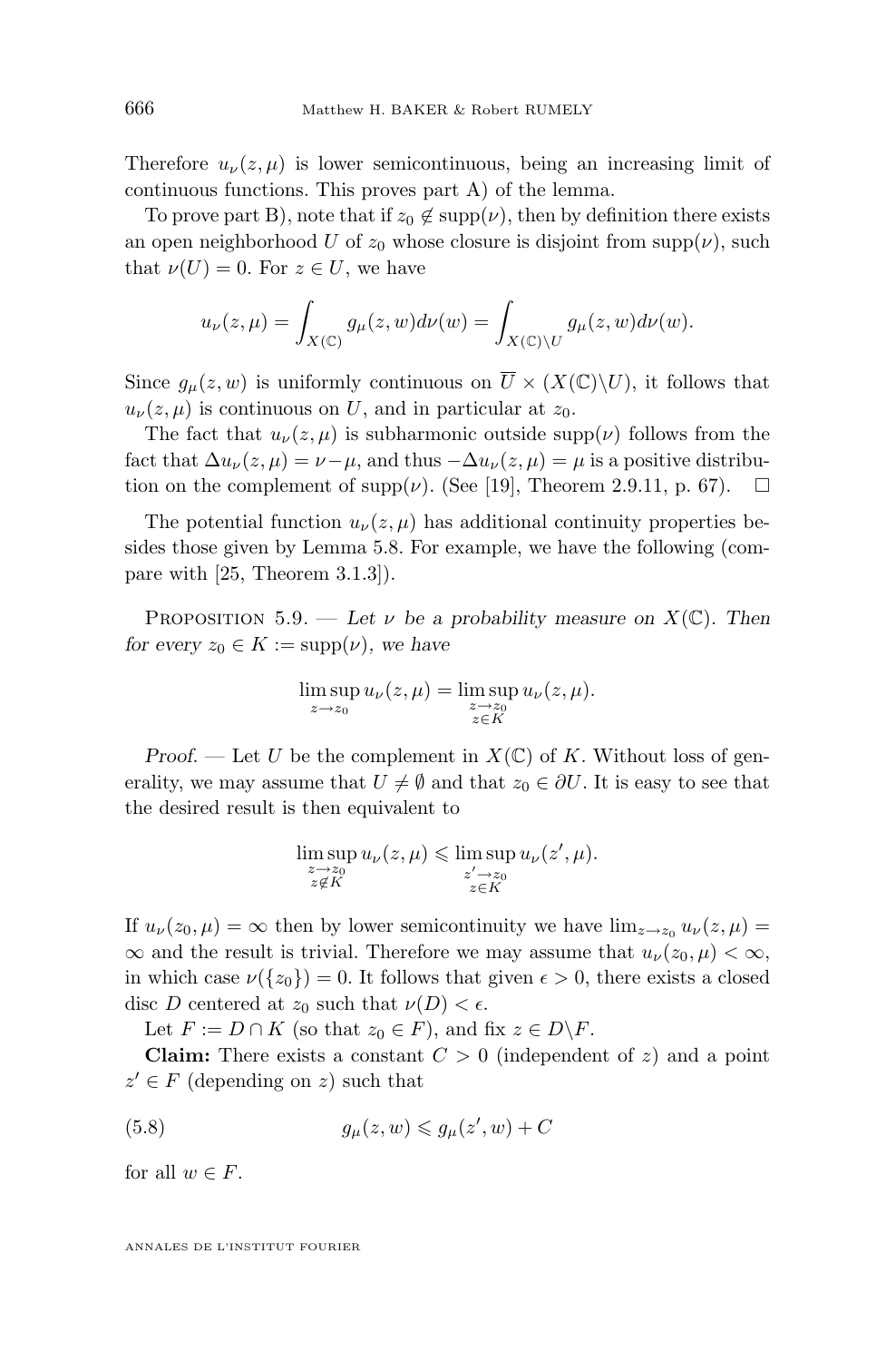<span id="page-43-0"></span>Before proving the claim, let's see how it gives what we want. Integrating both sides over  $F$  against  $\nu$ , we get

$$
\int_{F} g_{\mu}(z, w) d\nu(w) \leq \int_{F} g_{\mu}(z', w) d\nu(w) + C \cdot \nu(F)
$$
  

$$
\leq \int_{K} g_{\mu}(z', w) d\nu(w) - \int_{K \backslash F} g_{\mu}(z', w) d\nu(w) + C \cdot \epsilon
$$
  

$$
= u_{\nu}(z', \mu) - \int_{K \backslash F} g_{\mu}(z', w) d\nu(w) + C \cdot \epsilon.
$$

Therefore

(5.9) 
$$
\int_{F} g_{\mu}(z, w) d\nu(w) + \int_{K \backslash F} g_{\mu}(z', w) d\nu(w) \leq u_{\nu}(z', \mu) + C \cdot \epsilon.
$$

As  $z \to z_0$  in  $D \backslash F$ , we have  $z' \to z_0$  in F also (take  $w = z_0$  in [\(5.8\)](#page-42-0)). By the continuity of  $g_{\mu}(z, w)$  on  $D \times (K \backslash F)$ , as  $z' \to z_0$  and  $z \to z_0$  we have

$$
\int_{K\setminus F} \left(g_{\mu}(z', w) - g_{\mu}(z, w)\right) d\nu(w) \to 0.
$$

Therefore (5.9) gives

$$
\limsup_{\substack{z \to z_0 \\ z \notin K}} \int_K g_\mu(z, w) \, d\nu(w) \le \limsup_{\substack{z' \to z_0 \\ z \in K}} u_\nu(z', \mu) + C \cdot \epsilon.
$$

As  $\epsilon > 0$  was arbitrary, this gives the desired result.

It remains to prove the claim. Choose  $\zeta \in X(\mathbb{C})$ , a small disc  $D_{\zeta}$  around  $\zeta$  with  $D_{\zeta} \cap D = \emptyset$ , and a constant  $M_{\zeta} \in \mathbb{R}$  so that  $|g_{\mu}(z, \zeta)| \leq M_{\zeta}$  for all  $z \notin D_{\zeta}$ . By [\[30,](#page-64-0) proof of Theorem 3.1.6], there is a constant C' (depending only on  $\zeta$  and  $D$ ) such that

$$
-\log[z, w]_{\zeta} \leqslant -\log[z', w]_{\zeta} + C'
$$

for all  $z, z' \in D$  with  $z \neq z'$ .

Using formula [\(5.2\)](#page-36-0), we see that

$$
g_{\mu}(z,w) - g_{\mu}(z',w) - g_{\mu}(z,\zeta) + g_{\mu}(z',\zeta) \leqslant C'
$$

and therefore

$$
g_{\mu}(z,w) - g_{\mu}(z',w) \leqslant C' + 2M_{\zeta},
$$

which proves the claim.  $\Box$ 

We thus obtain the following analogue of Maria's theorem (see [\[30,](#page-64-0) Theorem 3.1.6]):

COROLLARY 5.10. — If M is a real number such that  $u_{\nu}(z,\mu) \leq M$  on  $\text{supp}(\nu)$ *, then*  $u_{\nu}(z,\mu) \leq M$  *on all of*  $X(\mathbb{C})$ *.*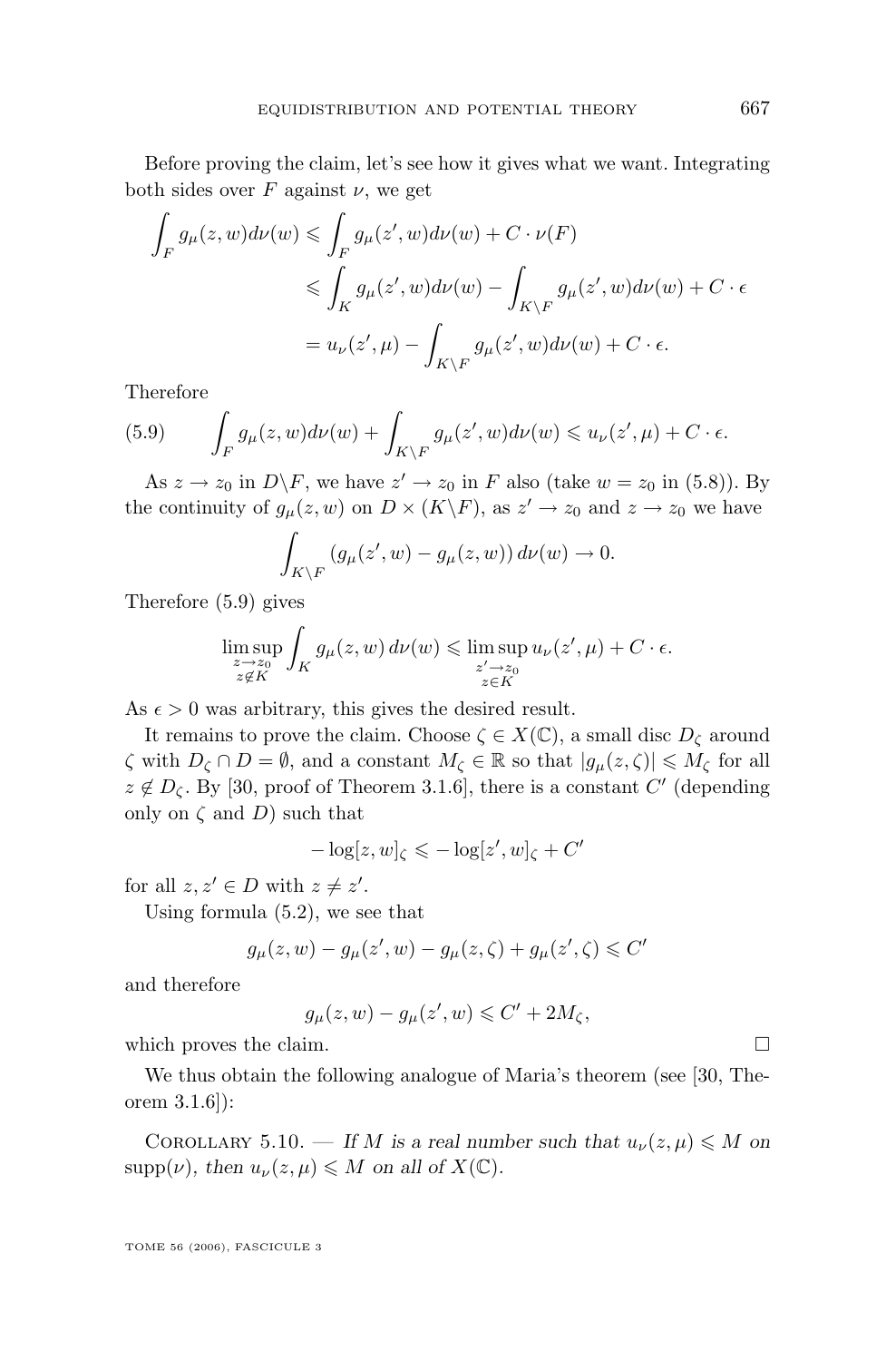*Proof.* — We may clearly assume that the complement U of  $\text{supp}(\nu)$  is non-empty. By Lemma [5.8,](#page-41-0)  $u$  is subharmonic on  $U$ , and by Proposition [5.9,](#page-42-0) for each boundary point  $z_0$  of supp( $\nu$ ) we have

$$
\limsup_{\substack{z \to z_0 \\ z \in U}} u_{\nu}(z, \mu) = \limsup_{\substack{z \to z_0 \\ z \in \text{supp}(\nu)}} u_{\nu}(z, \mu) \leq M.
$$

The result now follows from the maximum principle for subharmonic functions (applied to each connected component of  $U$ ).

Next we have the following result, proved by a standard argument:

LEMMA 5.11. — *There exists an energy-minimizing measure*  $\nu_0$  *for the functional*  $I_\mu$ *.* 

*Proof.* — Let  $V_{\mu} := \inf_{\nu \in \mathbb{P}} I_{\mu}(\nu)$ , and choose a sequence of probability measures  $\mu_n$  in  $\mathbb P$  such that  $\lim_{n\to\infty} I_\mu(\mu_n) = V_\mu$ . Passing to a subsequence if necessary, we may assume that  $\mu_n$  converges weakly to some measure  $\nu_0$ . We claim that

(5.10) 
$$
V_{\mu} = \liminf_{n \to \infty} I_{\mu}(\mu_n) \geqslant I_{\mu}(\nu_0).
$$

Given this claim, we see that since  $V_{\mu} = \inf_{\nu \in \mathbb{P}} I_{\mu}(\nu)$ , we must have  $I_{\mu}(\nu_0) = V_{\mu}.$ 

To prove (5.10), we proceed as in the proof of Lemma [3.26:](#page-26-0)

$$
\liminf_{n \to \infty} \iint_{X(\mathbb{C}) \times X(\mathbb{C})} g_{\mu}(z, w) d\mu_n(z) d\mu_n(w)
$$
\n
$$
\geq \lim_{M \to \infty} \liminf_{n \to \infty} \iint \min\{M, g_{\mu}(z, w)\} d\mu_n(z) d\mu_n(w)
$$
\n(since (\*)  $\geq \min\{M, (*)\}$ )\n
$$
= \lim_{M \to \infty} \iint \min\{M, g_{\mu}(z, w)\} d\nu_0(z) d\nu_0(w)
$$
\n
$$
= \iint g_{\mu}(z, w) d\nu_0(z) d\nu_0(w)
$$
\n(mnotone convergence theorem).

Recall from [\[30,](#page-64-0) §3.1] that if  $E \subset X(\mathbb{C})$  is compact and  $\zeta \notin E$ , then the capacity  $\gamma_{\zeta}(E)$  of E (with respect to  $\zeta$ ) is defined to be  $\gamma_{\zeta}(E) := e^{-V_{\zeta}(E)}$ , where

 $\Box$ 

$$
V_{\zeta}(E) := \inf_{\nu \in \mathbb{P}(E)} \iint -\log[z, w]_{\zeta} d\nu(z) d\nu(w)
$$

and  $\mathbb{P}(E)$  is the set of probability measures supported on E.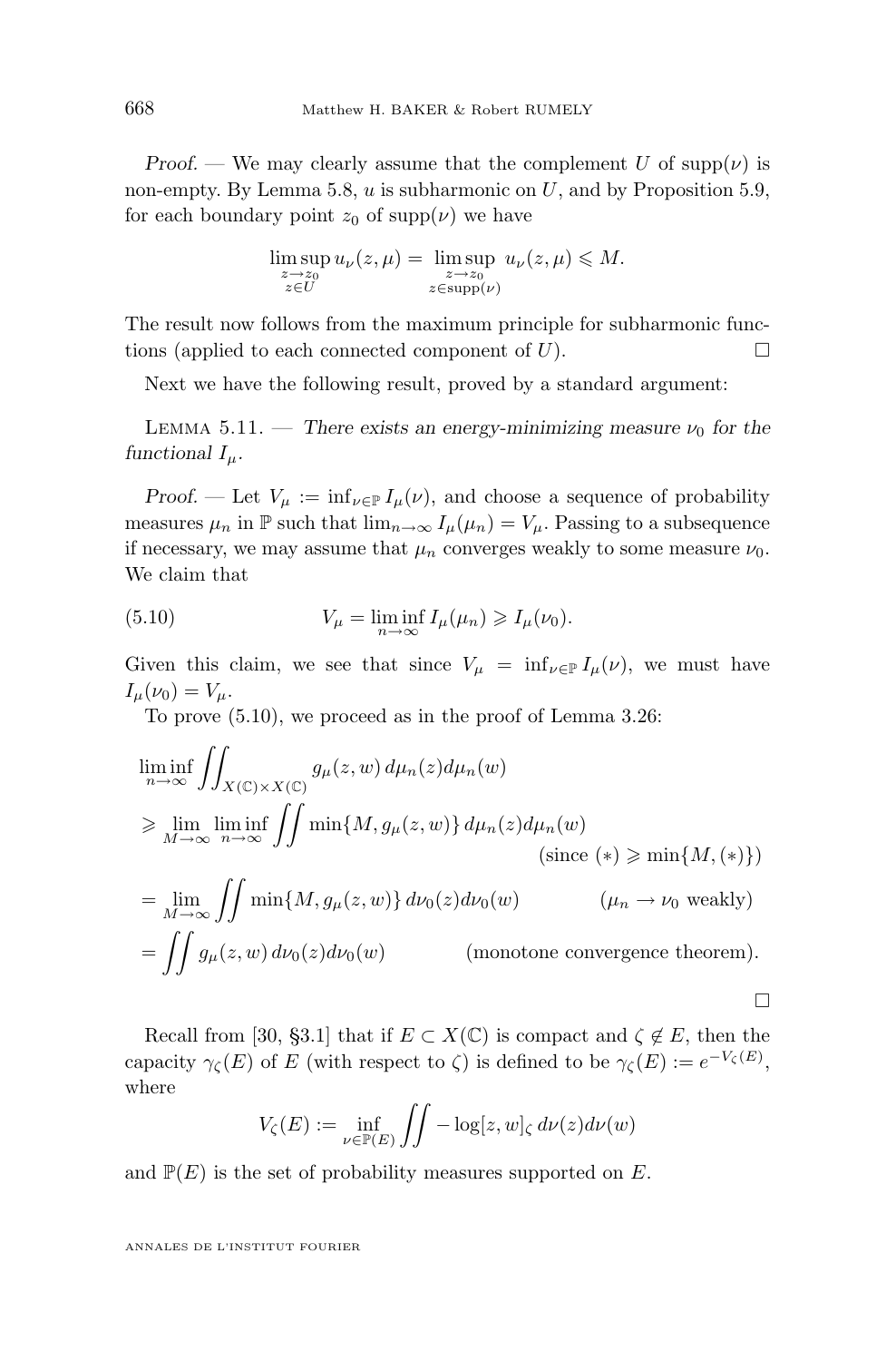<span id="page-45-0"></span>Similarly, for any compact E we define the  $\mu$ -capacity of E by  $\gamma_{\mu}(E) :=$  $e^{-V_\mu(E)},$  where

$$
V_{\mu}(E) := \inf_{\nu \in \mathbb{P}(E)} \iint g_{\mu}(z, w) d\nu(z) d\nu(w).
$$

Note that if  $E = X(\mathbb{C})$  then  $I_{\mu}(\mu) = V_{\mu}(E)$ .

LEMMA 5.12. — *If*  $E \subset X(\mathbb{C})$  *is compact and*  $\zeta \notin E$ *, then*  $\gamma_{\mu}(E) = 0$  *if and only if*  $\gamma_{\mathcal{C}}(E) = 0$ *.* 

*Proof. —* This follows immediately from formula [\(5.2\)](#page-36-0), which implies that for each  $\nu \in \mathbb{P}(E)$ ,

$$
V_{\zeta}(E) = \iint -\log[z, w]_{\zeta} d\nu(z) d\nu(w)
$$
  
= 
$$
\iint (g_{\mu}(z, w) - g_{\mu}(z, \zeta) - g_{\mu}(w, \zeta)) d\nu(z) d\nu(w)
$$
  
= 
$$
V_{\mu}(E) - 2 \int_{E} g_{\mu}(z, \zeta) d\nu(z).
$$

Here  $\int_E g_\mu(z,\zeta) d\nu(z) < \infty$ , since  $\text{supp}(\nu) \subseteq E$  and  $\zeta \notin E$ .

*Remark 5.13.* — If  $\zeta, \zeta' \notin E$  then it follows from Lemma 5.12 that  $\gamma_{\zeta}(E) = 0$  if and only if  $\gamma_{\zeta}(E) = 0$ . In particular, it makes sense to speak of a set of capacity zero on  $X(\mathbb{C})$  without reference to a particular base point  $\zeta$ .

LEMMA 5.14. — Let  $\nu$  be a probability measure on  $X(\mathbb{C})$  such that  $I_{\mu}(\nu) < \infty$ . Then  $\nu(A) = 0$  for any Borel subset  $A \subset X(\mathbb{C})$  of capacity *zero.*

*Proof.* — Suppose to the contrary that  $\nu(A) > 0$ . Then for some compact subset  $A' \subseteq A$  we also have  $\nu(A') > 0$ , so without loss of generality we may assume that A itself is compact. Recall that there exists  $M \in \mathbb{R}$  such that  $g_{\mu}(z, w) \geqslant -M$  for all  $z, w \in X(\mathbb{C})$ . Then

$$
\int_A \int_A (g_\mu(z, w) + M) d\nu(z) d\nu(w) \leq \int_{X(\mathbb{C})} \int_{X(\mathbb{C})} (g_\mu(z, w) + M) d\nu(z) d\nu(w),
$$

so that

$$
\int_{A} \int_{A} g_{\mu}(z, w) d\nu(z) d\nu(w) \leq \int_{X(\mathbb{C})} \int_{X(\mathbb{C})} g_{\mu}(z, w) d\nu(z) d\nu(w) +
$$
  

$$
\leq J_{\mu}(\nu) + M
$$
  

$$
< \infty.
$$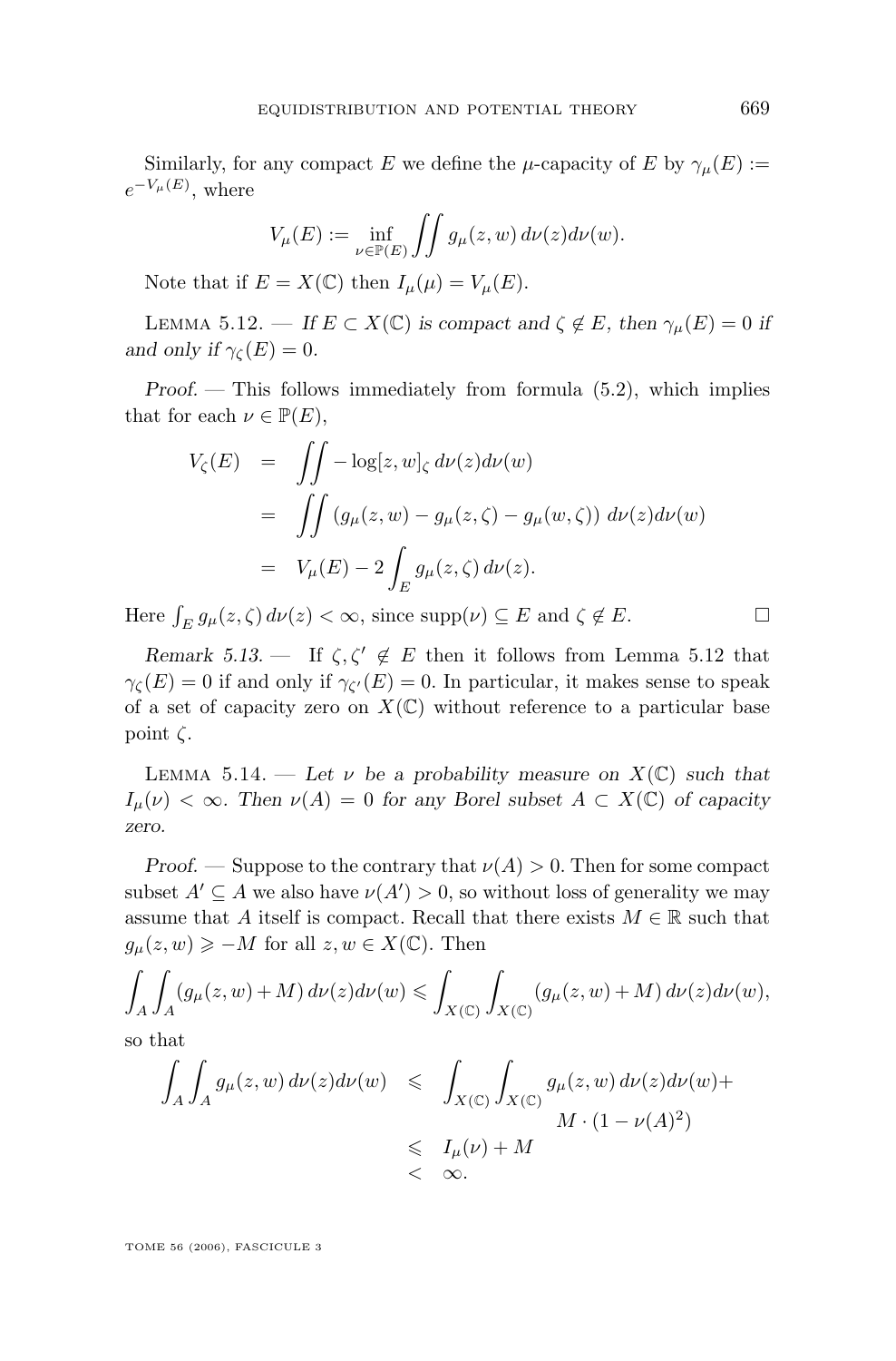<span id="page-46-0"></span>Define a probability measure  $\nu'$  on A by setting  $\nu' := \frac{1}{\nu(A)} \nu|_A$ . Then

$$
I_{\mu}(\nu') \leq \frac{1}{\nu(A)^2} \left(M + I_{\mu}(\nu)\right) < \infty,
$$

so that  $\gamma_{\mu}(A) > 0$ , a contradiction.

The following result is an analogue of Frostman's theorem (see [\[30,](#page-64-0) Theorem 3.1.7]):

THEOREM 5.15. — Let  $\nu_0$  be any probability measure which minimizes *the functional*  $I_{\mu}$ *, and let*  $V := I_{\mu}(\nu_0)$ *. Then the potential function*  $u(z) :=$  $u_{\nu_0}(z,\mu)$  on  $X(\mathbb{C})$  satisfies:

A)  $u(z) = V$  *for all*  $z \in X(\mathbb{C})$  *outside a set of capacity zero.* B)  $u(z) \leqslant V$  for all  $z \in X(\mathbb{C})$ .

*Proof.* — We first show that  $u(z) \geqslant V$  for all  $z \in X(\mathbb{C})$  outside a set of capacity zero. For each  $n \geq 1$ , put  $A_n := \{ z \in X(\mathbb{C}) : u(z) \leq V - \frac{1}{n} \}.$ The lower semicontinuity of  $u_{\nu_0}(z)$  shows that each  $A_n$  is closed, and we have  $\cup A_n = A := \{z \in X(\mathbb{C}) : u(z) < V\}$ . Clearly  $A \neq X(\mathbb{C})$ , since  $\int u(z)dv_0(z) = V$  and  $\nu_0$  is a positive measure.

If  $\zeta$  is any point in the complement of A, we claim that  $\gamma_{\zeta}(A) = 0$ . By Lemma [5.12,](#page-45-0) it suffices to show that  $\gamma_\mu(A) = 0$ . Suppose on the contrary that  $\gamma_{\mu}(A) > 0$ . To obtain a contradiction, we first construct disjoint closed subsets  $E_1, E_2$  of  $X(\mathbb{C})$  as follows.

By [\[30,](#page-64-0) Proposition 3.1.5], we must have  $\gamma_{\zeta}(A_n) > 0$ , and hence  $\gamma_{\mu}(A_n) > 0$ 0, for some *n*. Thus for a suitable  $\epsilon > 0$  and  $n \ge 1$ , we have  $u(z) < V - 2\epsilon$ on  $E_1 := A_n$  and  $\gamma_\mu(E_1) > 0$ .

As  $\int u(z)dv_0(z) = V$ , there exists  $z_0 \in \text{supp}(\nu_0)$  such that  $u_{\nu}(z_0, \mu) >$  $V - \epsilon$ . Lower semicontinuity implies that this inequality remains valid in a closed disc D around  $z_0$ , which we may assume to be disjoint from  $E_1$ . Since  $z_0 \in \text{supp}(\nu_0)$ , we have  $\nu_0(D) > 0$ . Let  $E_2 := D$ , and let  $W := \nu_0(E_2) > 0$ .

Since  $\gamma_{\mu}(E_1) > 0$ , there exists a probability measure  $\nu'$  supported on  $E_1$ such that  $I_{\mu}(\nu') < \infty$ . Define a new measure  $\sigma$  on  $X(\mathbb{C})$  by setting

$$
\sigma := \begin{cases} W\nu' & \text{on } E_1 \\ -\nu_0 & \text{on } E_2 \\ 0 & \text{elsewhere} \end{cases}
$$

Then  $\sigma(E_1) = W$ ,  $\sigma(E_2) = -W$ , and  $\sigma(X(\mathbb{C})) = 0$ . Note that for each real number  $t \in [0,1], \nu_0 + t\sigma$  is a probability measure on  $X(\mathbb{C})$ . As in [\[30,](#page-64-0) proof of Theorem 3.1.6, we calculate that  $I_{\mu}(\sigma) < \infty$  and

(5.11) 
$$
I_{\mu}(\nu_0 + t\sigma) - I_{\mu}(\nu_0) \leqslant (-2W\epsilon) \cdot t + I_{\mu}(\sigma) \cdot t^2.
$$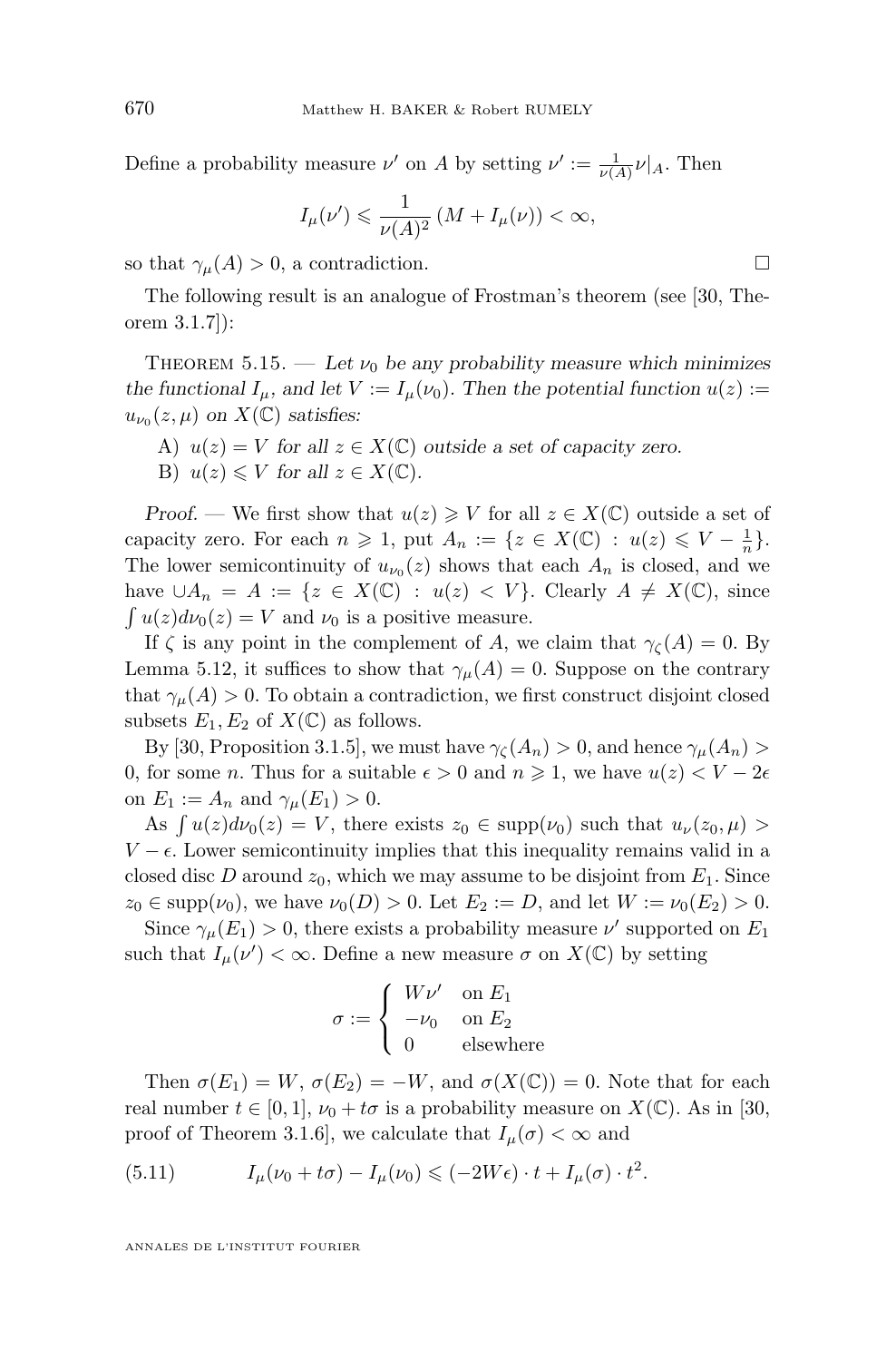For t sufficiently small, the right-hand side of  $(5.11)$  is negative, contradicting the fact that  $I_{\mu}(\nu_0) = V$  is the minimum possible energy of a probability measure on  $X(\mathbb{C})$ . This contradiction proves that A has capacity zero, and by construction we have  $u(z) \geqslant V$  for all  $z \in X(\mathbb{C}) \backslash A$ .

Next, we show that  $u(z) \leqslant V$  on supp $(\nu_0)$ . To see this, suppose for the sake of contradiction that  $u_{\nu}(z_0, \mu) > V$  for some  $z_0 \in \text{supp}(\nu_0)$ . By the lower semicontinuity of u, there exists  $\epsilon > 0$  and a closed disc D around  $z_0$ such that  $u(z) > V + \epsilon$  on D.

As  $z_0 \in \text{supp}(\nu_0)$ , the number  $T := \nu_0(D)$  is positive.

We have already seen that  $u(z) \geq V$  for all  $z \in X(\mathbb{C})$ , except on a set A of capacity (and hence, by Lemma [5.14,](#page-45-0) of  $\nu_0$ -measure) zero. Therefore

$$
V = \int u(z)d\nu_0(z) \ge V(1-T) + (V+\epsilon)T > V,
$$

a contradiction. It follows that  $u(z) \leq V$  on supp $(\nu_0)$  as claimed.

Finally, Corollary [5.10](#page-43-0) now shows that  $u(z) \leq V$  on all of  $X(\mathbb{C})$ , which proves both A) and B).  $\Box$ 

We can now prove Theorem [5.3.](#page-37-0)

*Proof.* — As in the statement of Theorem [5.15,](#page-46-0) let  $\nu_0$  be any probability measure which minimizes the functional  $I_{\mu}(\nu)$ , and let  $V = I_{\mu}(\nu_0)$ . Since  $I_{\mu}(\mu) < \infty$  by [\(3.15\)](#page-20-0), we must have  $V < \infty$  as well.

Integrating over  $X(\mathbb{C}) \times X(\mathbb{C})$  and applying Fubini's theorem, we have

$$
(5.12)\quad \int \left(\int g_{\mu}(z,w)\,d\mu(z)\right)\,d\nu_0(w) \;=\; \int \left(\int g_{\mu}(z,w)d\nu_0(w)\right)d\mu(z).
$$

The interchange of order of integration is justified by the same reasons as in Lemma [5.7,](#page-41-0) because  $\mu$  is log-continuous.

Here the left side equals  $I_{\mu}(\mu)$ , since  $\int g_{\mu}(z, w)d\mu(z)$  is constant by property (RS3)<sup>'</sup> of Arakelov Green's functions.

On the other hand, Theorem [5.15](#page-46-0) shows that  $u(z) := \int g_\mu(z, w) d\nu_0(w)$  $=$  V outside a set A with capacity zero. Since  $I_{\mu}(\mu) < \infty$  by assumption, Lemma [5.14](#page-45-0) shows that  $\mu(A) = 0$ . Hence the right side of (5.12) is V.

Combining these gives  $I_u(\mu) = V$ . Therefore  $\mu$  is also energy-minimizing.

To see that  $\mu = \nu_0$ , note first that sets of capacity zero have Lebesgue measure zero in any coordinate patch on  $X(\mathbb{C})$ . (This follows from Lemma [5.14\)](#page-45-0). Hence  $u(z) = V$  almost everywhere with respect to Lebesgue measure, and consequently  $\Delta u(z) = 0$ . On the other hand, Lemma [5.7](#page-41-0) gives us the distributional identity  $\Delta u(z) = \nu_0 - \mu$ . Therefore  $\mu = \nu_0$  as desired.  $\Box$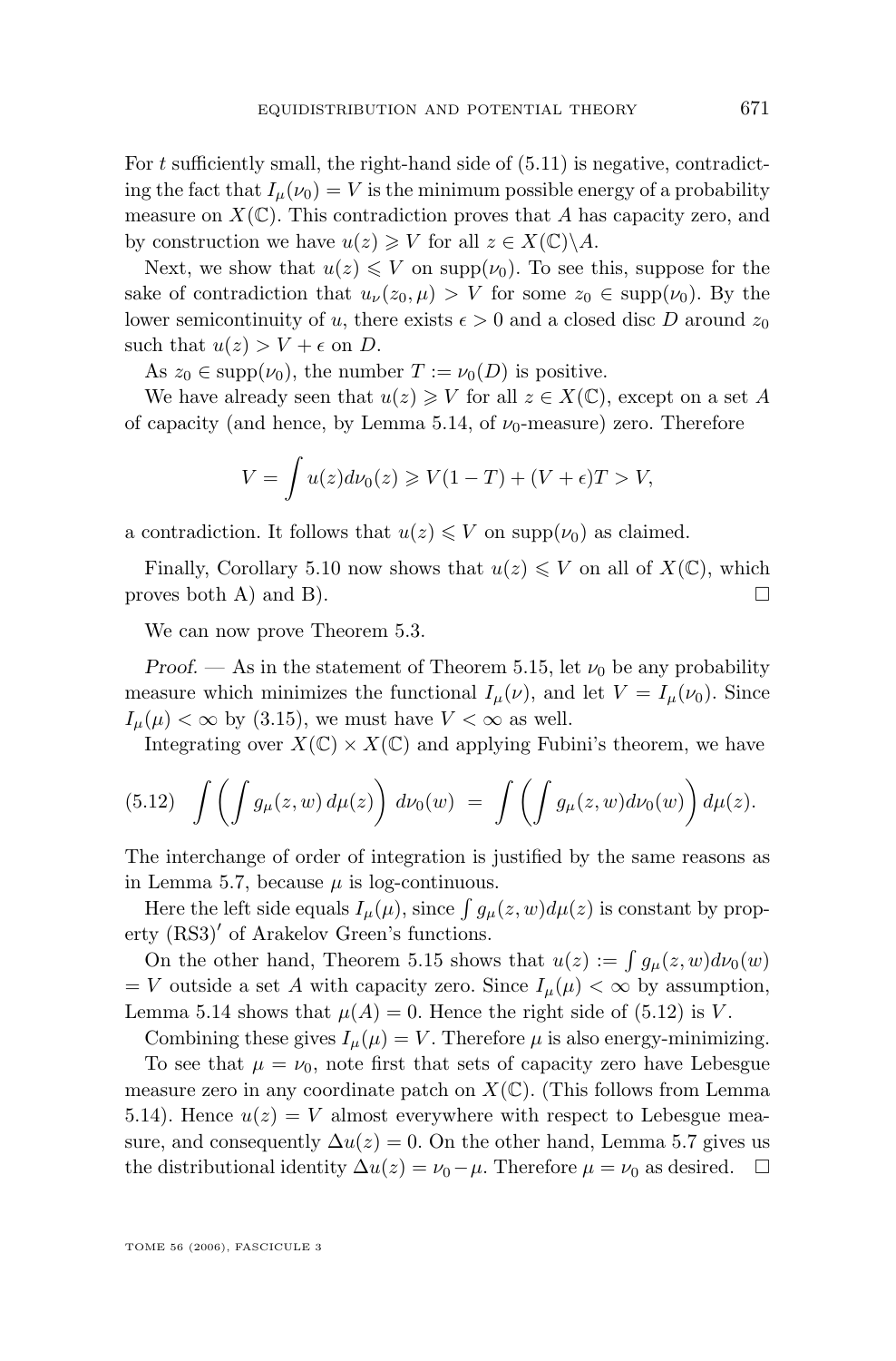#### <span id="page-48-0"></span>**6. Comparison and calculation of various capacities**

As before, we let  $\varphi : \mathbb{P}^1 \to \mathbb{P}^1$  be a rational map of degree  $d \geq 2$  defined over a number field k, and let  $F = (F_1, F_2) : \mathbb{A}^2 \to \mathbb{A}^2$  be a lifting of  $\varphi$ , where  $F_1(x, y)$  and  $F_2(x, y)$  are homogeneous polynomials of degree d with coefficients in k having no common factors over  $\overline{k}$ .

In this section we will prove Theorem [3.13,](#page-15-0) the resultant formula for the homogeneous transfinite diameter of the filled Julia set  $K_{F,v}$ :

(6.1) 
$$
d_{\infty}^{0}(K_{F,v}) = |\text{Res}(F)|_{v}^{-1/d(d-1)}.
$$

We do this by considering various notions of capacity: the local and global sectional capacities and the Chebyshev constant studied in [\[34\]](#page-64-0) and [\[35\]](#page-64-0), and the homogeneous sectional capacity and homogeneous transfinite diameter, which are introduced here for the first time. The reason for this proliferation of capacities is that we can compute the sectional capacity, and there are standard methods for proving inequalities between various other types of capacities. In outline, the plan is to first prove

local sectional capacity =  $|{\rm Res}(F)|_v^{-1/d(d-1)}$ 

by proving an upper bound for the local sectional capacity and using the fact that the global sectional capacity is the product of the local sectional capacities, and then to show that for circled sets,

 $\alpha$ local sectional capacity  $=$  homogeneous sectional capacity = homogenous transfinite diameter.

We prove more in this section than is strictly needed for our application to dynamics. It is our hope that the ideas developed here will be useful in other contexts as well. In particular, it would be interesting to know if the resultant formula for the local sectional capacity of the pullback of a ball (Proposition [6.2\)](#page-50-0) generalizes to higher dimensions.

#### **6.1. Sectional capacities of polynomial domains**

We can view F as defining a finite map  $\tilde{F}: \mathbb{P}^2 \to \mathbb{P}^2$  given in homogeneous coordinates by  $\tilde{F}(X : Y : Z) = (F_1(X,Y) : F_2(X,Y) : Z^d)$ . Its action on the affine patch  $A^2$  is given by F and it stabilizes hyperplane  $H = \{Z = 0\}$ , which we identify with  $\mathbb{P}^1$ , where its action is given by  $\varphi$ . The map  $\tilde{F}$  has degree  $d^2$ , and  $\tilde{F}^*(H) = d \cdot H$ .

The definition of the sectional capacity for sets in  $\mathbb{P}^2$ , relative to the divisor  $H$ , is as follows.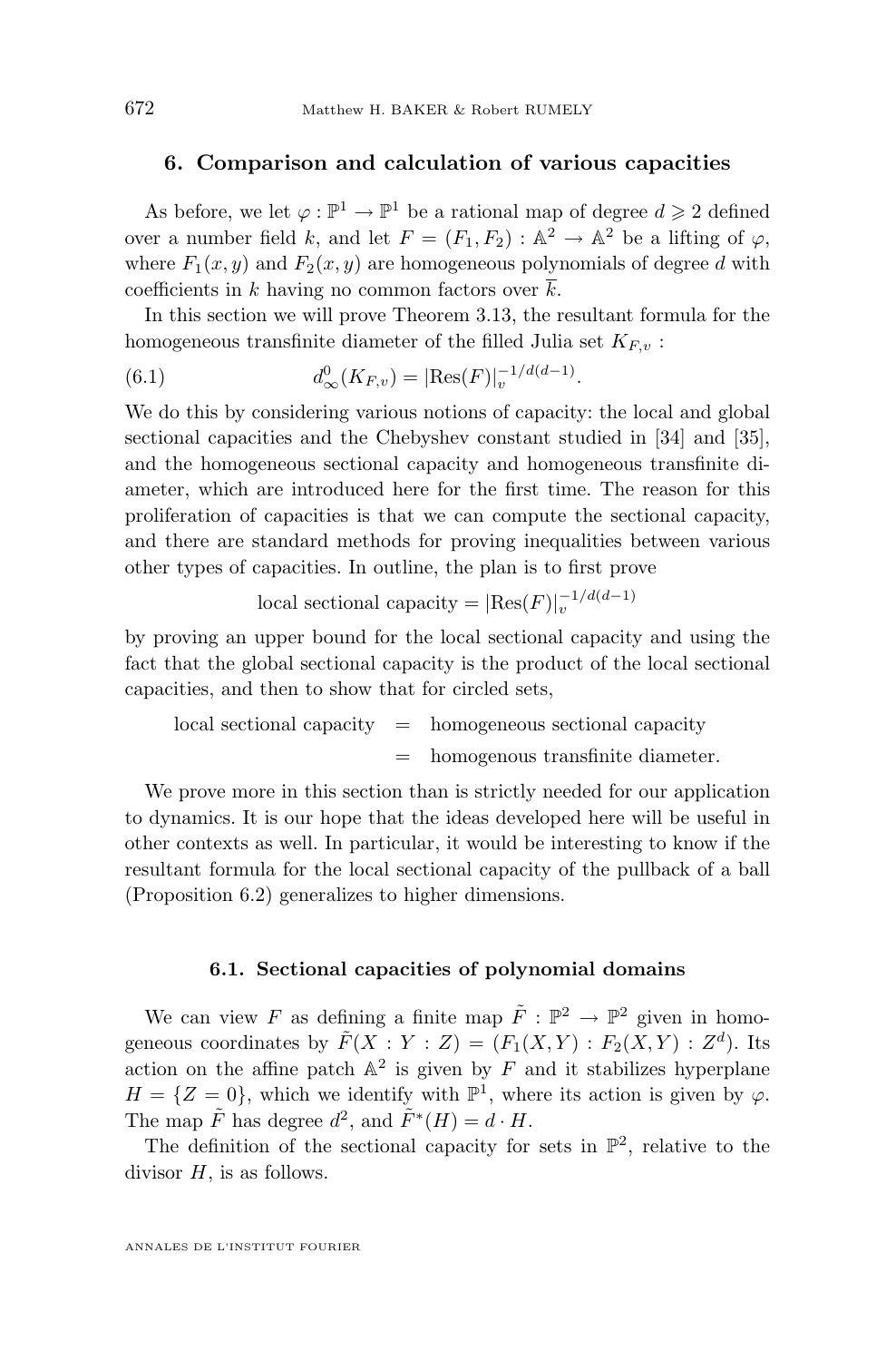For each place v of k, let  $E_v \subset \mathbb{P}^2(\mathbb{C}_v)$  be a nonempty set which is stable under the group of continuous automorphisms  $Gal^c(\mathbb{C}_v/k_v) \cong Gal(\tilde{k}_v/k_v)$ and is bounded away from  $H(\mathbb{C}_v)$  under the *v*-adic metric on  $\mathbb{P}^2(\mathbb{C}_v)$ . For all but finitely many v we assume that  $E_v = B(0,1) \times B(0,1) \subset \mathbb{A}^2(\mathbb{C}_v)$ , the 'trivial set' for  $v$  with respect to  $H$ . We will call these assumptions the *Standard Hypotheses*.

Put  $\mathbb{E} = \prod_v E_v \subset \mathbb{A}_k$ , where  $\mathbb{A}_k$  is the adele ring of k.

For each  $n \geq 0$ , identify the space of sections  $\Gamma(n) := H^0(\mathbb{P}^2, \mathcal{O}_{\mathbb{P}^2}(n))$ with the set of homogeneous polynomials in  $k[X, Y, Z]$  of degree n. Consider the basis for  $k[X, Y, Z]$  given by the monomials  $\{X^kY^{\ell}Z^m\}$ ; equip it with the term order  $\prec$  given by the lexicographic order with  $Z \prec X \prec Y$ , graded by the degree. We call this structure the 'monic basis'; it is the key ingredient used in defining local sectional capacities. (Any other term order graded by the degree would work; this one is most directly compatible with dehomogenization.)

For each place v of k, let vol<sub>v</sub> be additive Haar measure on  $k_v$  (normalized so that  $vol_v(\mathcal{O}_v) = 1$  if v is nonarchimedean, and given by Lebesgue measure on  $\mathbb R$  or  $\mathbb C$  if v is archimedean). Let vol<sub>A</sub> be the additive Haar measure on the adele ring  $A_k$  given by the product of the measures vol<sub>v</sub>. For each  $n$ , by transport of structure using the monic basis we obtain Haar measures vol<sub>v</sub> on the vector spaces  $\Gamma_{\varphi,v}(n) = k_v \otimes_k \Gamma(n)$  and vol<sub>A</sub> on the  $\mathbb{A}_k$ -module  $\Gamma_{\mathbb{A}}(n) = \mathbb{A}_k \otimes_k \Gamma(n)$ .

To define norms, we dehomogenize at Z, writing  $x = X/Z$ ,  $y = Y/Z$ , and identify  $\Gamma(n)$  with the space of polynomials in  $k[x, y]$  of total degree  $\leqslant n$ . We view these as functions on  $\mathbb{A}^2$ . Put

$$
\mathcal{F}_v(n) = \{ f \in \Gamma_{\varphi,v}(n) : ||f||_{E_v} \leq 1 \},\
$$
  

$$
\mathcal{F}_{\mathbb{A}}(n) = \left(\prod_v \mathcal{F}_v(n)\right) \cap \Gamma_{\mathbb{A}}(n).
$$

The local sectional capacity  $S_{\gamma}(E_v, H)$  is defined by

$$
-\log(S_{\gamma}(E_v, H)) = \lim_{n \to \infty} \frac{3!}{n^3} \log(\text{vol}_v(\mathcal{F}_v(n)))
$$

and the global sectional capacity  $S_{\gamma}(\mathbb{E}, H)$  by

$$
-\log(S_{\gamma}(\mathbb{E}, H)) = \lim_{n \to \infty} \frac{3!}{n^3} \log(\text{vol}_{\mathbb{A}}(\mathcal{F}_{\mathbb{A}}(n))).
$$

In [\[34\]](#page-64-0) it is shown that under the Standard Hypotheses, the limits defining  $S_{\gamma}(E_v, H)$  and  $S_{\gamma}(\mathbb{E}, H)$  exist, and that

$$
S_{\gamma}(\mathbb{E}, H) = \prod_{v} S_{\gamma}(E_v, H).
$$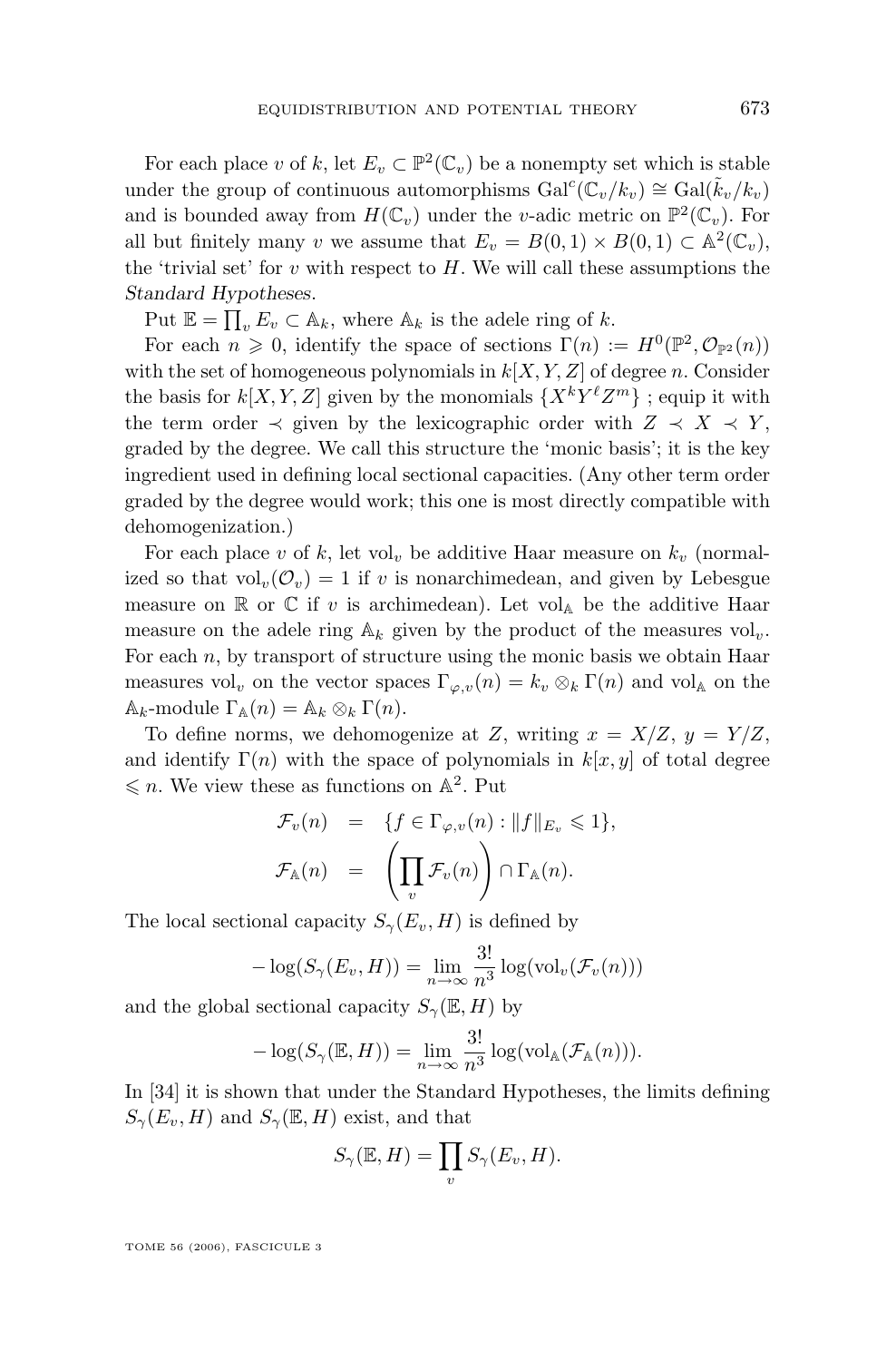<span id="page-50-0"></span>We now apply this to polydiscs in  $\mathbb{C}_v^2$  and their pullbacks by F. Given  $z = (x, y) \in \mathbb{C}_v^2$ , write  $||z||_v = \max(|x|_v, |y|_v)$ . (For archimedean v, this is a different definition of  $||z||_v$  than we used in [§3.](#page-8-0))

For each  $R_v > 0$ , put

$$
B_{v}(R_{v}) := B(0, R_{v})^{2} = \{ z \in \mathbb{C}_{v}^{2} : \max(|x|_{v}, |y|_{v}) \leq R_{v} \}.
$$

Thus

$$
F^{-1}(B_v(R_v)) = \{ z \in \mathbb{C}_v : \max(|F_1(z)|_v, |F_2(z)|_v) \le R_v \}.
$$

Given a collection of numbers  $\vec{R} = \{R_v\}$  with  $R_v = 1$  for all but finitely many  $v$ , define the adelic sets

$$
\mathbb{B}(\vec{R}) = \prod_v B_v(R_v),
$$
  

$$
F^{-1}(\mathbb{B}(\vec{R})) = \prod_v F^{-1}(B_v(R_v)).
$$

PROPOSITION  $6.1$  – A) *For each* v, the local sectional capacity  $S_{\gamma}(B_v(R_v), H)$  equals  $R_v^2$ .

- B) The global sectional capacity  $S_{\gamma}(\mathbb{B}(\vec{R}), H)$  equals  $\prod_{v} R_v^2$ .
- C) The global sectional capacity  $S_{\gamma}(F^{-1}(\mathbb{B}(\vec{R})), H)$  equals  $(\prod_{v} R_{v}^{2})^{1/d}$ .

*Proof. —* Part A) follows from the fact that the logarithmic capacity of a ball in  $\mathbb{P}^1$  is  $\gamma_{\infty}(B(0, R_v)) = R_v$  (see, e.g. [\[30\]](#page-64-0), Example 5.2.15, p. 352), together with the formula for the the sectional capacity of a product set  $E_v = E_{v,1} \times E_{v,2} \subset \mathbb{C}_v^2$ :

(6.2) 
$$
S_{\gamma}(E_v, H) = \gamma_{\infty}(E_{v,1}) \cdot \gamma_{\infty}(E_{v,2})
$$

(see [\[34\]](#page-64-0), Example 4.3, p. 558).

Part B) follows from part A) and ([\[34\]](#page-64-0), Theorem 3.1, p. 552).

Part C) follows from part B) and functorial properties of the global sectional capacity. By the the pullback formula for finite maps ([\[35\]](#page-64-0), Theorem 10.1, p. 54), we have

$$
S_{\gamma}(F^{-1}(\mathbb{B}(\vec{R})), dH) = S_{\gamma}(\mathbb{B}(\vec{R}), H)^{d^2},
$$

since  $\tilde{F}^{-1}(\mathbb{B}(\vec{R})) = F^{-1}(\mathbb{B}(\vec{R}))$ ,  $\tilde{F}^*(H) = dH$ , and  $\deg(\tilde{F}) = d^2$ . Also, by the homogeneity of the sectional capacity in its second variable ([\[35\]](#page-64-0), Theorem C (5), p. 9),  $S_{\gamma}(\mathbb{E}, dH) = S_{\gamma}(\mathbb{E}, H)^{d^3}$  for any  $\mathbb{E}$  in  $\mathbb{P}^2$ . Combining these gives C).  $\Box$ 

Determining the local sectional capacity  $S_{\gamma}(F^{-1}(B_v(R_v)), H)$  is more difficult. As before, let  $Res(F)$  denote the resultant of  $F_1$  and  $F_2$ .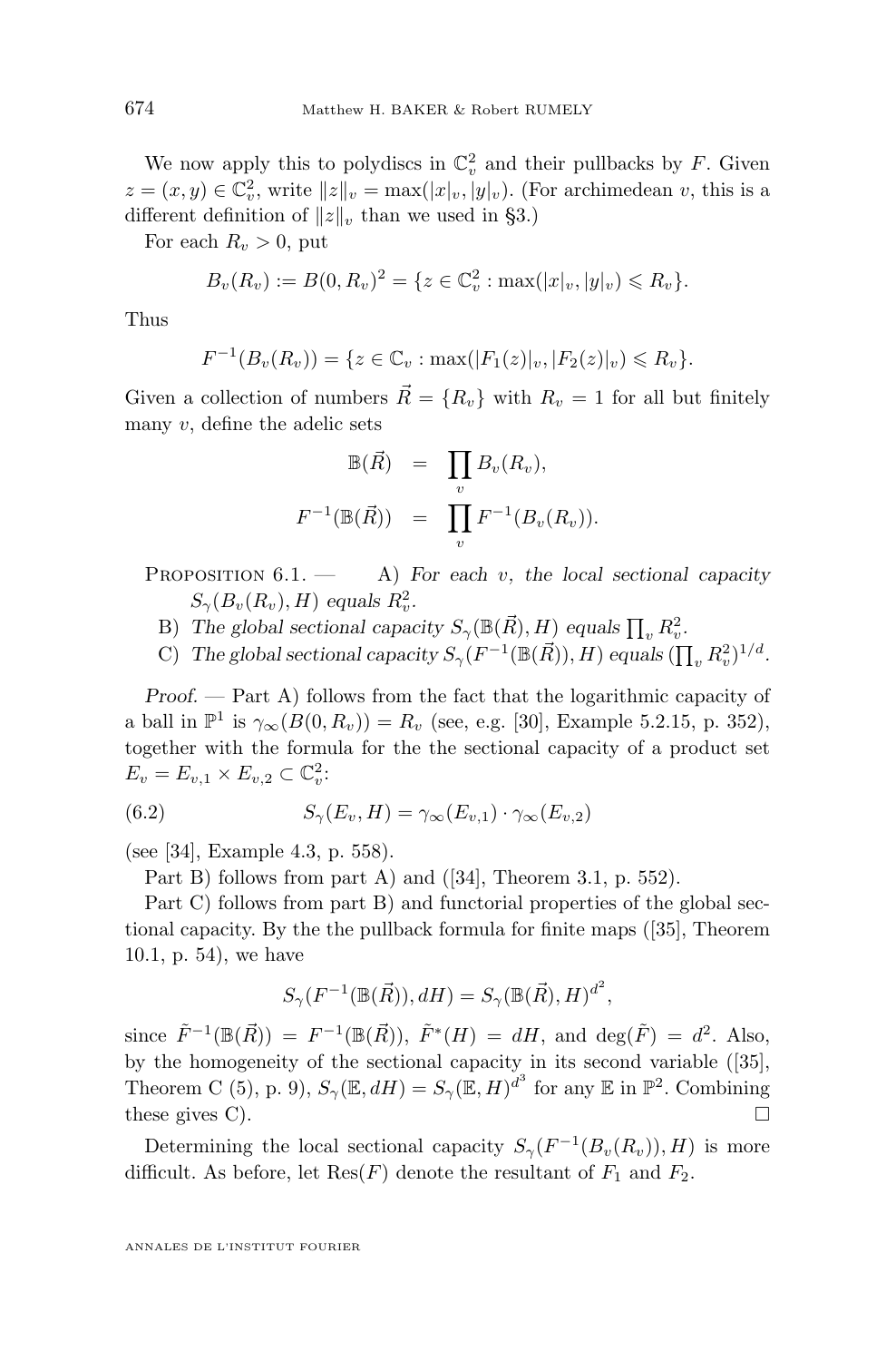<span id="page-51-0"></span>Proposition 6.2. — *For each* v*,*

$$
S_{\gamma}(F^{-1}(B_{v}(R_{v})), H) = (R_{v}^{2})^{1/d} \cdot |\text{Res}(F)|_{v}^{-1/d^{2}}.
$$

Before giving the proof, we will need a lemma. For each  $m$ , write  $\Gamma_v^0(m)$ for the space of homogeneous polynomials in  $k_v[x, y]$  of degree m.

Take  $m = td + d - 1$  and consider the collection of  $m + 1 = (t + 1)d$ polynomials

$$
\{x^i y^j F_1(x,y)^k F_2(x,y)^{\ell} : i+j = d-1, \ k+\ell = t\} \subset \Gamma_v^0(m).
$$

Let  $Det(m)$  denote the determinant of the matrix expressing these polynomials in terms of the standard monomials  $\{x^m, x^{m-1}y, \ldots, y^m\}.$ 

LEMMA 6.3. — For  $m = td + d - 1$ ,  $Det(m) = \pm Res(F)^{t(t+1)/2}$ .

*Proof.* — We will first show that  $Det(m)$  vanishes if and only if  $Res(F)$ vanishes. Indeed,  $Det(m) = 0$  if and only if there is a nontrivial relation of the form

(6.3) 
$$
\sum_{i=0}^{t} h_i(x, y) F_1(x, y)^{t-i} F_2(x, y)^{i} = 0
$$

where each  $h_i(x, y)$  is homogeneous of degree  $d-1$ .

If (6.3) holds, let I be the least index for which  $h_I(x, y) \neq 0$ ; necessarily I < t. Then  $F_2(x, y)$  divides  $h_I(x, y) F_1(x, y)^{t-I}$ . Since  $F_2(x, y)$  has degree d, it must have an irreducible factor in common with  $F_1(x, y)$ , so  $\text{Res}(F) = 0$ . Conversely, if  $\text{Res}(F) = 0$  then there is a nontrivial relation

$$
h_0(x, y)F_1(x, y) + h_1(x, y)F_2(x, y) = 0
$$

where  $h_0$  and  $h_1$  are homogeneous of degree  $d-1$ . Multiplying through by  $F_1(x, y)^{t-1}$  gives a relation of the form (6.1).

Expand  $Det(m)$  and  $Res(F)$  as polynomials in the coefficients of  $F_1$  and  $F_2$ . Comparing degrees and using the fact that  $Res(F)$  is irreducible, we see that

$$
Det(m) = C \cdot Res(F)^{t(t+1)/2}
$$

for some constant C. Taking  $F_1 = x^d$ ,  $F_2 = y^d$  and evaluating both sides, we find that  $C = 1$  for an appropriate ordering of the terms.

We now turn to the proof of Proposition [6.2.](#page-50-0)

*Proof.* — We give the proof only when  $R_v = 1$ . The general case reduces to this by a scaling argument.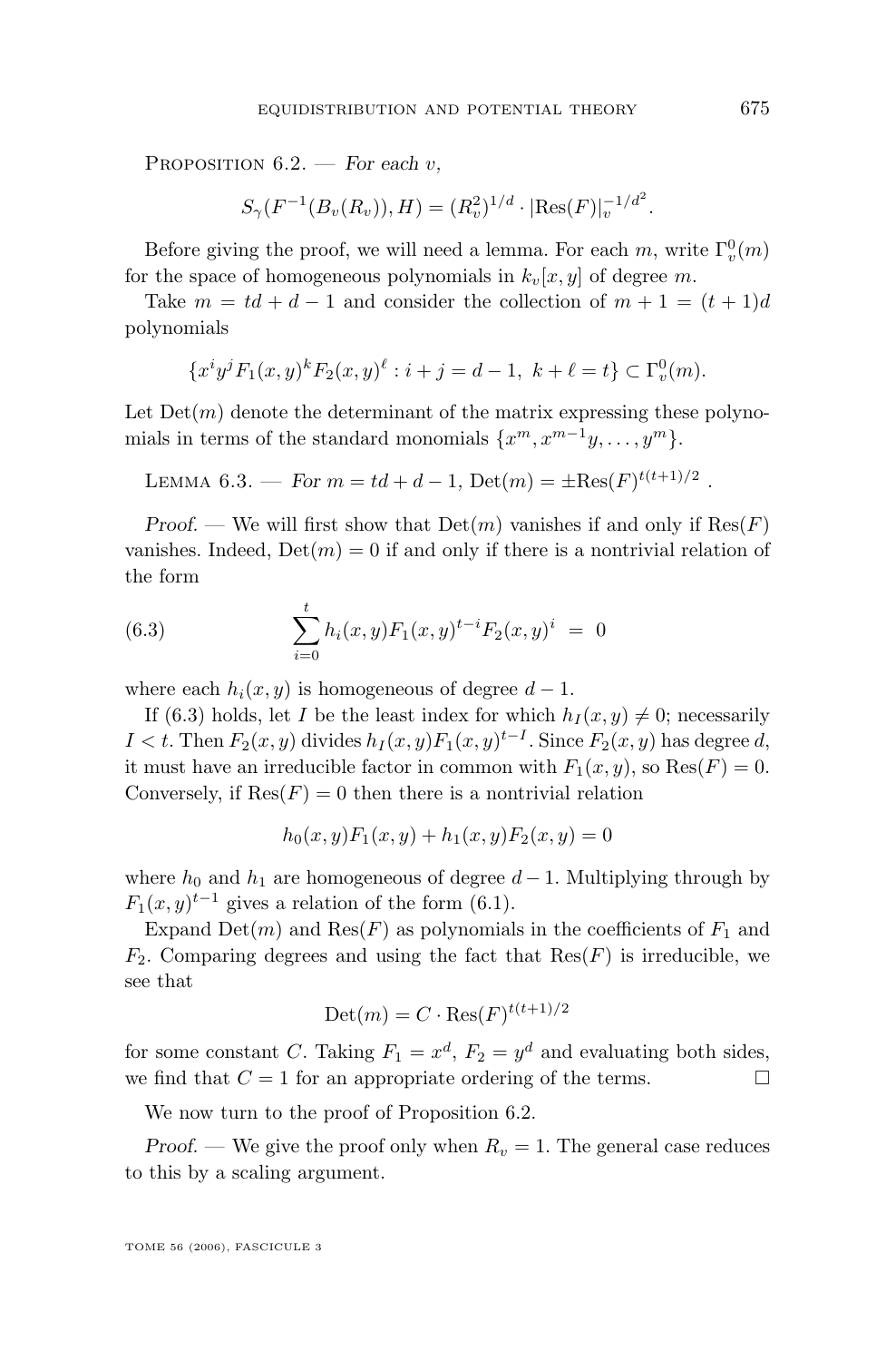It suffices to prove the upper bound  $S_{\gamma}(F^{-1}(B_v(1)), H) \leqslant |\text{Res}(F)|_v^{-1/d^2}$ for each  $v$ . If this is known, then by the global equalities

$$
\prod_{v} S_{\gamma}(F^{-1}(B_v(1)), H) = 1,
$$
  

$$
\prod_{v} |\text{Res}(F)|_v = 1,
$$

the local inequality must actually be an equality, for each  $v$ .

Write  $E_v = F^{-1}(B_v(1))$ . Since  $E_v$  is bounded, there is a constant  $c_v \in \mathbb{C}_v$ such that  $||c_v x^i y^j||_{E_v} \le 1$  for all  $i, j$  with  $i + j \le 2d - 1$ .

We will study  $\mathrm{vol}_v(\mathcal{F}_v(n))$  by making use of the decomposition  $\Gamma_v(n)$  =  $\bigoplus_{m=0}^n \Gamma_v^0(m)$ , which is compatible with the monomial bases. For each  $m \geqslant 0$ , put

$$
\mathcal{F}_{v}^{0}(m) = \{ f \in \Gamma_{v}^{0}(m) : ||f||_{E_{v}} \leq 1 \}.
$$

If  $m \geq 2d - 1$ , we can uniquely write  $m = td + (d - 1) + r$  with integers  $t \geqslant 1, 0 \leqslant r \leqslant d-1$ , and then

$$
\Gamma_v^0(m) = y^r \cdot \Gamma_v^0(m-r) \oplus \left(\bigoplus_{i=0}^{r-1} k_v \cdot x^{m-i} y^i\right).
$$

By Lemma [6.3,](#page-51-0) the polynomials  $x^i y^j F_1^k F_2^{\ell}$  with  $i + j = d - 1$ ,  $k + \ell = t$ form a basis for  $\Gamma_v^0(m-r)$ , so the corresponding polynomials  $x^i y^{j+r} F_1^k F_2^{\ell}$ , together with the monomials  $x^{m-i}y^i$  for  $0 \leq i < r$ , form a basis for  $\Gamma_v^0(m)$ . Again by Lemma [6.3,](#page-51-0) the transition matrix from the monomial basis for  $\Gamma_v^0(m)$  to this new basis has determinant  $\pm \text{Res}(F)^{t(t+1)/2}$ .

For each basis element of the first type, we have  $i + j + r \leq 2d - 1$ , so

$$
c_v \cdot x^i y^{j+r} F_1^k F_2^\ell \in \mathcal{F}_v^0(m).
$$

For each basis element of the second type,  $x^{m-i}y^i = x^{td} \cdot x^{d-1+r-i}y^i$  with  $(d-1+r-i)+i \leq 2d-1$ , so

$$
c_v^{t+1} \cdot x^{m-i}y^i \in \mathcal{F}_v^0(m).
$$

Now suppose  $v$  is nonarchimedean. By the ultrametric inequality, we have

$$
(6.4)\ \left(\bigoplus_{\substack{i+j=d-1\\k+\ell=t}}\mathcal{O}_{v}\cdot c_{v}x^{i}y^{j+r}F_{1}^{k}F_{2}^{\ell}\right)\oplus\left(\bigoplus_{0\leqslant i
$$

and it follows that

$$
\text{vol}_v(\mathcal{F}_v^0(m)) \geq (|c_v|_v)^{(m-r+1)+r(t+1)} \cdot |\text{Res}(F)|_v^{t(t+1)/2}.
$$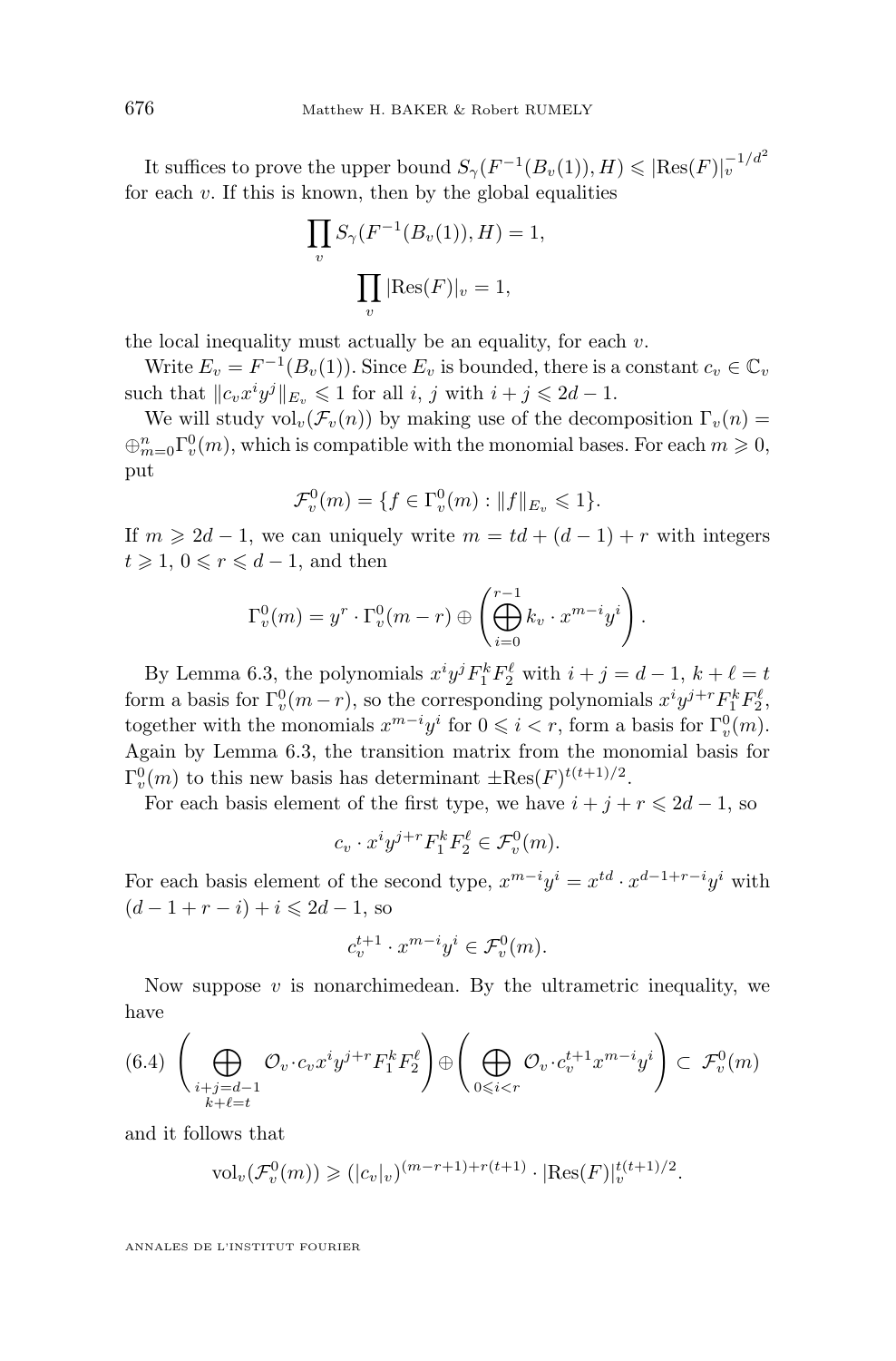Noting that  $m/d > t > (m/d) - 1$ , we see that

(6.5) 
$$
\log(\text{vol}_v(\mathcal{F}_v^0(m)) \geq \frac{m^2}{2d^2} \log(|\text{Res}(F)|_v) - O(m).
$$

By increasing the implied constant, we can assume this holds for  $m \leq 2d-1$ as well.

For each  $n \geqslant 0$ , the ultrametric inequality shows that

(6.6) 
$$
\bigoplus_{m=0}^{n} \mathcal{F}_{v}^{0}(m) \subset \mathcal{F}_{v}(n).
$$

Using  $(6.5)$  and  $(6.6)$ , it follows that

$$
-\log(S_{\gamma}(E_v, H)) = \lim_{n \to \infty} \frac{3!}{n^3} \log(\text{vol}_v(\mathcal{F}_v(n)))
$$
  
\n
$$
\geq \lim_{n \to \infty} \frac{3!}{n^3} \sum_{m=0}^n \left( \frac{m^2}{2} \cdot \frac{1}{d^2} \log(|\text{Res}(F)|_v) - O(m) \right)
$$
  
\n(6.7) 
$$
= \frac{1}{d^2} \log(|\text{Res}(F)|_v).
$$

Thus  $S_{\gamma}(E_v, H) \leqslant |\text{Res}(F)|_v^{-1/d^2}$ , as desired.

If v is archimedean and  $k_v \cong \mathbb{R}$ , the triangle inequality gives a weaker containment; it is better to formulate the result directly for  $\mathcal{F}_v(n)$ . Noting that  $\dim_k(\Gamma(n)) = (n+1)(n+2)/2$ , we obtain

$$
\left(\bigoplus_{i+j<2d-1} \frac{1}{(n+1)(n+2)} \cdot [-1,1] \cdot c_v x^i y^j \right) \oplus
$$
\n
$$
\bigoplus_{m=2d-1}^n \left[ \left(\bigoplus_{\substack{m=td+d-1+r \\ k+1\equiv d-1 \\ i+j=d-1}} \frac{2}{(n+1)(n+2)} \cdot [-1,1] \cdot c_v x^i y^{j+r} F_1^k F_2^{\ell} \right) \right]
$$
\n
$$
\oplus \left( \bigoplus_{0 \leq i < r} \frac{2}{(n+1)(n+2)} \cdot [-1,1] \cdot c_v^{t+1} x^{m-i} y^i \right) \right] \subset \mathcal{F}_v(n).
$$

>From this inclusion, we deduce that

(6.8) 
$$
\log(\text{vol}_{v}(\mathcal{F}_{v}(n)) \geq \frac{n^3}{6d^2} \log(|\text{Res}(F)|_{v}) - O(n^2 \log(n)).
$$

If v is archimedean and  $k_v \cong \mathbb{C}$  there is a similar containment, with  $B(0, 1)$ replacing  $[-1, 1]$ . In either case, a computation like the one in  $(6.7)$  now shows that  $S_{\gamma}(E_v, H) \leqslant |\text{Res}(F)|_v^{-1/d^2}$ .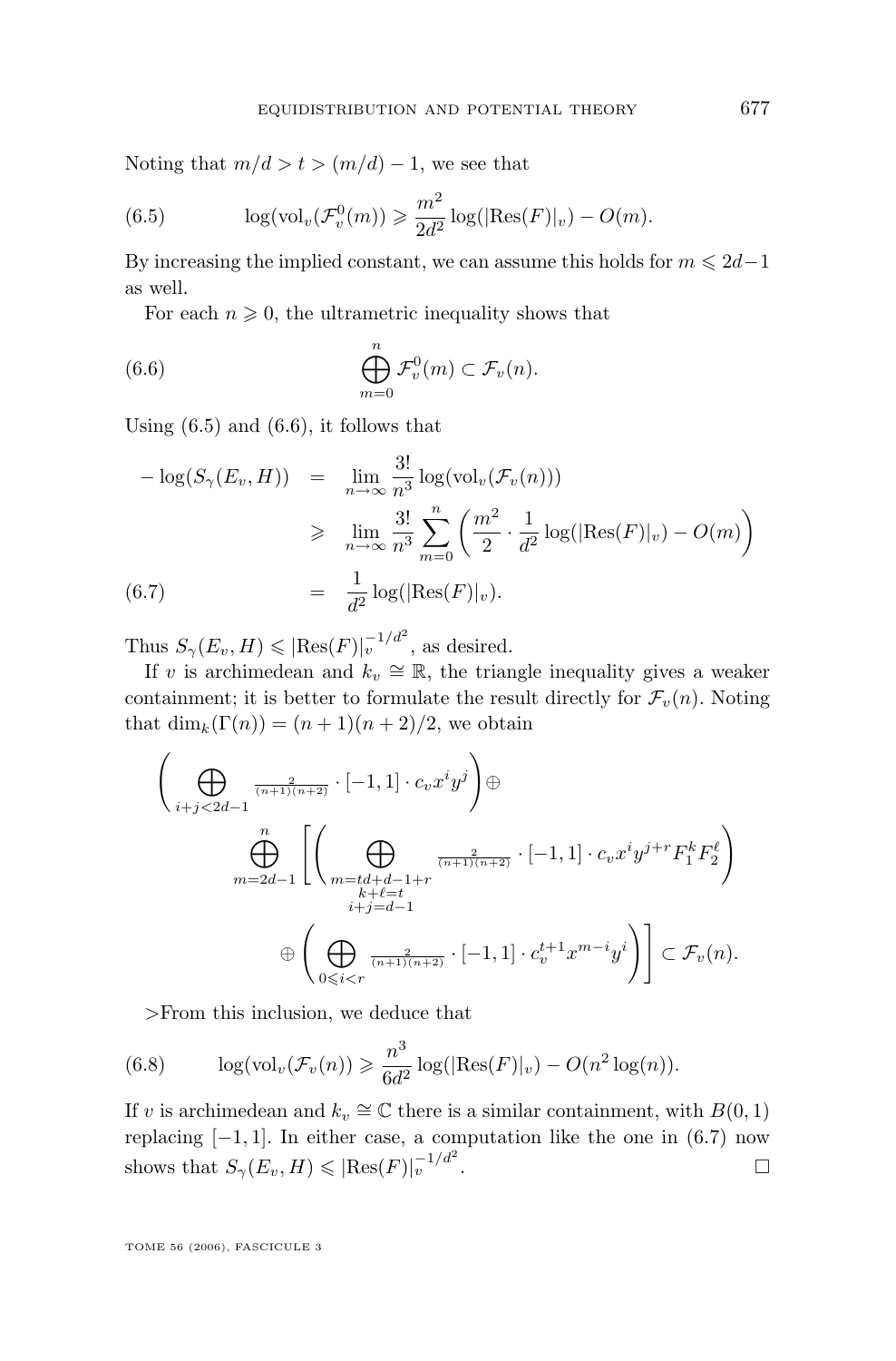#### **6.2. The sectional capacity of the filled Julia set**

<span id="page-54-0"></span>Let the numbers  $r_v$ ,  $R_v$  be as in Corollary [3.3.](#page-9-0) Put  $K_F = \prod_v K_{F,v}$ ,  $\mathbb{B}(\vec{r}) = \prod_{v} B_{v}(r_{v}), \mathbb{B}(\vec{R}) = \prod_{v} B_{v}(R_{v}).$  Then for each n,

$$
(6.9) \qquad (F^{(n)})^{-1}(B_v(r_v)) \subseteq K_{F,v} \subseteq (F^{(n)})^{-1}(B_v(R_v)),
$$

(6.10) 
$$
(F^{(n)})^{-1}(\mathbb{B}(\vec{r})) \subseteq K_F \subseteq (F^{(n)})^{-1}(\mathbb{B}(\vec{R})).
$$

THEOREM 6.4. — *A*) The global sectional capacity  $S_{\gamma}(K_F, H) = 1$ . *Equivalently,*

$$
\prod_{v} S_{\gamma}(K_{F,v}, H) = 1.
$$

*B)* For each v,  $S_{\gamma}(K_{F,v}, H) = |\text{Res}(F)|_v^{-1/(d(d-1))}$ .

*Proof.* — Part (A) follows from Proposition [6.1](#page-50-0) (C), using (6.10) and the fact that  $F^{(n)}$  is homogeneous of degree  $d^n$ .

Part (B) comes out as follows. By [\[12,](#page-63-0) Corollary 6.4],

$$
Res(F^{(n)}) = Res(F)^{(d^{2n-1}-d^{n-1})/(d-1)}.
$$

Hence Proposition [6.2,](#page-50-0) applied to both halves of (6.9), gives

$$
S_{\gamma}(K_{F,v}, H) = \lim_{n \to \infty} |\text{Res}(F^{(n)})|_{v}^{-1/(d^{n})^{2}}
$$
  
= 
$$
\lim_{n \to \infty} |\text{Res}(F)|_{v}^{-(d^{2n-1}-d^{n-1})/d^{2n}(d-1)}
$$
  
= 
$$
|\text{Res}(F)|_{v}^{-1/d(d-1)}.
$$

 $\Box$ 

#### **6.3. The homogeneous sectional capacity**

Identify  $\Gamma(n)$  with the space of polynomials in  $k[x, y]$  of total degree  $\leq n$ . Instead of considering the asymptotics for volumes related to  $\Gamma(n)$  in the definition of the sectional capacity, one can can consider the corresponding asymptotics for volumes concerning homogeneous polynomials alone. This gives rise to the homogeneous sectional capacity.

Put

 $\Gamma^{0}(n) = \{f(x, y) \in k[x, y] : f \text{ is homogeneous of degree } n\}$ and write  $\Gamma_v^0(n) = k_v \otimes_k \Gamma^0(n)$ ,  $\Gamma_{\mathbb{A}}^0(n) = \mathbb{A}_k \otimes_k \Gamma^0(n)$ . Put  $\mathcal{F}_v^0(n) = \{ f \in \Gamma_v^0(n) : ||f||_{E_v} \leq 1 \},\$  $\mathcal{F}_{\mathbb{A}}^0(n) = \prod$ v  $\mathcal{F}_v^0(n) \cap \Gamma_{\mathbb{A}}^0(n)$ .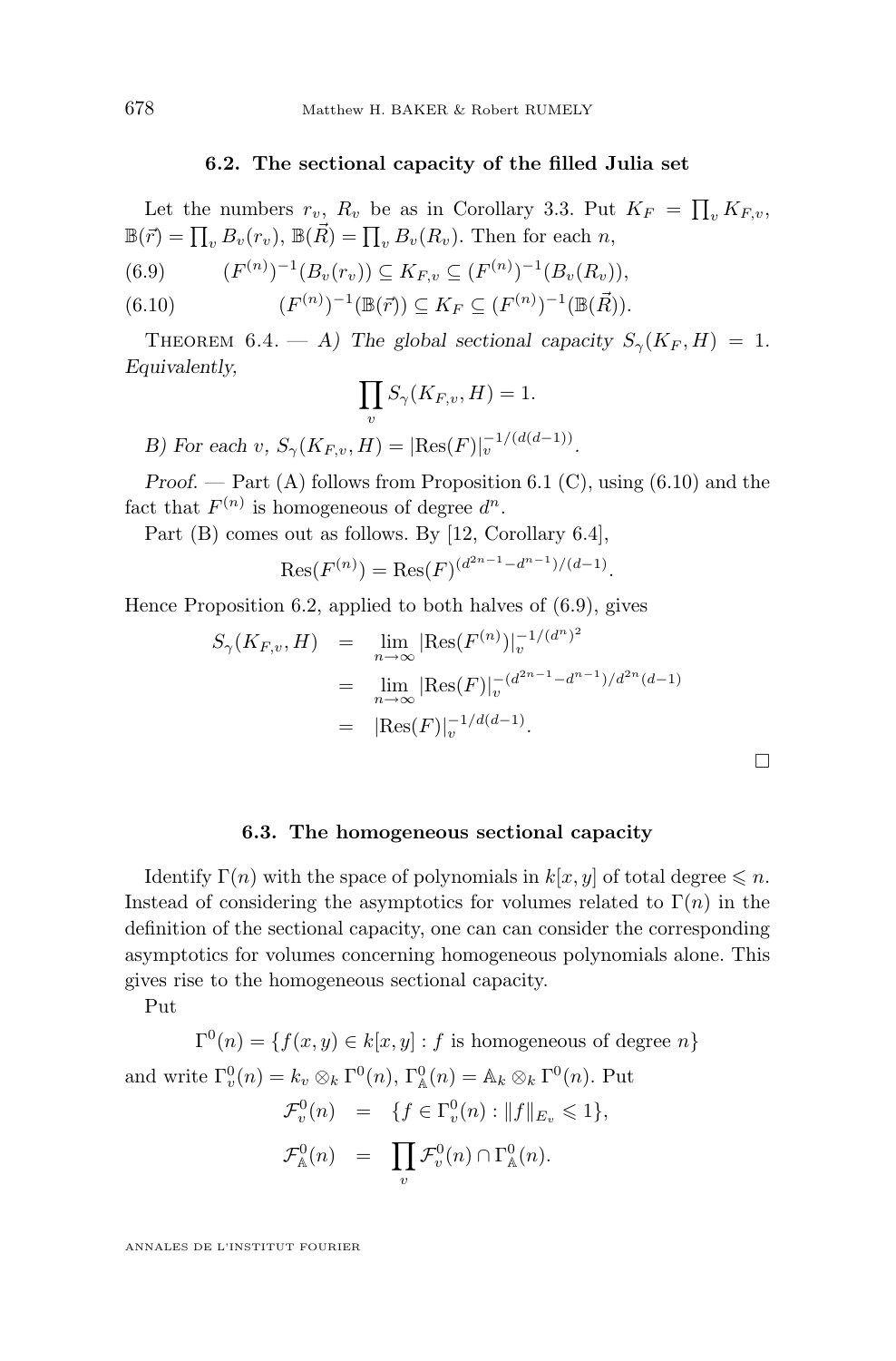<span id="page-55-0"></span>Equipping  $\Gamma_v^0(n)$  and  $\Gamma_{\mathbb{A}}^0(n)$  with the bases given by the monomials  $x^k y^{\ell}$ , and giving those bases the term order  $\prec$  given by the lexicographic order with  $x \prec y$ , graded by the degree, we have a situation analogous to that in the definition of the sectional capacity. By transport of structure, the Haar measure vol<sub>v</sub> on  $k_v$  induces a measure vol<sub>v</sub> on each  $\Gamma_v^0(n)$ , and the Haar measure vol<sub>A</sub> =  $\prod_v$  vol<sub>v</sub> on A<sub>k</sub> induces a measure on each  $\Gamma^0_{\mathbb{A}}(n)$ . Define the local homogeneous sectional capacity  $S^0_\gamma(E_v, H)$  by

(6.11) 
$$
-\log(S_{\gamma}^{0}(E_{v}, H)) = \lim_{n \to \infty} \frac{2!}{n^2} \log(\text{vol}_{v}(\mathcal{F}_{v}^{0}(n)))
$$

and the global homogeneous sectional capacity  $S^0_\gamma(\mathbb{E}, H)$  by

(6.12) 
$$
-\log(S_{\gamma}^0(E_v, H)) = \lim_{n \to \infty} \frac{2!}{n^2} \log(\text{vol}_{\mathbb{A}}(\mathcal{F}_{\mathbb{A}}^0(n))).
$$

The existence of these limits follows from the general existence theorem for sectional capacities of line bundles with "adelically normed sections" (see [\[35\]](#page-64-0), Theorem A, p. 4), applied to the variety  $\mathbb{P}^1$  rather than  $\mathbb{P}^2$ . The details are as follows.

One can interpret the set of homogeneous polynomials  $\Gamma^{0}(n)$  as the space of global sections  $H^0(\mathbb{P}^1, \mathcal{O}_{\mathbb{P}^1}(n))$ . The sup norms  $||f||_{E_v}$  on the spaces  $\Gamma_v^0(n)$  satisfy axioms (A1) and (A2) of ([\[35\]](#page-64-0), p. 3), because they are implied by Standard Hypotheses for sets ([\[35\]](#page-64-0), Example 1.1, p. 13). Then ([\[35\]](#page-64-0), Theorem 6.2, p. 66) asserts that the limit (6.11) exists, and ([\[35\]](#page-64-0), Theorem 7.1, p. 73) tells us that the limit (6.12) exists, and also that

$$
S^0_\gamma(\mathbb{E}, H) = \prod_v S^0_\gamma(E_v, H).
$$

For each place v (archimedean or nonarchimedean), given a set  $E_v \subset \mathbb{C}_v^2$ , the *circled* set obtained from  $E_v$  is

$$
E_v^0 = \{ wz : z \in E_v, \ w \in \mathbb{C}_v, |w|_v = 1 \}.
$$

We will call  $E_v$  *circled* if  $E_v = E_v^0$ . Trivially  $S_\gamma^0(E_v^0, H) = S_\gamma^0(E_v, H)$ .

PROPOSITION 6.5. — *For each bounded, Galois-stable set*  $E_v \subset \mathbb{C}_v^2$ , we *have*  $S_{\gamma}(E_v, H) \leqslant S_{\gamma}(E_v, H)$ *. If*  $E_v = E_v^0$ *, then*  $S_{\gamma}(E_v, H) = S_{\gamma}(E_v, H)$ *.* 

*Proof.* — We first show that  $S_{\gamma}(E_v, H) \leqslant S_{\gamma}(E_v, H)$ . The proof breaks into two cases, according as  $S^0_\gamma(E_v, H) > 0$  or  $S^0_\gamma(E_v, H) = 0$ .

First suppose  $S^0_\gamma(E_v, H) > 0$ , and fix  $\varepsilon > 0$ . By the definition of  $S^0_\gamma(E_v, H)$ , for all sufficiently large  $k$ (6.13)

$$
-\log(S_{\gamma}^{0}(E_{v}, H)) - \varepsilon \leq \frac{2!}{k^{2}} \log(\text{vol}_{v}(F_{v}^{0}(n))) \leq -\log(S_{\gamma}^{0}(E_{v}, H)) + \varepsilon.
$$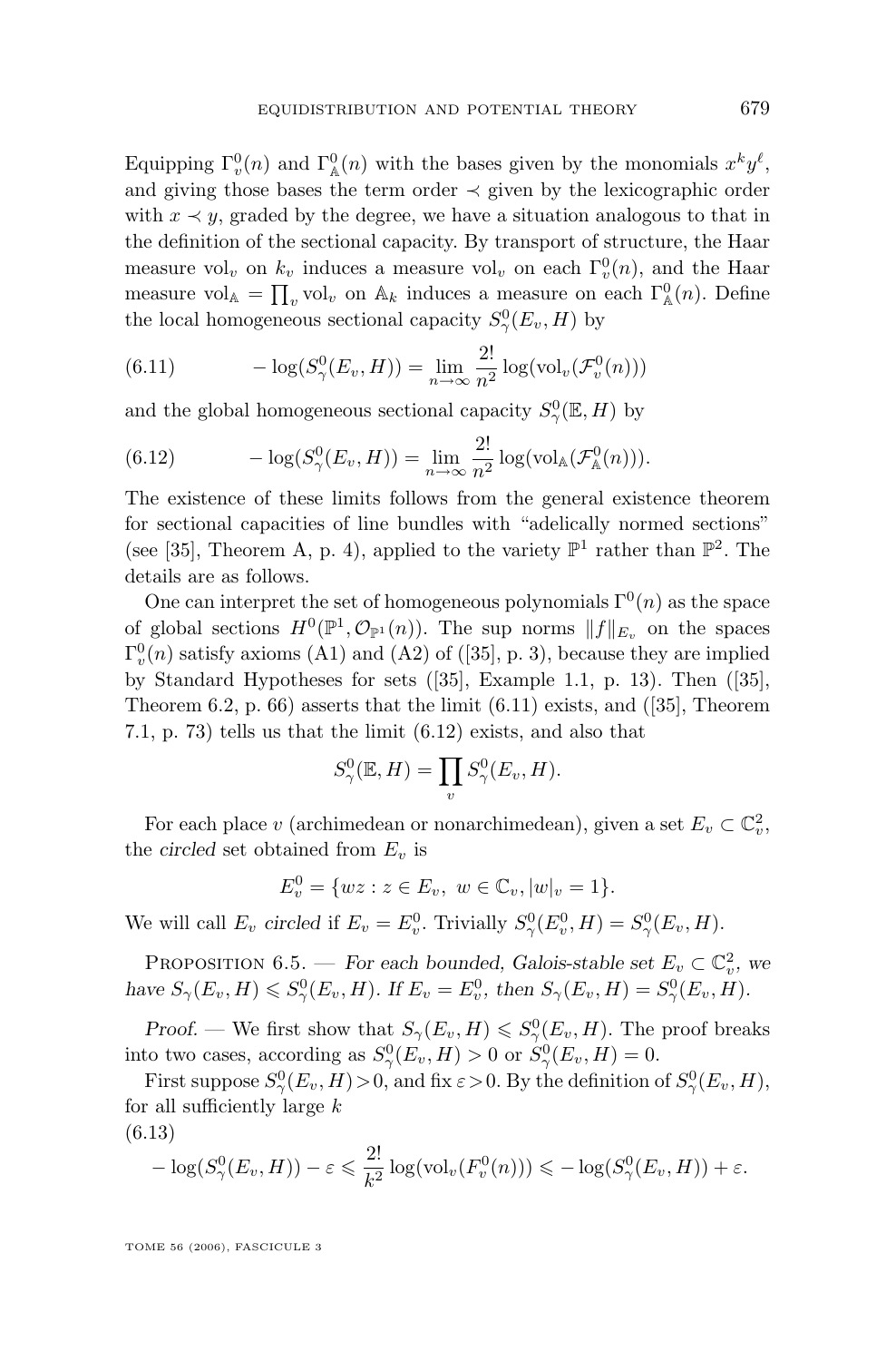Suppose  $v$  is nonarchimedean. By the ultrametric inequality, for each  $n$ we have

$$
\bigoplus_{k=0}^n \mathcal{F}_v^0(k) \subset \mathcal{F}_v(n).
$$

Since the union of the monomial bases for the  $\Gamma_v^0(k)$  is the monomial basis for  $\Gamma_v(n)$ , we have  $\text{vol}_v(\mathcal{F}_v(n)) \geqslant \prod_{k=0}^n \text{vol}_v(\mathcal{F}_v(n))$ . Hence

$$
-\log(S_{\gamma}(E_v, H)) = \lim_{n \to \infty} \frac{3!}{n^3} \log(\text{vol}_v(\mathcal{F}_v(n))
$$
  
\n
$$
\geq \lim_{n \to \infty} \frac{3!}{n^3} \sum_{k=0}^n \log(\text{vol}_v(\mathcal{F}_v(k))
$$
  
\n(6.14)  
\n
$$
\geq \lim_{n \to \infty} \frac{3!}{n^3} \sum_{k=0}^n \frac{k^2}{2!} (-\log(S_{\gamma}^0(E_v, H)) - \varepsilon)
$$
  
\n
$$
= -\log(S_{\gamma}^0(E_v, H)) - \varepsilon.
$$

Since  $\varepsilon > 0$  is arbitrary,  $S_{\gamma}(E_v, H) \leqslant S_{\gamma}(E_v, H)$ .

If v is archimedean, then  $1/(n+1) \bigoplus_{k=0}^{n} \mathcal{F}_{v}^{0}(k) \subset \mathcal{F}_{v}(n)$  by the triangle inequality, so

$$
\frac{3!}{n^3} \log \mathrm{vol}_v(\mathcal{F}_v(n) \geq \frac{3!}{n^3} \sum_{k=0}^n \log \mathrm{vol}_v(\mathcal{F}_v(k) - \frac{3!}{n^3} \cdot \frac{n(n+1)}{2} \log |n+1|_v).
$$

Thus the factor of  $1/(n+1)$  washes out in the asymptotics as  $n \to \infty$ , and the same computation as in (6.14) carries through.

If  $S^0_\gamma(E_v, H) = 0$ , take  $M > 0$ ; then for all sufficiently large k,

(6.15) 
$$
\frac{2!}{k^2}\log(\text{vol}_v(F_v^0(n))) \geq M.
$$

If v is nonarchimedean, using  $(6.15)$  in place of  $(6.13)$  in  $(6.14)$  shows  $-\log(S_{\gamma}(E_v, H)) \geq M$ . Since M is arbitrary,  $S_{\gamma}(E_v, H) = 0$ . A similar argument, with minor modifications to deal with the triangle inequality, applies in the archimedean case.

Now suppose  $E_v = E_v^0$ . We claim that  $S_\gamma^0(E_v, H) \leqslant S_\gamma(E_v, H)$ .

We will give the proof under the assumption that  $S^0_\gamma(E_v, H) > 0$ , leaving the other case to the reader.

Fix n, and suppose  $f \in \mathcal{F}_v(n)$ . Thus f is a polynomial in  $k_v[x, y]$  of total degree at most n, with  $||f||_{E_v} \leq 1$ . Decompose  $f = \sum_k f_k$  as the sum of its homogeneous parts of degree k. The  $f_k$  can be recovered from f by finite Fourier analysis: if  $\zeta$  is a primitive  $(n + 1)$ -st root of unity, then

$$
f_k(z) = \frac{1}{n+1} \sum_{\ell=0}^n \zeta^{-\ell k} f(\zeta^{\ell} z).
$$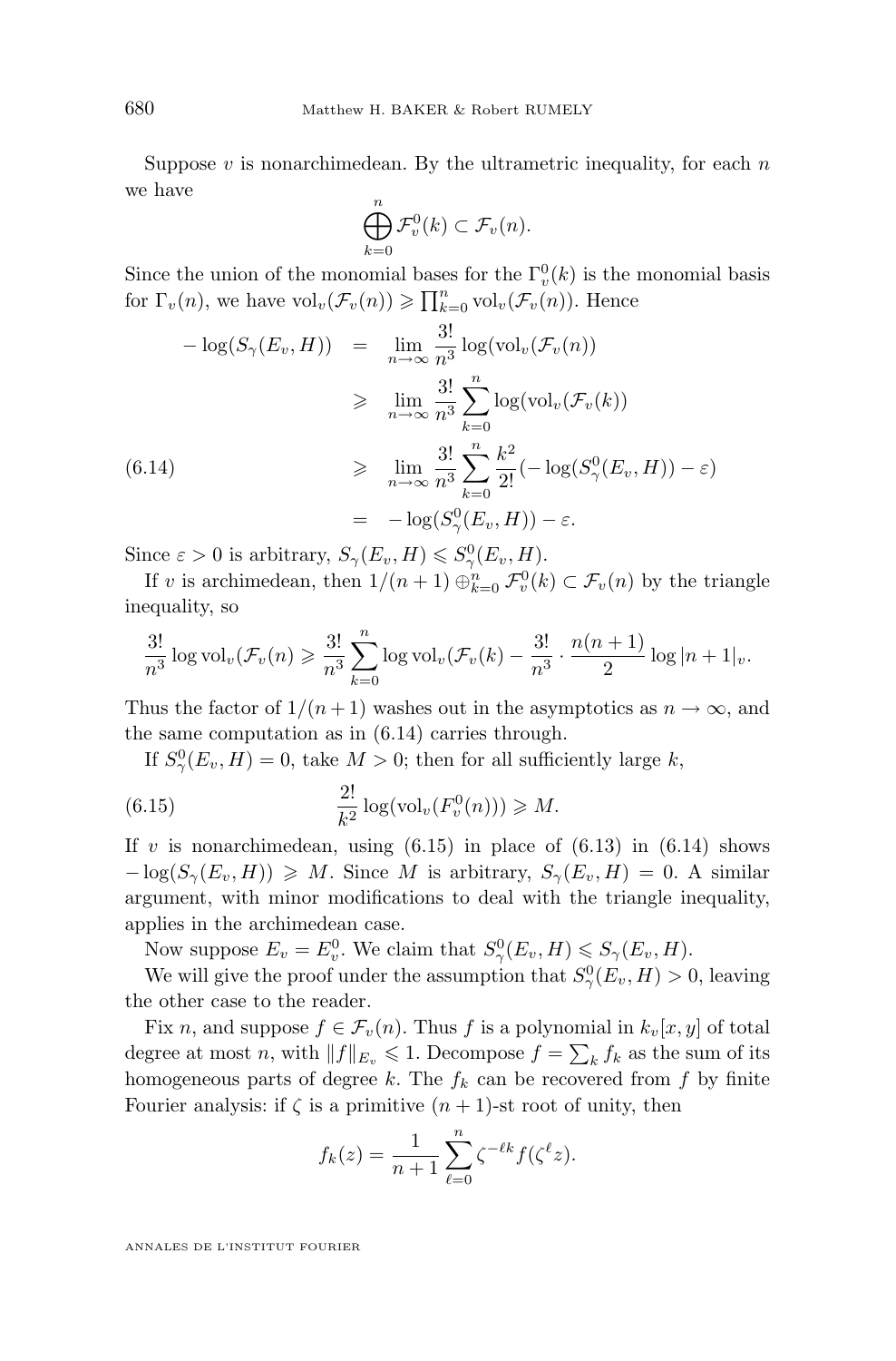Since  $E_v$  is circled and  $||f||_{E_v} \leq 1$ , for each  $\ell$  we have  $||f(\zeta^{\ell}z)||_v \leq 1$ .

If v is archimedean, then  $||f_k||_{E_v} \leq 1$ , and  $\mathcal{F}_v(n) \subset \bigoplus_{k=0}^n \mathcal{F}_v^0(k)$ . If v is nonarchimedean, then  $(n+1)\mathcal{F}_v(n) \subset \bigoplus_{k=0}^n \mathcal{F}_v^0(k)$ . The factor  $n+1$  has no effect on the asymptotics of the volumes; in both the archimedean and nonarchimedean case, for each  $\varepsilon > 0$  we have

$$
-\log(S_{\gamma}(E_v, H)) = \lim_{n \to \infty} \frac{3!}{n^3} \log(\text{vol}_v(\mathcal{F}_v(n)))
$$
  
\$\leqslant\$ 
$$
\lim_{n \to \infty} \frac{3!}{n^3} \sum_{k=0}^n \frac{k^2}{2!} (-\log(S_{\gamma}^0(E_v, H)) + \varepsilon)
$$
  
= 
$$
-\log(S_{\gamma}^0(E_v, H)) + \varepsilon,
$$

which yields  $S^0_\gamma(E_v, H) \leqslant S_\gamma(E_v, H)$ .

*Remark 6.6.* – It can happen that  $S_{\gamma}(E_v, H) < S_{\gamma}(E_v, H)$ . For example, let  $k = \mathbb{Q}$  and let v be the archimedean place. Take  $E_v = [0, 1] \times$  $B(0,1) \subset \mathbb{C}^2$ ; then  $E_v^0 = B(0,1) \times B(0,1)$ . It is well known from the classical theory of logarithmic capacities that  $\gamma_\infty([0,1]) = 1/4$  and  $\gamma_\infty(B(0,1)) = 1$ . By formula [\(6.2\)](#page-50-0),

$$
S_{\gamma}(E_v, H) = 1/4, \qquad S_{\gamma}(E_v^0, H) = 1.
$$

But then Proposition [6.5](#page-55-0) and the remarks preceding it imply that  $S^0_\gamma(E_v, H)$  $S^0_\gamma(E_v^0, H) = S_\gamma(E_v^0, H) = 1$ . Similar examples can be given for nonarchimedean v.

#### **6.4. The homogeneous Chebyshev constant**

As before, let  $E_v \subset \mathbb{C}_v^2$  be bounded and stable under  $Gal^c(\mathbb{C}_v/k_v)$ . It will be useful to introduce another quantity equal to the homogeneous sectional capacity: the homogeneous Chebyshev constant. Its chief virtue is that it is independent of the ground field used to compute it.

For each field L with  $k_v \subset L \subset \mathbb{C}_v$ , put  $\Gamma_L^0(n) = L \otimes_{k_v} \Gamma_v^0(n)$ . (The cases of greatest interest are  $L = k_v$  and  $L = \mathbb{C}_v$ . The basis elements for  $\Gamma^{0}(n)$  are  $x^{n} \prec x^{n-1}y \prec \cdots \prec y^{n}$ . For each  $k=0,\ldots,n$ , define the set of "monic  $L$ -rational homogeneous polynomials of degree  $n$  with leading term  $x^{n-k}y^k$  " to be

$$
\Gamma_L^0(n,k) := \{ f \in L \otimes_k \Gamma^0(n) : f(x,y) = x^{n-k} y^k + \sum_{i < k} a_i x^{n-i} y^i \}
$$

and put

$$
M_L(n,k) = \inf_{f \in \Gamma_L^0(n,k)} (\|f\|_{E_v})^{1/n}.
$$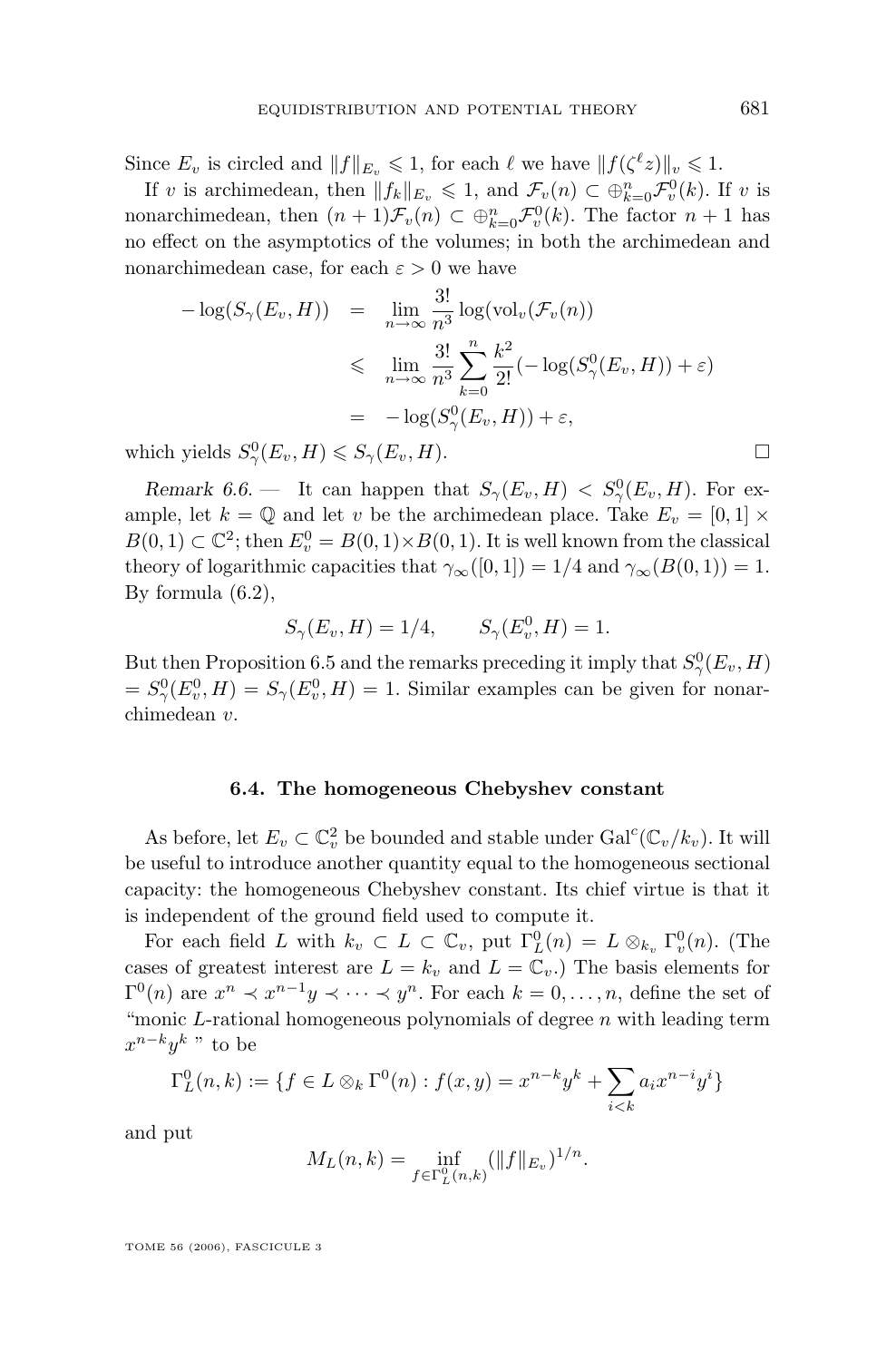By ([\[35\]](#page-64-0), Theorem 6.1, p. 64), the number  $CH_L^0(E_v, H)$  defined by

$$
\log(CH_L^0(E_v, H)) = \lim_{n \to \infty} \frac{2!}{n} \left( \sum_{k=0}^n \log(M_L(n, k)) \right)
$$

exists, and is independent of L. We will call it the homogeneous Chebyshev constant. By ([\[35\]](#page-64-0), Theorem 6.2, p. 66),

(6.16) 
$$
S_{\gamma}^{0}(E_{v}, H) = CH_{k_{v}}^{0}(E_{v}, H) = CH_{\mathbb{C}_{v}}^{0}(E_{v}, H).
$$

#### **6.5. The homogeneous transfinite diameter**

We have already introduced the homogeneous transfinite diameter  $d_{\infty}^{0}(E_{v})$ . The definition makes sense for an arbitrary set  $E_{v} \subset \mathbb{C}_{v}^{2}$ . Under the assumptions that  $E_v$  is bounded and stable under  $Gal^c(\mathbb{C}_v/k_v)$ , we will show that it coincides with the homogeneous sectional capacity.

Note that since the kernel  $|z_i \wedge z_j|_v$  is invariant when  $z_i$  or  $z_j$  is multiplied by  $w \in \mathbb{C}_v$  with  $|w|_v = 1$ , we clearly have  $d_{\infty}^0(E_v) = d_{\infty}^0(E_v^0)$ .

PROPOSITION 6.7. — Let  $E_v$  be bounded and stable under  $Gal^c(\mathbb{C}_v/k_v)$ . *Then*

$$
S^0_\gamma(E_v, H) = d^0_\infty(E_v).
$$

*Proof.* — We claim that we can assume without loss that each  $d_n(E_v)$ 0 and that each  $\mathcal{F}_v(n) \subset \Gamma_v^0(n)$  is bounded.

If  $d_n(E_v) = 0$  for some n, then there would be a finite set of points  $\xi_1,\ldots,\xi_n$  with

$$
E_v \subset \{w\xi_i : 1 \leqslant i \leqslant n, \ w \in \mathbb{C}_v\}.
$$

This means  $d_m^0(E_v) = 0$  for each  $m > n$ , so  $d_\infty^0(E_v) = 0$ . Also, for each  $m > n$  the polynomial  $f_m(z) = (\prod_{i=1}^n (z \wedge \xi_i)) \wedge (z \wedge \xi_1)^{m-n} \in \Gamma_m^0(n)$ vanishes on  $E_v$ , which means that  $\text{vol}_v(\mathcal{F}_v(m)) = \infty$  so  $S^0_\gamma(E_v, H) = 0$ .

On the other hand, if  $\mathcal{F}_v(n)$  is unbounded for some n, then (by the local compactness of  $k_v$ ) there would be a nonzero polynomial  $f(z) \in \Gamma_v^0(n)$  with  $||f||_{E_v} = 0$ . Factoring  $f(z) = \prod_{i=1}^n (z \wedge \xi_i)$ , we find that again

$$
E_v \subset \{w\xi_i : 1 \leqslant i \leqslant n, \ w \in \mathbb{C}_v\},\
$$

so  $d_{\infty}^{0}(E_{v}) = S_{\gamma}^{0}(E_{v}, H) = 0.$ 

Henceforth we will assume that each  $d_n^0(E_v) > 0$  and each  $\mathcal{F}_v(n)$  is bounded.

We will first show that  $d_{\infty}^{0}(E_v) \leq S_{\gamma}^{0}(E_v)$ .

<span id="page-58-0"></span>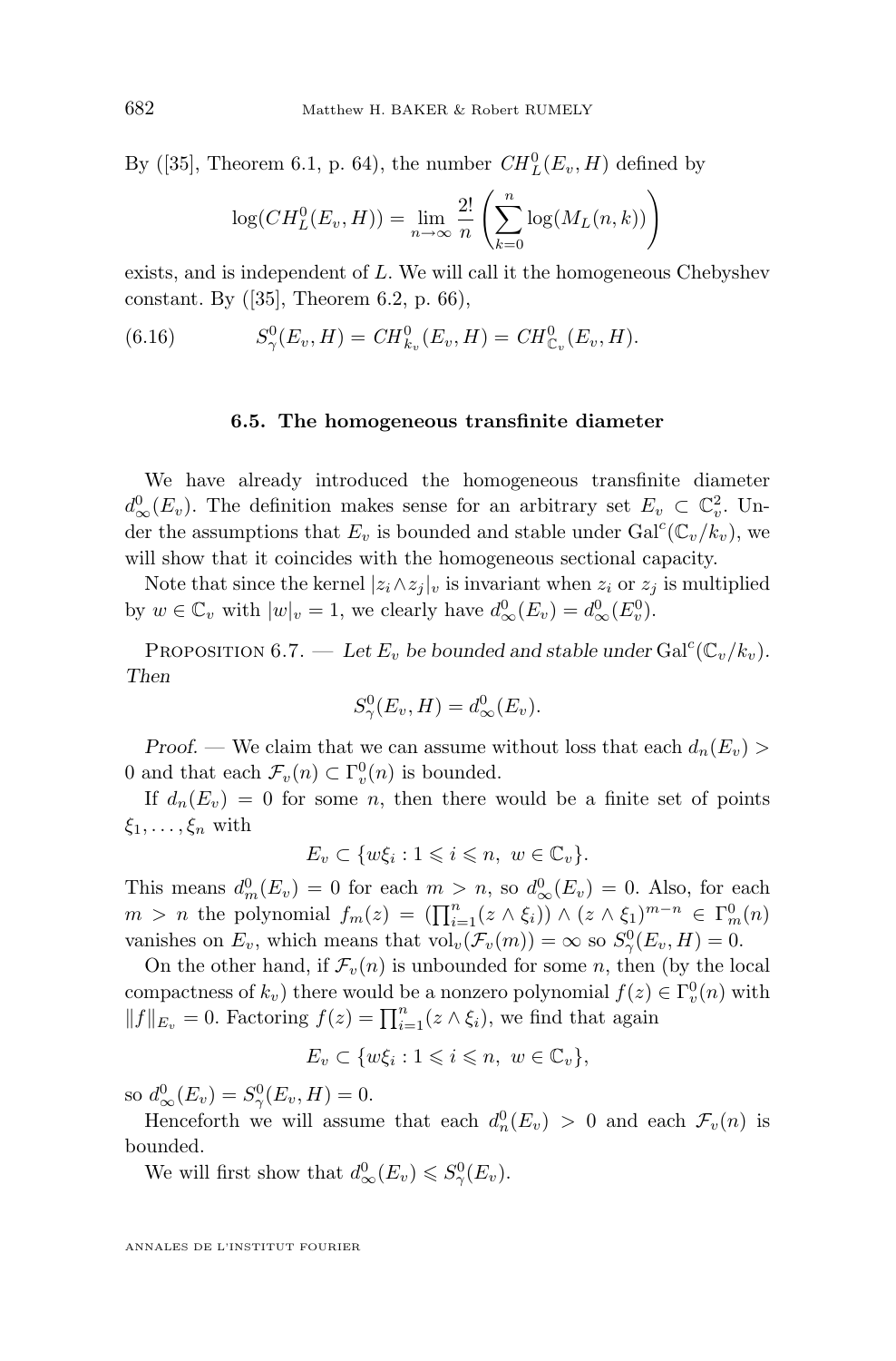<span id="page-59-0"></span>Fix n. Given  $\varepsilon > 0$ , choose  $\xi_1, \ldots, \xi_{n+1} \in E_v$  so that

$$
|P_{n+1}(\xi_1,\ldots,\xi_{n+1})|_v \geq (d_{n+1}^0(E_v)-\varepsilon)^{(n+1)n/2}.
$$

Write  $\xi_{\ell} = (x_{\ell}, y_{\ell})$  and let D be the  $(n + 1) \times (n + 1)$  matrix whose  $\ell$ -th column is given by the  $x_{\ell}^{n-i}y_{\ell}^i$ ,  $i = 0, \ldots, n$ . Then  $\det(D) = \pm \prod_{i < j} (\xi_i \wedge \xi_j)$ . (To see this, first suppose each  $x_\ell$  is nonzero. If  $x_\ell^n$  is factored out from each column, we obtain a Vandermonde determinant in the  $y_{\ell}/x_{\ell}$ . When the  $x_{\ell}^n$  are multiplied through in the formula for the Vandermonde, the formula for  $det(D)$  results. The general case follows by continuity.) Thus  $|\det(D)|_v \geq (d_{n+1}^0(E_v) - \varepsilon)^{(n+1)n/2}.$ 

If v is nonarchimedean, the bounded  $\mathcal{O}_v$ -module  $\mathcal{F}_v(n)$  has an  $\mathcal{O}_v$ -basis  $\{g_0, \ldots, g_n\}$ . Write  $g_\ell(z) = \sum_{i=0}^n c_{\ell,i} x^i y^{n-i}$  for  $i = 0, \ldots, n$ , and let C be the  $(n + 1) \times (n + 1)$  matrix with rows  $c_{\ell,i}$ ,  $0 \leq i \leq n$ . Then  $\text{vol}_v(\mathcal{F}_v(n)) =$  $|\det(C)|_v.$ 

For each  $g \in \mathcal{F}_v(n)$  we have  $|g(\xi_i)|_v \leq 1$ . Identifying a polynomial with its vector of coefficients, this says that  $\mathcal{F}_v(n) \subset D^{-1}\widehat{\mathcal{O}}_v^{n+1}$ . Passing to the the  $\hat{\mathcal{O}}_v$ -module  $\hat{\mathcal{O}}_v \otimes_{\mathcal{O}_v} \mathcal{F}_v(n) = C \hat{\mathcal{O}}_v^{n+1}$  generated by  $\mathcal{F}_v(n)$ , we conclude that  $C\widehat{\mathcal{O}}_v^{n+1} \subset D^{-1}\widehat{\mathcal{O}}_v^{n+1}$ , so  $|\text{det}(C)|_v \leqslant |\text{det}(D^{-1})|_v$ . Thus

$$
\mathrm{vol}_v(\mathcal{F}_v(n)) \leq (d_{n+1}^0(E_v) - \varepsilon)^{-(n+1)n/2},
$$

and hence

$$
(6.17) \qquad -\log(S_{\gamma}^{0}(E_{v}, H)) = \lim_{n \to \infty} \frac{2!}{n^{2}} \log(\text{vol}_{v}(\mathcal{F}_{v}(n)))
$$
  

$$
\leq \lim_{n \to \infty} -\frac{n+1}{n} \log(d_{n+1}^{0}(E_{v}) - \varepsilon)
$$
  

$$
= -\log(d_{\infty}^{0}(E_{v}) - \varepsilon).
$$

Letting  $\varepsilon \to 0$ , we obtain  $d_{\infty}^{0}(E_v) \leqslant S_{\gamma}^{0}(E_v, H)$ .

If  $v$  is archimedean, then by the same argument as above we find

 $\mathcal{F}_v(n) \subset D^{-1}B(0,1)^{n+1}.$ 

If  $k_v \cong \mathbb{C}$ , this gives  $\text{vol}_v(\mathcal{F}_v(n)) \leqslant |\text{det}(D)|_v^{-1} \cdot \pi^{n+1}$  (normalizing  $| \ |_v$  so that  $|w|_v = |w|^2$  for  $w \in \mathbb{C}$ ). If  $k_v \cong \mathbb{R}$ , then the triangle inequality shows that

$$
\frac{1}{2}(\mathcal{F}_v(n) \oplus i \cdot \mathcal{F}_v(n)) \subset D^{-1}B(0,1)^{n+1},
$$

which gives  $\text{vol}_v(\mathcal{F}_v(n)) \leqslant |\text{det}(D)|_v^{-1} \cdot (2\sqrt{\pi})^{n+1}$ . In either case a computation similar to that in (6.17) shows that  $d_{\infty}^{0}(E_v) \leqslant S_{\gamma}^{0}(E_v, H)$ .

Next we will show that  $S^0_\gamma(E_v, H) \leq d^0_\infty(E_v)$ .

Fixing *n*, we can choose  $\xi_0, \ldots, \xi_n \in E_v$  such that

$$
(6.18) \quad \frac{1}{2}d_{n+1}^0(E_v)^{(n+1)n/2} \leqslant |P_{n+1}(\xi_0,\ldots,\xi_n)|_v \leqslant d_{n+1}^0(E_v)^{(n+1)n/2}.
$$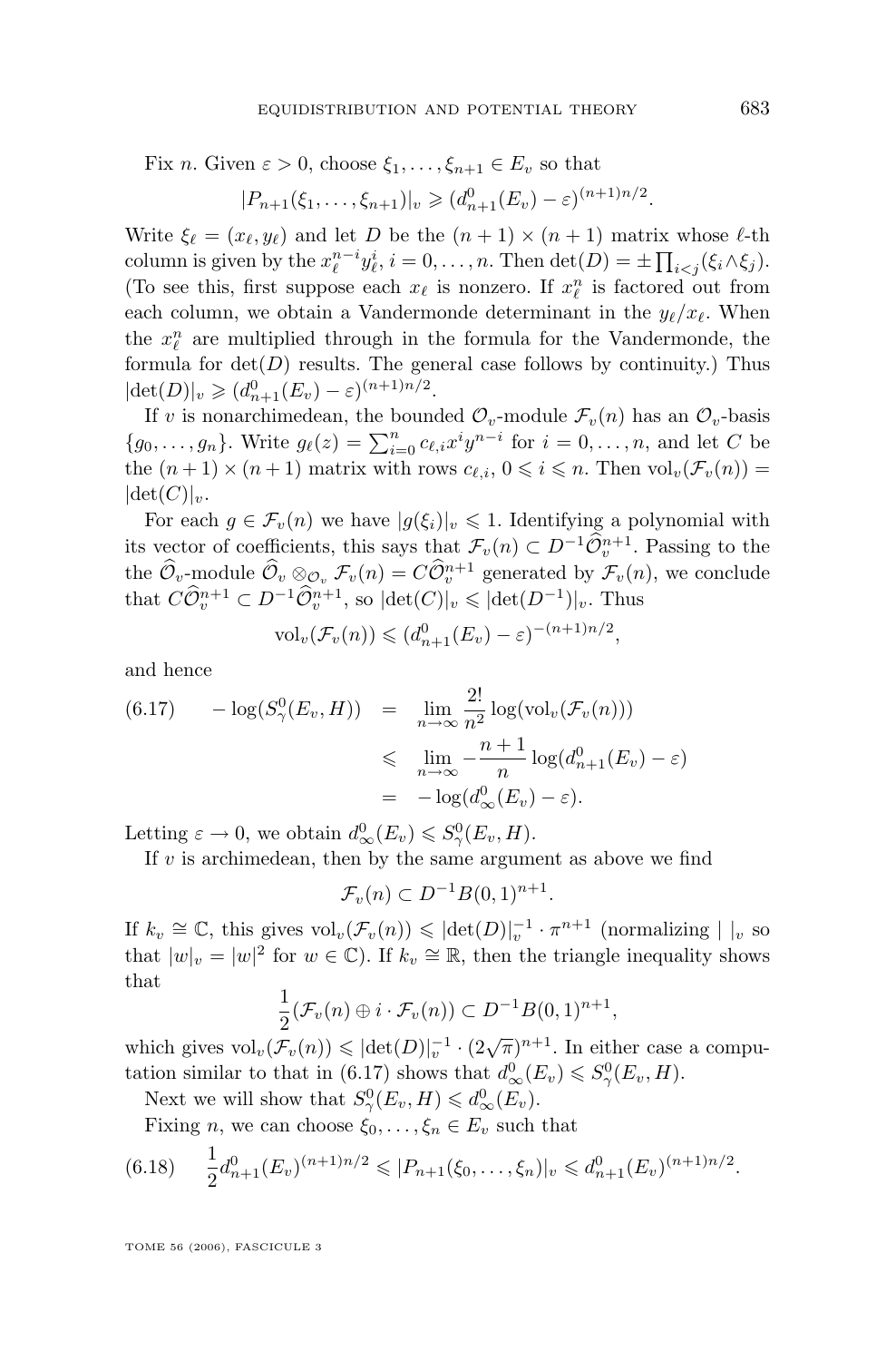For each  $\ell = 0, \ldots, n$ , put

$$
(6.19) \t f_{\ell}(z) = \frac{\prod_{i \neq \ell} (z \wedge \xi_i)}{\prod_{i \neq \ell} (\xi_{\ell} \wedge \xi_i)} = \pm \frac{P_{n+1}(\xi_0, \ldots, \xi_{\ell-1}, z, \xi_{\ell+1}, \ldots, \xi_n)}{P_{n+1}(\xi_1, \ldots, \xi_{n+1})}.
$$

Writing  $z = (x, y)$ , we can also expand  $f_{\ell}(z)$  as a polynomial

$$
f_{\ell}(z) = \sum_{i=0}^{n} a_{\ell,i} x^{n-i} y^i \in \mathbb{C}_v[x, y].
$$

By the definition of  $d_{n+1}^0(E_v)$ ,

$$
(6.20) \quad \sup_{z \in E_v} |P_{n+1}(\xi_0,\ldots,\xi_{\ell-1},z,\xi_{\ell+1},\ldots,\xi_n)|_v \leq d_{n+1}^0(E_v)^{(n+1)n/2}.
$$

Combining [\(6.18\)](#page-59-0), (6.19), and (6.20) shows that  $|| f_{\ell} ||_{E_v} \le 2$ .

If v is nonarchimedean, let  $\mathcal{G}_v(n) \subset \mathbb{C}_v \otimes_{k_v} \Gamma_v^0(n)$  be the  $\widehat{\mathcal{O}}_v$ -module generated by  $f_0(z), \ldots, f_n(z)$ . Let A be the  $(n + 1) \times (n + 1)$  matrix with entries  $a_{\ell,i}$ , and let D be the  $(n + 1) \times (n + 1)$  matrix defined above, with columns obtained from  $\xi_1, \ldots, \xi_{n+1}$ . Since  $f_\ell(\xi_i) = \delta_{\ell,i}$  it follows that  $A \cdot D = I$ . Hence

(6.21) 
$$
|\det(A)|_v = |\det(D)|_v^{-1} \geq d_{n+1}(E_v)^{-(n+1)n/2}.
$$

The nonsingularity of A means that the  $f_{\ell}(z)$  span  $\mathbb{C}_v \otimes \Gamma_v^0(n)$ . Using elementary row operations, we can transform  $A$  to a lower triangular matrix B with  $\det(B) = \det(A)$ . Equivalently, we can find a new  $\mathcal{O}_v$ -basis  ${g_0(z), \ldots, g_n(z)}$  for  $\mathcal{G}_v(n)$  having the form

$$
g_{\ell}(z) = \sum_{i=0}^{\ell} b_{\ell,i} x^{n-i} y^{i}.
$$

By the ultrametric inequality,  $||g_{\ell}||_{E_v} \leq 2$  for each  $\ell$ . Dividing through by  $b_{\ell,\ell}$  we obtain a monic homogeneous polynomial

$$
h_{\ell}(z) = x^{n-\ell}y^{\ell} + \sum_{i=0}^{\ell-1} \frac{b_{\ell,i}}{b_{\ell,\ell}} x^{n-i}y^i
$$

with sup norm  $||h_\ell||_{E_v} \leq 2|b_{\ell,\ell}|_v^{-1}$ . >From the definition of  $M_{\mathbb{C}_v}(n,\ell)$ , we obtain

(6.22) 
$$
M_{\mathbb{C}_v}(n,\ell)^n \leq 2|b_{\ell,\ell}|_v^{-1}.
$$

<span id="page-60-0"></span>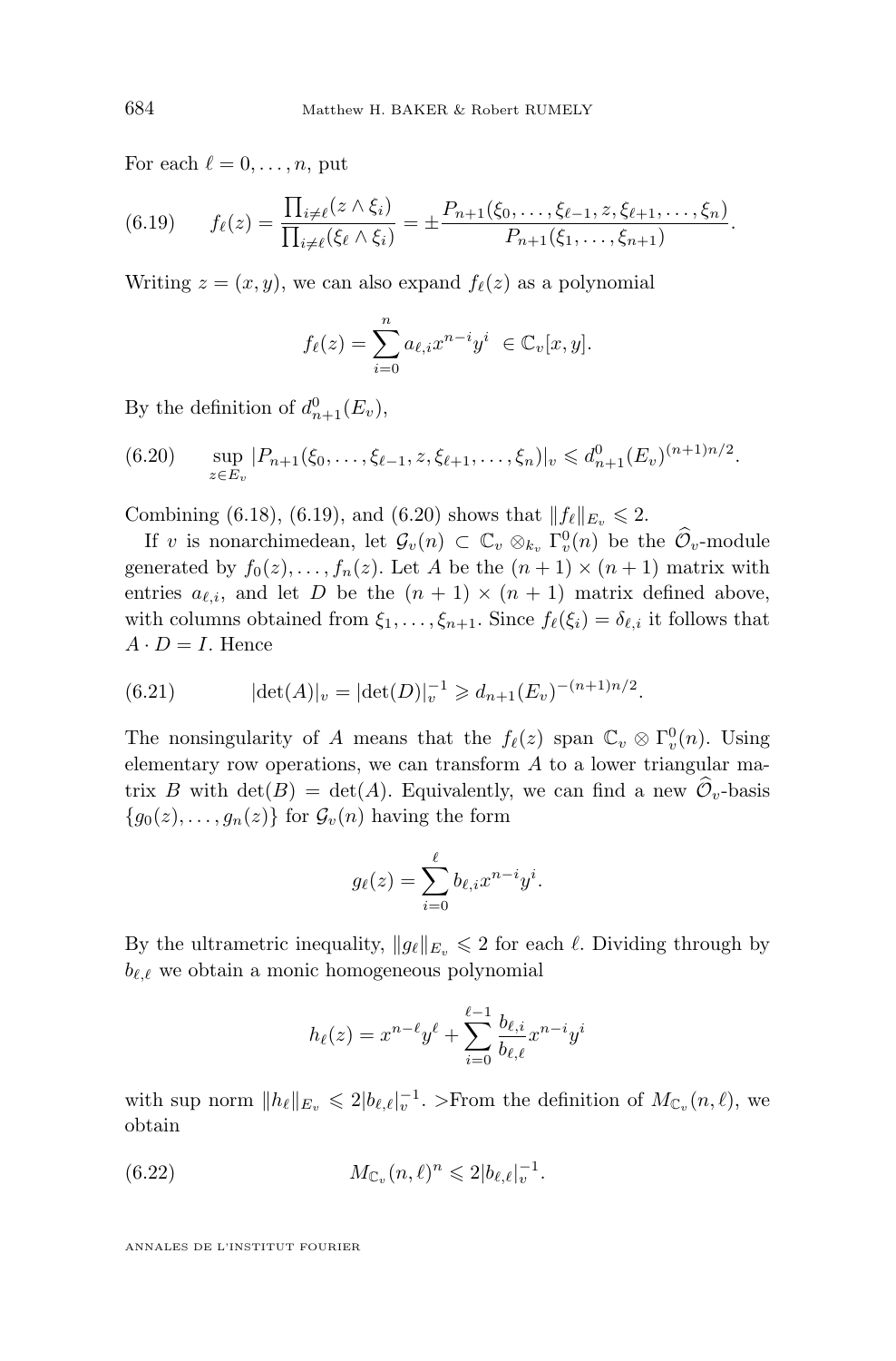<span id="page-61-0"></span>Using [\(6.22\)](#page-60-0) and [\(6.21\)](#page-60-0), together with  $|\text{det}(B)|_v = |\text{det}(A)|_v$ ,

$$
\frac{2!}{n} \sum_{\ell=0}^{n} \log_v(M_{\mathbb{C}_v}(n,\ell)) \leq \frac{2}{n^2} \sum_{\ell=0}^{n} \log(2/|b_{\ell,\ell}|_v)
$$
  
= 
$$
\frac{2}{n^2} \log(2) - \frac{2}{n^2} \log(|\det(B)|_v)
$$
  

$$
\leq \frac{2}{n^2} \log(2) + \frac{n+1}{n} \log(d_{n+1}^0(E_v)).
$$

Passing to the limit as  $n \to \infty$ , we get

$$
CH_{\mathbb{C}_v}^0(E_v) \leq d_{\infty}^0(E_v).
$$

Since  $S^0_\gamma(E_v, H) = CH^0_{\mathbb{C}_v}(E_v)$ , we are done.

If v is archimedean, fix n and let the  $f_{\ell}(z) \in \mathbb{C}[x, y]$  be as above; each  $f_{\ell}(z)$  satisfies  $|| f_{\ell} ||_{E_v} \leq 2$ . If  $k_v \cong \mathbb{C}$ , then by the triangle inequality

$$
\frac{1}{n+1} \cdot \frac{1}{2} \cdot \bigoplus_{\ell=1}^{n} B(0,1) f_{\ell} \subset \mathcal{F}_{v}(n).
$$

Introducing the matrices A and D as before, and identifying a polynomial with its vector of coefficients, we have  $1/(2(n+1)) \cdot A \cdot B(0, 1)^{n+1} \subset \mathcal{F}_v(n)$ . If  $k_v \cong \mathbb{R}$ , then

$$
\frac{1}{n+1} \cdot \frac{1}{2} \cdot \bigoplus_{\ell=1}^{n} B(0,1) f_{\ell} \subset \mathcal{F}_{v}(n) \oplus i \mathcal{F}_{v}(n) \subset \mathbb{C} \otimes_{k_{v}} \Gamma_{v}^{0}(n)
$$

and  $1/(2(n+1)) \cdot A \cdot B(0,1)^{n+1} \subset \mathcal{F}_v(n) \oplus i\mathcal{F}_v(n)$ . In either case,

$$
\text{vol}_{v}(\mathcal{F}_{v}(n)) \geqslant |2(n+1)|_{v}^{-(n+1)} \cdot |\text{det}(A)|_{v} \cdot \pi^{n+1}
$$
  

$$
\geqslant |2(n+1)|_{v}^{-(n+1)} \cdot \pi^{n+1} \cdot d_{n+1}^{0}(E_{v})^{-(n+1)n/2}.
$$

Thus

$$
-\log(S_{\gamma}^{0}(E_{v}, H)) = \lim_{n \to \infty} \frac{2!}{n^{2}} \log(\text{vol}_{v}(\mathcal{F}_{v}(n)))
$$
  
\n
$$
\geq \lim_{n \to \infty} \frac{n+1}{n} (-\log(d_{n+1}^{0}(E_{v}))) = -\log(d_{\infty}^{0}(E_{v})),
$$

or equivalently,  $S^0_\gamma(E_v, H) \leq d^0_\infty(E_v)$ .

As we have noted before, the homogeneous transfinite diameter is defined for arbitrary sets  $E_v \subset \mathbb{C}_v^2$ . When  $F = (F_1, F_2)$  is defined over a number field, then Propositions [6.5,](#page-55-0) [6.7,](#page-58-0) and Theorem [6.4](#page-54-0) tell us that the filled Julia set  $K_{F,v}$  satisfies

(6.23) 
$$
S_{\gamma}(K_{F,v}, H) = S_{\gamma}^{0}(K_{F,v}, H) = d_{\infty}^{0}(K_{F,v}) = |\text{Res}(F)|_{v}^{-1/d(d-1)}.
$$

In particular, we have finally proved Theorem [3.13.](#page-15-0)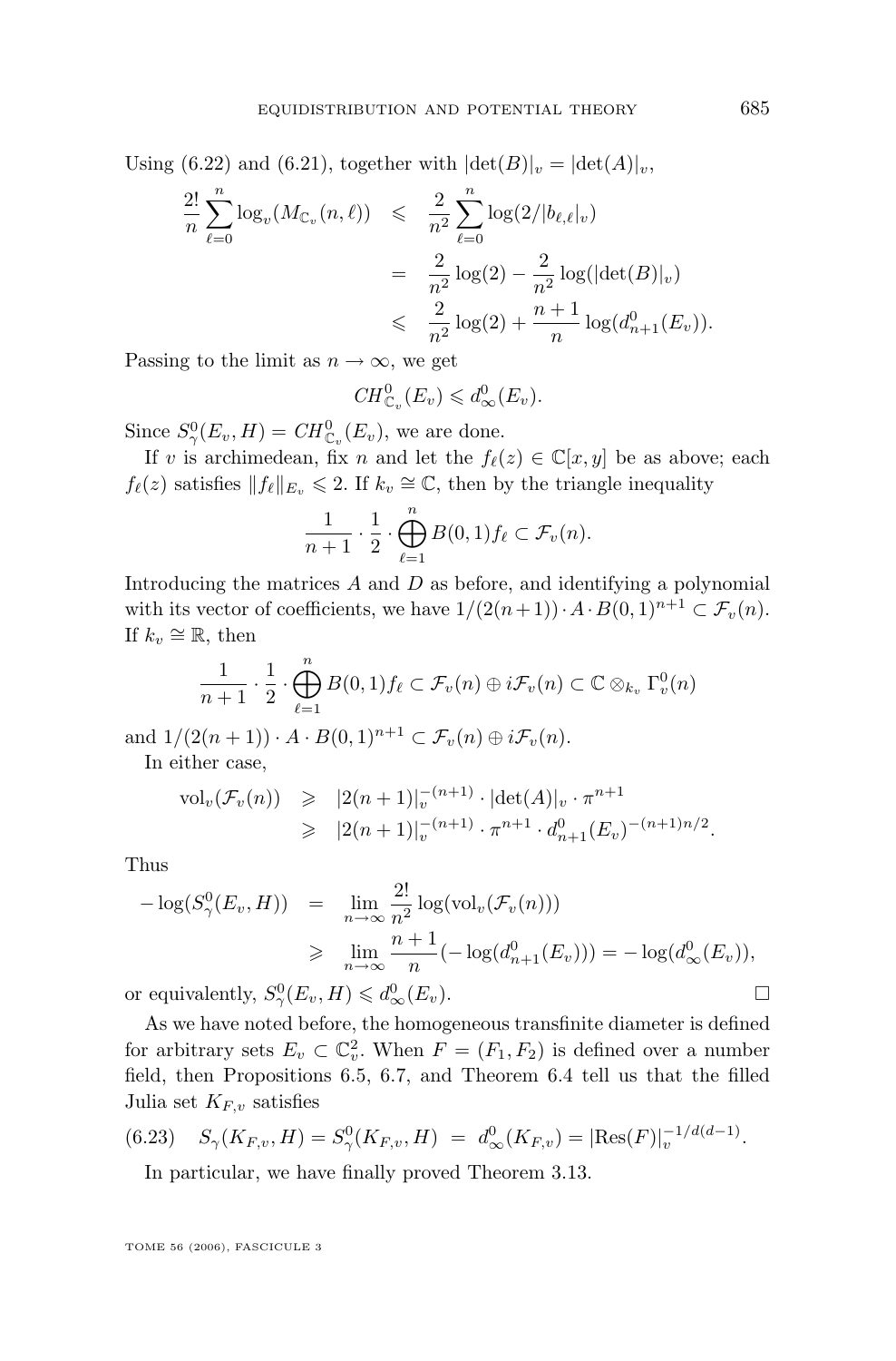<span id="page-62-0"></span>*Remark 6.8.* — Note that Corollary [3.14](#page-15-0) follows directly from Propositions [6.5,](#page-55-0) [6.7](#page-58-0) and Theorem [6.4\(](#page-54-0)A), and in particular Proposition [6.2](#page-50-0) is not needed for the proof.

Finally, we show that the last equality in [\(6.23\)](#page-61-0) holds for arbitrary polynomial maps defined over  $\mathbb{C}_v$  (and not just for maps defined over k).

COROLLARY 6.9. — Let  $F_1, F_2 \in \mathbb{C}_v[x, y]$  be homogeneous polynomials *of degree*  $d \ge 2$ , having no common factor. Put  $F = (F_1, F_2)$  and let  $R_v > 0$ . *Then*

*A*)  $d_{\infty}^{0}(F^{-1}(B_v(R_v))) = (R_v^2)^{1/d} \cdot |\text{Res}(F)|_v^{-1/d^2},$ *B*)  $d_{\infty}^{0}(K_{F,v}) = |\text{Res}(F)|_{v}^{-1/(d(d-1))}$ .

*Proof. —* Part (B) follows from (A) by the proof of Theorem [6.4,](#page-54-0) so it suffices to prove (A).

First suppose v is nonarchimedean. Since  $\overline{Q}$  is dense in  $\mathbb{C}_v$ , there are polynomials  $\tilde{F}_1, \tilde{F}_2$  defined over a number field k such that the map  $\tilde{F} =$  $(\tilde{F}_1, \tilde{F}_2)$  satisfies  $\tilde{F}^{-1}(B_v(R_v)) = F^{-1}(B_v(R_v))$ , and such that  $|\text{Res}(\tilde{F})|_v =$  $|\text{Res}(F)|_v$ . Let w be the place of k induced by the given embedding  $k \hookrightarrow \mathbb{C}_v$ . The normalized absolute value  $| \nvert_w$  on  $\mathbb{C}_w \cong \mathbb{C}_v$  is a power of  $| \nvert_v$ , say  $| \ |_{w} = | \ |_{v}^{D}$ . For each set  $E \subset \mathbb{C}_{w} \cong \mathbb{C}_{v}$ , the homogeneous transfinite diameters  $d_{\infty}^{0}(E)_{w}$  and  $d_{\infty}^{0}(E)_{v}$  computed relative to  $|_{w}$  and  $|_{v}$ , are related by the same power D. Hence our assertion follows from  $(6.23)$  for F.

If v is archimedean, choose a sequence  $\{s_1, s_2, \ldots\}$  decreasing monotonically to  $R_v$  from above, and another sequence  $\{r_1, r_2, \ldots\}$  increasing monotonically to  $R_v$  from below. By continuity, for each n we can choose  $\overline{\mathbb{Q}}$ -rational polynomials  $\tilde{F}_{n,1}, \tilde{F}_{n,2}$  close enough to  $F_1$  and  $F_2$  that the maps  $\tilde{F}_n = (\tilde{F}_{n,1}, \tilde{F}_{n_2})$  satisfy  $\tilde{F}_n^{-1}(B_v(r_n)) \subset F^{-1}(B_v(R_v)) \subset \tilde{F}_n^{-1}(B_v(s_n))$  and

$$
\lim_{n \to \infty} \text{Res}(\tilde{F}_n) = \text{Res}(F).
$$

If  $K_v \cong \mathbb{R}$ , we also require that the coefficients of the  $\tilde{F}_{n,i}$  belong to  $\mathbb{R}$ . Applying [\(6.23\)](#page-61-0) to the sets  $\tilde{F}_n^{-1}(B_v(r_n)), \tilde{F}_n^{-1}(B_v(s_n))$  and taking a limit, we obtain  $(A)$ .

#### BIBLIOGRAPHY

- [1] P. Autissier, "Points entiers sur les surfaces arithmétiques", *J. Reine Angew. Math.* **531** (2001), p. 201-235.
- [2] M. BAKER & L. C. HSIA, "Canonical heights, transfinite diameters, and polynomial dynamics", *J. Reine Angew. Math.* **585** (2005), p. 61-92.
- [3] M. Baker & R. Rumely, "Harmonic analysis on metrized graphs", to appear in Canad. J. Math.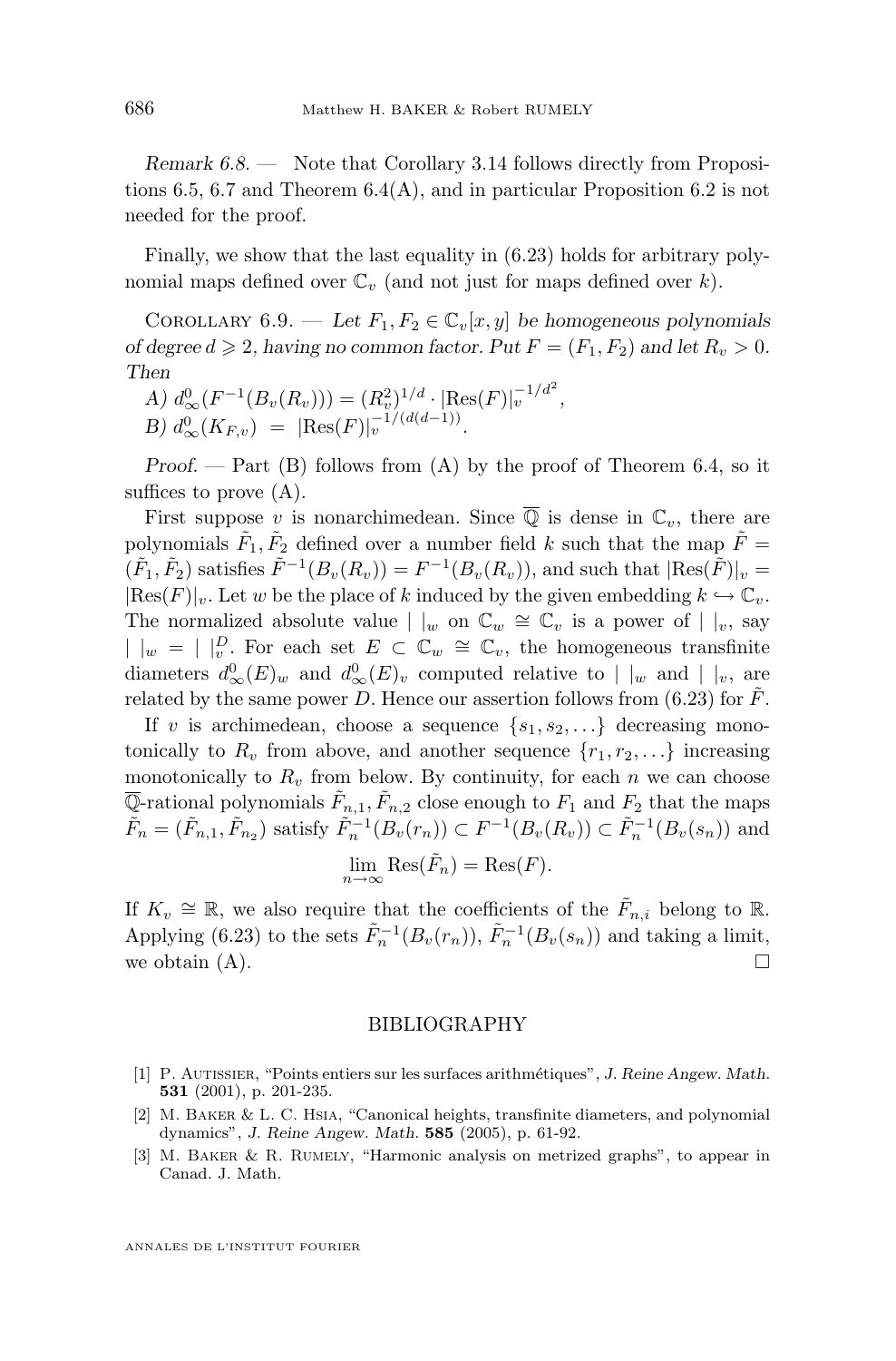- <span id="page-63-0"></span>[4] V. G. Berkovich, *Spectral theory and analytic geometry over nonarchimedean fields*, vol. 33, AMS Mathematical Surveys and Monographs, 1990, AMS, Providence.
- [5] Y. Bilu, "Limit distribution of small points on algebraic tori", *Duke Math. J.* **89** (1997), p. 465-476.
- [6] E. Bombieri, "Subvarieties of linear tori and the unit equation: a survey", in *Analytic Number Theory* (Cambridge) (C. U. Press, ed.), 247, London Math. Soc. Lecture Note, 1996 (Kyoto, 1996), p. 1-20.
- [7] G. Call & S. Goldstine, "Canonical heights on projective space", *Journal of Number Theory* **63** (1997), p. 211-243.
- [8] G. Call & J. Silverman, "Canonical heights on varieties with morphisms", *Compositio Math.* **89** (1993), p. 163-205.
- [9] A. CHAMBERT-LOIR, "Equidistribution of small points in finite fibers", preprint available at <http://arXiv.org/abs/math.NT/0304023>.
- [10] T. Chinburg, "Capacity theory on varieties", *Compositio Math.* **80** (1991), p. 71- 84.
- [11] T. Chinburg & R. Rumely, "The capacity pairing", *J. Reine Angew. Math.* **434** (1993), p. 1-44.
- [12] L. DeMarco, "Dynamics of rational maps: Lyapunov exponents, bifurcations, and metrics on the sphere", *Mathematische Annalen* **326** (2003), p. 43-73.
- [13] G. Faltings, "Calculus on arithmetic surfaces", *Annals of Math.* **119** (1984), p. 387- 424.
- [14] C. Favre & M. Jonsson, "The valuative tree", in *Lecture Notes in Mathematics*, vol. 1853, Springer-Verlag, Berlin and New York, 2004.
- [15] C. Favre & J. Rivera-Letelier, "Equidistribution des points de petite hauteur", <http://arXiv.org/abs/math.NT/0407471>, to appear in Math. Annalen.
- [16] ——— , "Théorème d'équidistribution de Brolin en dynamique p-adique", *C. R. Math. Acad. Sci.* **339** (2004), no. 4, p. 271-276.
- [17] A. Freire, A. Lopes & R. Mañé, "An invariant measure for rational maps", *Bol. Soc. Brasil. Mat.* **14** (1983), p. 45-62.
- [18] J. H. HUBBARD & P. PAPADAPOL, "Superattractive fixed points in  $\mathbb{C}^{n}$ ", *Indiana Univ. Math. J.* **43** (1994), p. 321-365.
- [19] M. Klimek, *Pluripotential Theory*, oxford science publications ed., 6, London Mathematical Society Monographs (New Series), 1991.
- [20] S. Lang, *Arakelov Theory*, Springer–Verlag, 1988.
- [21] M. Lyubich, "Entropy properties of rational endomorphisms of the Riemann sphere", *Ergodic Theory Dynamical Systems* **3** (1983), p. 351-385.
- [22] V. Maillot, *Géométrie d'Arakelov des variétés toriques et fibrés en droites intégrables*, vol. 80, Mémoires de la SMF, Paris, 2000.
- [23] J. Milnor, *Dynamics in One Complex Variable*, Vieweg, 2000, 2nd ed.
- [24] J. Pineiro, L. Szpiro & T. Tucker, "Mahler measure for dynamical systems on P <sup>1</sup> and intersection theory on a singular arithmetic surface", in *Geometric methods in algebra and number theory* (F. Bogomolov & Y. Tschinkel, eds.), Progress in Mathematic, vol. 235, Birkhaüser, 2004, p. 219-250.
- [25] T. Ransford, *Potential Theory in the Complex Plane*, vol. 28, London Math. Soc., 1995, Student Texts.
- [26] J. Rivera-Letelier, "Théorie de Fatou et Julia dans la droite projective de Berkovich", in preparation.
- [27] ——— , "Dynamique des fonctions rationelles sur les corps locaux", *Astérisque* **287** (2003), p. 147-230.
- [28] H. L. Royden, *Real Analysis*, MacMillan Publishing Co., New York, 1988, 3rd ed.